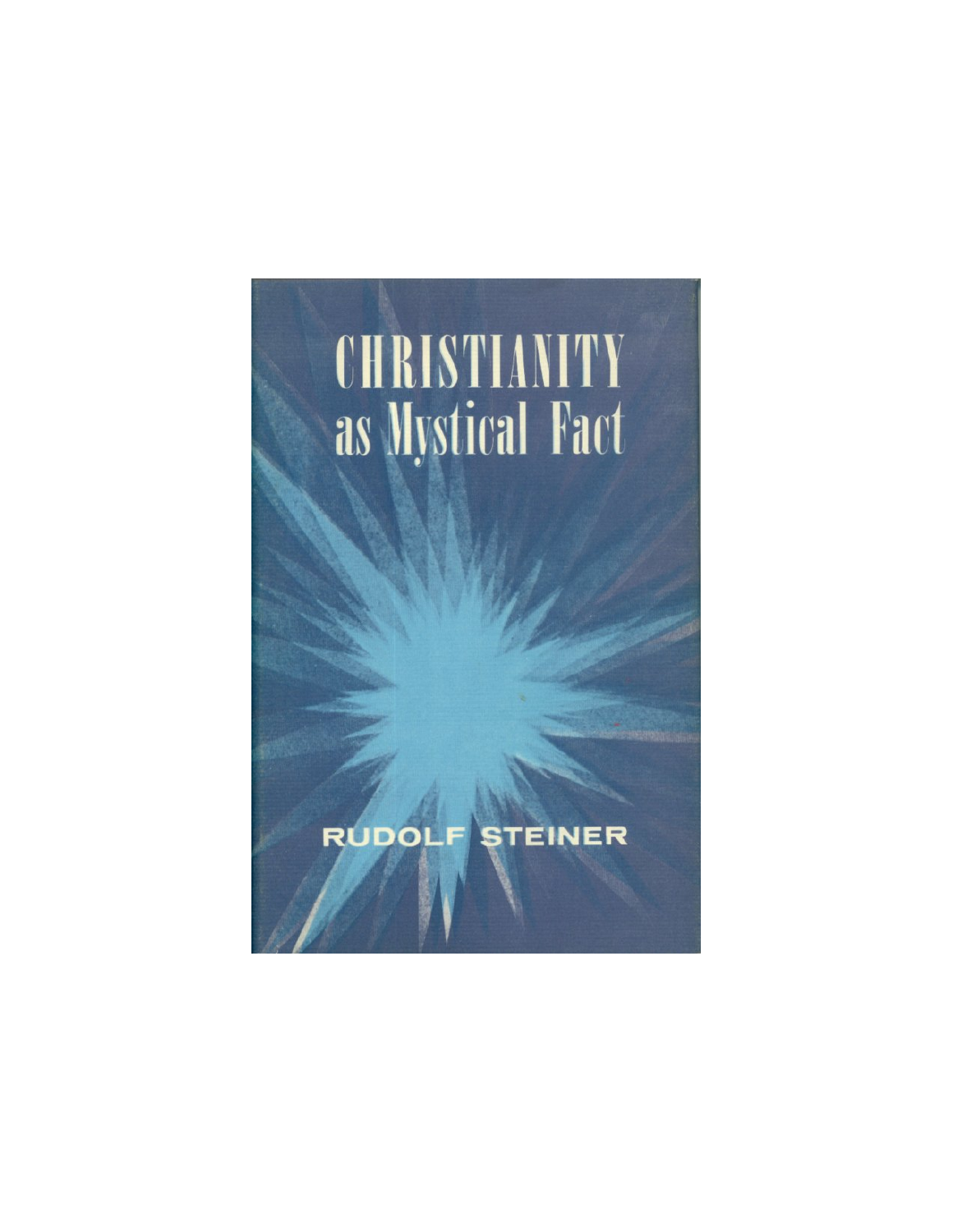# **Christianity As Mystical Fact and the Mysteries of Antiquity**

by [Rudolf Steiner](http://www.rsarchive.org/rsblurb.php) (Berlin, 1902)

**GA 8**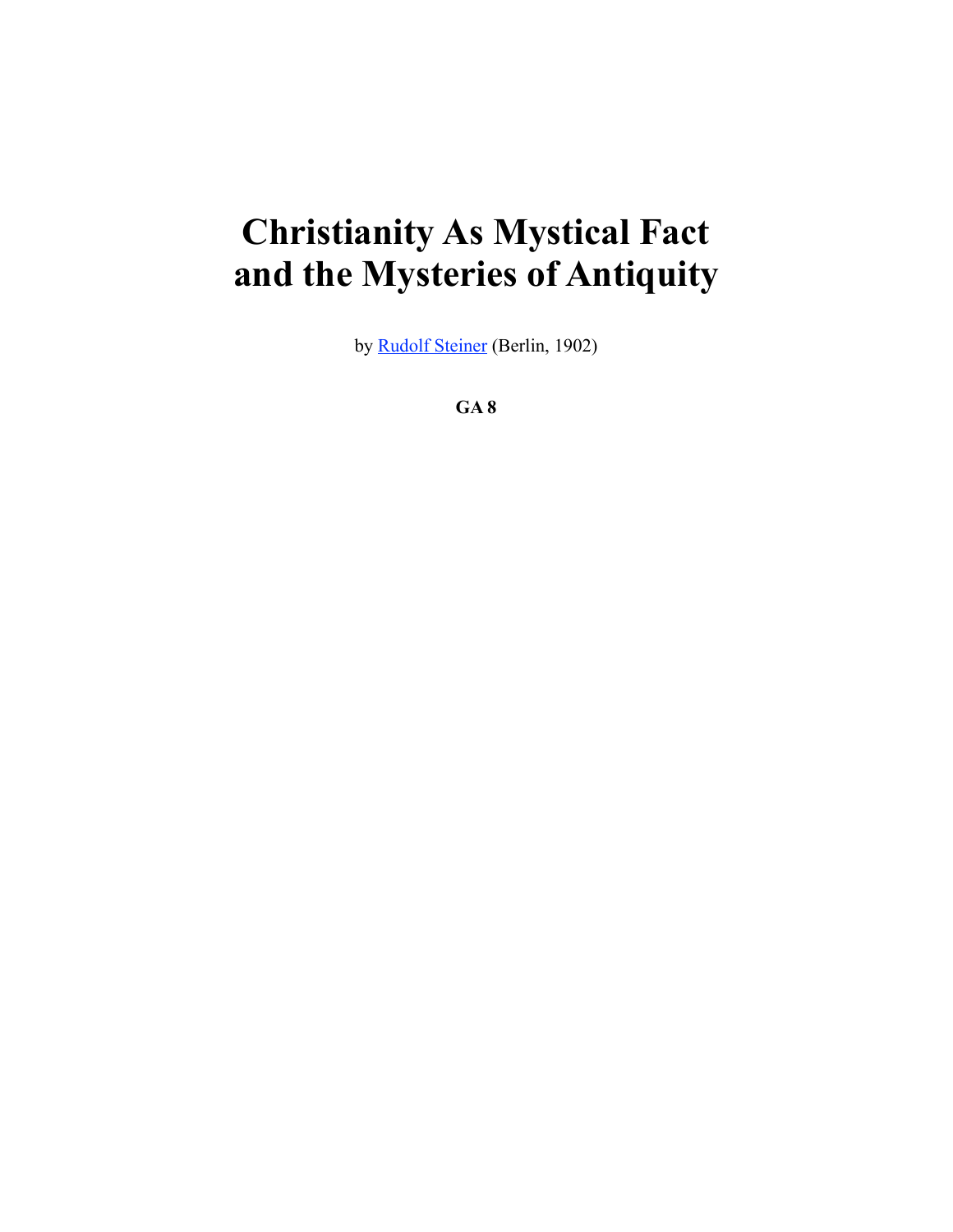Converted into ePub format from: [The Steiner e.Lib](http://www.rsarchive.org/eLib/index.php) [Original Cover Sheet](http://wn.rsarchive.org/Books/GA008/English/RPC1961/GA008_cover.html) [Original Back Cover Sheet](http://wn.rsarchive.org/Books/GA008/English/RPC1961/GA008_cover2.html)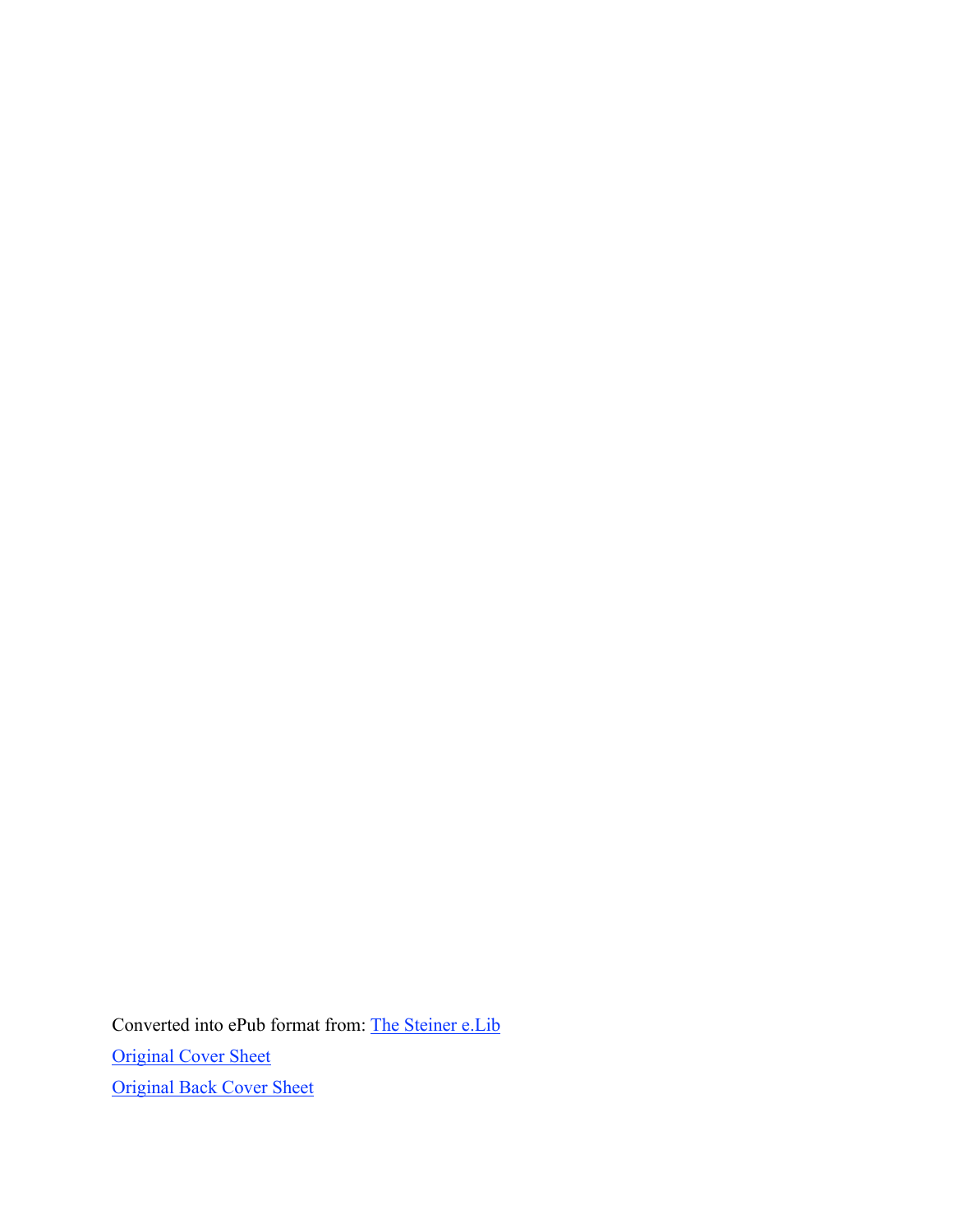### **Opening Quotes by Rudolf Steiner**

"Christianity is only in the beginning of its activity, and its real mission will be fulfilled when it is understood in its true spiritual form."

"What Christianity bestows goes with us into all ages of time to come and will still be one of the essential impulses in humanity when religion, as we know it, is no longer in existence. Even when religion as such has been transcended, Christianity will remain. The fact that it was first of all a religion is connected with the evolutionary process of humanity. But Christianity as a worldview is greater than all religions."

From lectures given by Rudolf Steiner in 1908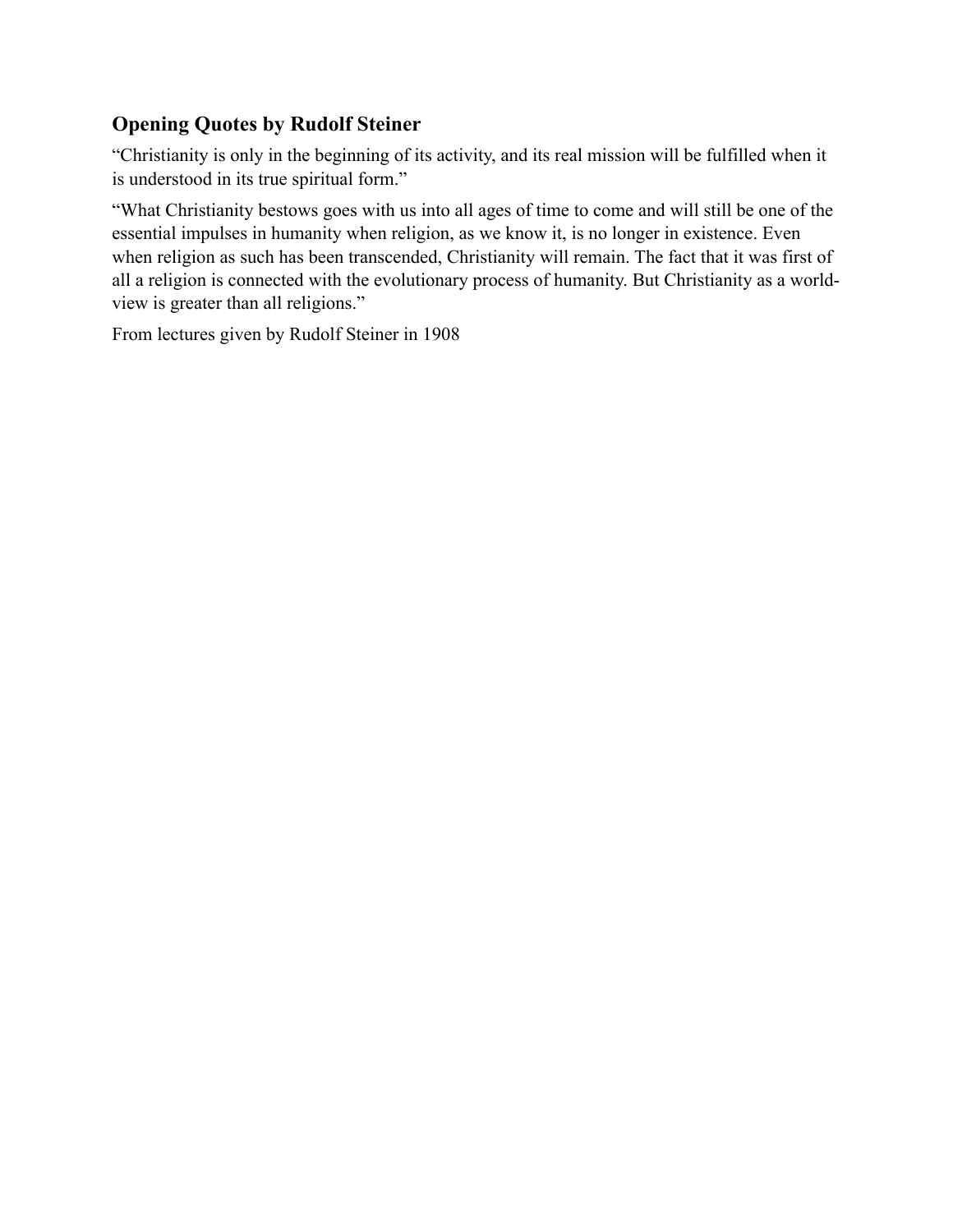### **Bibliographical Note**

Rudolf Steiner's *Christianity as Mystical Fact and the Mysteries of Antiquity (Das Christentum als mystische Tatsache)* was first published by C. A. Schwetschke and Son, Berlin, 1902. It was dedicated to Count and Countess Brockdorff "and also to my dear Vienna Friends, Rosa Mayreder and Moritz Zitter." An octavo volume, measuring approximately 6 by 9 inches, the book contained 141 pages of text plus 6 pages of prefatory matter. The second edition, thoroughly revised and enlarged (strictly speaking, this edition is the first to carry the sub-title, *the Mysteries of Antiquity*), was published by the well-known Leipzig publishing firm of Max Altmann. This edition, also an octavo volume like the first, contained 192 pages of text plus 6 pages of introductory material. The *[Foreword](#page-4-0)* to this second edition was dated May, 1910. The 3rd and 4th editions also appeared with the Altmann imprint in 1910. The 5th edition was published by the Philosophisch-Anthroposophischer Verlag am Goetheanum, Dornach, Switzerland, 1925, as an octavo volume, containing 164 pages of text and 8 pages of introductory material.

A specially licensed edition appeared in Dresden in 1936. In 1949 under a license agreement, a German edition — the 6th edition of the book — appeared in Stuttgart. This was one of the Steiner titles published in post-war Germany to meet a widespread demand for his books, all of which had been confiscated and burned by the Gestapo under orders from the Nazi government. The most recent edition — the 7th — of this book was published by the Rudolf Steiner-Nachlassverwaltung, Dornach, Switzerland, in 1959. It is from this edition that the present translation has been made. In all, thirty one thousand copies of *Das Christentum als mystische Tatsache* have been published since its first appearance in 1902. Not included in this total is a pocket book edition which was published early in 1961 in Stuttgart.

<span id="page-4-0"></span>The first "authorized English translation" of this book appeared in London under the editorship of the late Harry Collison in 1914, and in subsequent editions and reprintings in 1922, 1930 and 1938, through the Rudolf Steiner Publishing Company. A "completely revised, authorized English translation, copyright by Henry B. Monges" was issued in 1947 by the Anthroposophic Press, New York. The present translation of *Christianity as Mystical Fact* is entirely new having been undertaken especially for the Centennial Edition of the Written Works of Rudolf Steiner (1861–1961).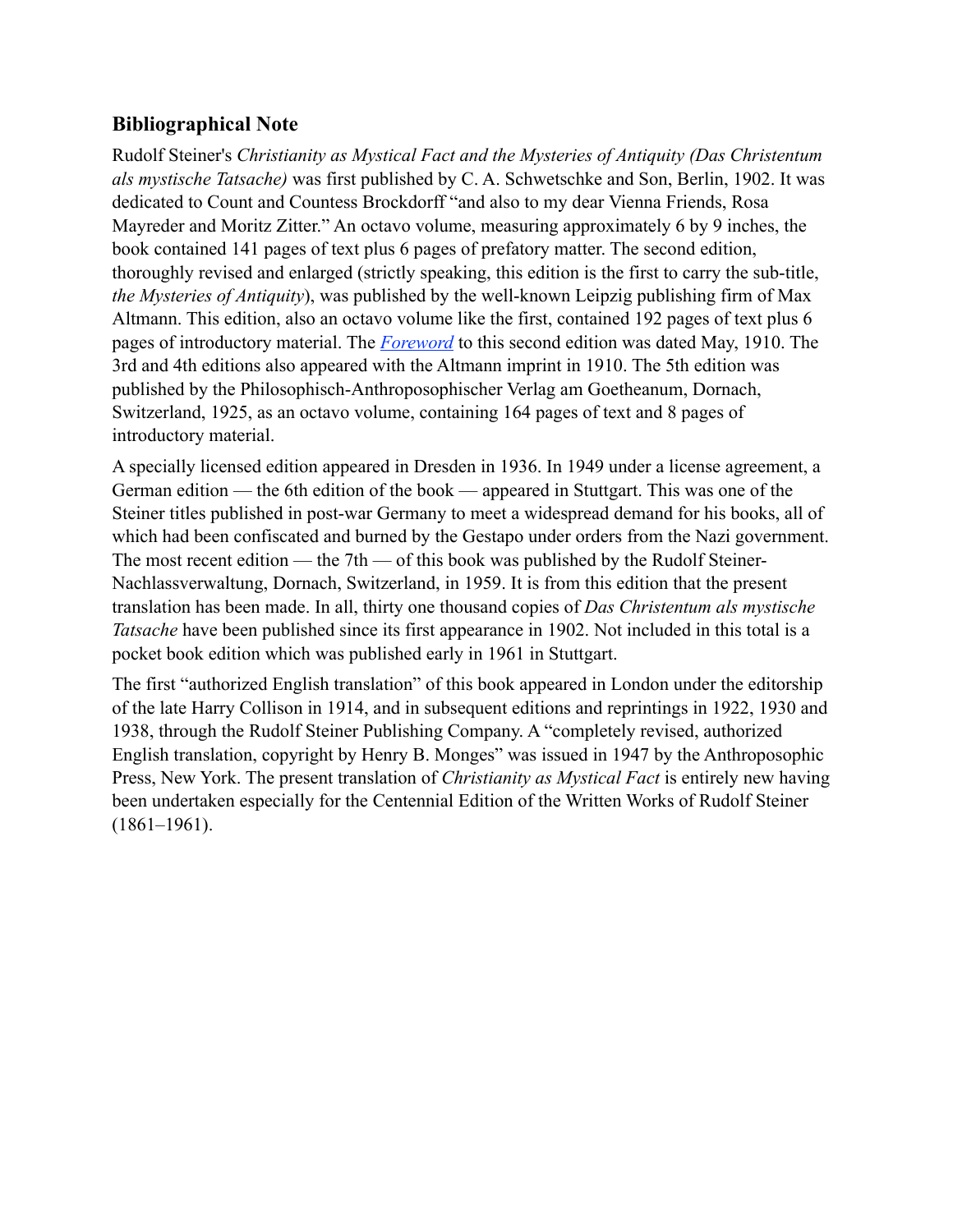### **Foreword**

In this book Rudolf Steiner traces the path leading from the secret rituals of ancient Mystery sanctuaries to their ultimate fulfillment in the Mystery of Golgotha, accomplished by Christ "on the great stage of world history as an external fact." Steiner shows how the currents of spiritual experience forming the science, art and religion of the ancient world, found their highest expression in the Passion, Death and Resurrection of Christ — the Mystery of Golgotha. In the latter Steiner saw the central event in the evolution of cosmos, earth and man, the culminating point of the prehistorical and historical process, which began with the divine word, "Let there be light." In Christ's Deed of Freedom he recognized the spiritual impulse in which alone can be found the significance and the destiny of all created things. Steiner considered "the Logos which became flesh" as the foundation for all contemporary religious striving, stating plainly, "Today it is no longer possible to find the spiritual unless we grasp the Mystery of Golgotha." This book is a first step on the way to a truly modern comprehension of the Mystery of Golgotha — of the events leading up to it, and of the consequences of it in the early years of our era. It carries the reader from that time when men still recognized as concrete, living reality the birth of all things out of the divine Will, through the central moment of the Death on Golgotha, to the awakening of new possibilities for creation in the dawning light of the Spirit.

How Steiner came to this profound insight into the nature and significance of Christ, how he prepared for it by long and arduous schooling in natural science, philosophy, and — above all in the development of his own inner life is shown in the introduction to this book. The Rev. Dr. Alfred Heidenreich met Rudolf Steiner personally and attended a number of his lecture courses. His impressions of this outstanding thinker of our time are a valuable contribution to this volume of the Centennial Edition of the Written Works of Rudolf Steiner.

The present translation of *Christianity as Mystical Fact* is the fruit of the joint effort of three students of Steiner's writings — one of them an active clergyman. The translation, together with their explanatory and reference notes, bear the marks of careful scholarship, and will be valued by the serious student.

In his use of the word "mystical" in the title of this volume, Steiner refers indirectly to a modern spiritual training, leading to what he termed "exact cognition of the spirit." Although he cited numerous writers of the late classical and early Christian centuries, he depended first of all upon this "exact cognition" rather than traditional or historical sources From the vantage-point of his conscious perception of spiritual reality, he saw in Christianity a "Mystical Fact" of a scope and significance beyond the powers of ordinary human conception.

In addition to sharing with others the fruits of his own spiritual perception by means of books such as this, Steiner outlined a science of the spirit, involving a method of training suited to the capacities of men and women of today. He indicated how a person can awaken dormant faculties within himself, can learn to open his spiritual eyes, thus attaining a clear, conscious grasp of higher reality.

The first step on this path of spiritual training is to be found in the injunction of the ancient world: "Know thyself." From early times, self-knowledge has been recognized as the indispensable first goal of spiritual achievement. In an early Christian century one of the Desert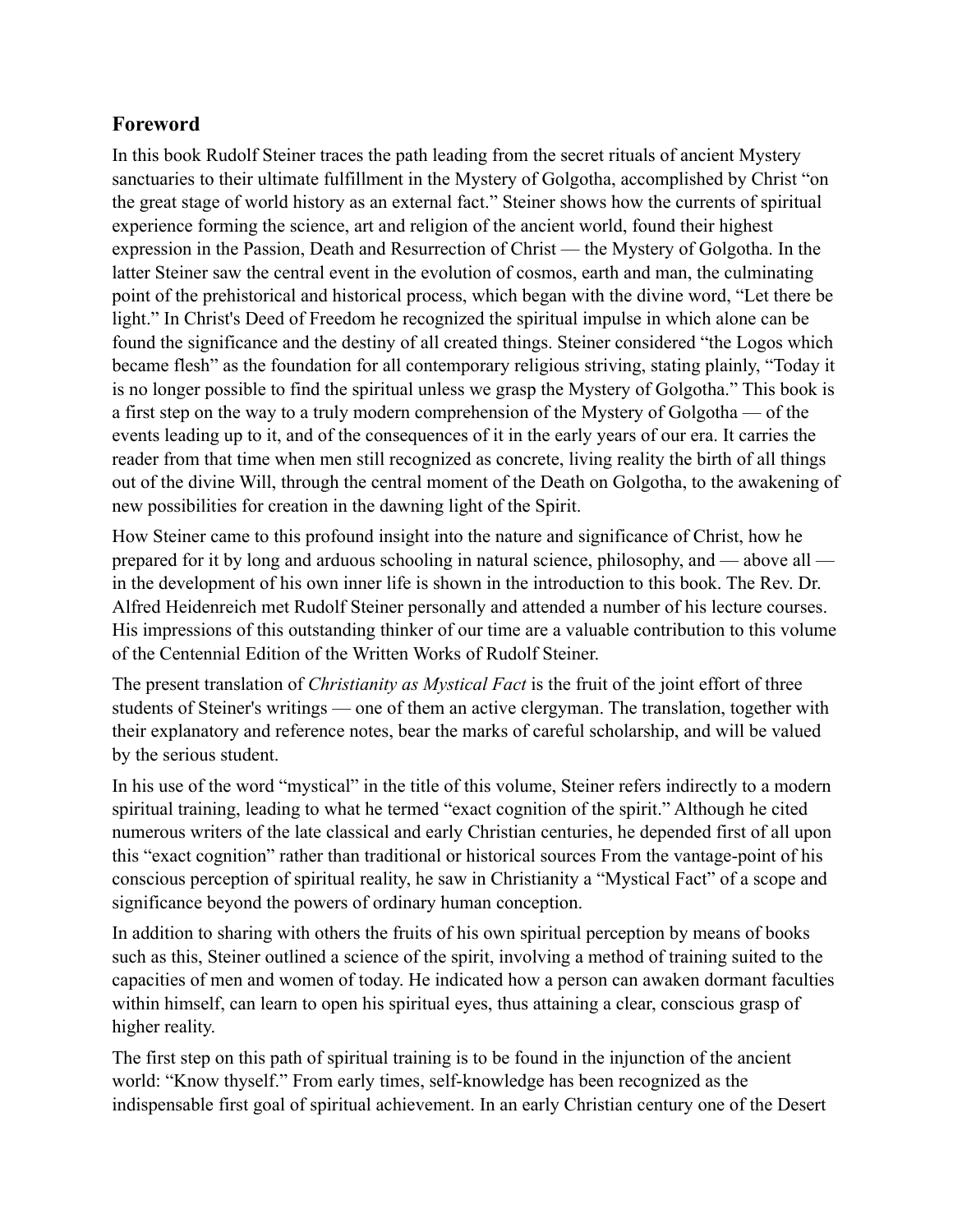Fathers wrote: "Great is one who can raise the dead; great is one who can see angels with his physical eyes; but *really* great is one who is able to see himself. — Such a one has his spiritual eyes open." Rudolf Steiner sets self-knowledge as the *sine qua non* for those today who would begin the pilgrimage out of the darkness, who would strive toward an opening of their spiritual eyes to a conscious perception of The Light of the World.

Paul Marshall Allen Alvastra, South Egremont, Massachusetts, September 1961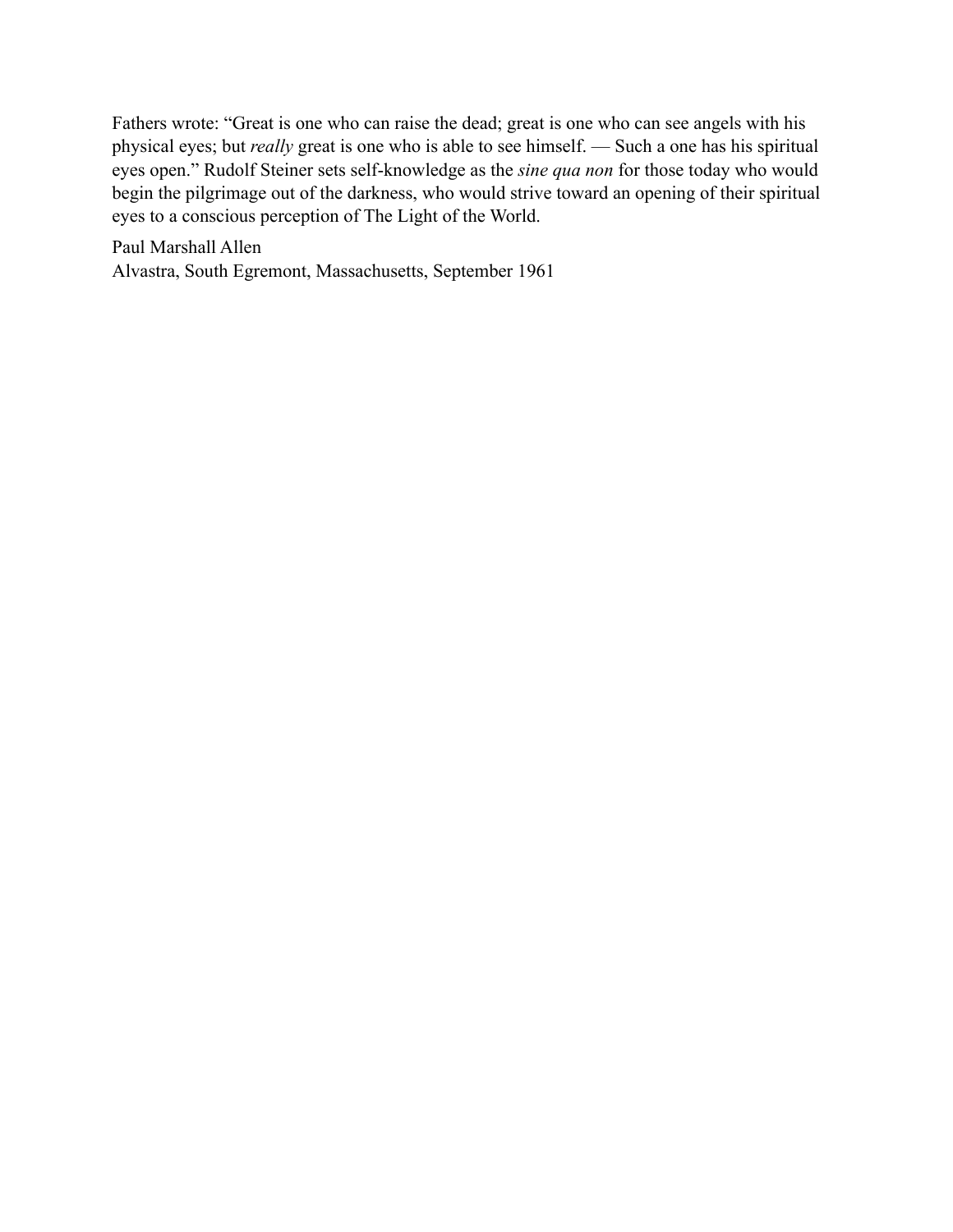## **Introduction: Rudolf Steiner — A Biographical Sketch**

One spring day in 1860, an autocratic Hungarian magnate, a certain Count Hoyos, who owned several large estates in Austria, dismissed his game-keeper, because this game-keeper, Johannes Steiner wanted to marry Franziska Blie, one of the Count's innumerable housemaids. Perhaps the old Count had a foreboding as to what a great spiritual revolution would be born of this marriage. (The baroque palace of Hom, where it happened, is still in the possession of the Hoyos family, and stands today just as it was one hundred years ago.) So Johannes Steiner had to look for another occupation, and got himself accepted as a trainee telegraphist and signalman by the recently opened Austrian Southern Railway. He was given his first job in an out-of-the-way request stop called Kraljevic (today in Yugoslavia), and there his first child, Rudolf, arrived on February 27, 1861. On the same day the child was taken for an emergency baptism to the parish Church of St. Michael in the neighboring village of Draskovec. The baptismal register was written in Serbo-Croat and Latin, and the entry still can be read today as of one *Rudolfus Josephus Laurentius Steiner*. "Thus it happened," Rudolf Steiner writes in his autobiography, "that the place of my birth is far removed from the region where I come from."

In later life, particularly in his lectures on education, Steiner frequently made the point that the most prodigious feat any man achieves at any time is accomplished by him in the first two or three years of his life, when he lifts his body into the upright position and learns to move it in perfect balance through space, when he forms a vital part of his organism into an instrument of speech and when he begins to handle and indeed to fashion his brain as a vehicle for thought. In other words, when the child asserts his human qualities which set him dramatically apart from the animals.

This initial achievement the boy Rudolf performed in Kraljevic. Kraljevic (meaning King's Village) is situated in the western outskirts of the vast Hungarian plain, the Puszta. Even today endless fields of maize and potatoes extend in every direction, and the solemn monotony of the country is more enhanced than relieved by the lines of tall poplars flanking the primitive, dead straight roads. It is basic three-dimensional space at its severest, domed over by the sky, which local people say is nowhere else so high nor so blue as over the Puszta. One might almost say that nature provided laboratory conditions in which the boy learned to stand, to walk, to speak and to think. One could justifiably say of Rudolf Steiner what the biographer, Hermann Grimm, said of Goethe: "It seems as if Providence had placed him in the simplest circumstances in order that nothing should impede his perfect unfolding."

From the severity of the Puszta the family moved, when the boy was two years old, into one of the most idyllic parts of Austria, called "the Burgenland" since 1921. Comprising the foothills of the eastern Alps, it is of great natural beauty, very fertile, and drenched in history. It takes its name from the many *Burgen*, i.e. castles which at different times of history were erected on nearly every hill. During recent excavations coins bearing the head of Philip of Macedonia, the father of Alexander the Great, have been found near Neudörfl, where the Steiners now settled, and where a daughter and a younger son were added to the family.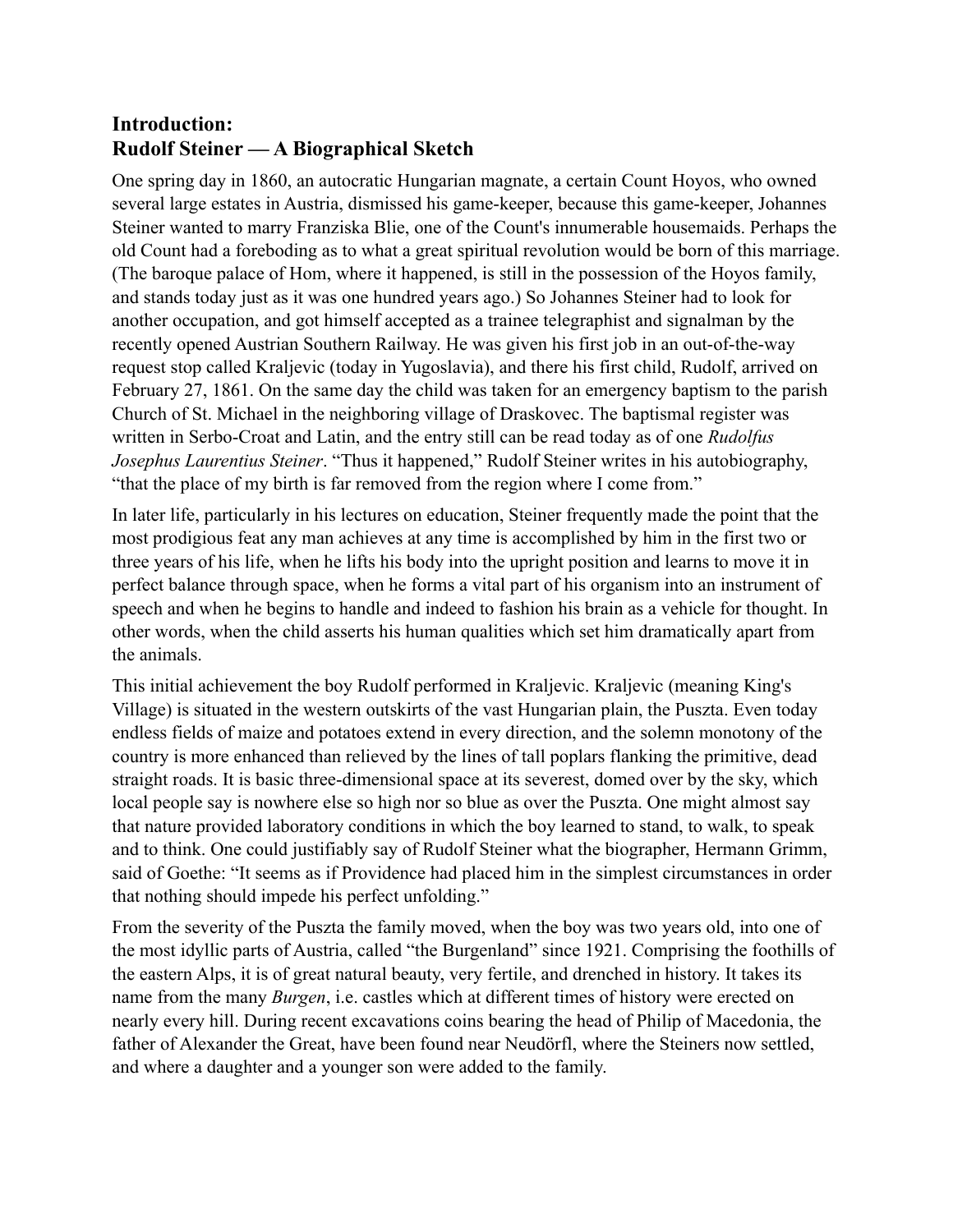The management of the Austrian Southern Railway seems to have taken a sympathetic view toward the promising boy, and agreed to move father Steiner as stationmaster to several small stations south of Vienna, so that the eldest son was able to attend good schools as a day student, and finally in 1879 could matriculate at the Technical University of Vienna, then one of the most advanced scientific institutions of the world. Until then Rudolf Steiner's school life had been fairly uneventful, except that some of his masters were rather disturbed by the fact that this teenager was a voracious reader of Kant and other philosophers, and privately was engrossed in advanced mathematics.

In his first year at the University Rudolf Steiner studied chemistry and physics, mathematics, geometry, theoretical mechanics, geology, biology, botany, and zoology; and while still an undergraduate two events occurred which were of far-reaching consequence for his further development.

In the train in which the young student travelled daily to Vienna he frequently met a curious personality, an herb-gatherer, who turned out to be a latter-day Jacob Boehme. He was filled with the most profound nature lore to which he had first-hand access. He understood the language of plants, which told him what sicknesses they could heal; he was able to listen to the speech of the minerals, which told him of the natural history of our planet and of the Universe. In the last winter of his public life, in December 1923, Steiner provided something of a historic background for this wisdom, notably in his lectures on the Mysteries of Eleusis. Steiner immortalized the herb-gatherer in his Mystery Dramas, in the figure of "Father Felix." But "Father Felix" was instrumental in bringing Steiner together with a still more important and mysterious personality.

"Felix was only the intermediary for another personality," Steiner tells us in his autobiography, "who used means to stimulate in the soul of the young man the regular systematic things with which one has to be familiar in the spiritual world. This personality used the works of Fichte in order to develop certain observations from which results ensued which provided the seeds for my (later) work ... This excellent man was as undistinguished in his daily job as was Felix."

While these fateful meetings occurred on the inward field of life, a very consequential relationship developed on the outward field. The Technical University of Vienna provided a chair for German literature, which was held by Karl Julius Schröer, a great Goethe enthusiast and one of the most congenial interpreters of Goethe. Schröer recognized Steiner's unusual gifts, and anticipated that he might be capable of doing some original research in the most puzzling part of Goethe's works, i.e. his scientific writings.

Only two years ago, Dr. Emil Bock, of Stuttgart, Germany, one of the most eminent Steiner scholars, discovered the correspondence between Professor Schröer, Steiner, and the German Professor Joseph Kürschner, who was engaged in producing a monumental edition of representative works of German literature from the 7th to the 19th century. In the first letter of this correspondence, dated June 4, 1882, Schröer refers to Steiner as an "undergraduate of several terms standing." He says that he has asked him to write an essay on Goethe and Newton, and if this essay is a success, as he thinks it will be, "we have found the editor of Goethe's scientific works." Steiner was then twenty-one years of age. Schröer's letter is reminiscent of the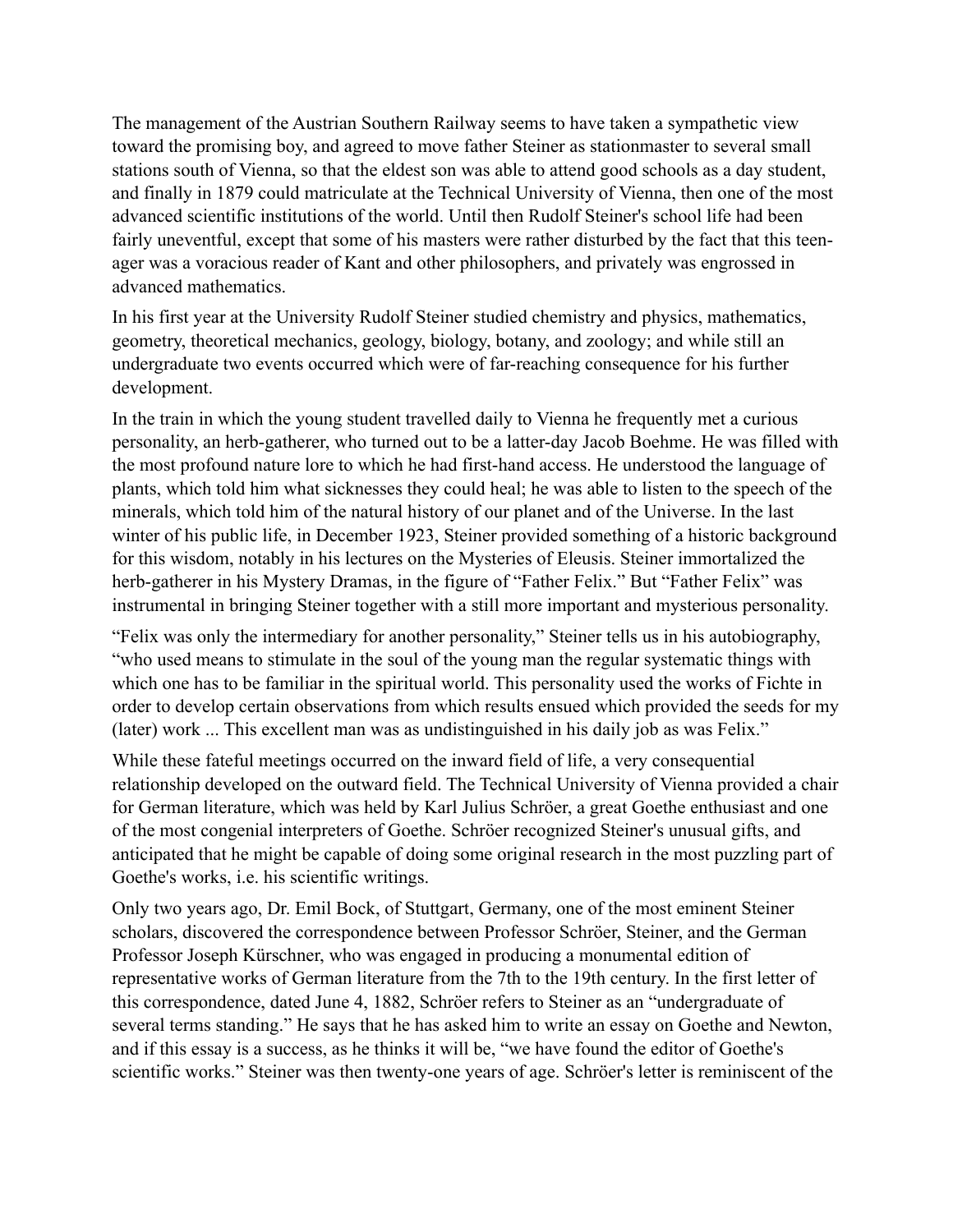letter Robert Schumann wrote to the great violinist Joachim, after he had received the first visit of the then twenty-one year old Brahms: *"It is he who was to come."*

The introductions and explanatory notes to the many volumes of Goethe's scientific works which Steiner was now commissioned to write were much ahead of their time. They blazed a trail into the less familiar regions of Goethe's universal genius which only today begins to be followed up by other scholars.

The young Steiner wrote these, his first works, in outward conditions of great poverty. The family lived in two rooms, which are still shown today. The larger one of the two was kitchen, dining, sitting and bedroom for the parents and his younger brother and sister, and off this larger room a few steps led into a narrow, white-washed, unheated cubicle where the young Steiner worked as in a monk's cell. No wonder that a Viennese celebrity of the time refers to him in his memoirs as one "who looked like a half-starved student of theology."

However, this first literary success led to Steiner's call to the central Goethe Archives at Weimar, where despite his youth he now became one of the editors of the great Standard Edition (*Sophien Ausgabe*) of Goethe's Complete Works. This concentrated occupation with Goethe, continued for seven years in Weimar, from 1889 to 1896, had a profound effect upon the unfolding of Steiner's own mind and philosophical consciousness. Goethe was the catalyst which released new mental and spiritual energies in Steiner s own personality. It was during these years that Steiner's fundamental philosophical works were conceived and written.

In 1886 he published *[An Epistemology of Goethe's World Conception](http://www.rsarchive.org/Books/GA002/index.php)*. In 1891 his small concentrated thesis on *[Truth and Science](http://wn.rsarchive.org/Books/GA003/English/RSPI1963/GA003_index.html)* earned him his Ph.D. In 1896 his comprehensive *[Philosophy of Spiritual Activity](http://wn.rsarchive.org/Books/GA004/English/RSPI1963/GA004_index.html)* opened a completely new approach to the understanding of the human mind and the nature of thought. It represents the first really fresh step in philosophic thought and in the philosophic interpretation of the human consciousness since Kant. It is no wonder that in those years Steiner began to be looked upon in Germany as "the coming philosopher" upon whom before long the mantle of the dying Nietzsche would fall. But his genius led him a different way.

In his thirty-sixth year — *"Nel mezzo del cammin di nostra vita,"* as Dante calls it, Steiner moved to Berlin, and the next seven years were perhaps the most dramatic period in his life. His new position in Berlin was that of editor of the weekly, *Das Magazin für Litteratur*, founded in 1832 (something equivalent to the London *Saturday Review*). He wrote the leading article and the dramatic reviews, occupying in Berlin a position somewhat similar to that of Bernard Shaw (who was five years his senior), with his weekly dramatic criticism in the *Saturday Review*. This assignment brought Steiner into close social contact with the intellectual and artistic élite of Berlin at the time, and for some years he pitched his tent among them. In the last years of his life, during rare moments of relaxation, he would at times tell stories of this exciting and often amusing period.

Side by side with these literary circles, or perhaps in polarity to them, Steiner was also drawn by objective interest and personal attraction into the camp of Haeckel and the militant monists. To move in this manner abreast of the spirit of the time would be a most interesting experience for anyone. For Steiner it was more. And I must now touch upon that side of his life about which I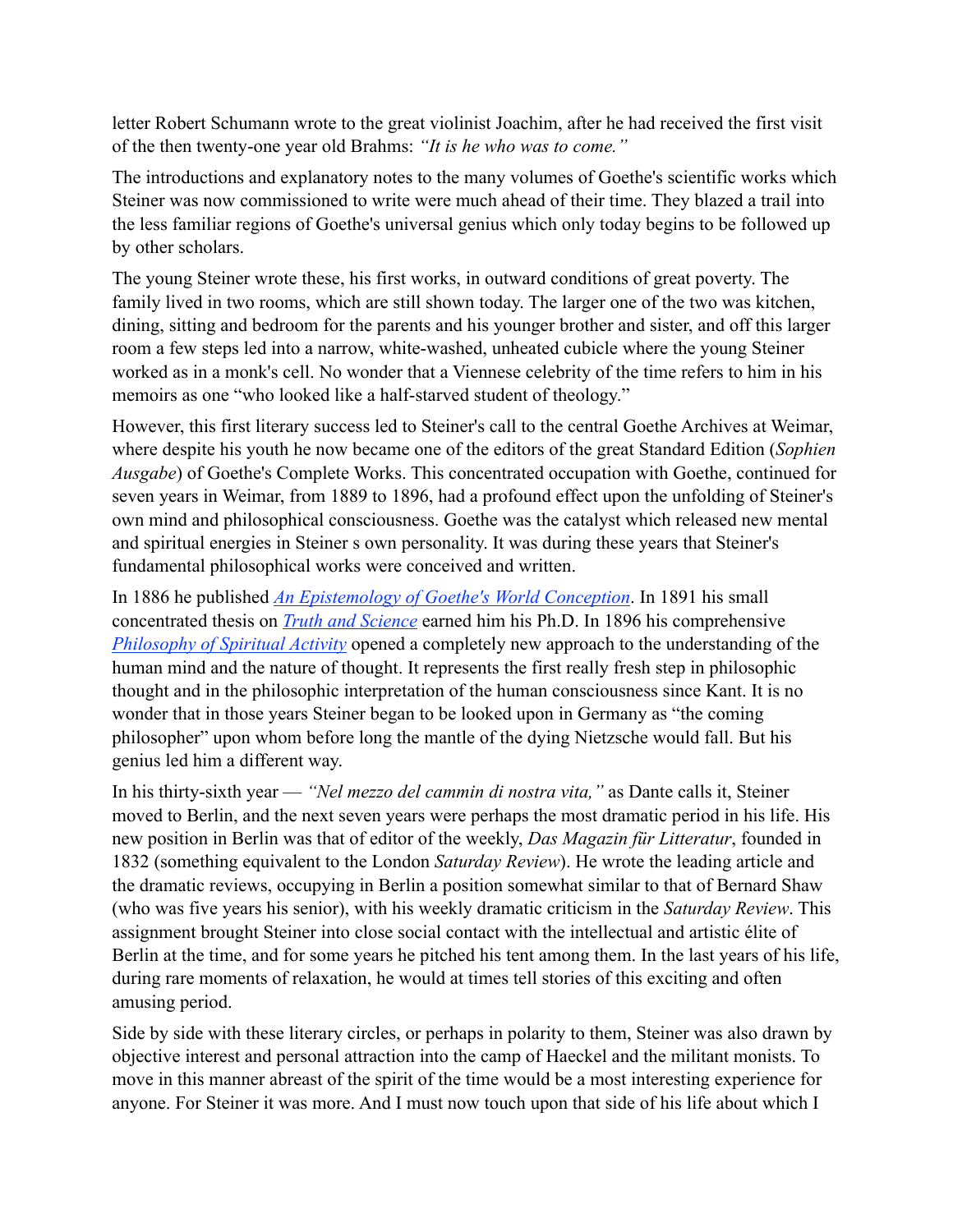shall have to speak presently in greater detail. From childhood while for others such "being involved in this or that fashion of thought would be no more than an ideology," for anyone standing in the spiritual world it means, as Steiner says in his autobiography, that "he is brought close to the spirit-beings who desire to invest a particular ideology with a totalitarian claim." Steiner Fixrefers to his experience as a "Soul's Probation" which he had to undergo. (He later chose *[The Soul's Probation](http://wn.rsarchive.org/Books/GA014/English/APC1925/GA014-2_contents.html)* as the title of one of his [Mystery Dramas](http://wn.rsarchive.org/Books/GA014/English/APC1925/GA014_index.html).) He speaks of the "tempests" which during those years in Berlin raged in his soul, a rare expression in the otherwise very even and dispassionate style of his autobiography. At the end of those "forty days in the wilderness" — which were in fact four years — the thunderclouds lifted, the mist cleared, and he stood, to use his own phrase. "in solemn festival of knowledge before the Mystery of Golgotha." He had come to a first-hand experience of Christ and His active presence in the evolution of the world.

We have now reached the point where we must venture into the great unknown: Steiner the seer, the Initiate.

It is a plain fact that in some form or other spiritual knowledge has existed throughout the ages. Secret wisdom has never been absent from human history. But in Steiner it assumed a totally new form. In order to appreciate this revolutionary novelty, we must first have a picture of the old form.

The faculty of spiritual perception and secret wisdom is obtained through certain organs in the "subtle body" of man, to borrow a convenient term from Eastern Indian medicine. In Sanscrit these organs are called *"chakrams,"* generally translated into English as "lotus flowers." They fulfill a function in the "subtle body" similar to our senses in the physical body. They are usually dormant today, but can be awakened. We can disregard for the moment the rites of Initiation which were employed in the Mystery Temples of the ancient world, and confine ourselves to the survival of more general methods which today are still practiced in many parts of the world. They all have one thing in common: they operate through the vegetative system in man, through bodily posture, through the control of breathing, through physical or mental exercises which work upon the solar plexus and the sympathetic nervous system. I realize that I am presenting a somewhat crude simplification. But nevertheless I am giving the essentials.

Steiner broke with all this. He began to operate from the opposite pole of the human organism, from pure thought. Thought, ordinary human thought, even if it is brilliant and positive, is at first something very weak. It does not possess the life, say, of our breathing, let alone the powerful life of our pulsating blood. It is, shall we say, flat, without substance; it is really lifeless. It is "pale thought," as Shakespeare called it.

This relative lifelessness of our thoughts is providential, however. If the living thoughts filling the Universe were to enter our consciousness just as they are, we would faint. If the living idea in every created thing simply jumped into our consciousness with all its native force, it would blot us out. Fortunately, our cerebro-spinal system exerts a kind of resistance in the process; it functions like a resistor in an electric circuit; it is a sort of transformer, reducing the violence of reality to such a degree that our mind can tolerate it and register it. However, as a result, we see only the shadows of reality on the back wall of our Platonic cave, not reality itself.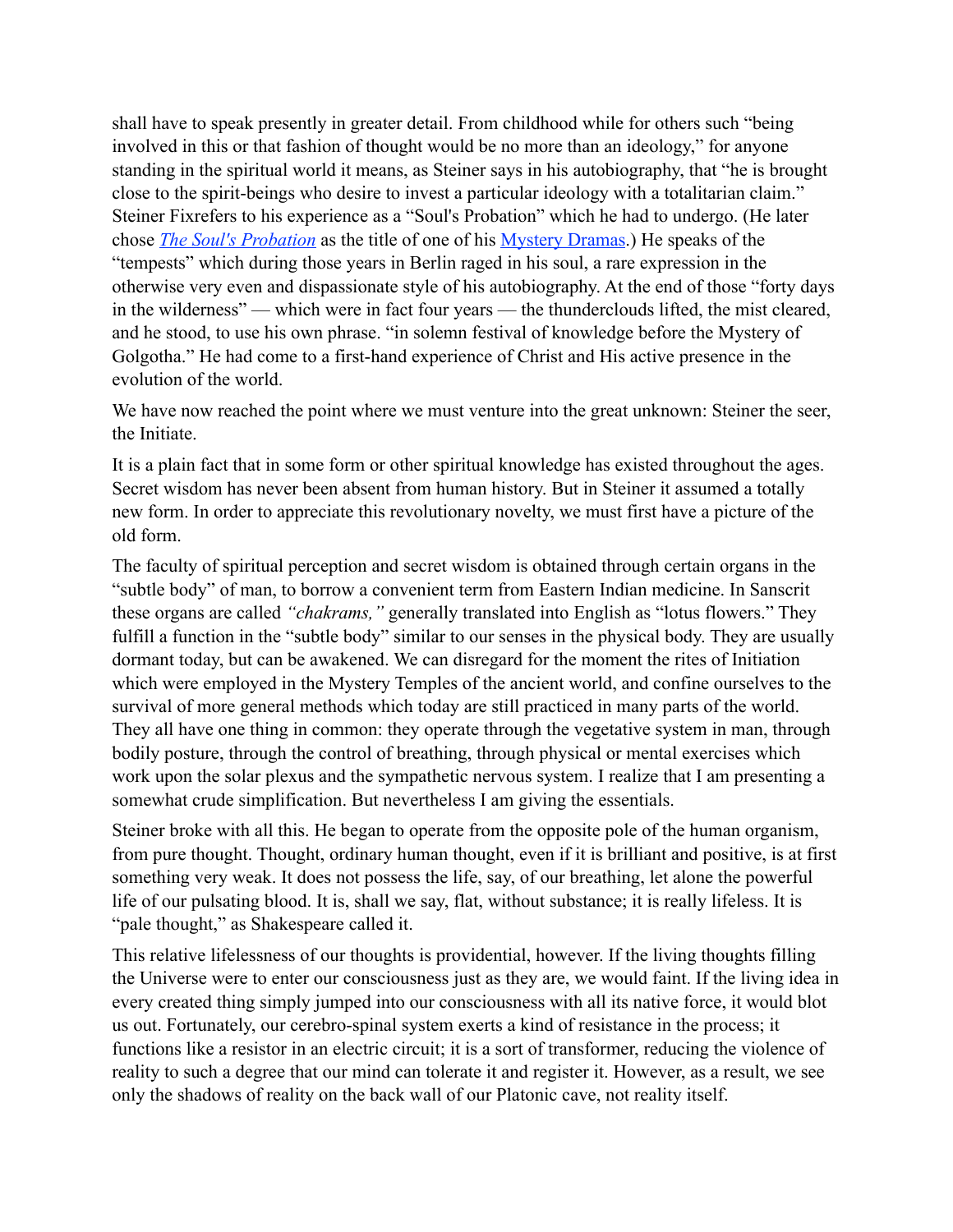Now one of the magic words in Steiner's philosophy with which he attempts to break this spell, is *"Erkraftung des Denkens."* It means putting force, life into thinking, through thinking, within thinking. All his basic philosophic works, notably the *[Philosophy of Spiritual Activity](http://wn.rsarchive.org/Books/GA004/English/RSPI1963/GA004_index.html)*, and many of his exercises, are directed to this purpose. If they are followed, sooner or later the moment arrives when thinking becomes *leibfrei*, i.e. independent of the bodily instrument, when it works itself free from the cerebrospinal system.

This is at first a most disturbing experience. One feels like a man who has pushed off from the shore and who must now strive with might and main to maintain himself in the raging sea. The sheer power of cosmic thought is such that at first one loses one's identity. And perhaps one *would* lose it for good, if it were not for a fact which now emerges from the hidden mysteries of Christianity. One does not finally lose one's identity because He Himself has walked the waves and extended a helping hand to Peter who ventured out prematurely. Gradually the waves seem to calm down, and a condition ensues which Steiner expresses in a wonderful phrase: "Thinking itself becomes a body which draws into itself as its soul the Spirit of the Universe."

This is a stage which, broadly speaking, Steiner had attained at the point of his biography which we have reached. Now he made a discovery which was not known to him before. He discovered that this "living thinking" could awaken the *chakrams* from "above," just as in the old way they could be stimulated from "below." Thought which at first in the normal and natural psychosomatic process "died" on the place of the skull, but which through systematic exercises had risen again to the level of cosmic reality, could now impart life to the dormant organs of spiritual perception which have been implanted into man by Him who created him in His image. From about the turn of the century Steiner began to pursue this path with ever greater determination, and gradually developed the three forms of Higher Knowledge which he called Imagination: a *higher seeing* of the spiritual world in revealing images; Inspiration: a *higher hearing* of the spiritual world, through which it reveals its creative forces and its creative order; Intuition: the stage at which an *intuitive penetration* into the sphere of Spiritual Beings becomes possible.

With these unfolding powers Steiner now developed up to his death in 1925, in twenty-five momentous years, that truly vast and awe-inspiring body of spiritual and practical knowledge to which he gave the name "Anthroposophy." (Incidentally, this word was first coined by Thomas Vaughan, a brother of the English mystical poet, Henry Vaughan, in the 17th century.) Anthroposophy literally means wisdom of man or the wisdom concerning man, but in his later years Steiner himself interpreted it on occasion as "an adequate consciousness of being human." In this interpretation the moral achievement of Steiner's work, his mission, his message to a bewildered humanity which has lost "an adequate consciousness of being human," to which Man has become "the Unknown," is summed up. This monumental work lies before us today and is waiting to be fully discovered by our Age — in some 170 books and in the published transcripts of nearly 6,000 lectures.

Three characteristic stages can be observed in Steiner's anthroposophical period. In a lecture given at the headquarters of the German Anthroposophical Society at Stuttgart (on February 6, 1923) he himself described these stages. Stage one (approximately 1901-1909): to lay the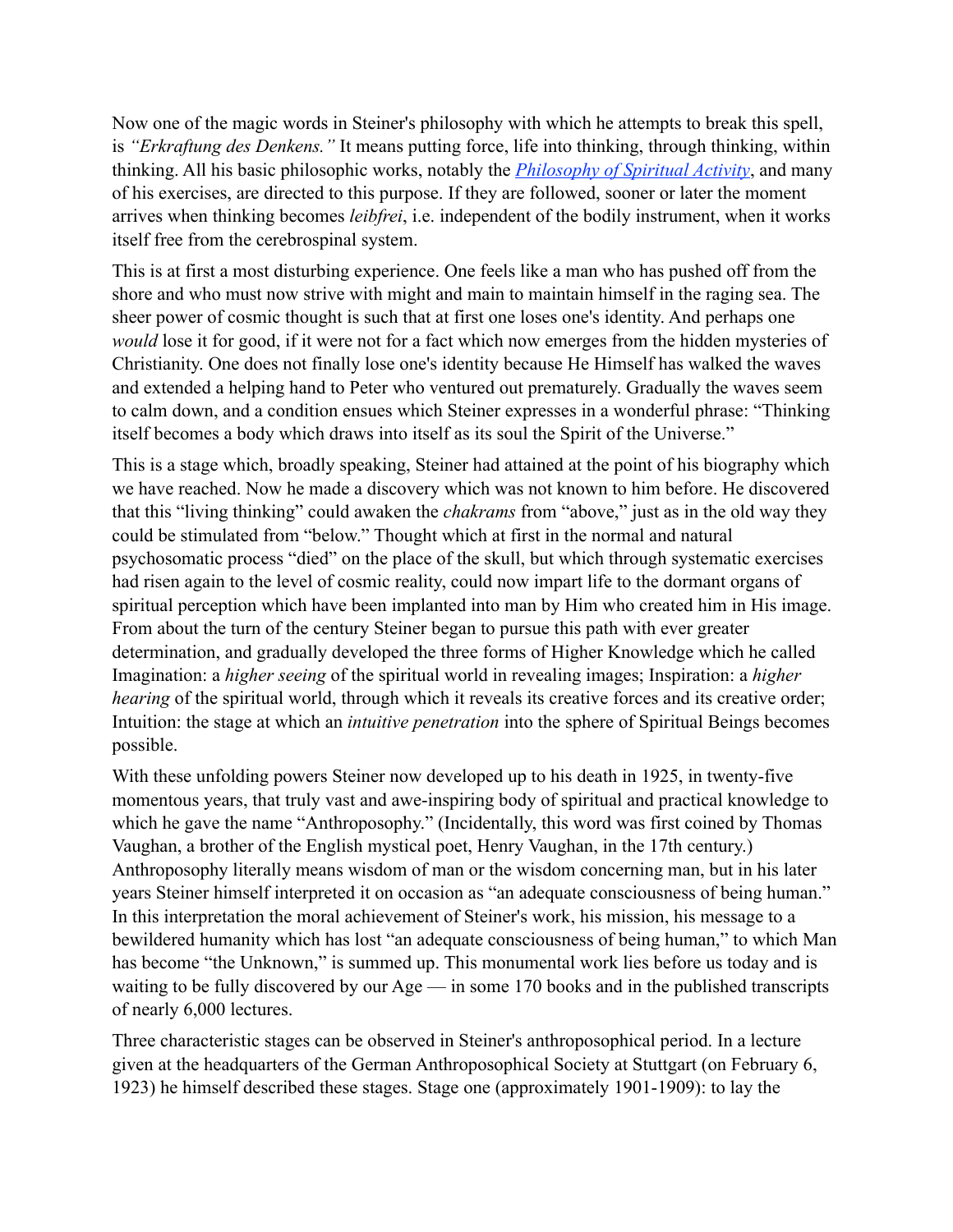foundation for a Science of the Spirit within Western Civilization, with its center in the Mystery of Golgotha, as opposed to the purely traditional handing down of ancient oriental wisdom which is common to other organizations such as the Theosophical Society. Stage two (approximately 1910-1917): the application of the anthroposophical Science of the Spirit to various branches of Science, Art and practical life. As one of the milestones for the beginning of this second stage Steiner mentions the building of the Goetheanum, that architectural wonder (since destroyed by fire) in which his work as an artist had found its culmination. Stage three (approximately 1917-1925): first-hand descriptions of the spiritual world. During these twenty-five years of anthroposophical activity, Steiner's biography is identical with the history of the Anthroposophical Movement. His personal life is entirely dedicated to and absorbed in the life of his work.

It was during the last of the three phases that Steiner's prodigious achievements in so many fields of life began to inspire a number of his students and followers to practical foundations. Best known today are perhaps the Rudolf Steiner Schools for boys and girls, which have been founded in many countries and in which his concept of the true human being is the well-spring of all educational methods and activities. There are some seventy Steiner schools in existence with well over 30,000 pupils. A separate branch are the Institutes for Curative Education which have sprung up both in Europe and Overseas, and whose activities have been immensely beneficial to the ever increasing number of physically and mentally handicapped children and adults. Steiner's contributions to medical research and to medicine in general are used by a steadily growing number of doctors all over the world, and his indications are tested and followed up in a number of research centers and clinics. Another blessing for humanity flowed from his method of Biodynamic Agriculture, by which he was able to add to the basic principles of organic husbandry just those extras which, if rightly used, can greatly increase both fertility and quality without those chemical stimulants which in the long run poison both the soil and its products.

In the field of Art there is hardly an area he did not touch with the magic wand of creative originality. The second Goetheanum which replaced the first one destroyed by fire shows the massive use of reinforced concrete as a plastic material for architecture a generation before this use was attempted by others. Steiner's direct and indirect influence on modern painting with the symphonic use of color, on sculpture, on glass-engraving, on metal work and other visual arts is too far-reaching for anyone even to attempt to describe in condensed form. Students and graduates of the Steiner schools for Eurythmy and for Dramatic Art have performed before enthusiastic audiences in the cultural centers of the world, ably directed by Marie Steiner, his wife.

To those who have been attracted to this present publication by its title and its reference to Christianity, it will be of particular interest to hear that among those foundations which came into being during the last phase of Steiner's anthroposophical work was a Movement for Religious Renewal, formed by a body of Christian ministers, students and other young pioneers who had found in Rudolf Steiner "a man sent from God," able to show the way to a true reconciliation of faith and knowledge, of religion and science. This Movement is known today as "The Christian Community" and has centers in many cities in the Old and New World. Apart from the inestimable help this Movement received from him in theological and pastoral matters, Rudolf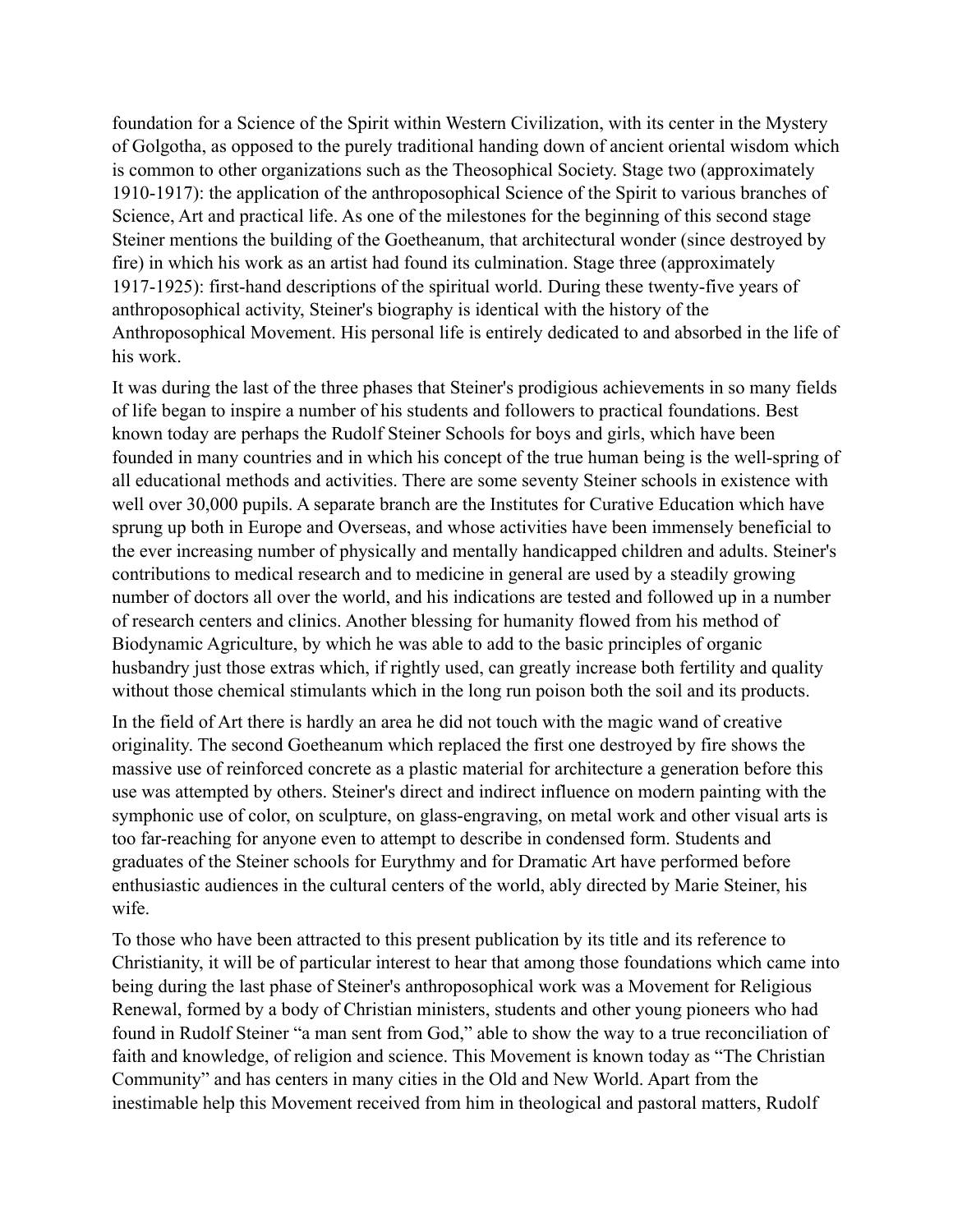Steiner was instrumental in mediating for this Movement a complete spiritual rebirth of the Christian Sacraments for the modern age and a renewal of the Christian priestly office.

\* \* \*

*Christianity as Mystical Fact and the Mysteries of Antiquity* holds a special place in the story of his remarkable and dedicated life. The book contains the substance of a series of lectures Rudolf Steiner gave in the winter of 1901–1902 in the "Theosophical Library" of Berlin at the invitation of the President, Count Brockdorff. This series had been preceded by another on the German mystics from Master Eckhardt to Jacob Boehme (published in the Centennial Edition of the Written Works of Rudolf Steiner under the title *[Mysticism at the Dawn of the Modern Age](http://www.rsarchive.org/Books/GA007/index.php)*) in which Steiner had ventured for the first time to present publicly some measure of his spiritual knowledge.

After these lectures on the mystics which was something of a prelude, *Christianity as Mystical Fact* now ushered in a new period in the understanding of the basic facts of Christianity as well as in Steiner's own life.

Compared with the free flow of spiritual teaching on Christianity offered by Steiner in his later works, the book may appear somewhat tentative and even reticent in its style. But it contains as in a nutshell all the essential new elements he was able to develop and unfold so masterfully in his later years.

Steiner considered the phrase "Mystical *Fact*" in the title to be very important. "I did not intend simply to describe the mystical content of Christianity," he says in his autobiography. "I attempted to show that in the ancient Mysteries cult-images were given of cosmic events, which occurred later on the field of actual history in the Mystery of Golgotha as a *Fact* transplanted from the cosmos into the earth."

\* \* \*

It will not be out of place to round off this biographical sketch with a few personal reminiscences of the last four years of his life when I met Steiner as man and Initiate among his friends and students, and saw quite a good deal of him.

What was Rudolf Steiner like? — In the first place there was nothing in the least pompous about him. He never made one feel that he was in any sense extraordinary. There was an astonishing matter-of-factness about him, whether he spoke at a business meeting of the Anthroposophical Society, presided over faculty meetings of the Waldorf School ([See footnote\)](#page-113-0), lectured on his ever increasing discoveries in the spiritual field, or spoke in public discussions on controversial subjects of the day.

I attended small lecture courses of less than fifty people, heard him lecture in the large hall of the first Goetheanum, was present at large public meetings when he expounded his "Threefold Commonwealth" ideas in the electric atmosphere of the Germany of 1923, during the occupation of the Ruhr and the total collapse of the German Mark. He was always the same: clear, considerate, helpful, unruffled. In those days he could fill the largest halls in Germany, and his quiet voice was strong enough to be heard without artificial amplification in the last rows of the gallery.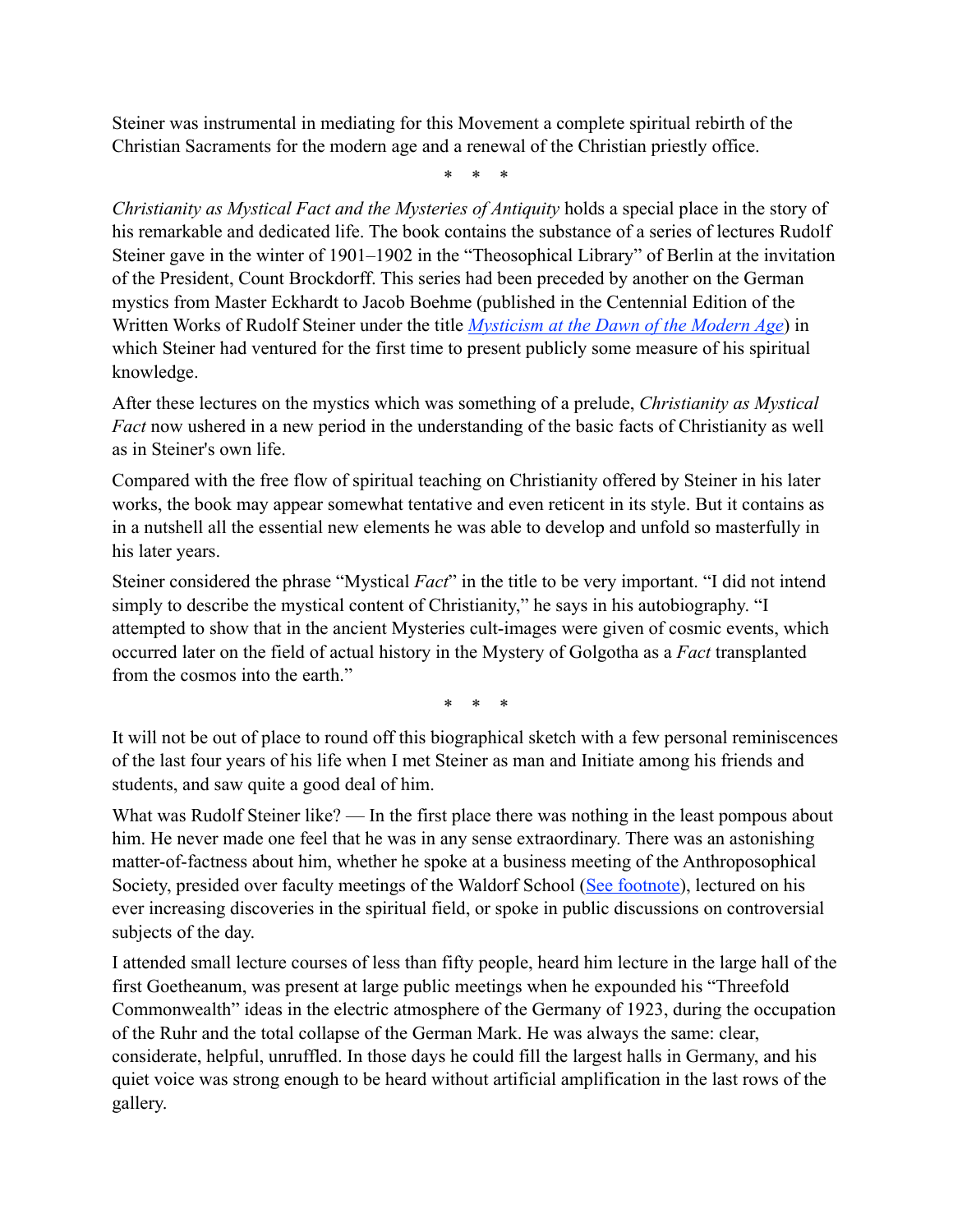His hair remained jet black to the end; I cannot remember a strand of grey in it. His brown eyes, they sometimes had a shimmer of gold in them, looked with sympathy upon everything. And he possessed a wonderful buoyancy of carriage.

From 1913 Steiner lived permanently at Dornach, near Basel, Switzerland, in a house known locally as "Villa Hansi." However, he spent most of his time in his studio, which was really nothing but a simple wooden building adjoining the large carpentry-shop where much of the woodwork of the first Goetheanum was prefabricated. In this studio he received an unending stream of callers. One would, perhaps, be shown into the room by a helping friend, but at the end he would always conduct one to the door himself. He put one at ease with such courtesy that one was in danger of forgetting who he was. And he gave the impression that he had no other care nor interest in the world than to listen to one's immature questions.

He would sit on a simple wicker chair, his legs crossed, perhaps occasionally moving one foot up and down. On the lapel of his black coat one might see a slight trace of snuff, because he indulged in the Old-World pleasure of taking snuff, but he neither drank nor smoked. I have never met anyone, and I am sure I shall never meet anyone who seemed so constantly at rest and in action simultaneously, all the time perfectly relaxed and absolutely alert.

The last summer of his life, in 1924, was the most prolific of all. He gave specialized courses on agriculture, on curative education, on Eurythmy. Then followed a summer school in August at Torquay in England; and when he returned to Dornach in early September, he increased his activities still further and gave as many as five, sometimes six different lectures each day. There was a daily course on the New Testament Book of Revelation for the priests of the Christian Community, another on pastoral medicine for priests and doctors combined, another on dramatic art, where I remember him one morning acting singlehanded the whole of *Dantons Tod*, a drama of the French Revolution by the German writer, Buchner. On another morning he acted the *Faust* fragment by Lessing. And in addition to all this, he also held lectures for the workmen of the Goetheanum.

Besides these specialized courses, the general lectures and other central activities of the Goetheanum School for the Science of the Spirit continued without interruption.

But the inevitable moment approached when even his resilient body showed the strain of his immense work. Sometimes for the period of a whole week he would hardly sleep more than two hours each night. I believe that he knew what he was doing. He well knew why he burned the candle not only at both ends but also in the middle.

My last memory of him is of the night when I was privileged, together with another friend, to keep vigil at the foot of his bed on which his body was laid out. It was the night before his funeral. The bed stood in his simple studio where he had been confined during the last six months of his life. Looking down on him was the great wooden statue of Christ which he had carved and nearly finished. Even in the literal sense of the word he had laid down his life at the feet of Christ.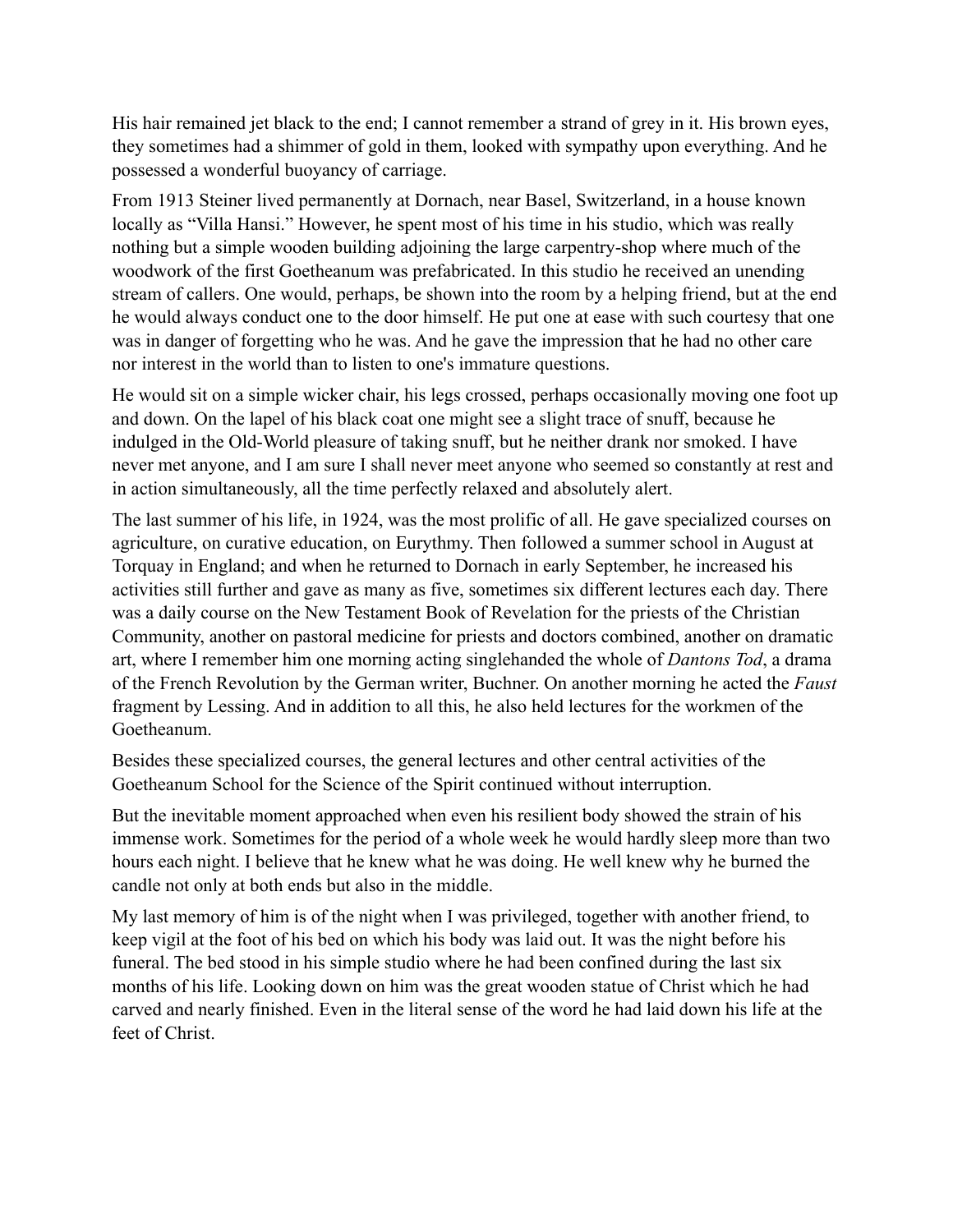The dignity of his features was enhanced by the marble whiteness of death. In the stillness of the night, with only a few candles burning, it was as if ages of human history converged to do homage. With a deep sense of reverence I wondered who he was. I am wondering still.

Alfred Heidenreich London, England - August 1961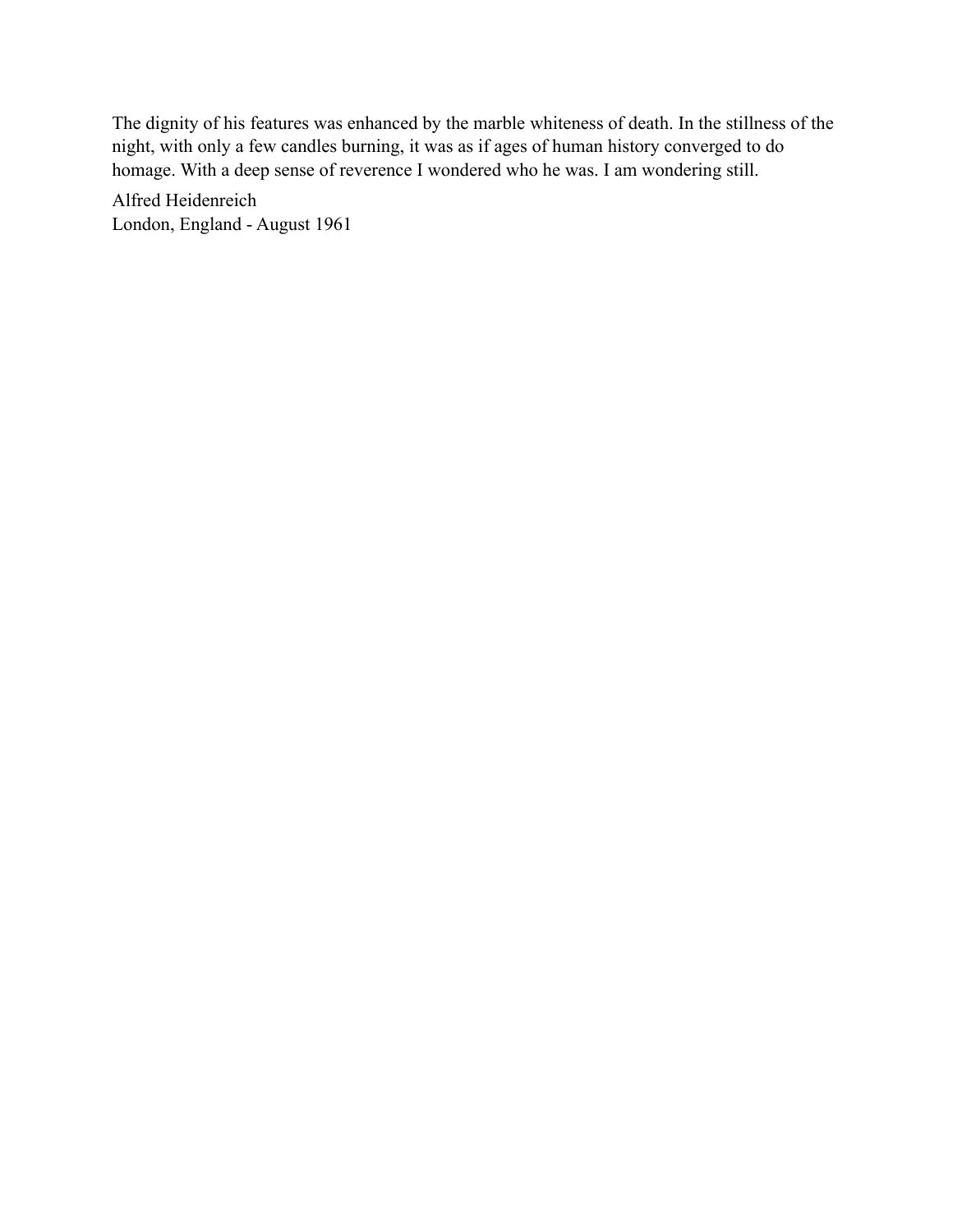#### **Author's Preface to the Second Edition**

CHRISTIANITY AS MYSTICAL FACT was the title given to this book by its author when eight years ago he included in it the contents of lectures held in the year 1902. This title was intended to indicate the particular character of the book. It represents an attempt to describe not merely the mystical content of Christianity in its historical form, but how Christianity arose out of mystical conception. Underlying this was the idea that involved in this process was a spiritual reality which can be seen only through such conception. Only the content of the book can prove that the author has not used the word "mystical" to denote a conception which relies more on indefinite knowledge gained through feelings, than on "strictly scientific exposition." In many circles today the word "mysticism" carries such a connotation, hence the tendency is to explain this as a region of the life of the human soul which can have nothing to do with "real science." In this book the word "mysticism" is used for the exposition of a spiritual fact whose nature can be recognized only when the powers of cognition are taken from the source of spiritual life itself. Whoever declines a method of cognition founded on such a source will be unable to take any position with regard to this book. Only one who admits that in "mysticism" the same clarity can exist as in the truthful exposition of natural phenomena will accept this method of describing the mystical content of Christianity. For even more important than the content of the text is the means of cognition which has led to its existence.

In our present day many people violently abhor such a means of cognition. They see it as contradictory to true scientific method. This is the case not only among those who will not allow the validity of any interpretation of the world which is not founded upon "genuine natural scientific fact," but also among those who wish to consider Christianity in the capacity of believers. The author of this text takes as his basis an interpretation which acknowledges that the natural scientific achievements of our day demand elevation to true mysticism. This interpretation can show that any other attitude toward cognition absolutely contradicts everything offered by natural scientific achievements. The means of cognition which so many people who assume that they stand on firm natural scientific ground, would like to use, simply do not embrace the facts of this natural science.

Only that reader will accept this book who is able to admit that full understanding of our present marvelous knowledge of nature can be combined with genuine mysticism.

By means of what is here called "mystical cognition" this book sets out to show how the source of Christianity created its preliminary conditions in the ancient Mysteries. In this "pre-Christian mysticism" is demonstrated the soil in which Christianity germinates as an independent seed. This point of view enables one to understand Christianity in its independent essence, although at the same time one can follow its development out of pre-Christian mysticism. If one ignores this point of view it is only too easy to miss recognition of its independence through the belief that Christianity is merely a further development of what existed in pre-Christian mysticism. Many opinions of today lapse into this error, comparing Christianity with pre-Christian viewpoints, believing that the Christian viewpoint is merely a further development of the pre-Christian. This book sets out to show that Christianity presupposes the previous mysticism as the plant seed does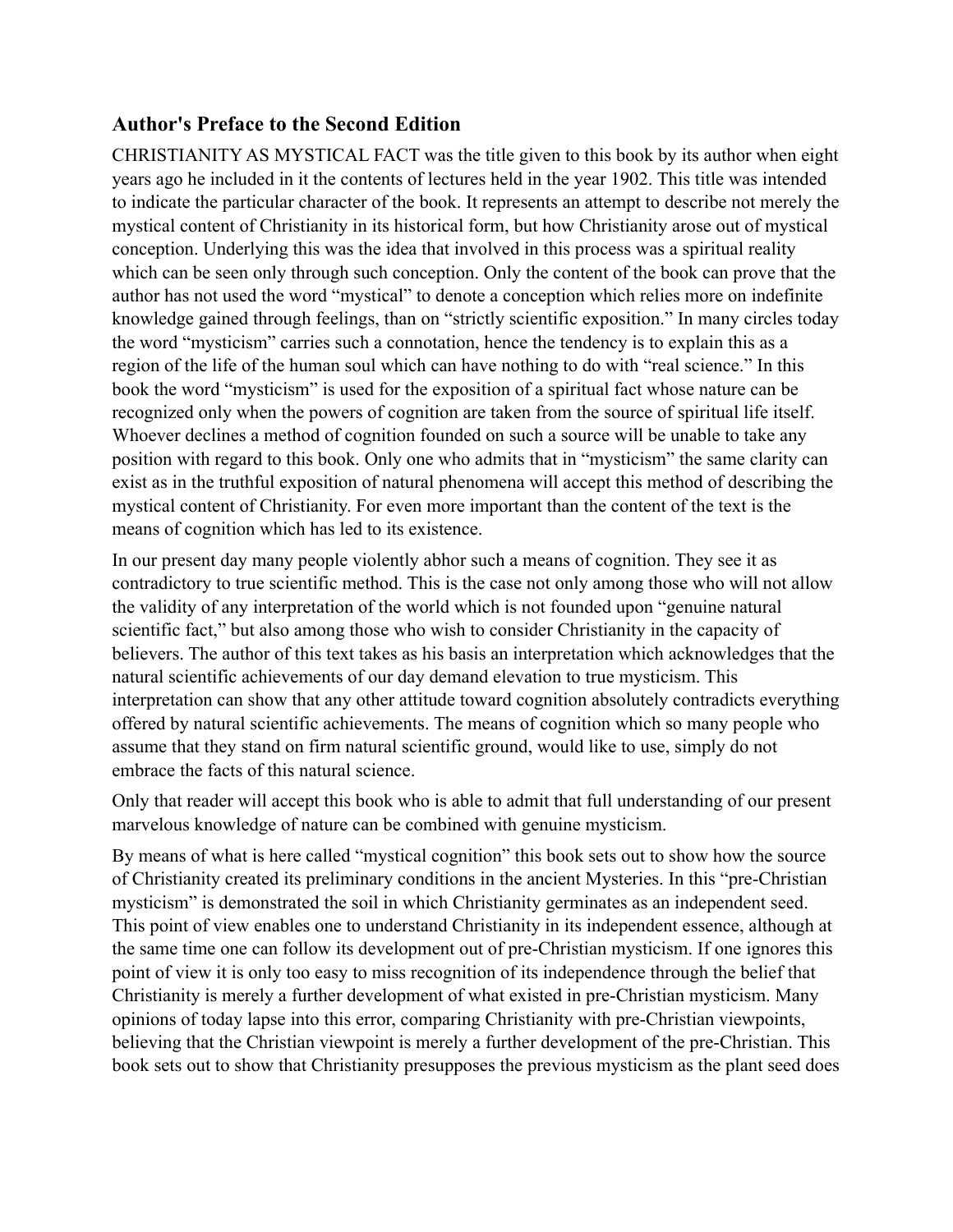its soil. It seeks to emphasize the unique essence of Christianity through cognition of its origin, not to extinguish it.

It gives the author profound satisfaction to mention that this exposition of the "essence of Christianity" has met with the assent of a personality whose notable writings on the spiritual life of mankind have enriched the thoughts of our time in the deepest sense. *Édouard Schuré*, author of *Les Grands Initiés*, *The Great Initiates* ([See footnote\)](#page-113-1), agreed so thoroughly with the standpoint of this book that he himself undertook its translation into French under the title: *Le mystère chrétien et les mystères antiques*. The fact that the first edition was translated into French and other European languages is mentioned here as a symptom of the great longing of the present day to understand the essence of Christianity in the sense of this book.

The author has not found occasion to make any essential changes in this second edition. There are, however, extensions of the exposition made eight years ago. The effort has also been made to state many things more fully and accurately than was possible then. Unfortunately, through volume of work the author has been forced to allow a long interval to elapse between the time when the first edition went out of print and the appearance of the second.

Rudolf Steiner, May 1910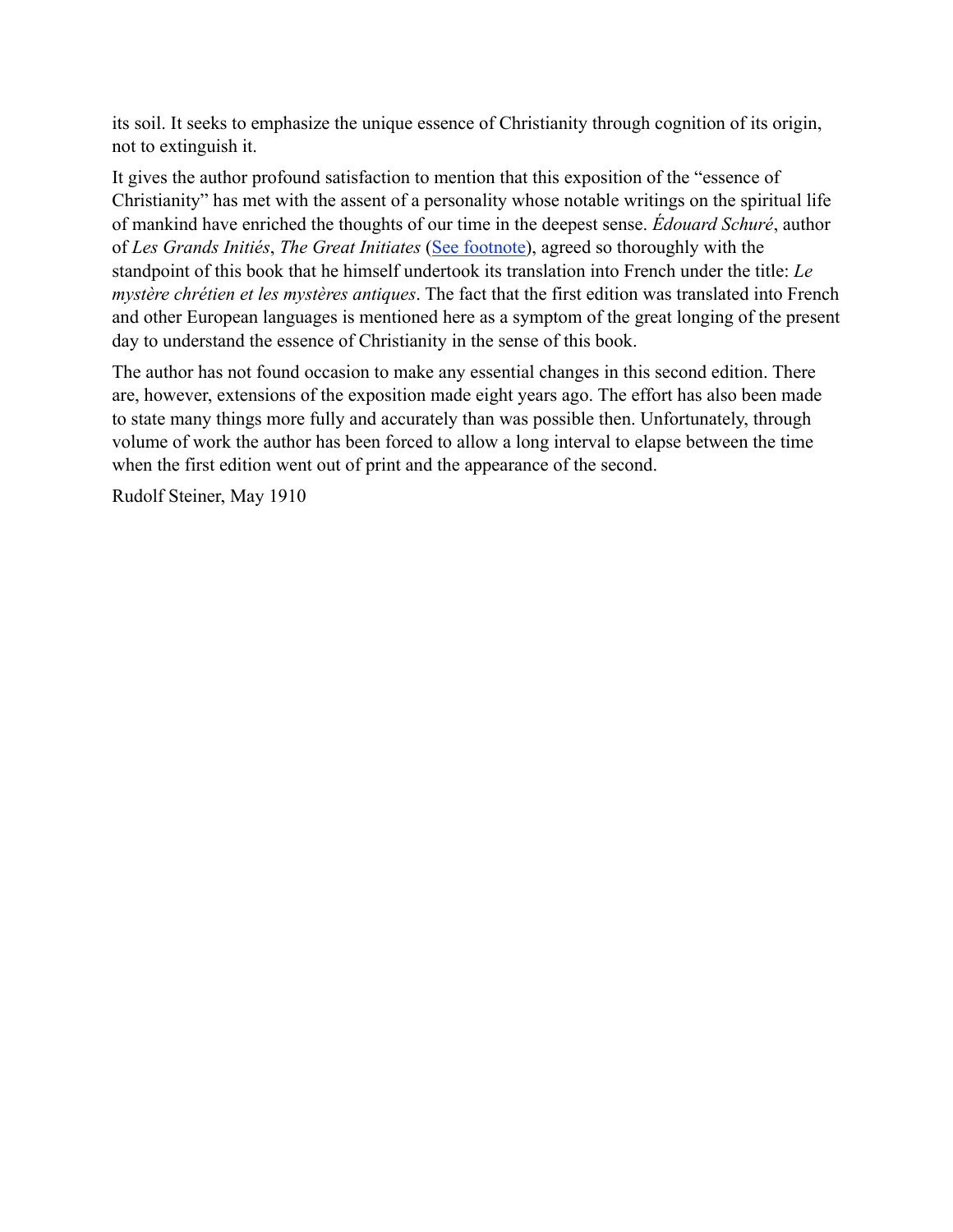# **Chapter 1 - Points of View**

NATURAL SCIENTIFIC THOUGHT has deeply influenced the formulation of present-day ideas. It is becoming more and more impossible to describe the spiritual requirements of the "life of the soul" without reference to the methods of thinking and the conclusions of natural science. However, it must be admitted that many people satisfy these requirements without taking into account the trend of natural scientific thought in modern spiritual life. But those who are alert to the pulse of the times must take this trend into consideration. Ideas derived from natural science conquer our thought-life with gathering momentum, and our unwilling hearts follow hesitantly and with apprehension. Not only the *number* thus conquered is important: there is a power inherent in natural scientific thought which convinces the observant that a modern conception of the world cannot exclude its impressions. Several of the side-growths of natural scientific thought *compel* us to reject which this method of thought has gained widespread recognition and attracts people as if by magic. The situation is not altered by the fact that isolated individuals can see how true science, through its own power has "long" led beyond the "shallow doctrines of force and matter," taught by materialism. It appears to be far more important to heed those who boldly declare that a new religion should be built on natural scientific ideas. Even if such people seem shallow and superficial to those who know the deeper spiritual requirements of humanity, nevertheless they should be noted because they claim attention in the present time, and there is good reason to believe that they will win increasing recognition in the future. And those also must be considered who have allowed their heads to take precedence over their hearts. These people are unable to free their intellects from natural scientific ideas. They are oppressed by the need for proof. But the religious needs of their souls cannot be satisfied by these natural scientific ideas. The latter offer too comfortless a perspective for their satisfaction. Why be enthusiastic about beauty, truth and goodness if in the end everything is to be swept away into nothingness like a bubble of inflated brain tissue? This is a feeling which oppresses many people like a nightmare. Therefore scientific ideas also oppress them, pressing their claims with tremendous authoritative force. As long as they can, these people remain blind to the discord in their souls. Indeed, they comfort themselves by saying that true clarity in these matters is denied the human soul. They think in accordance with natural science so long as the experience of their senses and logic demand it, but they keep to the religious sentiments in which they have been educated, preferring to remain in darkness concerning these matters, a darkness which clouds their understanding. They have not the courage to struggle through to clarity.

There can be no doubt whatever that the method of thought derived from natural science is the greatest power in modern spiritual life. And one who speaks of the spiritual concerns of mankind may not pass it by heedlessly. Nevertheless it is also true that the method by which it attempts to satisfy spiritual needs is shallow and superficial. If this were the right method the outlook would indeed be comfortless. Would it not be depressing to be forced to agree with those who say, "Thought is a form of force. We *walk* with the same force with which we think. Man is an organism that changes several forms of force into thought-force. Man is a machine into which we put what we call food, and produce what we call thought. Think of that wonderful chemistry by which bread was changed into the divine tragedy of *Hamlet*!" This is quoted from a lecture of Robert G. Ingersoll, titled *The Gods*<sup>1</sup>. It is irrelevant that such thoughts, casually expressed,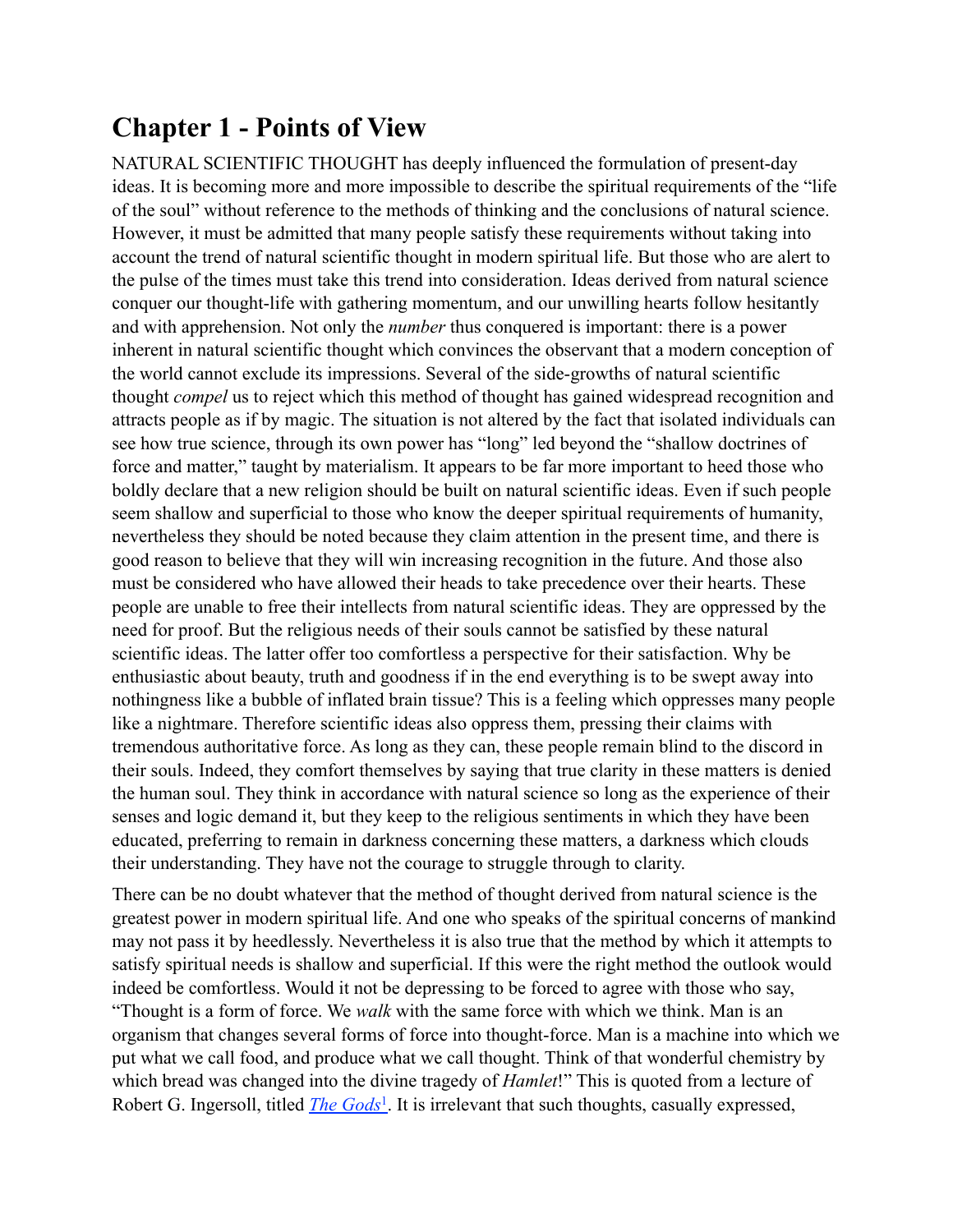apparently receive little recognition. The main point is that countless people, influenced by the natural scientific method of thought, seem compelled to assume an attitude in line with the above quotation, even when they believe they are not doing so. ([See Author's Comment 1\)](#page-91-0)

The situation would indeed be comfortless if natural science itself forced us to the credo advanced by many of its newer prophets. Matters would be entirely comfortless for one who has become convinced from the content of this natural science that its method of thought is valid and unshakeable in the realm of nature. Such a person must say to himself, However much people may quarrel over individual questions, though volume after volume may be written and observation upon observation collected about the "struggle for existence" ([See Author's](#page-91-1)  [Comment 2](#page-91-1)) and its insignificance, about the "omnipotence" or "powerlessness" of "natural selection," natural science itself moves on in one direction, and must find increasing agreement within certain limits.

But are the demands made by natural science really as they are described by some of its representatives? The behavior of these representatives themselves proves that this is not the case. Their behavior in their own field is not such as many describe and demand in other fields. Would Darwin and Ernst Haeckel<sup>1a</sup> ever have made their great discoveries about the evolution of life if, instead of observing life and the structure of living beings, they had gone into the laboratory to make chemical experiments with tissue cut out of an organism? Would Lyell<sup>1b</sup> have been able to describe the development of the crust of the earth if, instead of examining strata and their contents, he had analyzed the chemical qualities of innumerable stones? Let us really follow in the footsteps of these explorers who appear as monumental figures in the development of modern science! We shall then apply to the higher regions of spiritual life what they have applied in the field of the observation of nature. Then we shall not believe we have understood the essence of the "divine" tragedy of *Hamlet* by saying that a wonderful chemical process transformed a certain quantity of food into that tragedy. We shall believe it as little as a naturalist can seriously believe that he has understood the mission of heat in the evolution of the earth when he has studied the action of heat upon sulphur in a chemical retort. Neither does he attempt to understand the construction of the human brain by examining the effect of liquid potash upon a fragment of it, but rather by inquiring how, in the course of evolution, the brain has been developed out of the organs of lower organisms.

It is therefore quite true that one who is investigating the nature of spirit can only learn from natural science. He really needs only to do as science does. But he must not allow himself to be misled by what individual representatives of natural science would dictate to him. He must investigate in the spiritual domain as they do in the physical, but he need not adopt their opinions about the spiritual world, confused as they are by their exclusive consideration of physical phenomena.

We shall act in conformity with natural science only when we study the spiritual evolution of man just as impartially as the naturalist observes the material world. Then in the domain of spiritual life we shall admittedly be led to a method of consideration differing from the purely natural scientific method as geology differs from pure physics or the investigation of the evolution of life from research into purely chemical laws. We shall be led to higher methods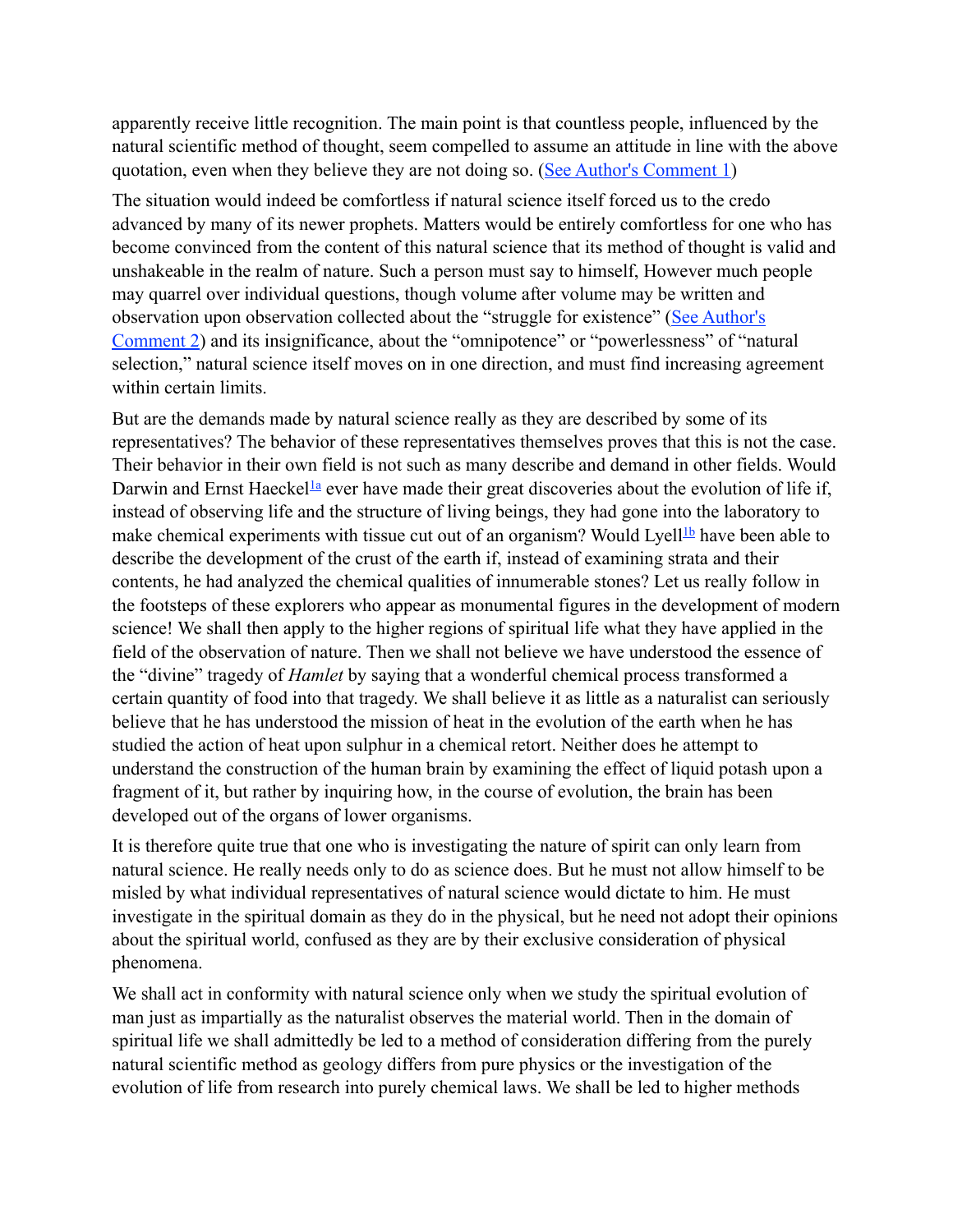which, although they cannot be those of natural science, yet hold good in the same sense. Many a one-sided view of natural science will allow itself to be modified or corrected from another point of view, but this only leads to progress in natural science and thereby one does not sin against the latter. — Such methods alone can lead to penetration into spiritual developments like Christianity, or the world of ideas of any other religion. Anyone applying these methods may provoke the opposition of many who believe they are thinking scientifically, but nevertheless he will know himself to be in full accord with a truly scientific method of thought.

An investigator of this kind must also go beyond a merely historical examination of the documents relating to spiritual life. This is necessary just because of the attitude of mind he has acquired from the consideration of natural occurrences. When a chemical law is explained it is of little value to describe the retorts, dishes and pincers which have led to its discovery. And in explaining the beginning of Christianity, it is of just as much or as little value to ascertain the historical sources drawn upon by the Evangelist Luke, or those from which the book of *Revelation* of John was compiled. [\(See Author's Comment 3](#page-91-2)) In this case "history" can be only the outer court to research proper. By tracing the historical origin of documents we shall not discover anything about the ideas in the writings of Moses or in the traditions of the Greek mystics. In these documents the ideas in question are expressed only in outward terms. And the naturalist, investigating the nature of "man," does not concern himself about the origin of the *word* "man," or how it has developed in a language. He keeps to the thing itself, not to the word which expresses it. And likewise, in studying spiritual life we shall have to keep to the spirit and not to its outer documents.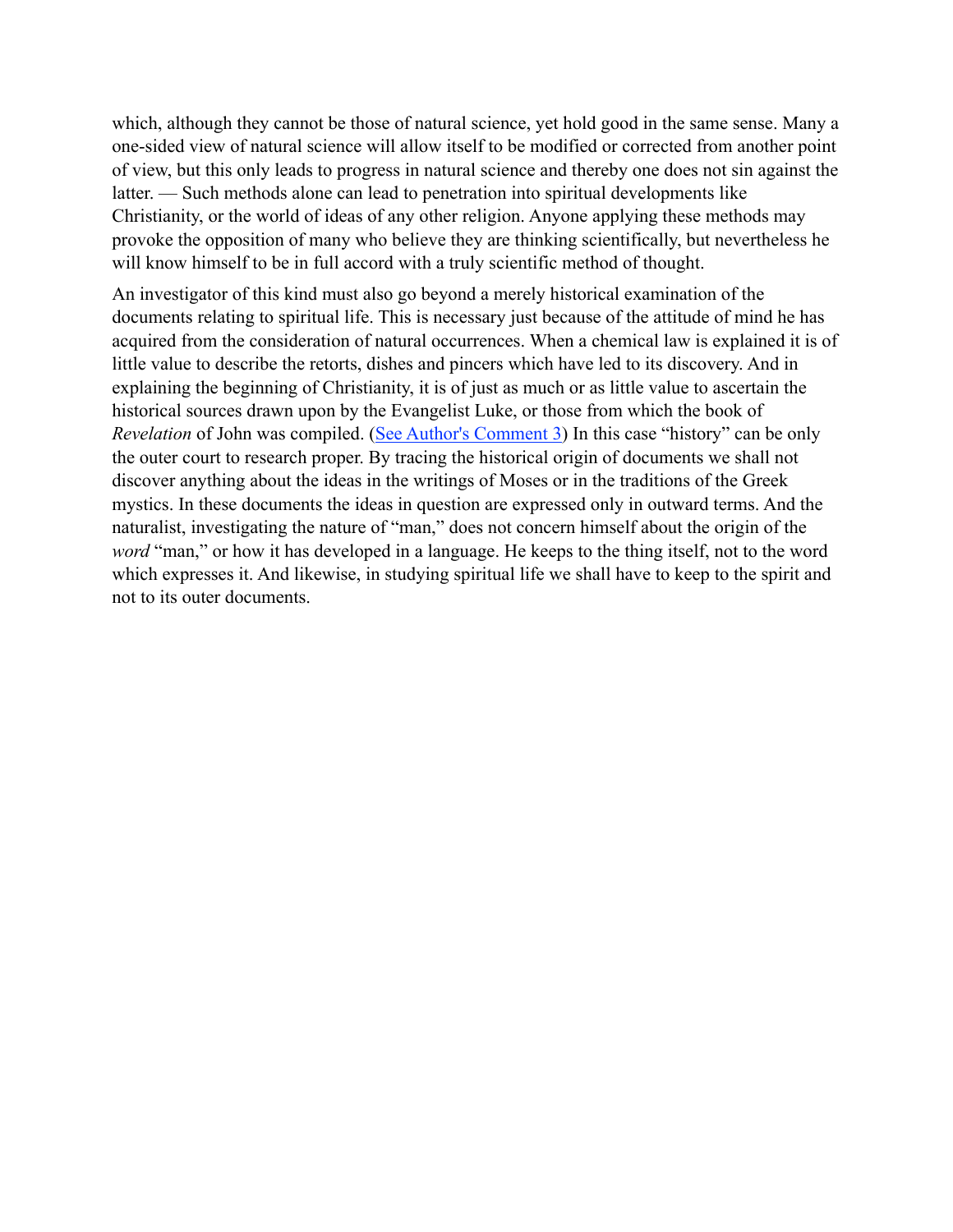# **Chapter 2 - Mysteries and Mystery Wisdom**

SOMETHING LIKE A VEIL OF SECRECY conceals the manner whereby spiritual needs were satisfied for those within the older civilizations who sought a deeper religious and cognitive life than was offered by the religions of the people. We are led into the obscurity of enigmatic cults when we inquire into the satisfaction of these needs. Each individual who finds such satisfaction withdraws himself for some time from our observation. We see that the religion of the people cannot give him what his heart seeks. He acknowledges the gods, but he knows that in the ordinary conceptions of the gods the great enigmas of existence are not disclosed. He seeks a wisdom which is carefully guarded by a community of priest-sages. He seeks refuge in this community for his striving soul. If the sages find him mature they lead him step by step to higher insight, in a manner hidden from the eyes of those outside. What happens to him now is concealed from the uninitiated. For a time he appears to be entirely removed from the physical world. He appears to be transported into a secret world. — And when he is returned to the light of day a different, entirely transformed personality stands before us. This personality cannot find words sufficiently sublime to express how significant his experiences were for him. He appears to himself as though he had gone through death and awakened to a new and higher life, not merely figuratively, but in highest reality. And it is clear to him that no one can rightly understand his words who has not had the same experience.

Thus it was with those persons who through the Mysteries were initiated into that secret wisdom, withheld from the people, and which shed light upon the highest questions. This "secret" religion of the elect existed side by side with the religion of the people. So far as history is concerned, its source fades into the obscurity where the origin of peoples is lost. We find this "secret" religion everywhere among ancient peoples insofar as we can gain insight concerning them. The sages of these peoples speak of the Mysteries with the greatest reverence. — What was concealed in them? And what did they reveal to one who was initiated into them?

The enigma becomes still more puzzling when we realize that at the same time the ancients regarded the Mysteries as something dangerous. The way leading to the secrets of existence went through a world of terrors. And woe to him who tried to reach them unworthily. — There was no greater crime than the "betrayal" of these secrets to the uninitiated. The "traitor" was punished with death and confiscation of property. We know that the poet Aeschylus was accused of having brought something from the Mysteries to the stage. He was able to escape death only by fleeing to the altar of Dionysus and producing legal evidence that he was not an initiate. $\frac{2}{3}$ 

What the ancients say about these secrets is rich in meaning and can be variously interpreted. The initiate is convinced that it is sinful to say what he knows and also that it is sinful for the uninitiated to hear it. Plutarch speaks of the terror of those about to be initiated, comparing their state of mind to a preparation for death. Initiation had to be preceded by a special mode of life. This aimed at bringing sensuality under the control of the spirit. Fasting, solitary life, mortification and certain exercises of the soul served this purpose. The things to which man clings in ordinary life were to lose all value for him. The whole course of his experience and feeling had to take a different direction. — There can be no doubt about the meaning of such exercises and tests. The wisdom to be offered to the neophyte could produce the right effect upon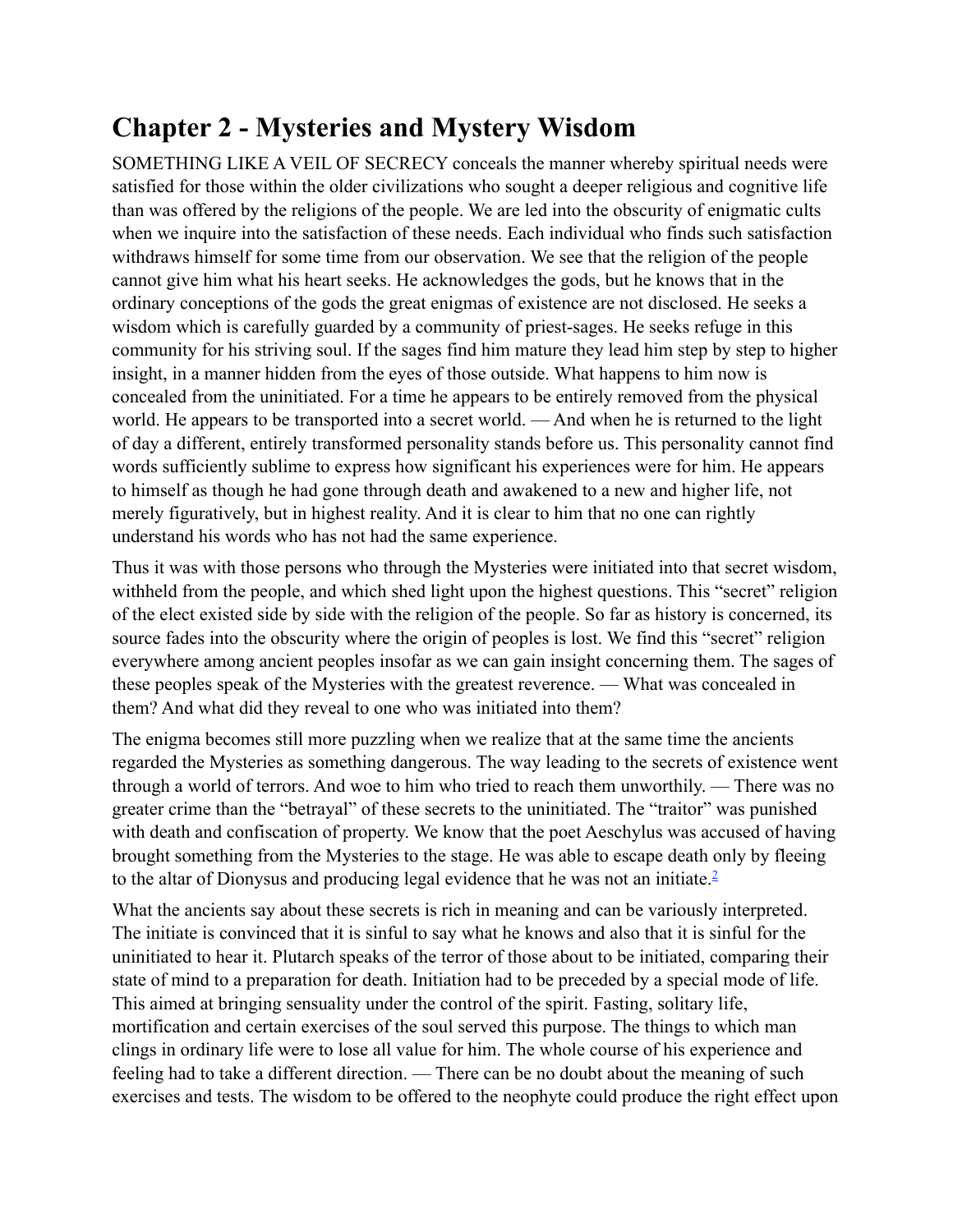his soul only if he had previously changed his lower world of experience. He was inducted into the life of the spirit. He was to behold a higher world. He could find no relationship to this world without previous exercises and tests. Everything depended just on this relationship. Whoever wishes to understand these things correctly must have known by experience the intimate facts of the life of cognition. He must know by experience that two widely divergent relationships are possible in relation to what is offered by the highest cognition. — The world surrounding man is his *real* world at first. He feels, hears and sees its processes. Because he perceives them with his senses he calls them real and thinks about them in order to gain insight into their connections. — On the other hand, what rises in his soul is not real to him at first in the same sense. It is "mere" thoughts and ideas. At most, he sees in them *pictures* of material reality. They themselves have no reality. One cannot touch them; one cannot hear nor see them.

Another relationship to the world exists. A person who clings at all costs to the kind of reality described above, will hardly grasp it. It enters the lives of certain people at a certain moment. Their whole relationship to the world is reversed. They call truly real the images which arise in the spiritual life of their soul. They assign only a lower form of reality to what the senses hear, touch and see. They know they cannot *prove* what they say. They know they can only *recount* their new experiences. And they know that in recounting them to others they are in the position of a man who can see and who imparts his visual impressions to one born blind. They undertake the communication of their inner experiences, trusting that they are surrounded by others, who, although their spiritual eye is still closed, have a logical understanding which can be strengthened through the power of what they hear. They believe in humanity and wish to open spiritual eyes. They can only offer the fruits their spirit itself has gathered; whether another sees the fruits depends upon whether he has comprehension for what is seen by a spiritual eye. — ([See Author's Comment 4\)](#page-91-3) Something existing in man at first prevents him from seeing with the eyes of the spirit. First of all he is not here for this purpose. He is what his senses represent him to be, and his intellect is only the interpreter and judge of his senses. These senses would fulfill *their* mission badly if they did not insist upon the truth and infallibility of their evidence. From its own point of view, an eye must uphold the absolute reality of its perceptions, otherwise it would be a bad eye. The eye is quite right, so far as it goes. It is not deprived of its rights by the spiritual eye. This spiritual eye allows us to see what the material eye sees, but in a higher light. Nothing the material eye sees is denied. But a new radiance, hitherto unseen, shines from it. Then we know that what we first saw was but a lower reality. We see this still, but it is immersed in something higher, in the spirit. Now it is a question of whether we experience and feel what we see. Whoever is able to bring *living* experience and feeling to the material world only, will regard the higher world as a Fata Morgana or as "mere" phantasy-images. His feelings are directed entirely toward the material world. When he tries to grasp spirit images, he seizes emptiness. When he gropes after them, they withdraw from him. They are "mere" thoughts. He thinks them; he does not live in them. They are pictures, less real to him than fleeting dreams. Compared with his reality they are like images made of froth which vanish as they encounter the massive, solidly-built reality of which his senses tell him. — It is a different matter for the person whose experience and feelings with regard to reality have changed. For him that reality has lost its absolute stability, its unquestioned value. His senses and his feelings need not become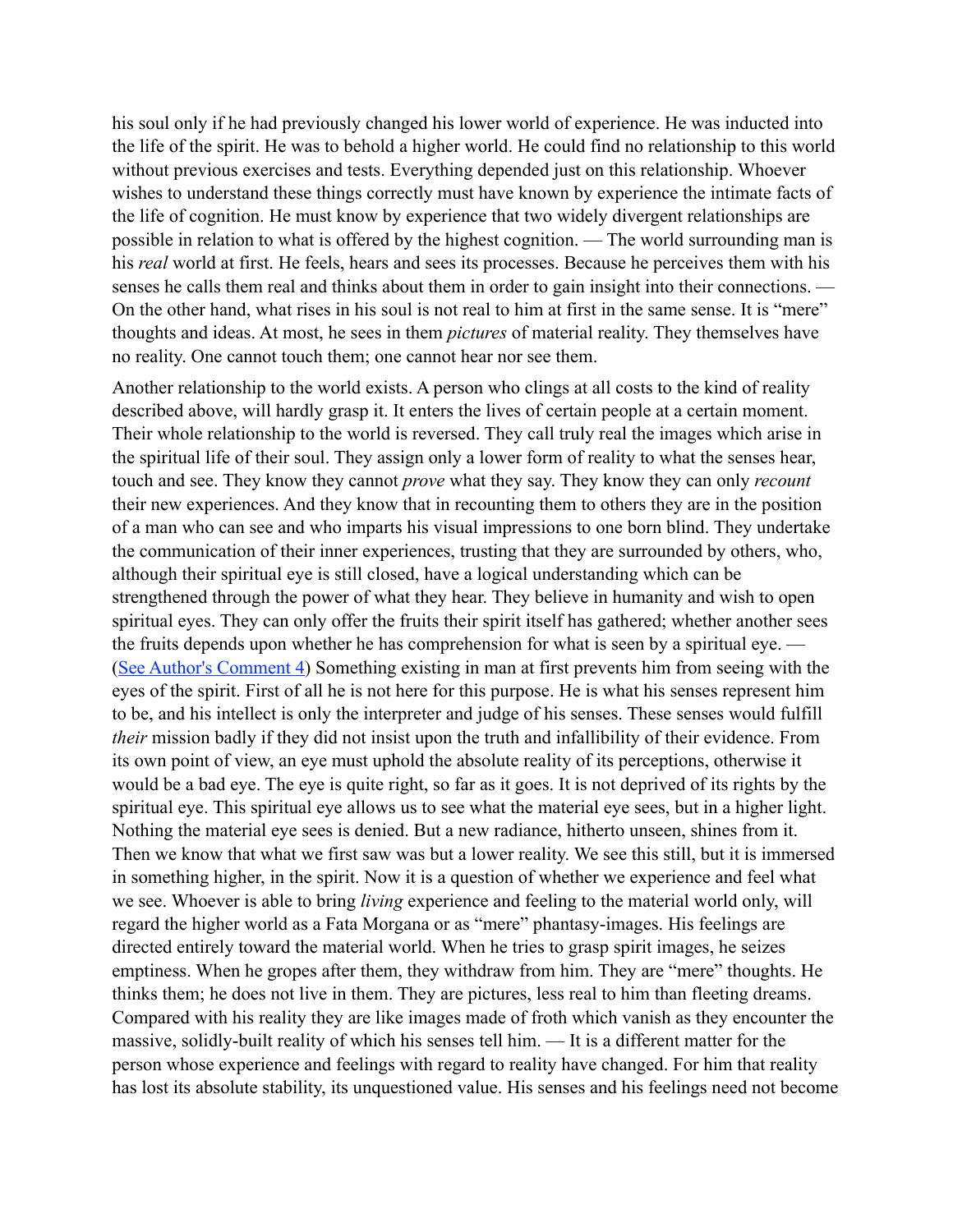blunted. But they begin to doubt their absolute authority; they leave space for something else. The world of the spirit begins to animate this space.

At this point a dreadful possibility exists. A man may lose his experience and feeling of direct reality without finding any new reality opening before him. He is then suspended in a void. He seems to himself dead. The old values have disappeared and no new ones have taken their place. The world and man no longer exist for him. — This is by no means a mere possibility. At some time or other it happens to everyone who wishes to attain higher cognition. He reaches a point where to him the spirit interprets all life as death. Then he is no longer in the world. He is beneath the world — in the nether world. He accomplishes the — journey to Hades. It is well for him if he is not submerged. It is well for him if a new world opens before him. Either he disappears, or is confronted by a new self. In the latter case a new sun and a new earth appear to him. Out of spiritual fire the whole world has been reborn for him.

Thus the initiates describe what happened to them through the Mysteries. Menippus relates that he journeyed to Babylon in order to be taken to Hades and brought back again by the successors of Zoroaster. He says that on his travels he swam across the great water and that he passed through fire and ice. We hear that the mystics were terrified by a drawn sword and that "blood flowed." We understand such sayings when we know the point of transition from lower to higher cognition. We ourselves have felt how all solid matter, all the material world, has dissolved into water; we have lost the ground from beneath our feet. Everything we had previously experienced as living has been killed. The spirit has passed through material life as a sword pierces a warm body; we have seen the blood of sensuality flow.

But a new life has appeared. We have climbed up from the nether world. The orator Aristides relates, "I thought I touched the god and felt him draw near, and I was then between waking and sleeping. My spirit was so light that one who is not 'initiated' cannot speak of it nor understand it." This new existence is not subject to the laws of lower life. Growth and decay do not affect it. Much may be said about the eternal, but one's words will be "but sound and smoke,"<sup>3</sup> who does not speak of the same thing as those who speak of it after the journey to Hades. The initiates have a new conception of life and death. Now for the first time they are entitled to speak about immortality. They know that whoever speaks of immortality without the knowledge gained through initiation does not understand it. The uninitiated attribute immortality only to something which is subject to the laws of growth and decay. — The mystics did not desire to gain the mere *conviction* that the kernel of life is immortal. In their view, such a conviction would be worthless. This is because they believed the non-mystic simply does not have the eternal living within him. If he were to speak of the eternal, he would speak of nothing. The mystics seek the eternal itself. They must first awaken the eternal within themselves; then they can speak of it. Therefore Plato's severe saying has full reality for them: Whoever is not initiated is submerged in the mire, (See [Author's Comment 5](#page-91-4)) and he alone enters eternity who has experienced mystical life. Only in this way can the words in the fragment from Sophocles be understood:

"Thrice happy they, who, having seen these rites, Then pass to Hades: there to these alone Is granted *life*, all others evil find." $\frac{4}{3}$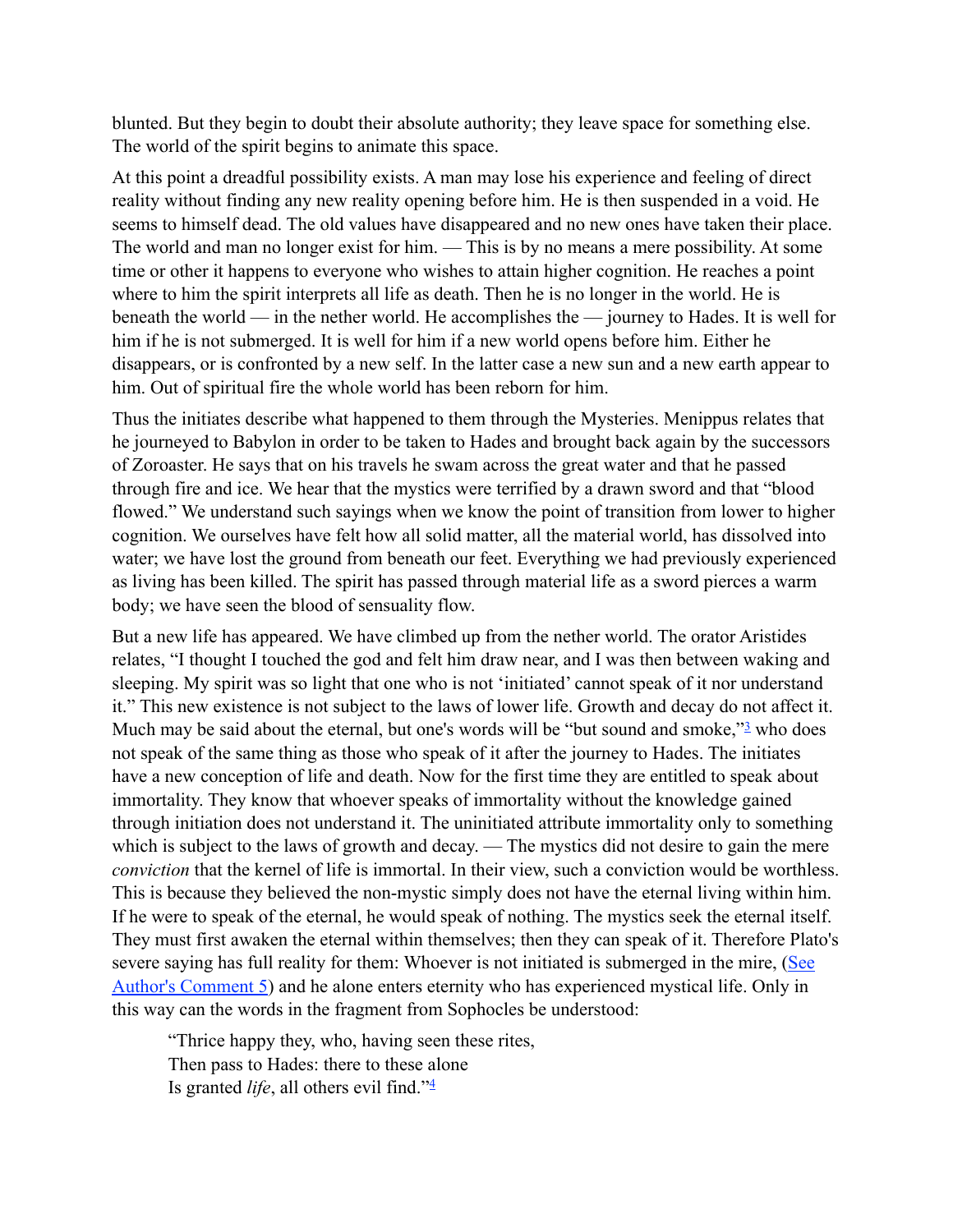Are not *dangers* described in speaking of the Mysteries? Is it not robbing men of happiness, of the most valuable part of life, to lead them to the gate of the nether world? Terrible is the responsibility incurred by such an act. And yet, may we shirk this responsibility? These were the questions the initiate had to ask himself. In his opinion his knowledge was to the soul of the people as light is to darkness. But in this darkness dwells innocent happiness. The mystics were of the opinion that this happiness should not be interfered with wantonly. For what would have happened in the first place had the mystic "betrayed" his secret? He would have spoken words, nothing but words. Nothing at all would have happened through the experiences and feelings, which should have evoked the spirit from these words. For this, preparation, exercises, tests and the complete change of sense-experience would have been necessary. Without these, the hearer would have been flung into emptiness, into nothingness. He would have been deprived of what gave him happiness without being able to receive anything in exchange. It might be said that one could not have taken anything from him. For certainly mere words could not change his life of experience. He could only have *experienced* reality through the objects of his senses. One could have given him nothing but a dreadful, life-destroying *apprehension*. This could be regarded only as a crime. ([See Author's Comment 6\)](#page-91-5) The above is no longer fully valid today for the acquisition of spiritual cognition. The latter can be understood conceptually because modern man has a capacity to form concepts which the ancients lacked. Today people can be found who have cognition of the spiritual world through their own experience; they can be confronted by others who comprehend these experiences conceptually. Such a capacity for forming concepts was lacking in the ancients.

Ancient Mystery wisdom is like a hothouse plant which must be cherished and cared for in seclusion. To bring it into the atmosphere of everyday conceptions is to put it in an element in which it cannot flourish. It withers away to nothing before the caustic verdict of modern science and logic. Let us therefore divest ourselves for a time of all the education we have received through the microscope, telescope and the ways of thought derived from natural science; let us purify our hands which have become clumsy and have been too busy dissecting and experimenting, so that we may enter the pure temple of the Mysteries. For this a truly unprejudiced mind is necessary.

For the mystic, everything depends primarily upon the frame of mind in which he approaches what he feels to be the highest, the answers to the enigmas of existence. Particularly in our time, when only things pertaining to physical science are recognized as deserving cognition, it is difficult to believe that for the highest things, everything depends on a frame of mind. Cognition thereby becomes an intimate concern of each personality. For the mystic, however, it is so. Tell someone the solution of the world-enigma! Hand it to him ready-made! The mystic will consider it nothing but empty sound if the individual does not confront this solution in the right manner. The solution is nothing in itself; it disintegrates if it does not kindle in his feeling the particular fire which is essential. Let a divine being approach you! It may be nothing or everything. Nothing, if you meet it in the frame of mind in which you confront everyday things. Everything, if you are prepared and attuned to it. What it is in itself is a matter which does not concern you; the point is whether it leaves you as you were or makes a different man of you. But this depends solely on you. You must have been prepared by the education and development of the most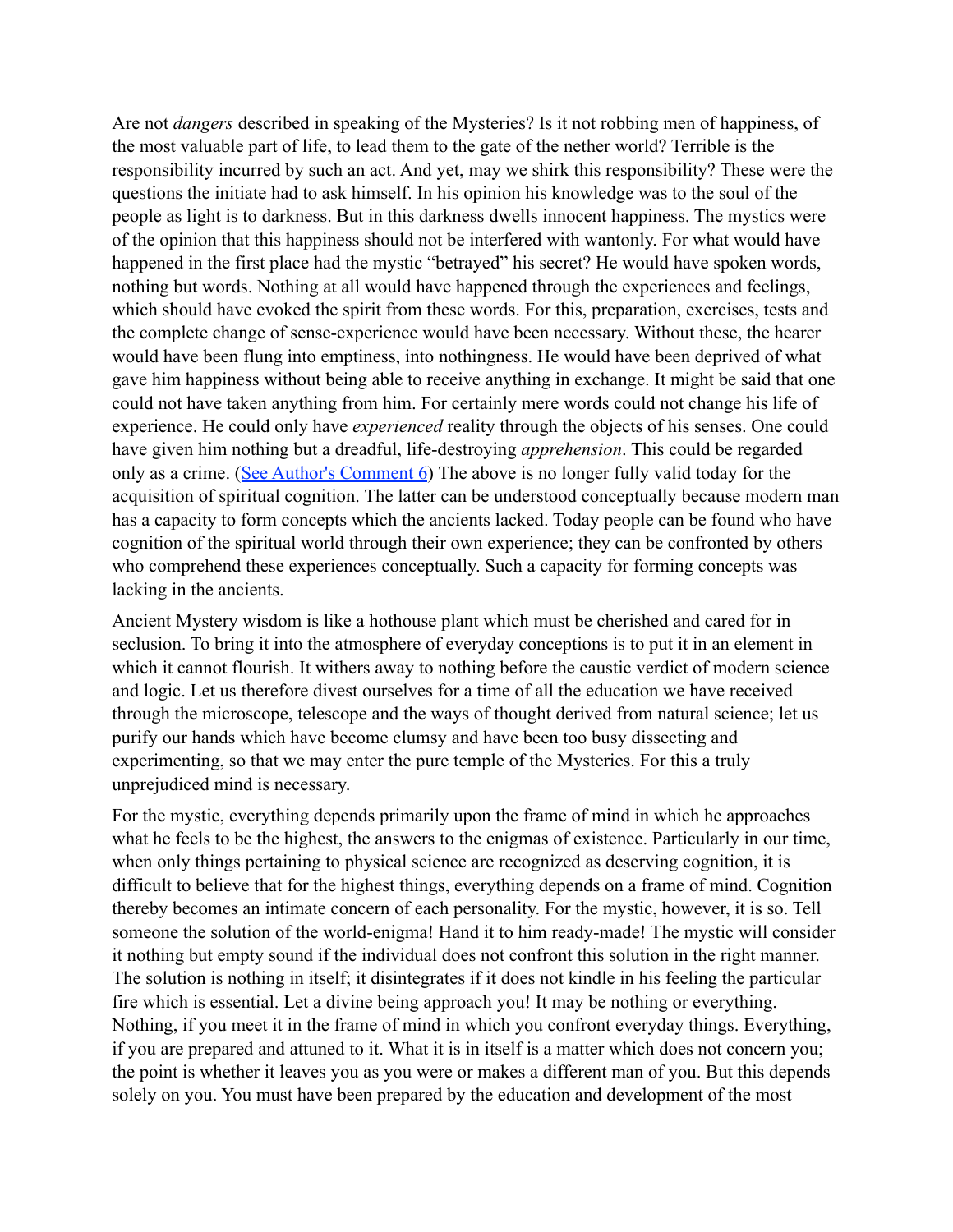intimate forces of your personality so that what the divine is able to evoke may be kindled and released in you. What is brought to you depends upon the reception you prepare for it. Plutarch has given an account of this education; he has spoken of the greeting the mystic offers the divine being who approaches him: "For the god addresses each one of us as we approach him here with the words 'Know Thyself,' as a form of welcome, which certainly is in no wise of less import than 'Hail;' and we in turn reply to him 'Thou art,' as rendering unto him a form of address which is truthful, free from deception and the only one befitting him alone, the assertion of *Being*. — The fact is that we really have no share in Being, but everything of a mortal nature is at some stage between coming into existence and passing away, and presents only a dim and uncertain semblance and appearance of itself; and if you apply the whole force of your mind in your desire to apprehend it, it is like unto the violent grasping of water, which, by squeezing and compression, loses the handful enclosed, as it spurts through the fingers; even so Reason, pursuing the exceedingly clear appearance of every one of those things that are susceptible to modification and change, is baffled by the one aspect of its coming into being, and by the other of its passing away; and thus it is unable to apprehend a single thing that is abiding or really existent. 'It is impossible to step twice in the same river' are the words of Heraclitus, nor is it possible to lay hold twice of any mortal substance in a permanent state; by the suddenness and swiftness of the change in it there 'comes dispersion and, at another time, a gathering together;' or, rather, not at another time nor later, but at the same instant it both settles into its place and forsakes its place; 'it is coming and going.' Wherefore that which is born of it never attains unto being because of the unceasing and unstaying process of generation, which, ever bringing change, produces from the seed an embryo, then a babe, then a child and in due course a boy, a young man, a mature man, an elderly man, an old man, causing the first generations and ages to pass away by those which succeed them. But we have a ridiculous fear of one death, we who have already died so many deaths, and still are dying! For not only is it true, as Heraclitus used to say, that the death of fire is birth for air, and the death of air is birth for water, but the case is even more clearly to be seen in our own selves: the man in his prime passes away when the old man comes into existence, the young man passes away into the man in his prime, the child into the young man, and the babe into the child. Dead is the man of yesterday, for he is passed into the man of to-day; and the man of today is dying as he passes into the man of to-morrow. Nobody remains one person, nor is one person; but we become many persons, even as matter is drawn about some one semblance and common mold with imperceptible movement. Else how is it that, if we remain the same persons, we take delight in some things now, whereas earlier we took delight in different things; that we love or hate opposite things, and so too with our admirations and our disapprovals, and that we use other words and feel other emotions and have no longer the same personal appearance, the same external form, nor the same purposes in mind? For without change it is not reasonable that a person should have different experiences and emotions; and if he changes, he is not the same person, he has no permanent being, but changes his very nature as one personality in him succeeds to another. Our senses, through ignorance of reality, falsely tell us that what appears to be is." $\frac{5}{5}$ 

Plutarch often shows himself to be an initiate. What he portrays for us here is an essential condition of the life of a mystic. Man acquires a wisdom by means of which his spirit sees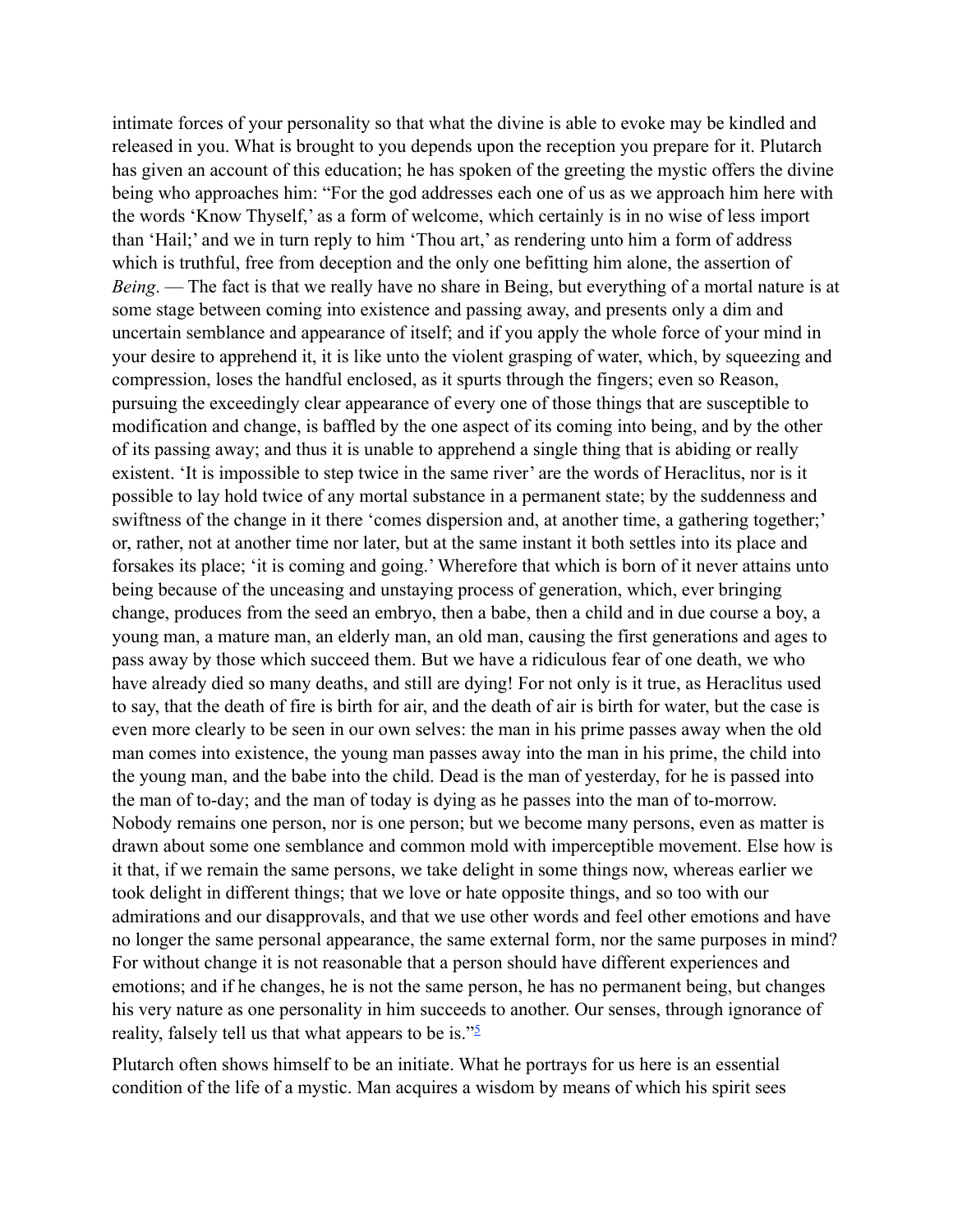through the illusory character of material life. Everything the material nature regards as existence, as reality, is plunged into the stream of evolving life. And man himself fares the same as the other things of the world. He disintegrates before the eyes of his spirit; his totality is dissolved into parts, into transitory phenomena. Birth and death lose their distinctive significance; they become moments of coming into existence, and decay like everything else which happens. The highest cannot be found in connection with growth and decay. It can only be sought in something truly lasting, which looks back to what has been and forward to what is to come. To find what looks backward and forward is a higher stage of cognition. It is the spirit, which is revealed in and through the material world. This spirit has nothing to do with material growth. It does not come into existence nor decay in the same manner as do sense phenomena. Whoever lives only in the world of the senses has this spirit latent within him; whoever sees through the illusory character of the world of the senses has it as a revealed reality within him. Whoever achieves this insight has developed a new organ within him. Something has taken place in him, as in a plant which at first has only green leaves and then puts forth a colored blossom. Certainly, the forces through which the flower developed were already latent in the plant before the blossom came into existence, but they became reality only when this latter took place. Divine spiritual forces also are latent in the purely material man, but they are a revealed reality only in the mystic. Therein lies the transformation that has taken place in the mystic. By his development he has added something new to the existing world. The material world has made a material man of him and then left him to himself. Nature has fulfilled her mission. Her potential connection with the forces working within man is exhausted. But these forces themselves are not yet exhausted. They lie as though spellbound in the purely natural man, awaiting their release. They cannot release themselves; they vanish into nothing if man himself does not grasp them and develop them further, if he does not awaken to real existence what slumbers hidden within him. — Nature evolves from the least to the most perfect. Nature leads beings by an extensive series of stages from the inanimate through all forms of life up to material man. Man in his material nature opens his eyes and becomes aware of himself in the material world as a real being, capable of transforming itself. He still observes in himself the forces out of which this material nature is born. These forces are not the object of transformation because they gave rise to the transformation. Man bears them within himself as an indication that something lives within him, transcending his material perception. What may come into existence through these forces is not yet present. Man feels something light up within him which has created everything, including himself; and he feels that this something will spur him to higher achievement. It is within him; it existed before his material appearance, and will be there after it. Through it he has come into being, and he may grasp it, and himself participate in his creation. Such feelings lived in the ancient mystic after initiation. He felt the eternal, the divine. His deeds will become a part of the creative activity of the divine. He may say to himself: I have discovered a higher " I " within me, but this "I" surpasses the boundaries of my material growth; it existed before my birth, it will exist after my death. Creatively this " I " has worked throughout eternity; creatively it will work in eternity. My material personality is a creation of this " I ." But it has incorporated me within it; creatively it works in me; I am a part of it. What I am now able to create is something higher than the material. My personality is only a medium for this creative force, for this divine, within me. In this way the mystic experienced his apotheosis.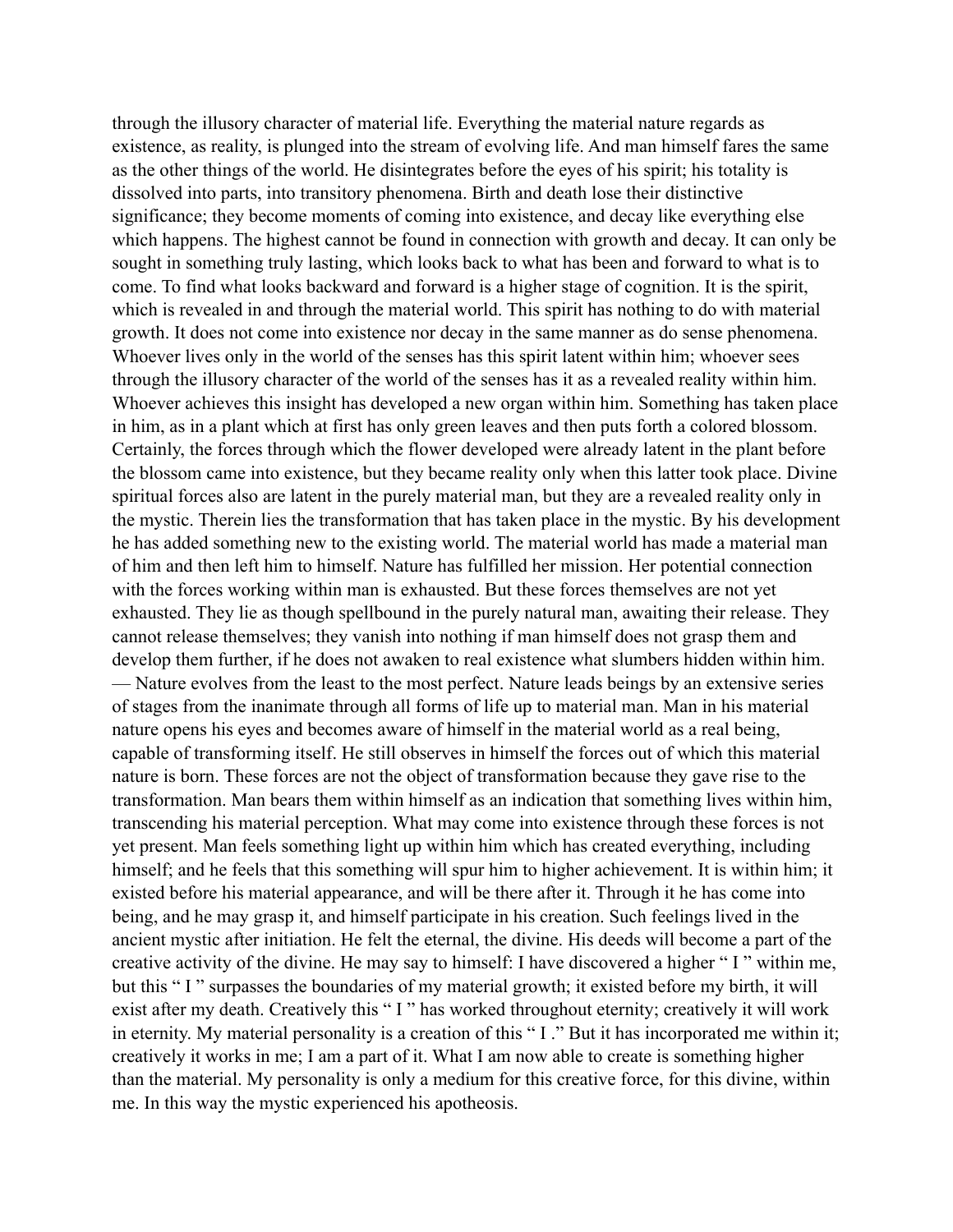The mystic named the force thus kindled within him, his true spirit. He was the result of this spirit. It seemed to him as though a new being had entered him and taken possession of his organs. This was a being which stood between his material personality and the Sovereign Power of the cosmos, the Godhead. The mystic sought his true spirit. He said to himself, I have become man in the great natural world. But nature has not completed her task. I myself must take over this completion. However, I cannot do this in the gross realm of nature to which my material personality also belongs. Whatever can develop in this realm has developed. Therefore I must escape from this realm. I must continue to build in the sphere of the spiritual, where nature has stood still. I must create for myself a breathing space which cannot be found in outer nature. This breathing space was prepared for the mystics in the Mystery temples. There the forces slumbering within them were awakened; there they were transformed into higher creative spiritnatures. This transformation was a delicate process. It could not endure the rough elements of the outdoors. When the process was completed, through it man had become a rock grounded in the eternal, able to defy all storms. But he was not permitted to believe that he could communicate his experiences in their direct form to others.

Plutarch informs us that in the Mysteries "it is possible to gain the clearest reflections and adumbrations of the truth about the daemons."<sup>6</sup> And from Cicero we learn that "those occult Mysteries ... when interpreted and explained prove to have more to do with natural science than with theology."<sup>7</sup> From such communications we see clearly that for the mystic there existed a higher insight into natural science than the religion of the people could give. Moreover this shows that the daemons, that is, the spiritual beings, and the gods themselves required explanation. Beings are approached who are of a higher nature than the daemons and gods. And this is in the nature of Mystery wisdom. The people pictured gods and daemons in images taken entirely from the world of material reality. Surely one who could penetrate the essence of the eternal was bound to lose confidence in the eternalness of such gods! How could Zeus, as the people pictured him, be eternal when he had the characteristics of a mortal being? — One thing was clear to the mystic: man attains his idea of the gods in a different manner from his ideas about other things. An object in the external world compels me to form a definitive idea of it. In contrast to this the formation of ideas of the gods has something free, even arbitrary, about it. The compulsion of the external world is lacking. Reflection teaches us that with the gods we imagine something for which there is no external control. This puts man into a state of logical uncertainty. He begins to feel that he is the creator of his gods. He even asks himself: How do I come to transcend physical reality in my world of ideas? The mystic must devote himself to such thoughts. The doubts which then beset him were justified. He could think to himself: Let us simply look at all these ideas of the gods. Are they not similar to the creatures we meet in the world of the senses? Has not man created them by mentally adding or subtracting this or that quality essentially belonging to the world of the senses? The barbarian who loves hunting creates a heaven for himself in which the most glorious hunts of the gods take place. The Greek peoples Olympus with divinities having their prototype in the reality which is well known to him.

The philosopher Xenophanes (575–480 B.C.) referred to this fact with crude logic. We know that the older Greek philosophers were absolutely dependent on Mystery wisdom. This will be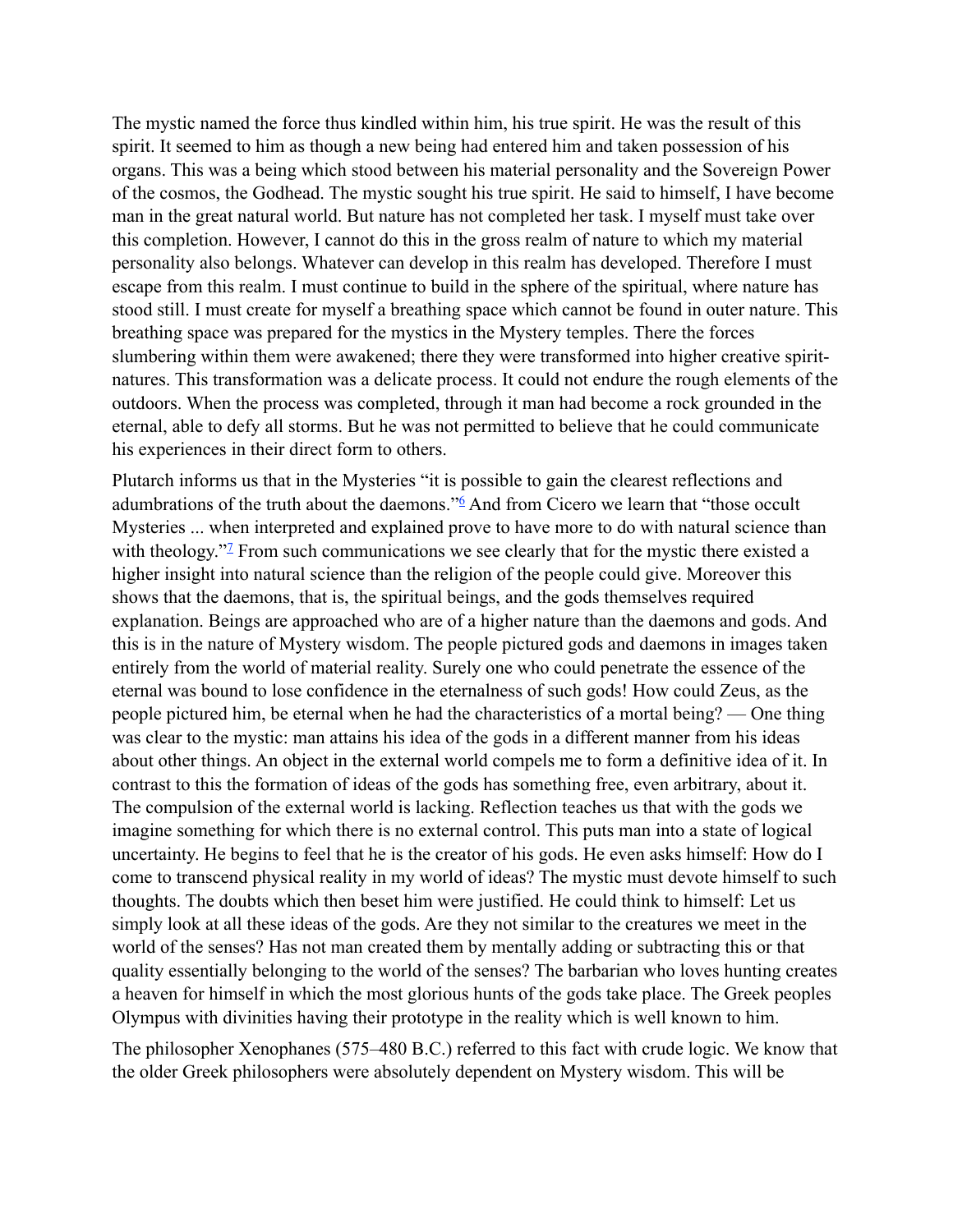demonstrated in relation to Heraclitus in particular. For this reason the saying of Xenophanes can be accepted without reservation as a conviction based on mystic knowledge. He says:

"But men have the idea that gods are born, And wear their clothes, and have both voice and shape. But had the oxen or the lions hands, Or could with hands depict a work like men, Were beasts to draw the semblance of the gods, The horses would them like to horses sketch, To oxen, oxen, and their bodies make Of such a shape as to themselves belongs."<sup>8</sup>

Through such insight man may become doubtful of everything divine. He may reject the legends of the gods and acknowledge as reality only that what his material perceptions compel him to acknowledge. But the mystic did not become such a doubter. He understood that the doubter was like a plant which said to itself: My colored blossom is vain and worthless, for I am complete in my green leaves; what I add to them only increases the illusory appearance. But neither could the mystic remain content with the gods thus created, the gods of the people. If the plant could think, it would understand that the forces which had created the green leaves are also destined to create the colored blossom. And it would not rest until it had investigated these forces for itself in order to see them. So it was for the mystic in relation to the gods of the people. He did not deny them nor declare them to be vain, but he knew that they were created by man. The same natural forces, the same divine elements which work creatively in nature also work creatively in the mystic. In him also they engender ideas of the gods. He wishes to see this force which is creating gods. It is not like the gods of the people; it is something higher. Xenophanes also indicates this:

One God there is, 'midst gods and men supreme; In form, in mind, unlike to mortal men. $9$ 

This God was also the God of the Mysteries. He could be called "a hidden God," for nowhere so it was thought — is He to be found by the purely material man. Direct your gaze outward toward objects; you find no divinity. Exert your intelligence; you may understand the laws by which things come into existence and decay, but your intellect shows you nothing divine. Saturate your fantasy with religious feeling; you can create pictures of beings which you may take to be gods, but your intellect dissects them for you, for it proves to you that you yourself created them, and borrowed the material for their creation from the material world. Insofar as you, as intellectual man, consider the things about you, you must deny the gods. For God is not there for your senses or intellect, which explain material perceptions. God is magically concealed in the world. And you need His own force in order to find Him. This force you must awaken within yourself. These are the teachings which a neophyte of ancient times received. Then began for him the great cosmic drama in which he was engulfed alive. This drama consisted of nothing less than the release of the spellbound God. Where is God? This was the question the mystic put before his soul. God is not, but nature is. He must be found in nature. In nature He has found an enchanted tomb. The words, "God is Love," are grasped by the mystic in a higher sense. For God has carried this Love to its uttermost. He has given Himself in infinite Love; He has diffused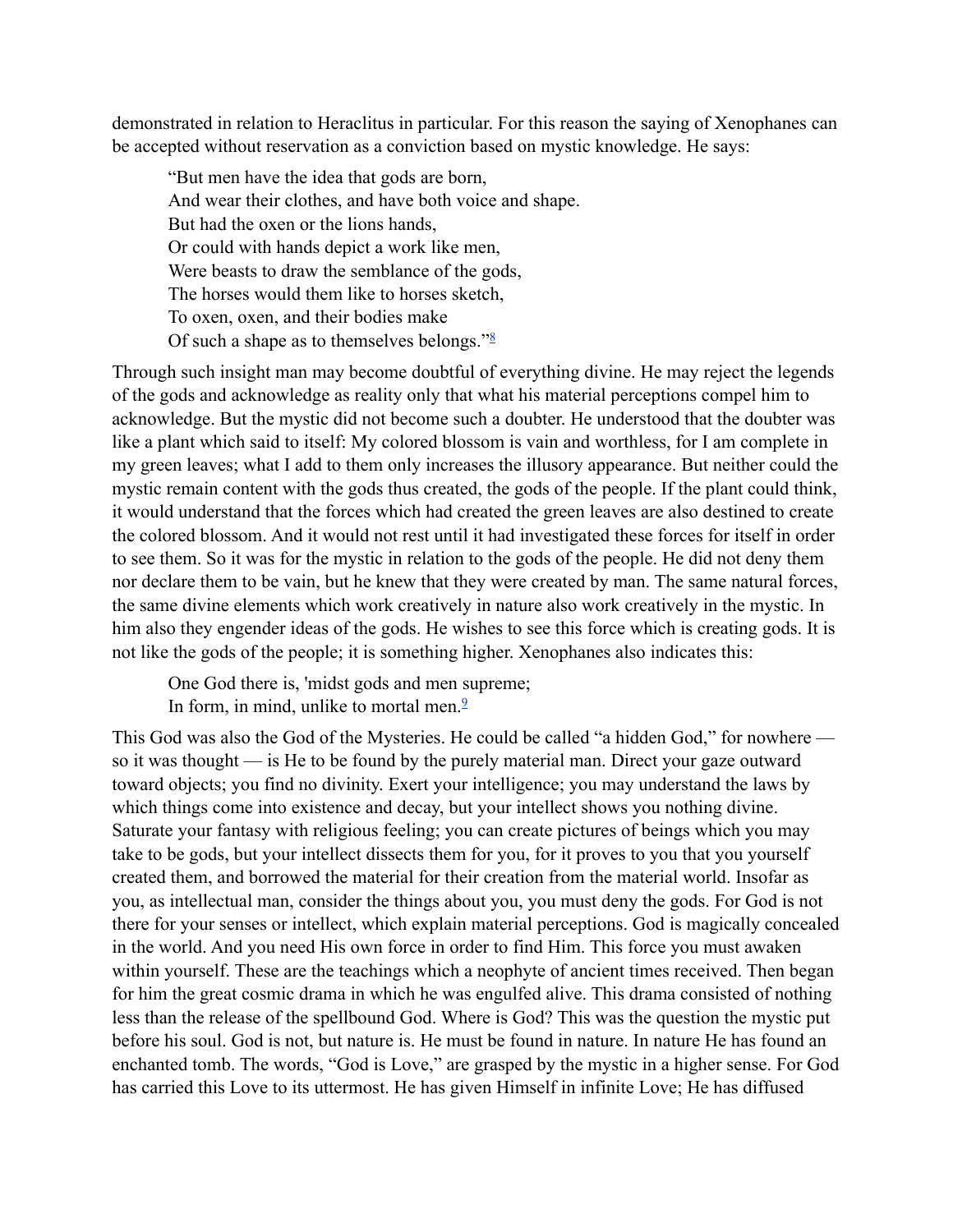Himself; He has divided Himself into the manifold variety of natural things; they live, and He does not live in them. He rests in them. He lives in man. And man can experience the life of God in himself. If he is to let Him come to cognition he must release this cognition creatively in himself. — Man now gazes into himself. As a hidden creative force, as yet unincarnated, works the divinity in his soul. In this soul is a place where the spellbound divinity can come to life again. The soul is the mother who by nature can conceive the divinity. If the soul is fructified by nature it will give birth to a divinity. Out of the marriage of the soul with nature a divinity will be born. This is no longer a "hidden" divinity; it is revealed. It has life, perceptible life, and walks among men. It is the released spirit in man, the offspring of the spellbound divinity. It is not the great God, who was, is and will be, but it can be taken as His revelation in a certain sense. The *Father* rests in concealment, the *Son* is born to man out of his own soul. Thus mystic cognition is a real event in the cosmic process. It is the birth of an offspring of God. It is an event as real as any other natural event, only on a higher level. This is the great secret of the mystic, that he himself creatively releases his divine offspring, but he also prepares himself beforehand to acknowledge this divine offspring created by himself. The non-mystic lacks the experience of the father of this offspring. For this father slumbers under a spell. The offspring appears to be virginally born. The soul appears to have borne him without fructification. All its other offspring are conceived by the material world. In their case the father can be seen and touched. He has material life. The divine offspring alone is conceived of the eternal, hidden Father — God Himself.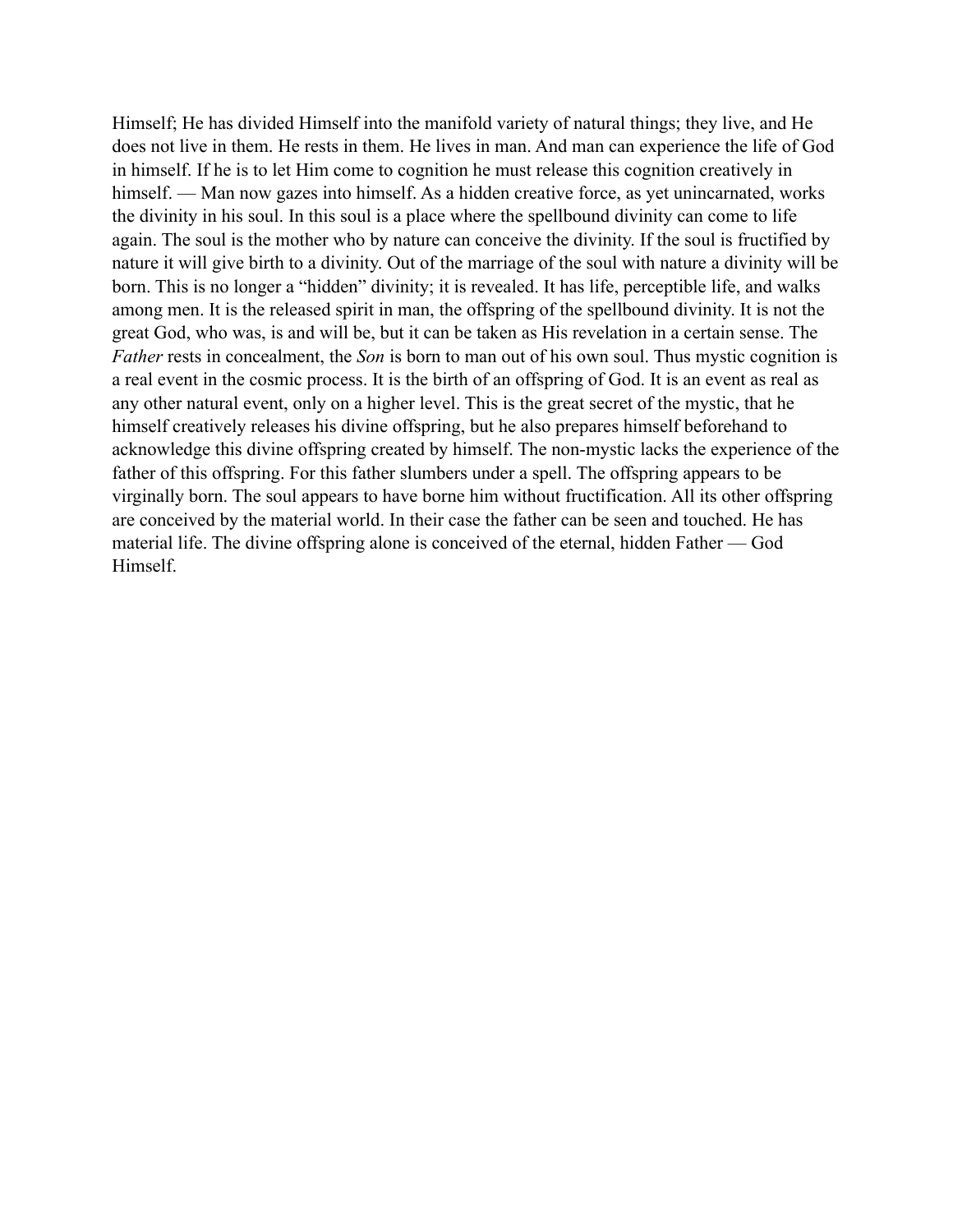# **Chapter 3 - Greek Sages Before Plato In the Light of Mystery Wisdom**

NUMEROUS FACTS lead us to perceive that the philosophical wisdom of the Greeks stems from the same basic conviction as does mystical cognition. We can understand the great philosophers only when we approach them with the feelings gained from observation of the Mysteries. How reverently Plato speaks of the "secret teachings" in the *Phaedo*: "And it appears that those men who established the Mysteries were not unenlightened, but in reality had a hidden meaning when they said long ago that whoever goes uninitiated and unsanctified to the other world will lie in the mire, but he who arrives there initiated and purified will dwell with the gods. For as they say in the Mysteries, 'the thyrsus-bearers are many, but the mystics few;' and these mystics are, I believe, those who have been *true* philosophers. And I in my life have, so far as I could, left nothing undone, and have striven in every way to make myself one of them." $\frac{10}{10}$  — Initiation can be discussed in this way only by someone who has placed his own striving for wisdom entirely at the service of the conviction engendered by initiation. And there is no doubt that a bright light is cast upon the words of the great Greek philosophers when they are illuminated by the Mysteries.

A saying which has been handed down about Heraclitus of Ephesus (535–475 B.C.) gives a clear indication of his relationship to the essence of the Mysteries, saying that his thoughts are "a path which is difficult to travel," that anyone who approaches them uninitiated will find only "obscurity and darkness," but that on the other hand they are "brighter than sunlight" for the person who is introduced to them by a mystic.<sup>11</sup> When it is said of his book that he placed the latter in the temple of Artemis, $\frac{12}{2}$  this means that he could be understood only by initiates. (Historical evidence of Heraclitus' relationship to the Mysteries has already been contributed by Edmund Pfleiderer. See his book, *Die Philosophie des Heraklit von Ephesus im Lichte der Mysterienidee*, Berlin 1886.) Heraclitus was called "The Obscure" because only the light of the Mysteries provided the key to his conceptions.

Heraclitus strikes us as a personality with the most serious attitude toward life. If we know how to conjure up his appearance, we see in his physiognomy that he bore within him the most intimate experiences of cognition which he knew could only be indicated, not expressed, by words. From the soil of such a conviction sprang his famous saying, "Everything is in a state of flux," which Plutarch interprets in the following words: "It is impossible to step twice in the same river nor is it possible to lay hold twice of any mortal substance in a permanent state, by the suddenness and swiftness of the change in it there comes dispersion and at another time, a gathering together; or rather, not at another time nor later, but at the same instant it both settles into its place and forsakes its place; it is coming and going." $\frac{13}{13}$  The man who thinks in this way has seen through the nature of transitory things. He has felt urged to characterize in the sharpest words the essence of transitoriness. Such a characterization cannot be made unless the transitory is measured against the eternal. In particular this characterization cannot be extended to man unless his innermost being has been penetrated. Heraclitus does extend this characterization to man: "Living and dead are the same and so are waking and sleeping, youth and age. For the one in changing becomes the other, and the other, changing, again becomes the one." $\frac{14}{4}$  Full cognition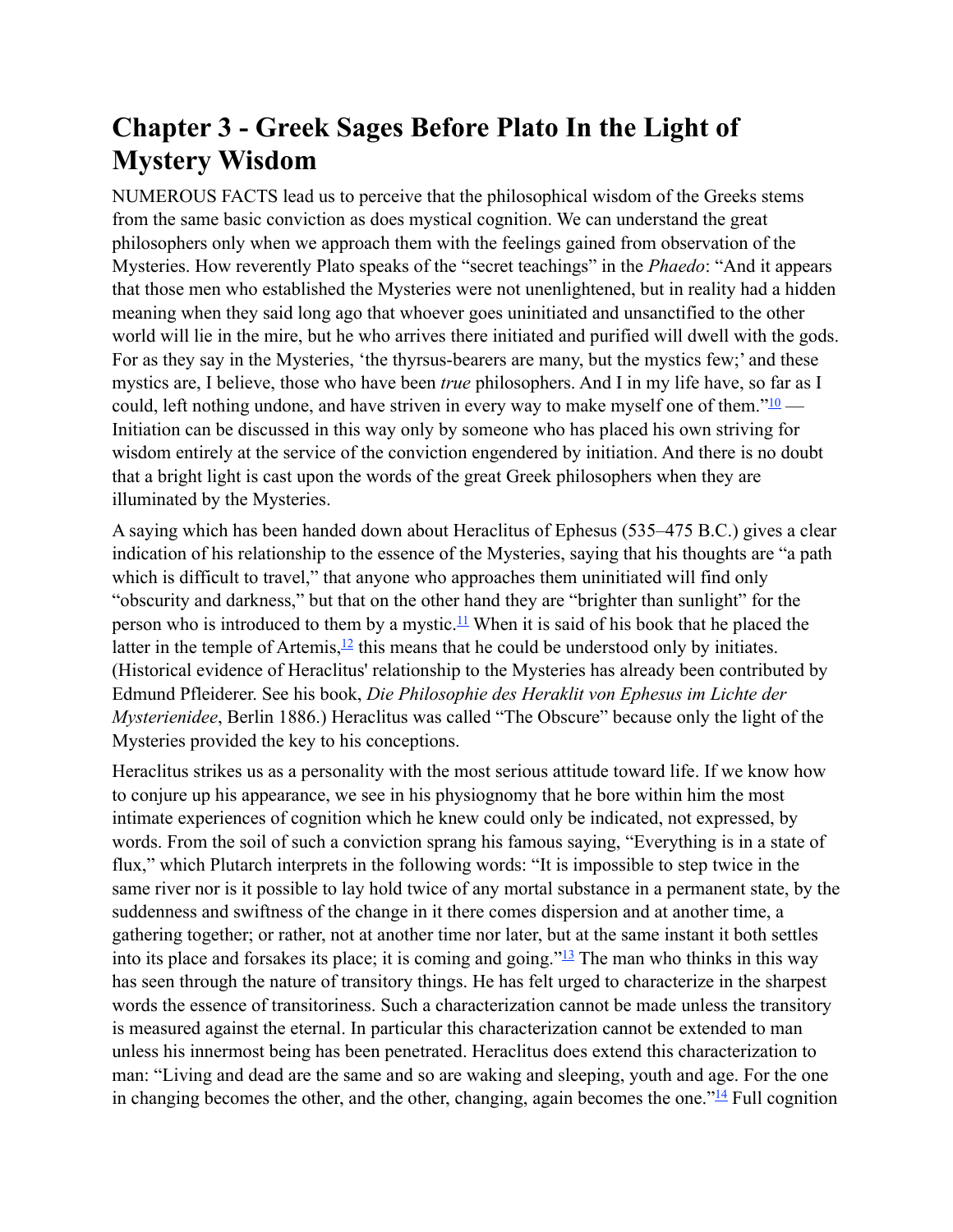of the illusory character of the lower personality is expressed in this sentence. He speaks of this even more forcibly: "There is life and death in our life, just as in our death." What does this mean except that life can be valued more highly than death only when seen from the point of view of the transitory. Death is decay to make room for new life, but the eternal lives in the new life as in the old. The same eternal appears in transitory life as in death. When man has grasped this eternal he looks upon death with the same feelings as he looks upon life. Only if he is unable to awaken this eternal within himself does life have a special value for him. The sentence, "Everything is in a state of flux" may be trotted out a thousand times, but if it is not spoken with a feeling for this content it is void of meaning. Cognition of eternal creation is valueless if it does not cancel out our dependence upon earthly creation. Heraclitus means to repudiate the lust for life which presses after transitory things with the saying, "How shall we say of our daily life: 'we are,' when we know that from the standpoint of the eternal: 'we are and we are not.'" (Heraclitus, *Fragment* No. 81)<sup>15</sup> "But Hades is the same as Dionysus," states another of the *Fragments* of Heraclitus.<sup>16</sup> Dionysus, the god of lust for life, of germination and growth, to whom the Dionysian festivals were dedicated, is for Heraclitus the same as Hades, the god of annihilation and destruction. Only one who sees life within death and death within life, and in both the eternal which is infinitely above life and death, his gaze alone can behold in the right light the disadvantages and advantages of existence. Then the disadvantages find their justification, for the eternal lives in them also. What they appear to be from the standpoint of the limited lower life is only illusory: "For men to get all they wish is not the better thing. It is disease that makes health a pleasant thing; evil, good; hunger, surfeit; and toil, rest." "Sea water is the most pure and the most polluted; for fishes it is drinkable and salutary, but for men it is undrinkable and deleterious."17 Heraclitus intends primarily to point out not the transitory quality of earthly things, but the splendor and majesty of the eternal. — Heraclitus spoke vigorously against Homer, Hesiod and the scholars of his day. He wished to point out the manner of their thought which clings only to the transitory. He did not want the gods furnished with attributes taken from the transitory world. And he could not respect as the highest a science which investigated the laws of the growth and decay of things. — For him the eternal speaks through the transitory. He has a deeply significant symbol for this eternal: "The harmony of the world is of opposite tensions, as is that of the lyre or bow." $^{18}$  How much is contained in this pictured Unity is attained by the striving of forces in opposite directions and the harmonization of these diverging forces. One tone contradicts another, yet together they achieve harmony. If we apply this to the spiritual world we have the thought of Heraclitus: "Immortals take on mortality, mortals immortality; death is the eternal life of mortals, earthly life the death of immortals."<sup>19</sup>

To cling to the transitory with his cognition is the *original fault* of man. Thereby he turns away from the eternal. Through this, life becomes a danger to him. What happens to him comes to pass through life. But it loses its sting when he no longer values life as absolute. Then his innocence is restored to him. It is as though he could return from the so-called seriousness of life to childhood. How much that is play to the child is taken in all seriousness by the adult! The one who knows, however, becomes like a child. "Serious" values lose their worth when seen from the standpoint of the eternal. Life then appears as a *game*. Therefore Heraclitus says, "Eternity is a child at play; it is the dominion of a child." $\frac{20}{20}$  Where does the original fault lie? It consists in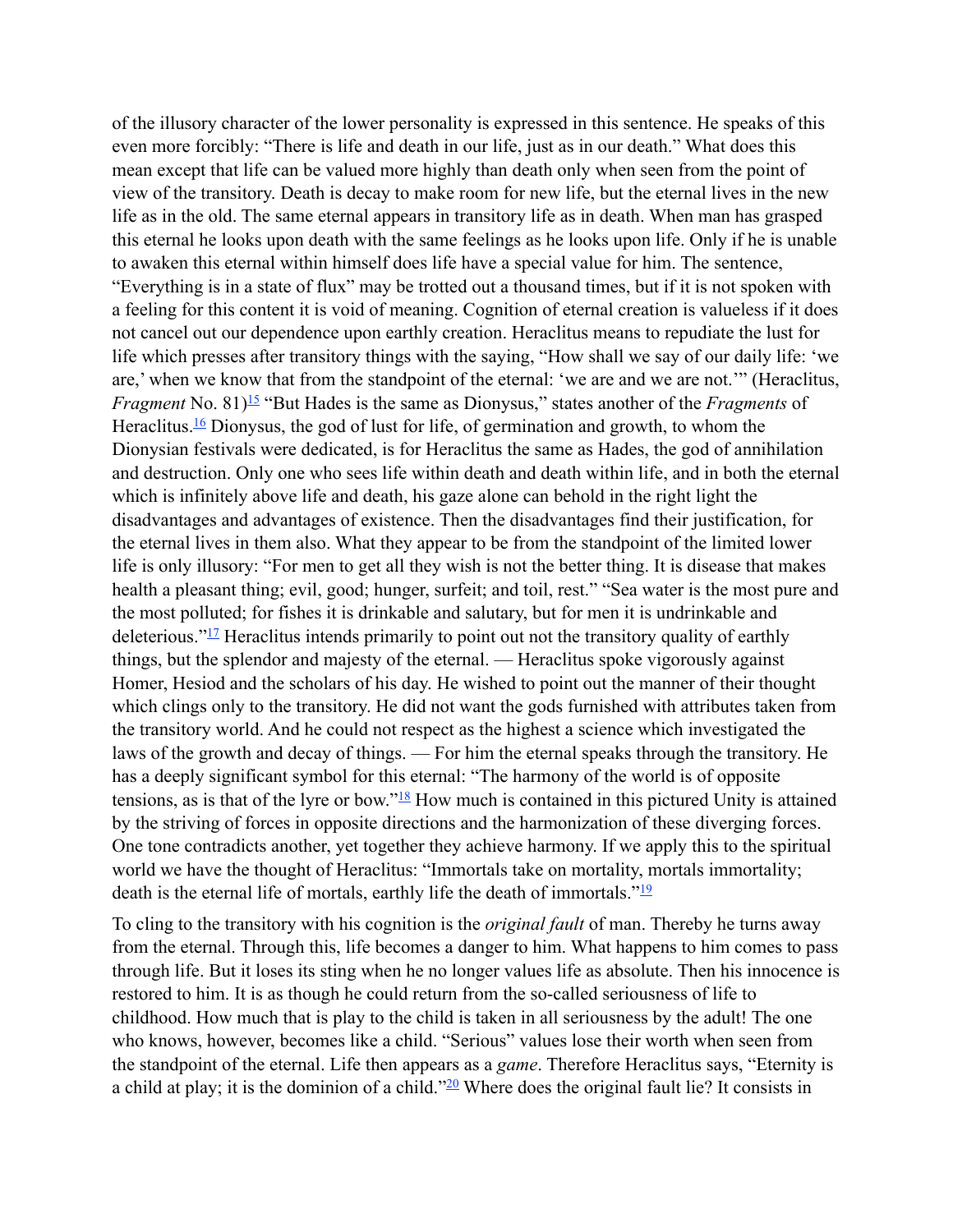taking with the utmost seriousness those things to which this seriousness should not be attached. God has descended into the world of things. Whoever receives these things without God receives them seriously as the "Tombs of God." He should play with them like a child and employ his seriousness to draw out of them the God who sleeps spellbound within.

Burning, yes, scorching is the effect which contemplation of the eternal has upon ordinary *assumptions* about things. The spirit dissolves the thoughts of sensuality; it melts them. It is a consuming fire. This is the higher sense of the thought of Heraclitus, that fire is the archetypal substance of all things. Certainly this thought is to be taken first in the sense of an ordinary physical exploration of the phenomena of the world. But no one understands Heraclitus who does not think about him in the way that Philo, who lived at the time of the birth of Christianity, thought about the laws of the Bible. He says, "There are people who take written laws *only* as pictures of spiritual teaching. They search out the latter with great care and despise the former. I can only censure such people for they should take care of *both*: the cognition of the esoteric sense and the observation of the exoteric." $\frac{21}{2}$  — We pervert the thoughts of Heraclitus if we argue whether by his concept of fire he meant physical fire, or whether for him fire was only a symbol of the eternal spirit which dissolves and reforms material things. He meant both and neither, because for him the spirit also lived in ordinary fire. The force physically active in fire lives on a higher plane in the human soul, melting sense-bound cognition in its furnace and allowing contemplation of the eternal to emerge from it.

Heraclitus in particular may easily be misunderstood. He allows strife to be the father of things,  $22$ but to him it is the father only of "things," not of the eternal. If there were no polarities in the world, if the most manifold conflicting interests did not exist, the world of growth would not exist, nor would the world of decay. What reveals itself, however, in this, what is diffused in it, is not strife; it is harmony. Just because strife is in all things, the spirit of the sage is to move over all things like fire, transforming them into harmony. This point throws light on one of the great thoughts of Heraclitean wisdom. What is the personal essence of man? The above passage contains the answer of Heraclitus. Man is a mixture of conflicting elements, into which God is descended. This is the condition in which he finds himself. Further, he becomes aware of the spirit within him, the spirit which is rooted in the eternal. This spirit, however, is born for him personally out of the conflict of the elements. This spirit should also pacify the elements. In man, nature creates beyond herself. It is the same unique force which has begotten the conflict, the mixture, which, filled with wisdom, is to remove this conflict again. There we have the eternal duality which lives in man, the eternal contradiction in him between temporal and eternal. Through the eternal he has become something quite definite, and out of this he should create something higher. He is both dependent and independent. He can participate in the eternal spirit which he beholds only to the extent of the mixture the eternal spirit has produced in him. Just because of this he is called upon to form the eternal out of the temporal. The spirit works in him. But it works in him in a special way. It works out of the temporal. It is the peculiarity of the human soul that something temporal works like something eternal, that it leavens and strengthens like an eternal quality. This makes the human soul similar to a god and a worm at the same time. Because of this man stands midway between God and animal. This leavening and strengthening force in him is his daemonic element. This is what strives beyond him from within. Heraclitus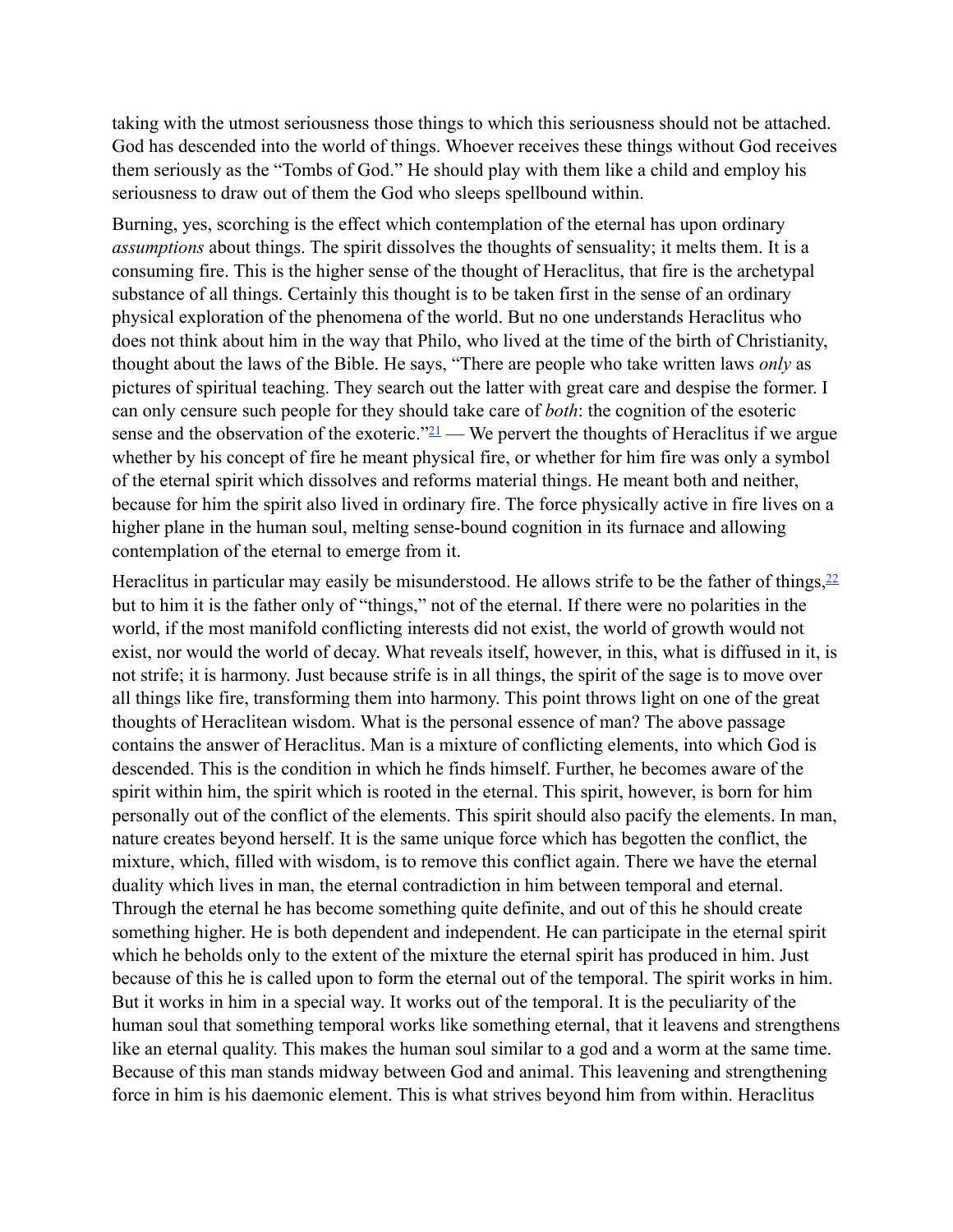points to this in a striking way: "Man's daemon is his destiny."23 (Daemon is meant here in the Greek sense. In the modern sense we would say spirit.) Thus for Heraclitus what lives in man extends itself far beyond the personal. This personal element is the bearer of a daemonic element. This element is not confined to one personality and the death and birth of the personality have no significance for it. What connection has this daemonic element with what in the form of personality comes into existence and decays? The personal element is only a form of appearance for the daemonic. The bearer of such cognition looks forward and backward beyond himself. That he experiences the daemonic element in himself is to him evidence of his own immortality. Now he may no longer ascribe to this daemonic element the single task of filling out his personality. For the personality can be only *one* form of appearance of the daemonic element. The daemon *cannot* confine itself within *one* personality. It has the force to animate many personalities. It can go from personality to personality. This premise of Heraclitus gives rise as a matter of course to the great thought of reincarnation. Not, however, to the thought alone, but to the *experience* of reincarnation. The thought is only the preparation for the experience. Whoever becomes aware of the daemonic element within himself does not discover it to be an innocent primary element. He finds that it has characteristics. How has it come by these? Why have I tendencies? Because other personalities have already worked upon my daemon. And what will become of the effect which I produce on the daemon, if I may not assume that its task is exhausted in my personality? I prepare for a later personality. Something which is not the same as a divinity, something which reaches beyond me, introduces itself between me and the cosmic unity. My daemon introduces itself. As my today is but the result of yesterday, and my tomorrow will only be the result of my today, so my life is the continuation of another, and will be the basis for another. As physical man looks backward on numerous yesterdays and forward to numerous tomorrows, so the soul of the sage beholds numerous lives in the past and numerous lives in the future. What I acquired yesterday in the way of thoughts and accomplishments, I use today. Is it not so with life? Do not men set foot upon the horizon of existence with the most varied faculties? Whence comes this variety? Does it come out of nothingness? — Our natural science congratulates itself on banishing the miracle from our conceptions of organic life. David Friedrich Strauss (see *Alter und Neuer Glaube*, Old and New Faith) considers it a great achievement of modern times that we no longer think of a perfect organic creature being miraculously created out of nothingness. We grasp perfection when we are able to explain it as an evolution out of imperfection. The structure of the ape is no longer a miracle if we may assume, as ancestors of the ape, primitive fish which have gradually transformed themselves. Let us agree to accept for the spirit what seems to us right with regard to nature. Is the perfected spirit to have the same origin as the imperfected spirit? Is Goethe to have the same disposition as any Hottentot? The spirit of Goethe cannot have the same spiritual predispositions as an aborigine, any more than a fish has the same predisposition as an ape. The spiritual ancestry of Goethe's spirit is different from that of the aborigine. The spirit has *grown* like the body. The spirit in Goethe has more predecessors than that in the aborigine. Let us take the teaching of reincarnation in this sense. Then we shall no longer find it "unscientific." On the contrary, what is found in the soul will then be explained in the right way. What is given will not be accepted as a miracle. That I can write is the result of the fact that I have learned to do so. One who has never held a pen in his hand cannot sit down and write. But someone or other is supposed to have a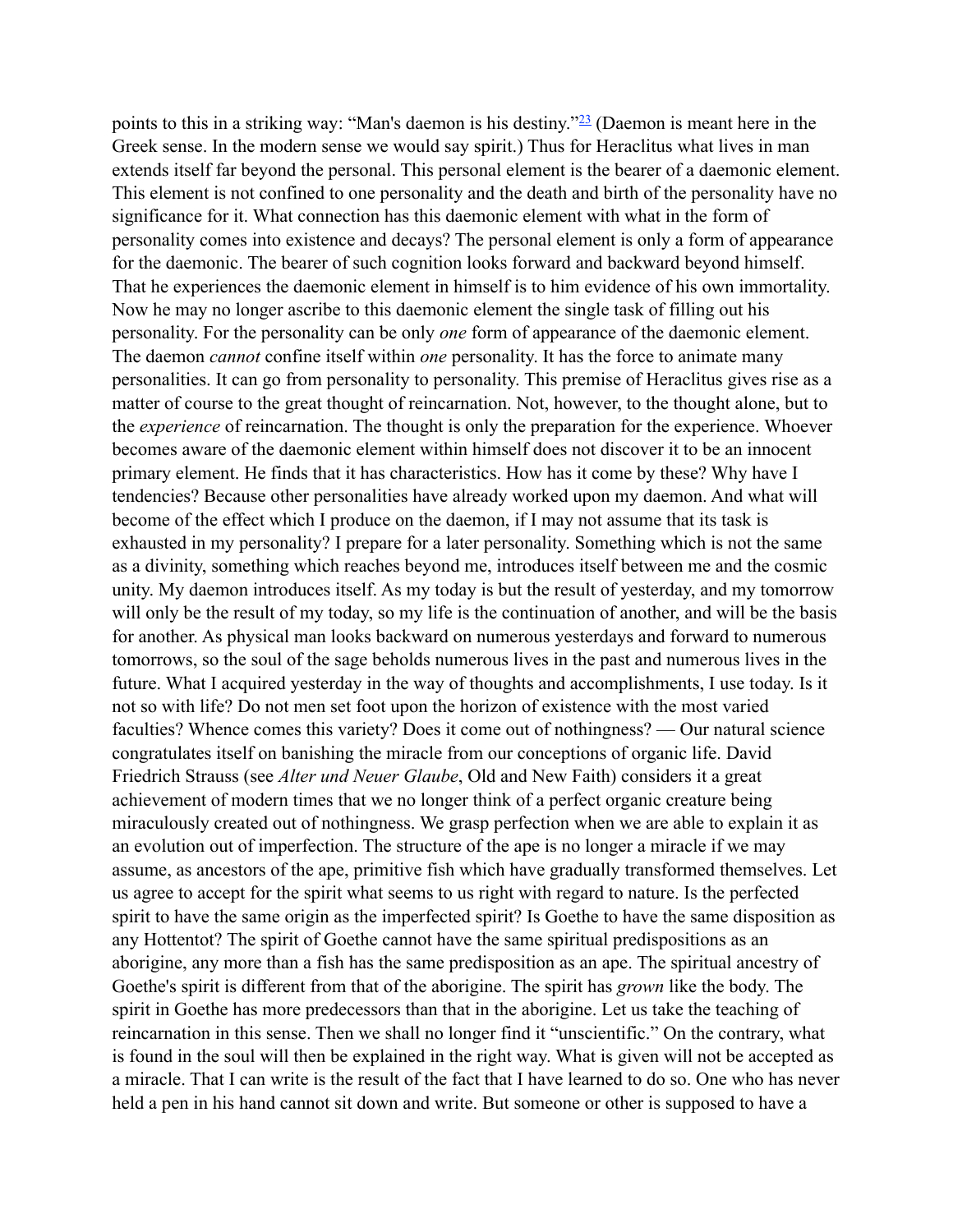"spark of genius" in some purely miraculous way. No, this "spark of genius" must also be acquired; it must be learned. If it makes its appearance in a personality, we call it a spiritual element. But first this spiritual element also had to learn; in an earlier life it has acquired for itself the "ability" it has in a later one.

In this way and *no* other did Heraclitus and the Greek sages conceive the thought of eternity. For them there was no question of the continuance of the actual personality. Let us refer to a saying of Empedocles (490–430 B.C.). Of those who regard something as a miracle, he says,

"Fools! for they have no far-reaching thoughts — Who deem that what before was not comes into being, Or that aught can perish and be utterly destroyed. For it cannot be that aught can arise from what in no way is, And it is impossible and unheard of that what is should perish; For it will always *be*, wherever one may keep putting it. A man wise in such matters would never surmise in his heart That as long as mortals live what they call their life, So long they are, and suffer good and ill; While before they were formed and after they have been dissolved They are just nothing at all." $\frac{24}{4}$ 

The Greek sage did not raise the question whether there is an eternal element in man; he only asked of what does this eternal consist and how can man cherish and care for it within himself. For it was clear to him from the beginning that man lives as a creature midway between the earthly and the divine. There was no question of the divine existing outside and beyond earthly things. The divine lives in man; it lives there, but in a human way. It is the force which urges man to make himself ever more and more divine. Only a person who thinks in this way can say with Empedocles,

When, released from the body, you ascend to the free ether, You will become an immortal god, escaping death.  $\frac{25}{3}$ 

What can happen to a human life from such a point of view? It can be initiated into the ordered cycle of the eternal. Forces must be present in it which are not brought into development by a purely natural life. And this life could pass by unused if these forces remained lying fallow. It was the task of the Mysteries to open them up, thereby likening the human to the divine. And the Greek sages also set themselves this task. Thus we understand Plato's words: "Whoever goes uninitiated and unsanctified to the other world will lie in the mire, but he who arrives there initiated and purified will dwell with the gods." $26$  Here we are dealing with an idea of immortality, the significance of which is determined *within* the whole cosmos. Everything man undertakes in order to awaken the eternal within himself he does in order to heighten the existence-value of the cosmos. As a cognizant being one is not an idle observer of the whole cosmos when he pictures to himself what would equally well be there without him. His power of cognition is a higher natural creative force. What lights up in him spiritually is a divinity which was spellbound before, and which without his cognition would have to lie fallow and wait for another deliverer. Therefore the human personality does not live within itself and for itself; it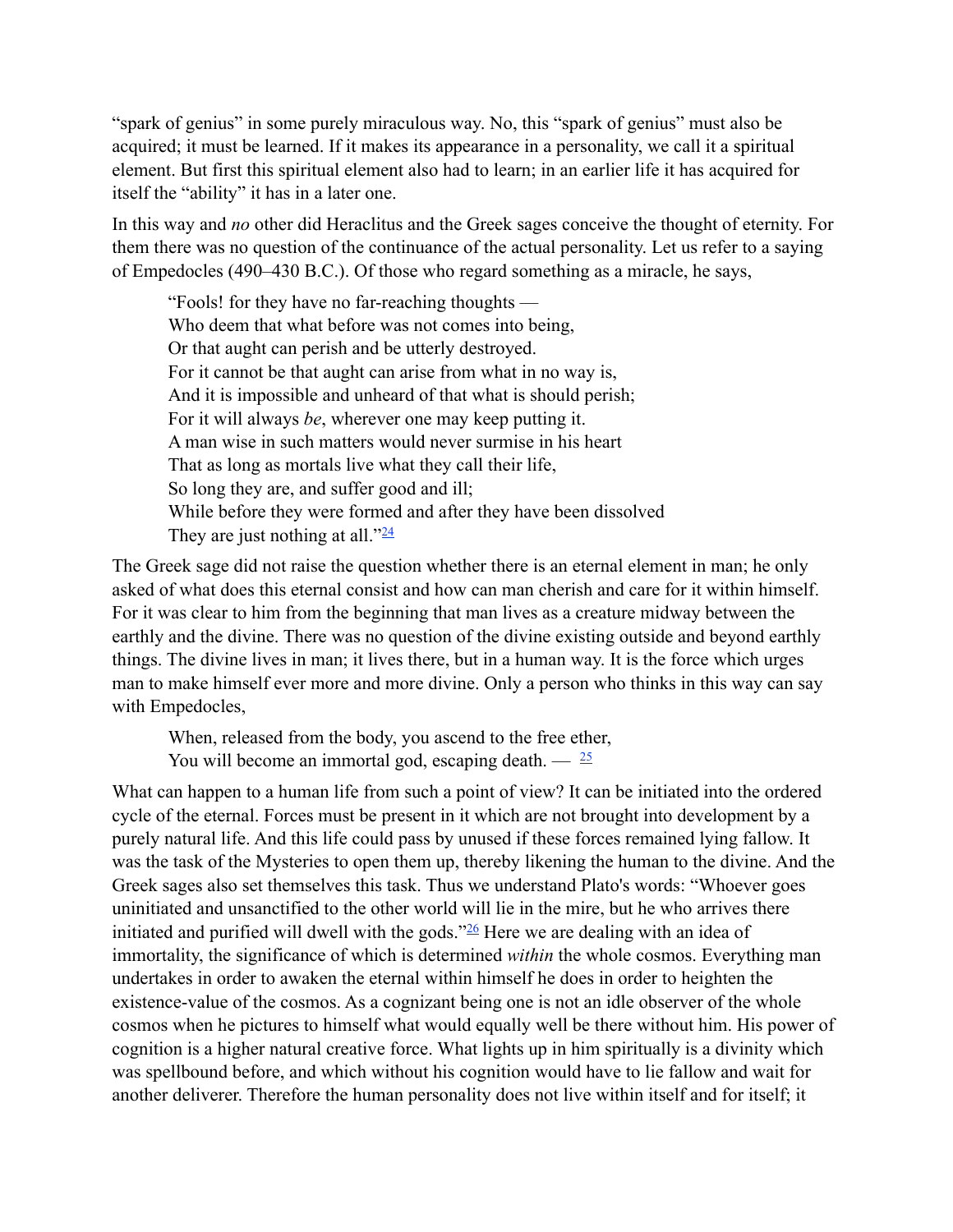lives for the cosmos. Life extends far beyond individual existence when it is regarded in this way. Within the framework of such a conception we can understand sentences such as the following by Pindar, which gives us a glimpse of the eternal: "Happy is he who has seen those Mysteries ere he passes beneath the earth. He knows the truth about life's ending, and he knows that its first seeds were of God's giving." $27$ 

The proud physiognomy and solitary manner of sages like Heraclitus are understandable. They could say proudly of themselves that much was revealed to them, for they did not ascribe their knowledge to their transitory personality at all, but to the eternal daemon within them. Their pride was of necessity stamped with the attributes of humility and modesty, which are expressed in the words: All knowledge of transitory things is in eternal flux like these transitory things themselves. Heraclitus calls the eternal cosmos a game; he could also call it the most profoundly serious thing. But the word serious has become worn out through being applied to earthly experiences. The game of the eternal grants man a security in life of which he is deprived by the seriousness arising out of the transitory.

Another form of world-conception, different from that of Heraclitus, grew from the same foundation in the essence of the Mysteries, within a community founded by Pythagoras in lower Italy in the sixth century before Christ. The Pythagoreans saw the foundation of things in numbers and figures, whose laws they investigated mathematically. Aristotle says of them, "They were the first to advance the study of mathematics, and having been brought up in it they thought its principles were the principles of all things. Since of these principles numbers are by nature the first, and in numbers they seemed to see many resemblances to the things that exist and come into being — more than in fire and earth and water, such and such a modification of numbers being justice, another being soul and reason, another being opportunity — and similarly almost all other things being numerically expressible; since, again, they saw that the attributes and ratios of numerical scales were expressible in numbers; since, then, all other things seemed in their whole nature to be modeled after numbers, and numbers seemed to be the first things in the whole of nature, they supposed the demands of numbers to be the elements of all things, and the whole heaven to be a musical scale and a number."<sup>28</sup>

The mathematical-scientific observation of natural phenomena must always lead to a kind of Pythagorean conception. If a string of definite length is struck, a certain tone is sent forth. If the string is shortened in definite numerical relationships, other tones come into being. The pitch of these tones can be expressed by *numerical* relationships. In physics color relationships also are expressed by numbers. When two bodies combine to form one substance this always occurs in such a way that of one substance one quite definite mass, expressible by number, combines with an appropriate one of the other substance. The Pythagoreans directed their observation upon such arrangements of measure and number in nature. Geometric figures also play a similar part in nature. For instance, astronomy is mathematics applied to the heavenly bodies. The point which became important to the thinking life of the Pythagoreans is the fact that man discovers the laws of numbers and figures entirely by himself, through his spiritual activity alone, and that when he looks out into nature the objects follow these laws he has established for himself in his soul. Man formulates for himself the concept of the ellipse; he establishes the laws of the ellipse. And the heavenly bodies move according to the laws he has established. (Of course we are not concerned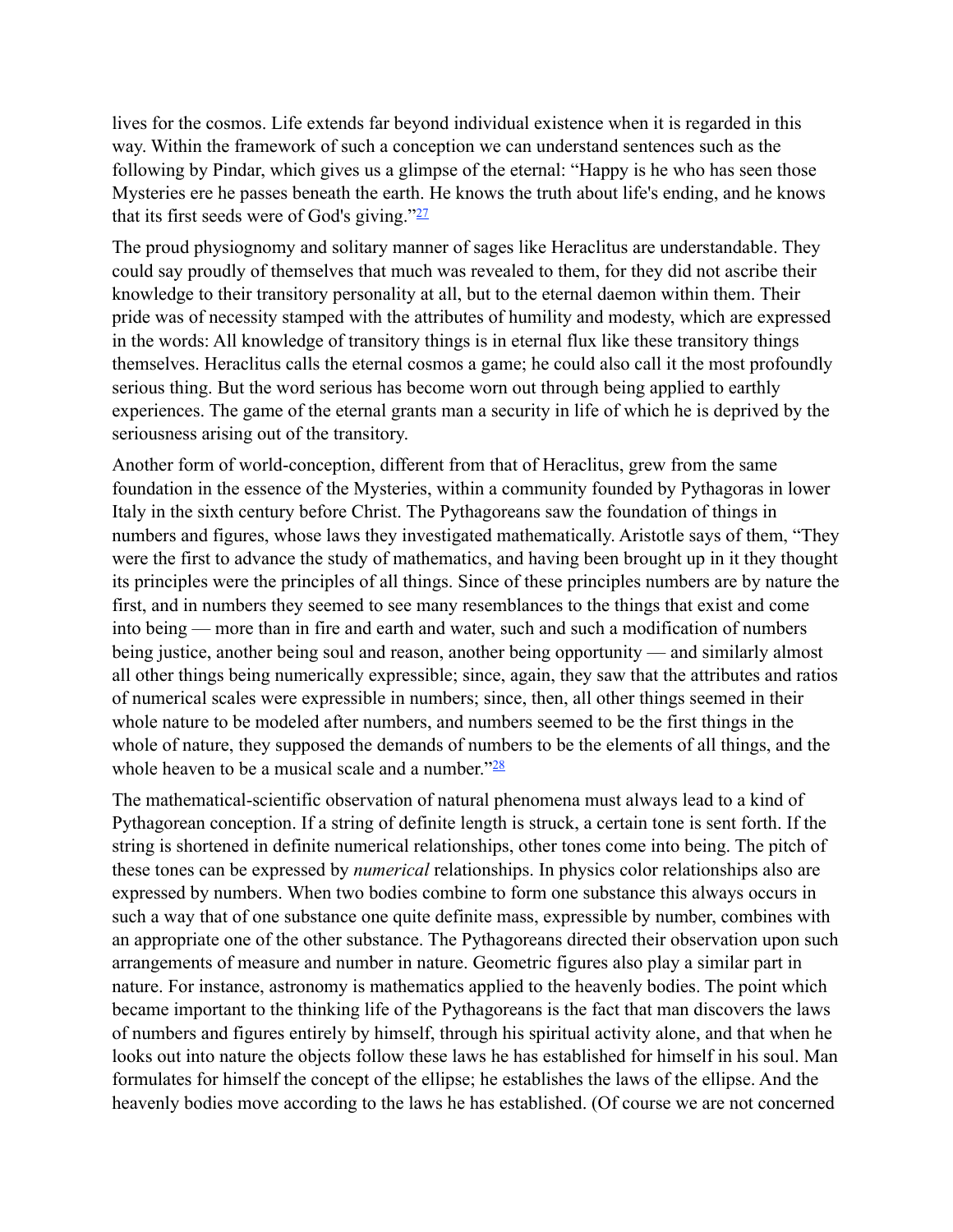here with the astronomical conceptions of the Pythagoreans. What could be said of them also applies to the Copernican conceptions in the connection under consideration here.) From this it follows immediately that the functions of the human soul are not a force apart from the rest of the cosmos, but that these functions are the expression of a law-abiding pattern which is interwoven with the cosmos. The Pythagorean said to himself: The senses show material phenomena to man. But they do not show the harmonious patterns which the objects obey. Rather, the spirit of man must first find these harmonious patterns within himself if he wishes to behold them outside in the cosmos. The deeper sense of the cosmos, that which reigns in it as eternal law-abiding necessity, becomes apparent as a present reality in the human soul. In the soul *the meaning of the cosmos dawns*. This meaning does not lie in what is seen, heard and touched, but in what the soul brings forth from its deep recesses into the light of day. The eternal pattern therefore lies hidden in the depths of the soul. Let us descend into the soul, and we shall find the eternal. God, the eternal cosmic harmony, is within the human soul. The soul is not confined to the physical body enclosed by man's skin. For in the soul are born the patterns according to which the worlds circle in space. The soul is not in the personality. The personality merely provides the organ through which what is interwoven with the cosmos can be expressed. Something of the spirit of Pythagoras is contained in the saying of the Church Father, Gregory of Nyssa: "It is said that human nature by itself is something small and limited, but the Godhead is infinite, and how has the infinite been embraced by something so tiny? And who says that the infinity of the Godhead was enclosed within the bounds of the flesh as in a vessel? For not even in our life is man's spiritual nature enclosed within the bounds of the flesh; on the contrary the physical body is limited by neighboring parts, but the soul expands freely over the whole of creation by means of the activity of thought." $29$  The soul is not the personality. The soul belongs to eternity. Taking this point of view, the Pythagorean also had to admit that only "fools" could suppose the qualities of the soul to be exhausted with the personality. — For them also it depended upon the awakening of the eternal within the personal. To them cognition was communion with the eternal. The more a man brought this eternal into existence within himself the higher they valued him. The life of their community consisted in fostering this communion with the eternal. In order to lead the members of the community to such communion, the Pythagorean education was established. This education, therefore, was a philosophical initiation. And the Pythagoreans could very well say that by their mode of life they strove toward the same goal as the Mystery cults.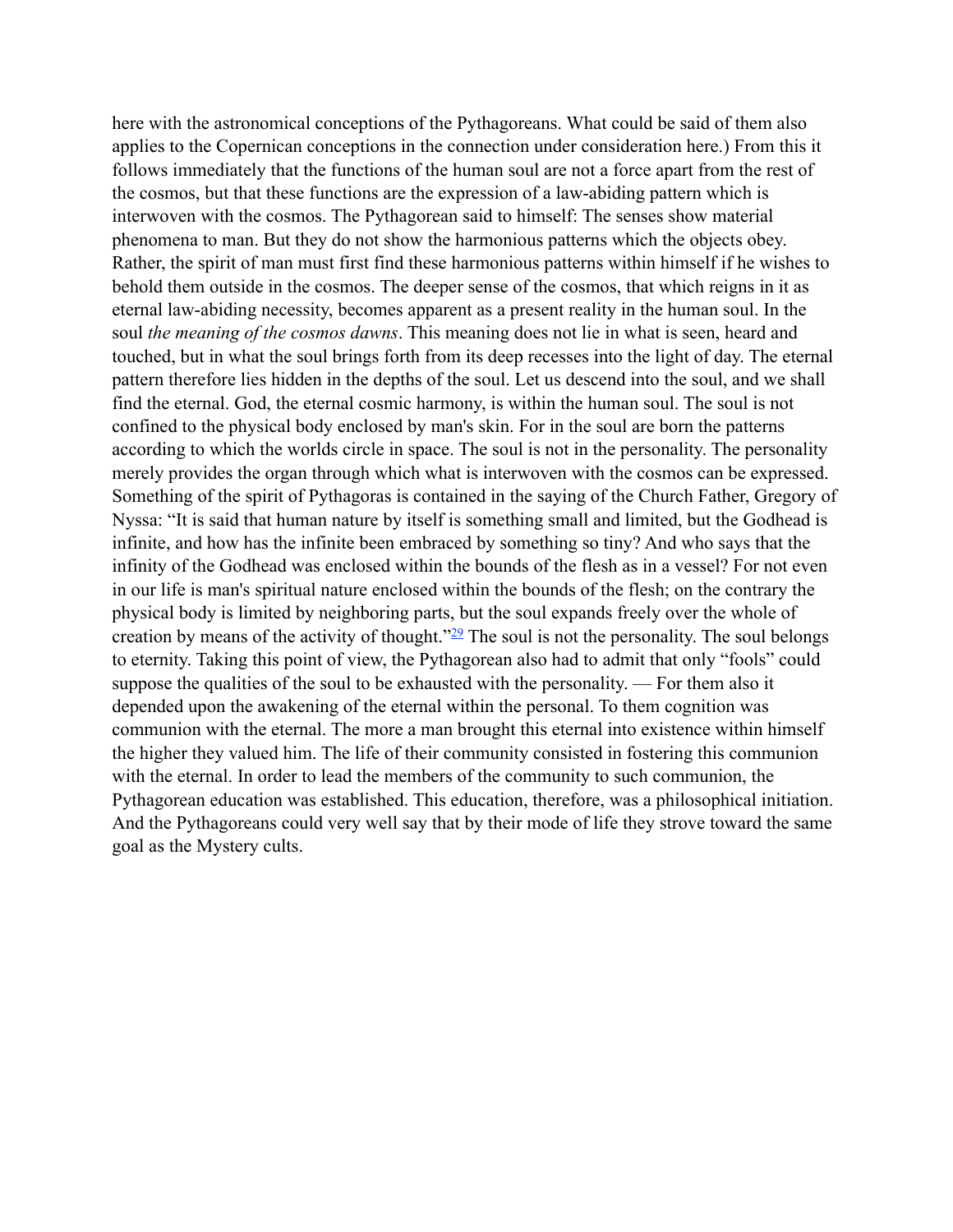# **Chapter 4 - Plato as a Mystic**

THE SIGNIFICANCE of the Mysteries in the spiritual life of Greece can be seen in Plato's conception of the world. There is only one means of understanding him fully: he must be placed in the light which shines forth from the Mysteries. The later pupils of Plato, the Neoplatonists, attribute to him a secret teaching, to which he admitted only those who were worthy, and then strictly under the "seal of silence." His teaching was considered secret in the same sense as the Mystery wisdom. Even if Plato himself is not the author of the seventh Platonic Epistle, as some people assert, this makes no difference for our purpose; it need not concern us whether Plato or someone else expresses the attitude of mind contained in this letter. This attitude of mind was inherent in his conception of the world. It says in this Epistle: "But this much I can certainly declare concerning all these writers, or prospective writers who claim to know the subjects which I seriously study, whether as hearers of mine or of other teachers, or from their own discoveries; it is impossible, in my judgment at least, that these men understand anything about this subject. There does not exist, nor will there ever exist, any treatise of mine dealing therewith, for it does not at all admit of verbal expression like other studies, but, as a result of continued application to the subject itself and communion therewith, it is brought to birth in the soul on a sudden, as light that is kindled by a leaping spark, and thereafter it nourishes itself.<sup>30</sup> — These words could only indicate a powerlessness in the use of words due to personal weakness, if one could not find in them the sense contained in the Mysteries. What Plato never wrote and never intended to write about must be something that defies expression in writing. It must be a feeling, a sensation, an experience that cannot be conveyed in a moment, but is attained through "continued application ... and communion." The intimate training Plato was able to give to the elect is indicated here. For them fire flashed forth from his words; for the others, only thoughts. — It is of great consequence how one approaches Plato's *Dialogues*. They mean more or less according to one's frame of mind. To Plato's pupils more than the mere literal sense of his expositions was conveyed. Where he taught, the participants experienced the atmosphere of the Mysteries. The words had overtones which vibrated with them. But these overtones needed the atmosphere of the Mysteries. Otherwise they died away unheard.

In the center of the world of Plato's *Dialogues* stands the personality of Socrates. We need not touch on the historical aspect here. What matters is the character of Socrates as represented by Plato. Socrates is a person sanctified through death for the cause of truth. He died as only an initiate can die, one to whom death is but a moment of life like other moments. He meets death as any other occurrence of earthly existence. His behavior was such that not even in his friends were the feelings usual to such an occasion aroused. Phaedo says in the *Dialogue on the Immortality of the Soul*: "For my part, I had strange emotions when I was there. For I was not filled with pity as I might naturally be when present at the death of a friend; since he seemed to me to be happy, both in his bearing and his words, he was meeting death so fearlessly and nobly. And so I thought that even in going to the abode of the dead he was not going without the protection of the gods, and that when he arrived there it would be well with him, if it ever was well with anyone. And for this reason I was not at all filled with pity, as might seem natural when I was present at a scene of mourning; nor on the other hand did I feel pleasure, as was our custom when we were occupied with philosophy — although our talk was of philosophy — but a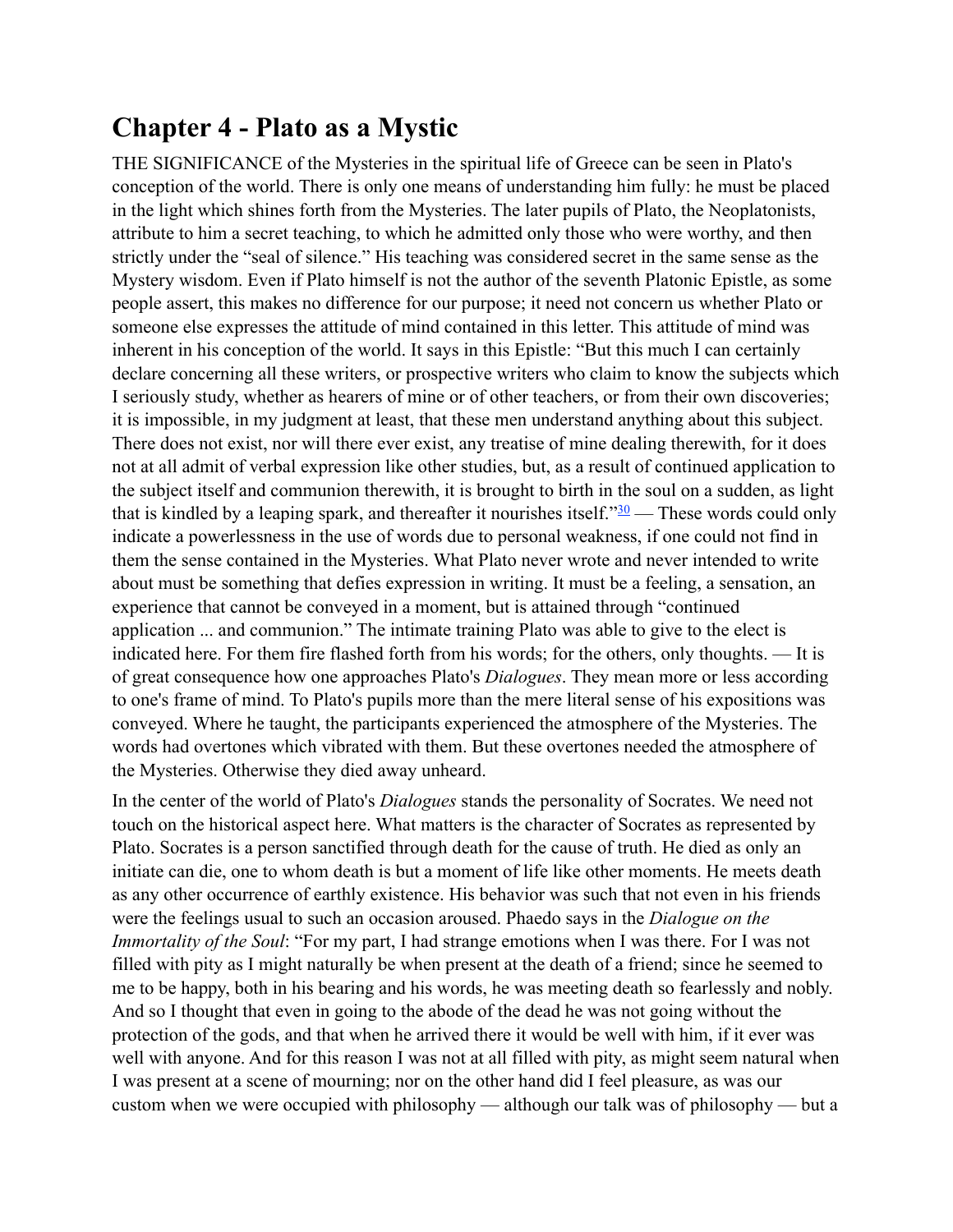very strange feeling came over me, an unaccustomed mixture of pleasure and of pain together, when I thought that Socrates was presently to die."<sup>31</sup> And the dying Socrates instructs his pupils about immortality. His personality, knowing by experience the valuelessness of life, here acts as proof of a quality very different from all logic and intellectual reasoning. It is not as though a man were conversing — for this man is at the point of crossing the threshold of death — but as though the eternal truth itself which had made its abode in a transitory personality, were speaking. Where the temporal dissolves into nothingness we seem to find the air in which the eternal can resound.

We hear no proofs of immortality in the logical sense. The whole dialogue is directed toward leading the friends to the point where they can behold the eternal. Then they will need no proofs. Is one to prove that the rose is red to someone who sees it? Is one to prove that the spirit is eternal to someone whose eyes have been opened so that he can see this spirit? — Socrates indicates living experiences. First of all it is a meeting with wisdom itself. What is the aim of the person who pursues wisdom? He wishes to free himself from all that his senses offer him in everyday observation. He wishes to seek the spirit in the material world. Is not this a fact which can be compared to dying? "Other people" — this is Socrates' opinion — "are likely not to be aware that those who pursue philosophy aright study nothing but dying and being dead. Now if this is true, it would be absurd to be eager for nothing but this all their lives, and then to be reluctant when that came for which they had been eagerly practicing all along." $\frac{32}{2}$  To reinforce this, Socrates asks one of his friends, "Do you think a philosopher would be likely to care much about the so-called pleasures, such as eating or drinking? ... Or about the pleasures of sexual desire? ... Do you believe such a man would think much of the other cares of the body — I mean such as the possession of fine clothes and shoes and the other personal adornments? Do you think he would care about them or despise them, except so far as it is necessary to have them? ... Altogether, then, you think that such a man would not devote himself to the body, but would, so far as he was able, turn away from the body and concern himself with the soul? ... To begin with, then, it is clear that in such matters the philosopher, more than other men, separates the soul from association with the body" $\frac{33}{2}$  After this Socrates is entitled to say: Striving for wisdom is comparable to dying, in that man turns from physical things. But where does he turn? He turns to the spiritual. However, can he expect the same of the spirit as of his senses? Socrates explains himself on this: "Now, how about the acquisition of intelligent insight? Is the body a hindrance or not, if it is made to share in the search for wisdom? What I mean is this: Have the sight and hearing of men any truth in them, or is it true, as the poets are always telling us, that we neither hear nor see accurately? ... Then, when does the soul attain to truth? For when it tries to consider anything in company with the body, it is evidently deceived by it." All that we perceive with  $\frac{34}{3}$ the physical senses comes into existence and dies away. And this coming into existence and dying away is the cause of our being deceived. But if we examine objects more thoroughly with intelligent insight, then we partake of the eternal in them. But the physical senses do not convey to us the eternal in its true form. They deceive us when we rely implicitly upon them. They cease to deceive us if we confront them with logical insight, making everything conveyed by the senses subject to examination by this insight. But if logical insight is to judge the statements of the senses, must not something live within this insight which transcends the perceptions of the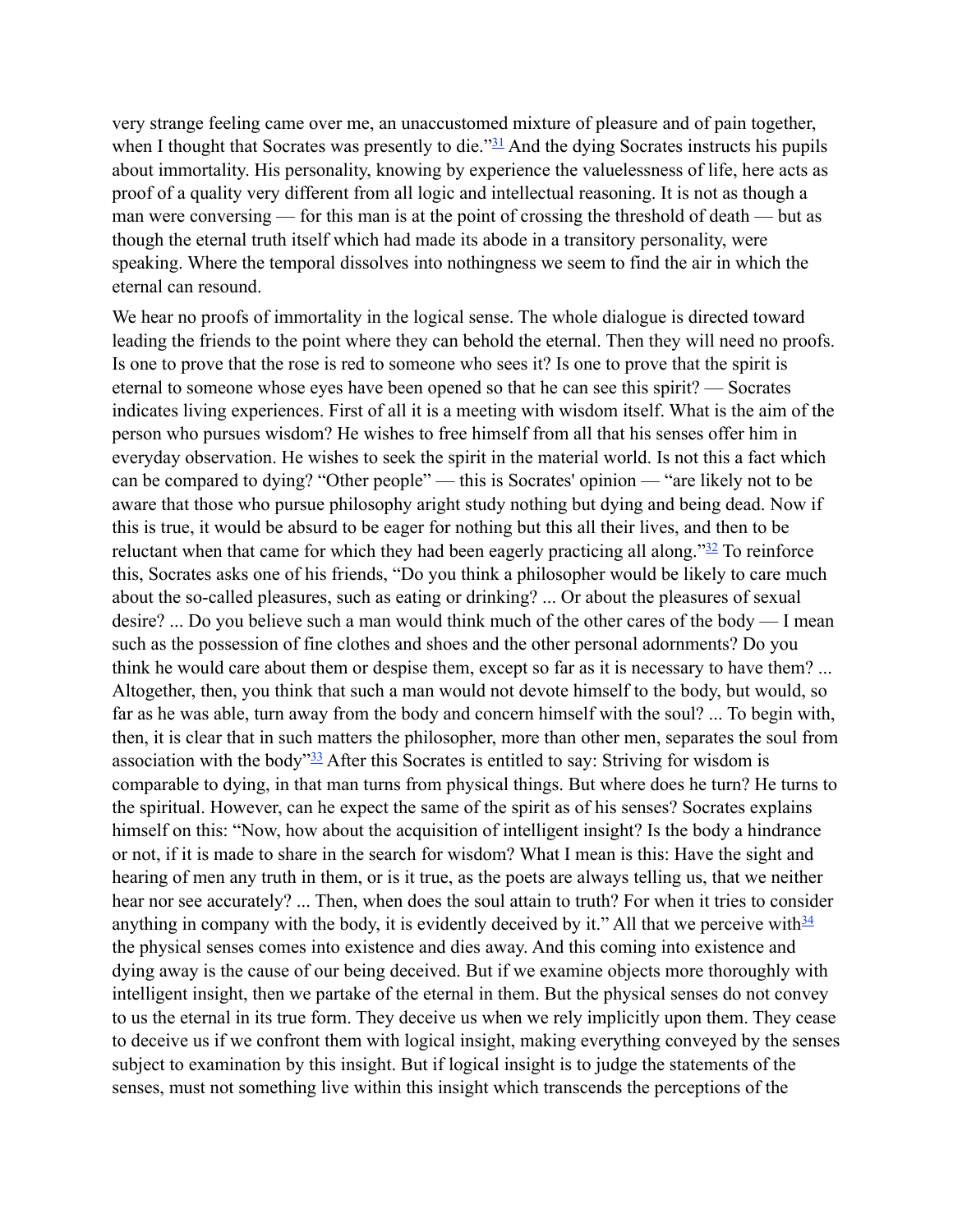senses? Hence what is true and false in objects is judged by something in us which opposes the material body, and therefore is not subject to its laws. Above all, this something must not be subjected to the laws of growth and decay, for it bears truth within itself. Truth cannot have a yesterday and a tomorrow; it cannot be this on one occasion and that on another, as material things are. Hence truth in itself must be eternal. As the philosopher turns away from the transitory material world, and turns to truth, he approaches an eternal element, dwelling within him. If we immerse ourselves wholly in the spirit, then we live entirely in truth. The material world around us is no longer present in its material form only. "Would not that man," asks Socrates, "do this most perfectly who approaches each thing, so far as possible, with the reason alone, not introducing sight into his reasoning nor dragging in any of the other senses along with his thinking, but who employs pure, absolute reason in his attempt to search out the pure, absolute essence of things, and who removes himself, so far as possible, from eyes and ears, and, in a word, from his whole body because he feels that its companionship disturbs the soul and hinders it from attaining truth and wisdom? ... Well, then, this that we call death, is it not a release and separation from the body? But, as we hold, the true philosophers and they alone are always most eager to release the soul, and just this — the release and separation of the soul from the body — is their study ... Then, as I said in the beginning, it would be absurd if a man who had been all his life fitting himself to live as nearly in a state of death as he could, should then be disturbed when death came to him ... In fact, then, the true philosophers practice dying, and death is less terrible to them than to any other men."35 Socrates also bases all higher morality on the liberation of the soul from the body. One who obeys only the demands of his body is not moral. Who has courage? asks Socrates. He has courage who not only disregards his body but follows the demands of his spirit when this endangers his body. And who is self-restrained? He who is "not excited by the passions and in being superior to them acts in a seemly way. Is self-restraint therefore not a characteristic of those alone who despise the body and pass their lives in philosophy?"36 And thus it is with all virtues, according to Socrates.

Socrates proceeds to characterize intelligent insight itself. What does cognition really mean? Doubtless we attain cognition through forming judgments. Very well, I form a judgment about something; for instance, I say to myself, This thing that stands before me is a tree. How do I arrive at such a statement? I shall be able to do so only if I already know what a tree is. I must *remember* my idea of a tree. A tree is a material thing. If I remember a tree, I remember a material object. I say that a thing is a tree if it reminds me of other things I have perceived before, and which I know to be trees. *Memory* enables me to reach cognition. Through memory I can compare the various material things with each other. But in this my cognition is not exhausted. If I see two similar things I form the judgment, These things are similar. But in reality two things are never completely similar. Wherever I find similarity it is only relative. Therefore I think of similarity without finding it in material realty. The thought of similarity helps me toward judgment, as memory helps me toward judgment and cognition. Just as I remember trees when I see a tree, so I remember the thought of similarity when I see two similar things. Therefore thoughts arise within me like memories which are not gained from material reality. All cognition not derived from this reality is based on such thoughts. The whole of mathematics consists only of such thoughts. It would be a poor geometrician who could relate mathematically only what he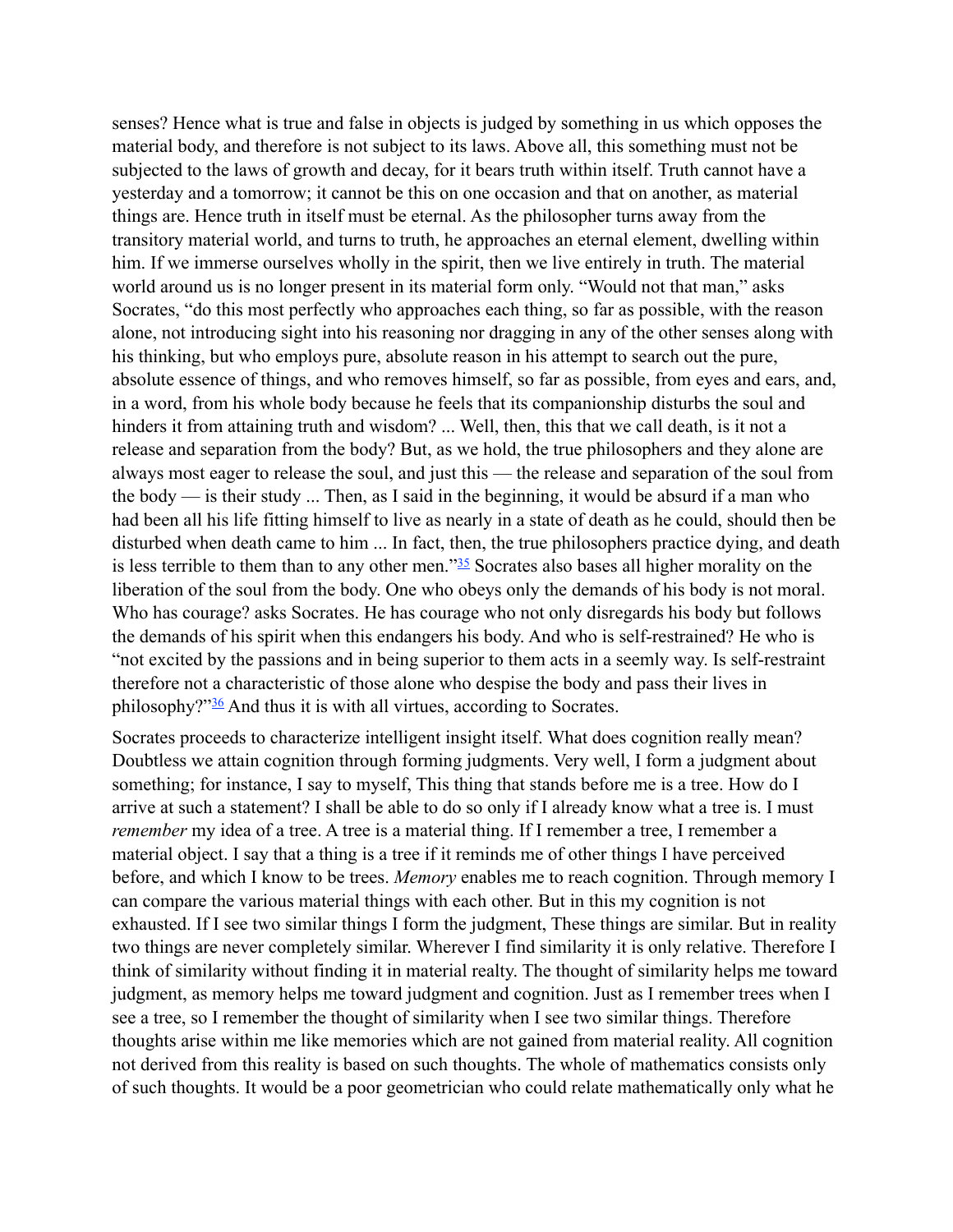sees with his eyes and grasps with his hands. It follows that we have thoughts which do not stem from transitory nature, but which arise from the spirit. And precisely these thoughts bear the stamp of eternal truth upon them. What mathematics teaches will be eternally true, even if the whole universe were to collapse tomorrow, and a totally new one arise. The present mathematical truths might not be applicable to the conditions prevailing in a new universe, nevertheless they would remain true in themselves. Only when the soul is alone with itself can it bring forth such eternal truths out of itself. The soul therefore is related to truth, to the eternal, and not to the transitory, the seemingly real. For this reason Socrates says, "When the soul reflects alone by itself, it departs into the realm of the pure, the everlasting, the immortal and the changeless, and being akin to these, it dwells always with them whenever it is by itself and is not hindered, and it has rest from its wanderings and remains always the same and unchanging with the changeless, since it is in communion therewith. And this state of the soul is called wisdom ... Then see, if this is not the conclusion from all that we have said, that the soul is most like the divine and immortal and intellectual and uniform and indissoluble and ever unchanging, and the body, on the contrary, most like the human and mortal and multiform and unintellectual and dissoluble and everchanging ...Then if it is in such a condition, the soul goes away into what is like itself, into the invisible, divine, immortal and wise, and when it arrives there it is happy, freed from error, folly, fear, fierce loves and all the other human ills and, as the initiated say, lives in truth through all after-time with the gods."37 Here we cannot undertake to show all the paths along which Socrates guides his friends to the eternal. All these paths breathe the same spirit. All are intended to show that man finds one thing when he follows the paths of transitory sense perception, and another when his spirit is alone with itself. Socrates points to the archetypal nature of the spirit for those who listen to him. If they find it they can see with spiritual eyes that it is eternal. The dying Socrates does not prove immortality: he simply demonstrates the essence of the soul. It then becomes evident that growth and decay, birth and death have nothing to do with this soul. The essence of the soul lies in truth, but truth itself cannot grow and decay. The soul has as much to do with growth as the crooked has to do with the straight. Death, however, belongs to this process of "growth." Therefore the soul has nothing to do with death. Must we not say that the immortal assumes mortality as little as the straight assumes crookedness. Continuing from this, Socrates says, "If the immortal is also imperishable, it is impossible for the soul to perish when death comes to meet it. For, as our argument has shown, it will not admit death and will not be dead, just as the number three, we said, will never be even."<sup>38</sup>

Let us trace the whole development of this dialogue, in which Socrates leads his listeners to the point where they are able to see the eternal in the human personality. The listeners absorb his thoughts; they search within themselves for something in their own inner experiences through which they can say "yes" to his ideas. They put forward the objections that spring to their minds. What has happened to the listeners when the dialogue has reached its end? They have found something in themselves which they did not possess before. They have not merely absorbed an abstract truth; they have gone through a process of development. Something has come to life within them which was not alive in them before. Is not this comparable to an *initiation*? Does not this throw light on the reason why Plato expressed his philosophy in the form of dialogue? These dialogues are intended to be nothing but a literary form of the proceedings in the Mystery places.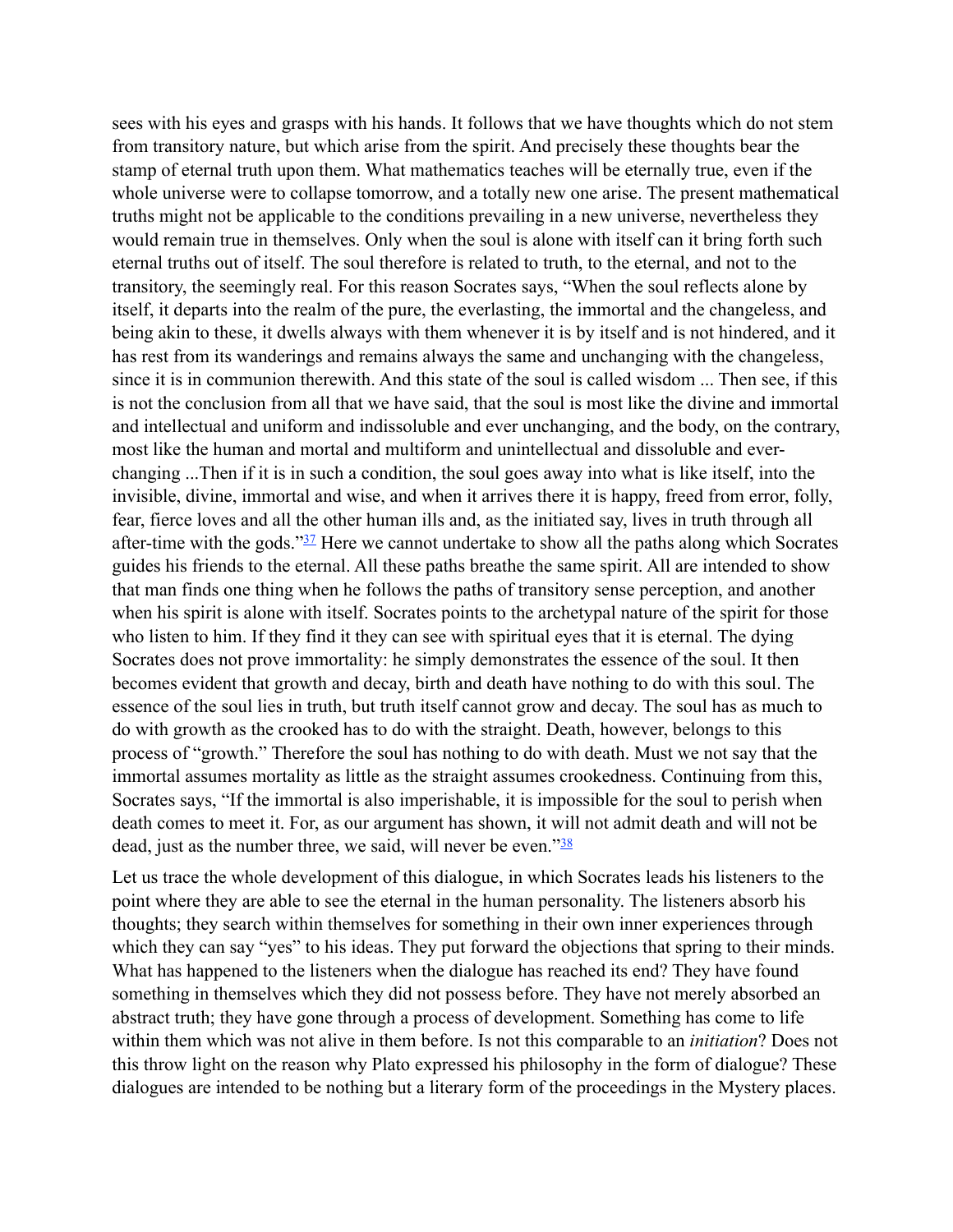What Plato himself says at various points convinces us of this. As a teacher of philosophy, Plato wanted, insofar as possible through this medium, to be what the initiator was in the Mysteries. Well does Plato know himself to be at one with the methods of the Mysteries! He considers his method to be the right one only if it leads to the place to which the mystic should be led! He expresses this in the *Timaeus*: "All men who possess even a small share of good sense call upon God always at the outset of every undertaking, be it small or great: we therefore who are purposing to deliver a discourse concerning the Universe, how far it is created or is uncreated, must needs invoke gods and goddesses (if so be that we are not utterly demented), praying that all we say may be approved by them in the first place, and secondly by ourselves." $\frac{39}{2}$  And to those who seek along such a path, Plato promises "that the Godhead, as Savior, makes it possible that such a distant and difficult investigation — one so prone to error — can be accomplished through an enlightened philosophy."<sup>40</sup>

<span id="page-41-0"></span>The *Timaeus* in particular reveals to us the relationship of Plato's world conception with the Mysteries. At the very beginning of this dialogue, reference is made to an "initiation." Solon is "initiated" into the creation of worlds by an Egyptian priest, and also into the manner in which myths that have been handed down, express eternal truths in picture form. "There have been and there will be many and divers destructions of mankind," (thus the Egyptian priest instructs Solon) "of which the greatest are by fire and water, and lesser ones by countless other means. For in truth the story that is told in your country as well as in ours, how once upon a time Phaethon, son of Helios, yoked his father's chariot, and, because he was unable to drive it along the course taken by his father, burnt up all that was upon the earth and himself perished by a thunderbolt that story, as it is told, has the fashion of a legend, but the truth of it lies in the occurrence of a shifting of the bodies in the heavens which move round the earth, and a destruction of the things on the earth by fierce fire, which recurs at long intervals."41 — This point in the *Timaeus* clearly refers to the relationship between the initiate and the myths of the people. He perceives the truths hidden in their pictures.

The drama of the world's creation is presented in the *Timaeus*. Whoever wishes to retrace the paths leading to this creation comes to the point of *divining* the archetypal force from which everything has sprung. "Now to discover the Maker and Father of this Universe were a task indeed; and having discovered Him, to declare Him unto all men were a *thing impossible*."<sup>42</sup> The mystic knew what was meant by this "thing impossible." It indicates the drama of God. God is not present for him in the materially comprehensible world. There He is present as nature. He lies spell-bound in nature. According to the ancient mystics, only he can approach Him who awakens the divine within himself. Therefore He cannot so easily be made comprehensible to everyone. He does not appear in person, even to those who approach Him. This is what the *Timaeus* says. The Father has created the world out of the cosmic body and the cosmic soul. In perfect proportions He has united harmoniously the elements which came into being when He offered His own, separate existence by diffusing Himself. Thus the body of the world came into existence. On this body of the world, the soul of the world is stretched in the *form of a cross*. 43 This soul is the divine element in the world. It has met with death on the cross in order that the world may exist. Plato is able to call nature the *tomb* of the divine element.<sup>44</sup> This is not a tomb containing something dead, but something eternal, for which death only gives the opportunity to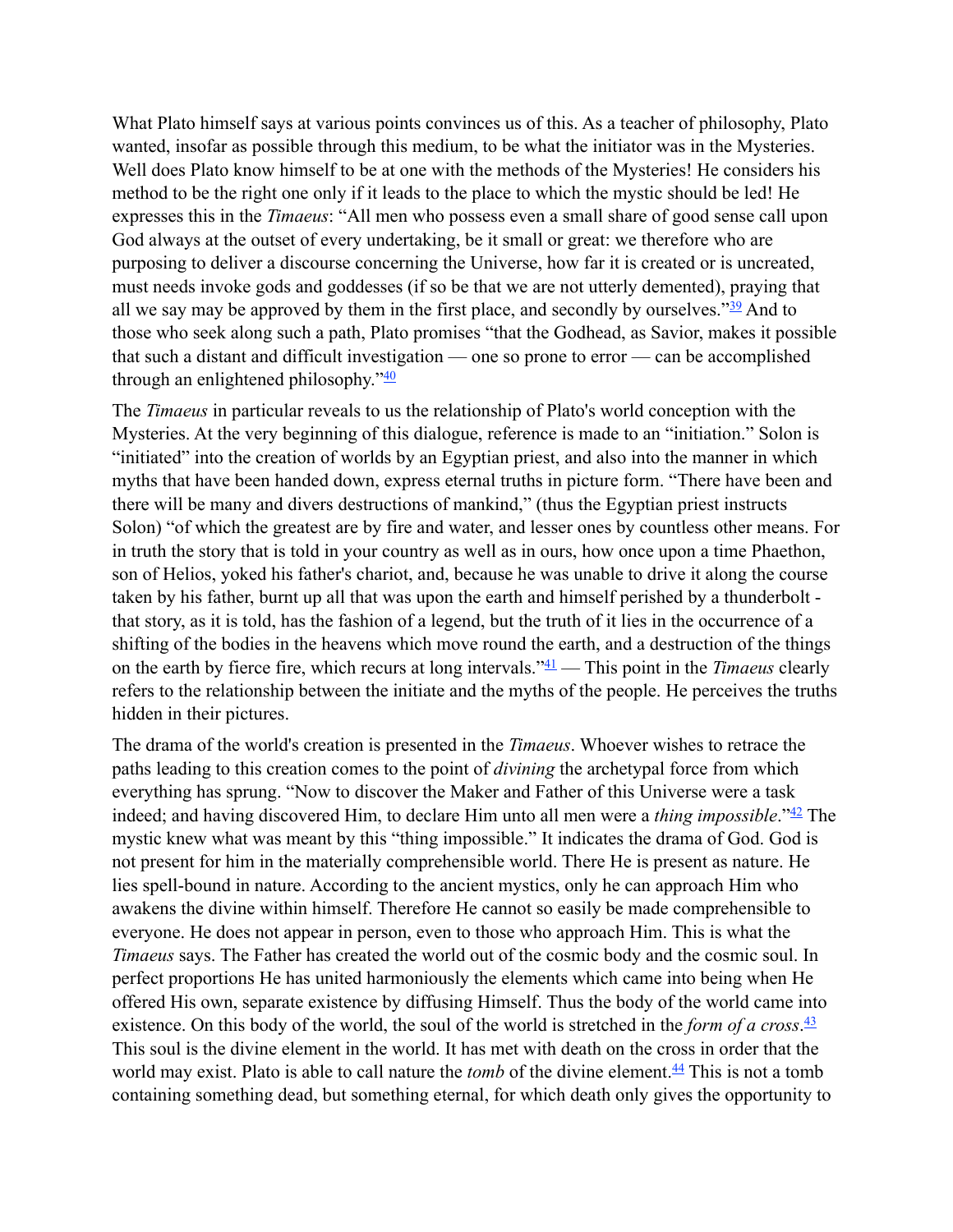express the omnipotence of life. Man sees this nature in the right light when he approaches it in order to deliver the crucified soul of the world. It must be raised from death, the spell must be lifted from it. Where can it come to life again? Only in the soul of the man who is initiated. In this way wisdom finds its right relationship to the cosmos. The resurrection, the deliverance of the Godhead: this is cognition. The evolution of the world from the least to the most perfect is traced in the *Timaeus*. An ascending process is represented. The beings develop. God reveals Himself in this development. The process of creation is a resurrection of God from the tomb. Man makes his appearance in this stream of evolution. Plato shows that with man something special has arrived. True, the whole world is divine. And man is no more divine than the other beings. But in the other beings God is concealed, and in man He is manifest. The end of the *Timaeus* reads: "And now at length we may say that our discourse concerning the Universe has reached its termination. For this our Cosmos has received the living creatures both mortal and immortal and been thereby fulfilled; it being itself a visible Living Creature embracing the visible creatures, a perceptible God made in the image of the Intelligible, most great and good and fair and perfect in its creation — even this one and only begotten world."<sup>45</sup>

But this one and only begotten world would be incomplete if it did not have among its images the image of the Creator Himself. Only out of the soul of man can this image be born. It is not the Father Himself who can be born of man, but the *Son*, the offspring of God living in the soul, who is like unto the Father.

Philo of whom it was said that he was Plato reborn, called the wisdom born of man, the "Son of God;<sup>"46</sup> this wisdom lives in the soul and contains the intelligence that exists in the world. This world-intelligence, the *Logos*, appears as the book in which "has been inscribed and engraved the formation of the world."47 Further it appears as the Son of God, who "followed the ways of his Father, and shaped the different kinds, looking to the archetypal patterns which that Father supplied."<sup>48</sup> In the manner of Plato, Philo speaks of this Logos as the Christ: "For since God is the first and sole King of the universe, the road leading to Him, being a king's road, is rightly called royal. This road you must take to be philosophy ... the philosophy which the ancient circle of ascetics pursued in hard-fought contest, eschewing the soft enchantments of pleasure, engaged with a fine severity in the study of what is good and fair. This royal road then, which we have just said to be true and genuine philosophy, is called in the Law, the utterance and *word* of God." $49$ 

<span id="page-42-0"></span>Philo experiences this as an initiation when he sets forth on the path to meet the Logos who is, for him, the Son of God. "I feel no shame in recording my own experience, a thing I know from its having happened to me a thousand times. On some occasions, after making up my mind to follow the usual course of writing on philosophical tenets, and knowing definitely the substance of what I was to set down, I have found my understanding incapable of giving birth to a single idea, and have given up without accomplishing anything, reviling my understanding for its selfconceit, and filled with amazement at the might of Him Who is, to Whom is due the opening and closing of the womb of the soul. On other occasions, I have approached my work empty and suddenly become full, the ideas falling in a shower from above and being sown invisibly, so that under the influence of the divine possession I have been filled with corybantic frenzy and been unconscious of anything, place, persons present, myself, words spoken, lines written. For I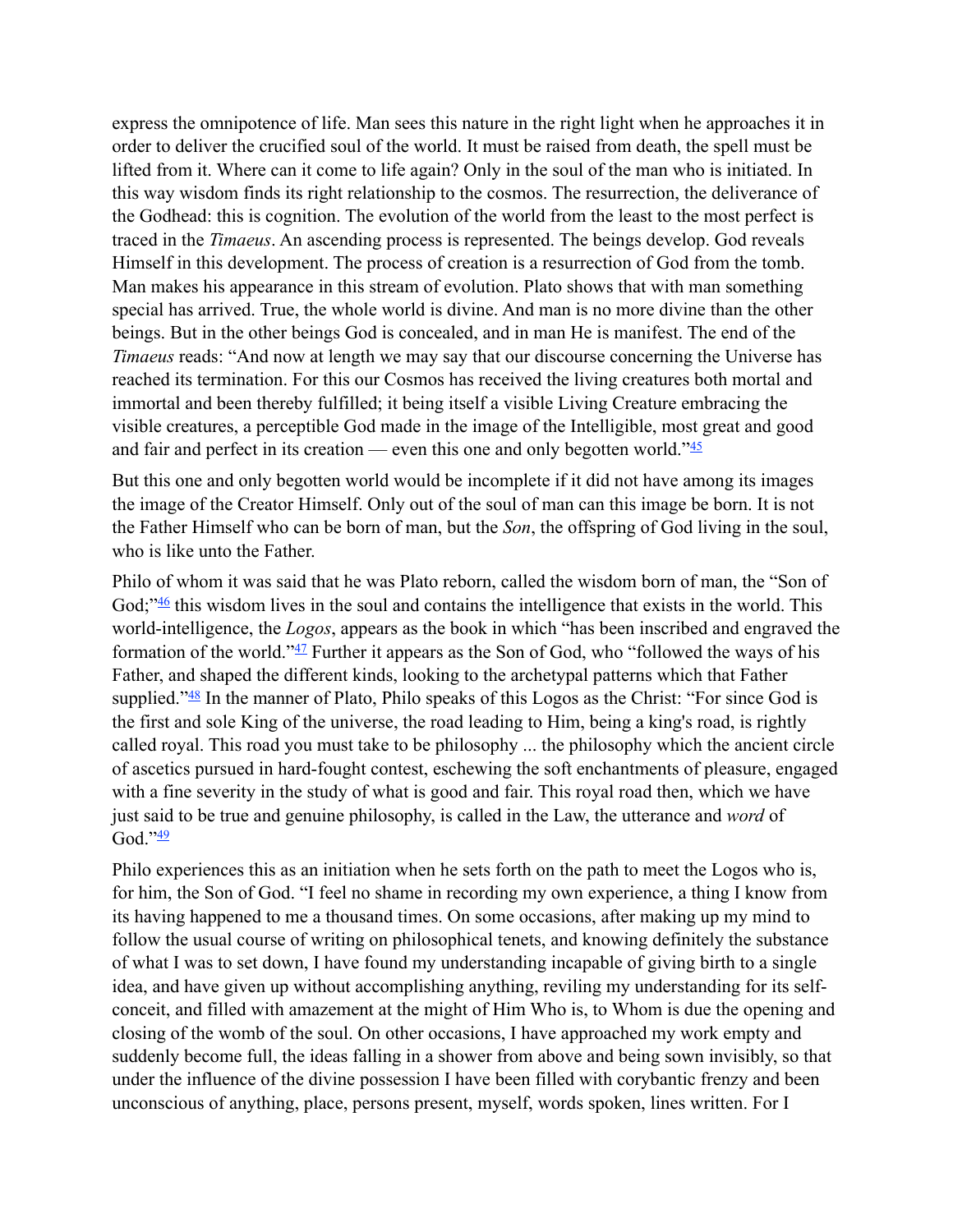obtained language, ideas, an enjoyment of light, keenest vision, pellucid distinctness of objects, such as might be received through the inner eye as the result of clearest cognition." $50$  — This is the description of a path to cognition which is so arranged that whoever takes this path is conscious that he becomes one with the divine when the *Logos* comes to life within him. This is clearly expressed in the words: "When the mind is mastered by the love of the divine, when it strains its powers to reach the inmost shrine, when it puts forth every effort and ardor on its forward march, under the divine impelling force it forgets all else, forgets itself and fixes its thoughts and memories on Him alone Whose attendant and servant it is, to Whom it dedicates incense, the incense of consecrated virtues." $\frac{51}{2}$  – For Philo there are only two paths. Either man can pursue the material world which is offered by perception and intellect, but then he is limited to his own personality, he withdraws from the cosmos; or he can become conscious of the allembracing cosmic powers, experiencing the eternal within his personality. "One who runs away from God takes refuge in himself. There are two minds, that of the universe, which is God, and the individual mind. One who flees from his own mind flees for refuge to the Mind of all things. For one who abandons his own mind acknowledges all that makes the human mind its standard to be naught, and he refers all things to God. On the other hand, one who runs away from God declares Him to be the cause of nothing, and himself to be the cause of all things that come into being." $\frac{52}{2}$ 

Plato's world-conception aims to be a form of cognition which in its whole nature is religion. It brings cognition into relationship with the highest man can reach through his feelings. Plato allows cognition to be valid only when it completely satisfies man's feelings. Then it is not pictorial knowledge; it is the content of life. It is a higher man in man. The personality is but an image of this higher man. In man himself the superior, the *archetypal man* is born. And with this another secret of the Mysteries is expressed in Plato's philosophy. The Church Father *Hippolytus* points to this secret: "This is the great and ineffable mystery of the Samothracians (the guardians of a particular Mystery-cult) which it is permissible only for the initiated to know. For the Samothracians expressly hand down, in the Mysteries that are celebrated among them, that Adam is the archetypal man." $\frac{53}{3}$ 

Plato's "dialogue on love," the *Symposium*, also describes an "initiation." Here love appears as the herald of wisdom. If wisdom, the Eternal Word (Logos), is the Son of the Eternal Creator of the world, then love has a maternal relationship with this Logos. Before it is possible for even a spark of the light of wisdom to light up in the human soul, there must be an unconscious longing, which draws the soul toward the divine. Man must be drawn unconsciously toward that which, when raised into consciousness, subsequently brings him supreme joy. What Heraclitus designates as the *daemon* ([See Note in Chapter 3\)](#page-30-0) in man is united with the idea of love. — In the *Symposium* men of the most varied status, possessing the most varied views on life, speak of love; the man in the street, the politician, the scientist, the poet of comedy, Aristophanes and the serious poet, Agathon. Each has his conception of love according to how he experiences life. How they express themselves reveals the stage at which their "daemon" stands (See Note in [Chapter 3\)](#page-32-0). Through love one being is drawn to another. The manifold variety of things into which the divine unity is diffused strives through love toward oneness and harmony. Love therefore has a divine quality. Hence each man is capable of understanding it only insofar as he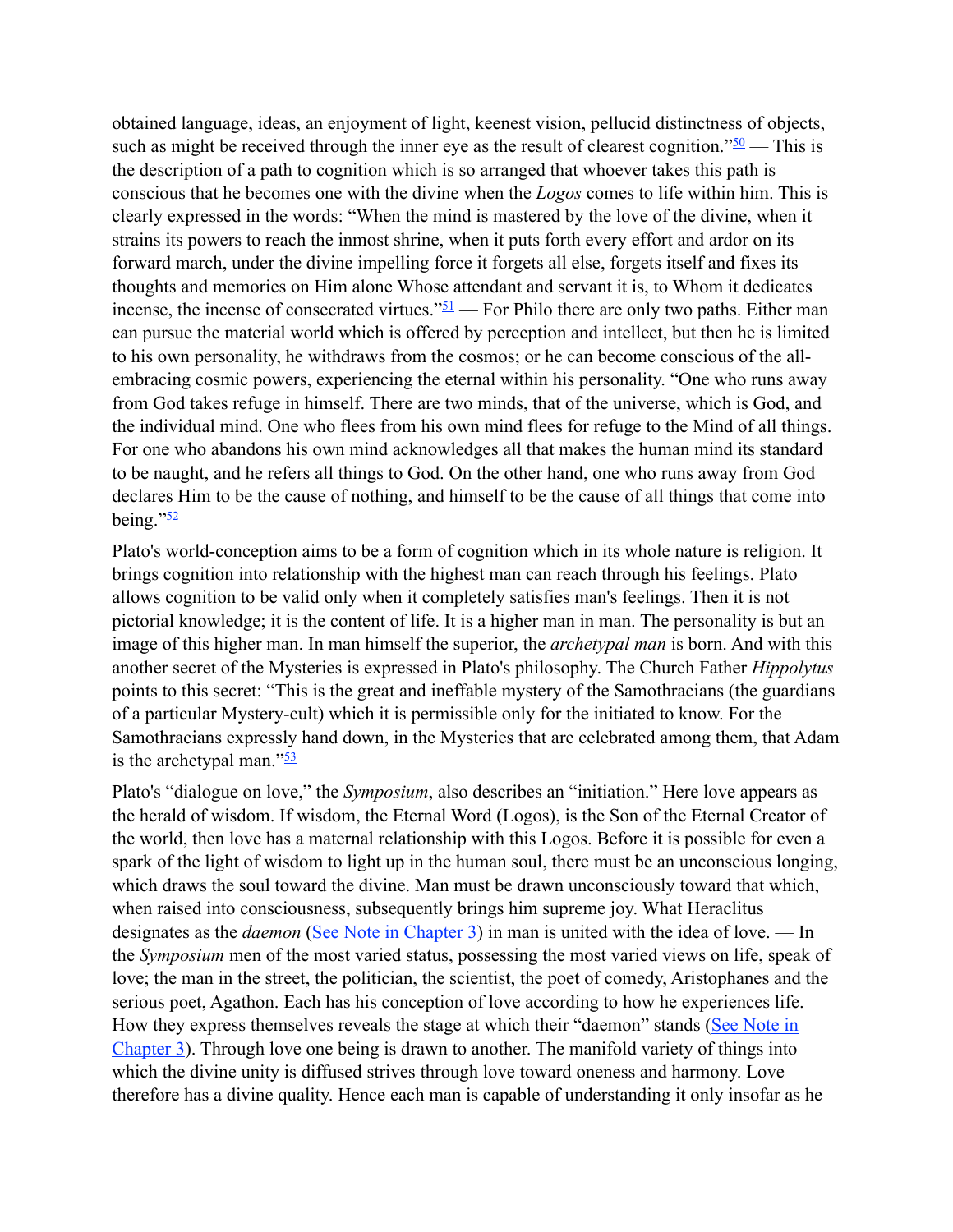<span id="page-44-1"></span><span id="page-44-0"></span>has partaken of this divine quality. After these men, representing varying stages of maturity, have declared their views on love, Socrates takes up the discussion. He considers love from the viewpoint of a thinker capable of cognition. For him love is not a god. But it is something leading man to God. *Eros*, love, is no god for him. God is perfect, and therefore possesses beauty and goodness. But Eros is only the longing for beauty and goodness. Therefore he stands between man and God. He is a "daemon," a mediator between the earthly and the divine. — It is significant that Socrates does not pretend to give his thoughts when he speaks about love. He says he is only recounting a *revelation* about it, which a woman gave him. He has conceived an idea of love's nature through mantic art. [\(See Author's Comment 7\)](#page-92-0) The priestess Diotima awakened in Socrates the daemonic force which was to lead him to the divine. She "initiated" him. — This passage in the *Symposium* is most revealing. We must ask, Who is this "wise woman" who awakens the daemon in Socrates? We should not think of mere poetic fantasy here. No actual wise woman could have awakened the daemon in the soul if the force for this awakening were not within the soul itself. We must seek this "wise woman" in the soul of Socrates himself. There must, however, be a basis which allows what brings the daemon to birth in the soul to appear as a being in external reality. This force cannot work in the same way as the forces we can observe in the soul as belonging to it and at home with it. We see that it is the force of the soul before it has received wisdom, which Socrates represents as the "wise woman." It is the *maternal* principle which gives birth to the Son of God, Wisdom, the Logos. The unconscious force of the soul is presented as a feminine element, which allows the divine to enter consciousness. The soul which as yet lacks wisdom is the mother of what leads to the divine. This leads us to an important idea of mysticism. The soul is recognized as the mother of the divine. With the inevitability of a natural force it *unconsciously* leads man toward the divine. — This point throws light on the conception held in the Mysteries regarding Greek mythology. The world of the gods is born in the soul. Man regards as his gods what he himself creates in the form of pictures (*[see Note in Chapter 2](#page-28-0)*). But he must progress to another idea. He must transform into pictures of the gods the divine force present in himself which is active before the creation of these pictures of the gods. The mother of the divine appears behind the divine, and this is none other than the original force in the human soul. Man places goddesses beside his gods. Let us look at the myth of Dionysus in the light of the above. Dionysus is the son of Zeus and a mortal mother, Semele. Zeus tears the premature infant from the mother as she lies slain by lightning, keeping him in his own thigh until he is mature. Hera, the mother of the gods, stirs up the Titans against Dionysus. They *dismember* the boy. But Pallas Athene rescues the still beating heart and brings it to Zeus. Thereupon Zeus begets the son for the second time. In this myth we have an exact description of a process which takes place in the depths of the human soul. Whoever wishes to speak in the sense of the Egyptian priest who instructs Solon about the nature of a myth could speak as follows: What you tell us, that Dionysus, the son of a god and a mortal mother, is dismembered and is born again, may sound like a fable, but what is true about it is the birth of the divine and its destiny in the human soul. The divine unites with the temporal-earthly soul of man. As soon as this divine element, Dionysus, comes to life, the soul experiences a great longing for its true spiritual status. The consciousness which once again appears in the image of a female divinity, Hera, is jealous of the birth out of a better consciousness. It stirs up the lower nature of man — the Titans. The child of god, still immature, is dismembered. It is present in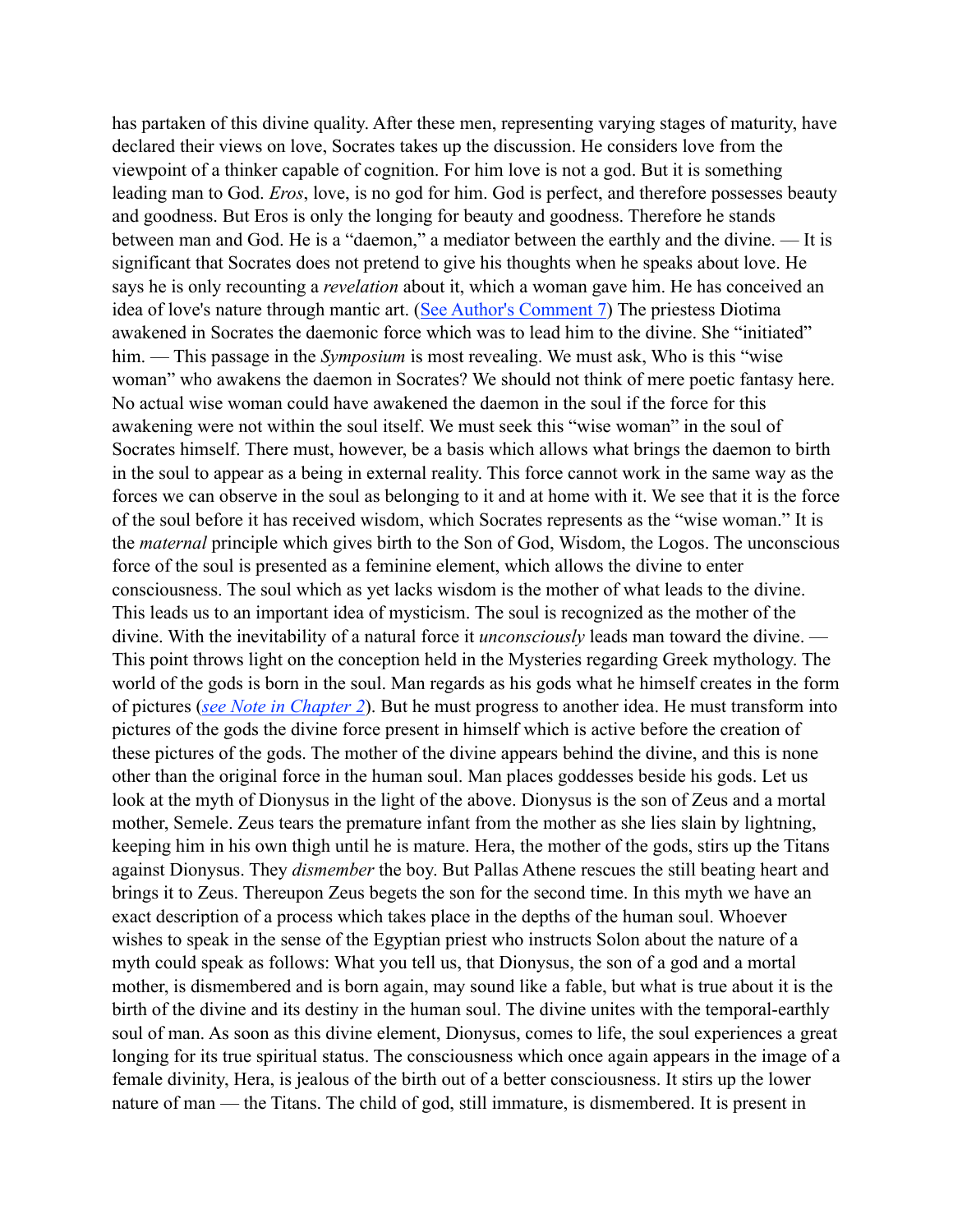man as a dismembered material-intellectual science. But if in man sufficient higher wisdom (Zeus) is at work, it cherishes and cares for the immature child, which then is born again as the second son of god (Dionysus). Thus out of science, out of the dismembered divine force in man, is born the harmonizing wisdom, which is the Logos, the son of God and of a mortal mother, who is the transitory soul of man striving unconsciously for the divine. We are far from the spiritual reality represented in all this as long as we see in it only a mere process of the soul and take it as a *picture* of this process. In this spiritual reality the soul does not merely experience something within itself; it is completely disconnected from itself and participates in a cosmic process which in truth takes place outside itself and not within it.

Platonic wisdom and Greek mythology unite; so, equally, do Mystery wisdom and mythology. The gods that they created were the objects of the religion of the people; the history of their coming into existence was the secret of the Mysteries. No wonder that it was accounted dangerous to "betray" the Mysteries. This meant "betraying" the origin of the gods of the people. And the right understanding of this origin is wholesome; misunderstanding is destructive.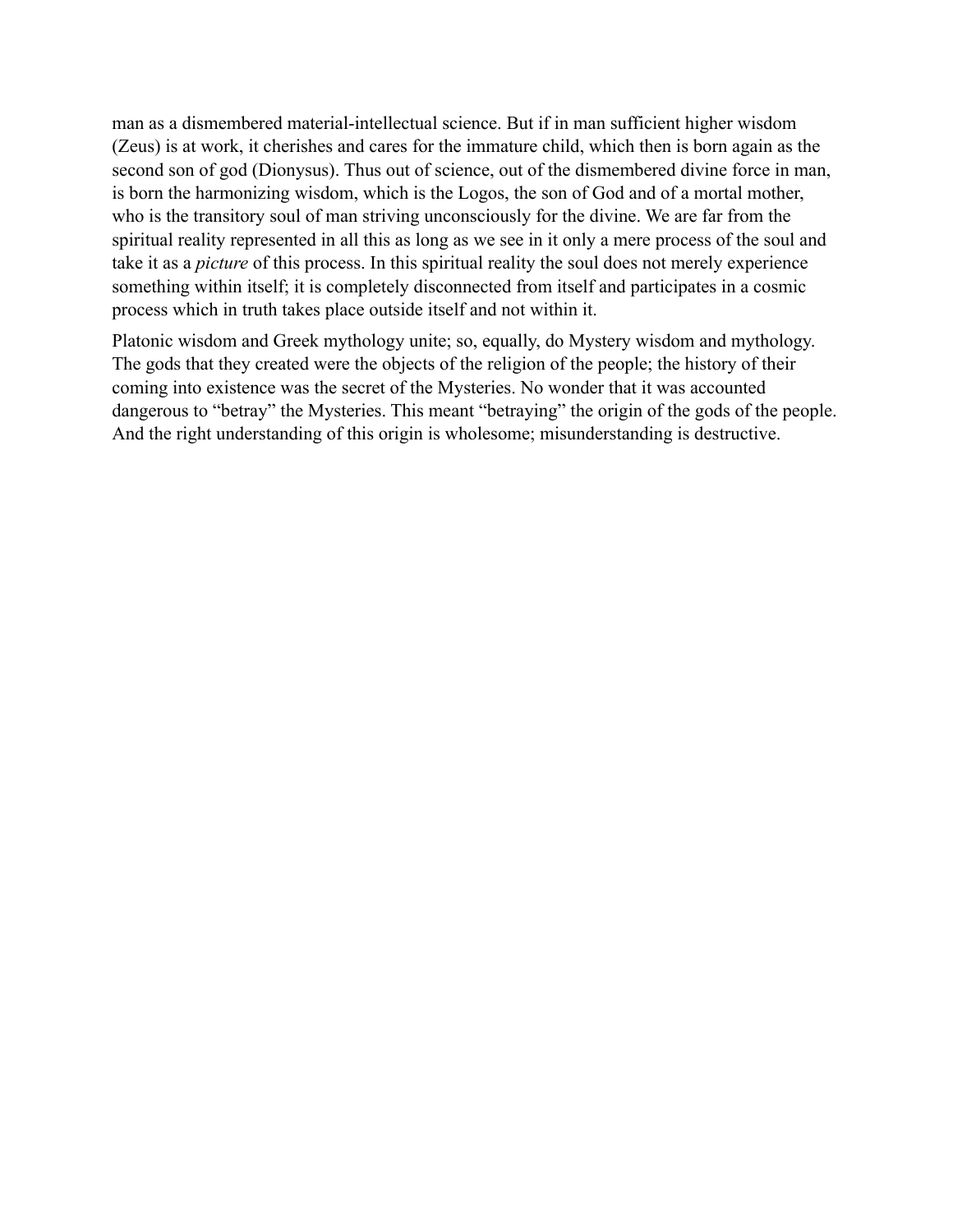# **Chapter 5 - Mystery Wisdom and Myth**

THE MYSTIC SOUGHT within himself for forces, for beings which remain unknown to man so long as he is limited by the ordinary conception of life. The mystic formulates the great question about his own spiritual forces, which go beyond lower nature, and their laws. With his ordinary materialistic, logical conception of life, man creates gods for himself, or if he gains insight into this creation he disowns them. The mystic perceives that *he* creates gods; he perceives *why* he creates them; he can, so to speak, see beyond the natural laws of the creation of gods. It is the same with him as it would be with a plant if it suddenly acquired knowledge and learned to know the laws governing its own growth and development. The plant develops in innocent unconsciousness. If it knew its own laws it would have to acquire an entirely new relationship to itself. The plant which has acquired knowledge would have before it as an ideal what the poet experiences when he sings about it, what the botanist thinks when he investigates its laws. — The same is true of the mystic with respect to *his* laws and the forces working within him. As one who knows, he must create beyond himself a divine element. This was the attitude of the initiates toward what the people had created beyond nature. This was their attitude toward the popular world of gods and myths. They wished to perceive the laws of this world of gods and myths. Where the people had a divinity, a myth, there they sought a higher truth. — Let us consider an example: The Athenians were compelled by the Cretan King Minos to deliver to him seven boys and seven girls every eight years. These were thrown as food to the Minotaur, a fearful monster. When for the third time the sad consignment was to leave for Crete, the king's son, Theseus, traveled with them. When he arrived in Crete, King Minos' own daughter, Ariadne, took his part. The Minotaur lived in a labyrinth, a maze from which, once one had wandered into it, he could not find his way out again. Theseus wished to free his homeland from the disgraceful tribute. He had to enter the labyrinth, into which the monster's prey was usually thrown. He wished to slay the Minotaur. He undertook this task; he overcame the fearful foe and again reached freedom with the aid of a ball Of thread which Ariadne had given him. — The mystic had to recognize how the creative spirit of man comes to form such a tale. As the botanist contemplates the growth of a plant to discover its laws, so the mystic wished to contemplate the creating spirit. He sought *truth*, wisdom, where the people had set up a myth. Sallustius discloses the attitude of a mysticsage toward such a myth: "The universe itself can be called a myth, since bodies and material objects are apparent in it, while souls and minds are concealed. Furthermore, to wish to teach all men the truth about the gods causes the foolish to despise, because they cannot learn, and the good to be slothful, whereas to conceal the truth by myths prevents the former from despising philosophy and compels the latter to study it." $\frac{54}{4}$ 

The mystic was conscious that by seeking the truth contained in a myth, he was adding something to what was present in the consciousness of the people. It was clear to him that he was placing himself above this consciousness of the people just as a botanist places himself above the growing plant. He said something quite different from what was present in the mythological consciousness, but he looked upon what he said as a deeper truth which was symbolically expressed in the myth. Man confronts the material world as if it were a monstrous enemy. To it he sacrifices the fruits of his personality. It devours them. It does so until the conqueror (Theseus) awakens in man. His cognition spins for him the thread by which he finds his way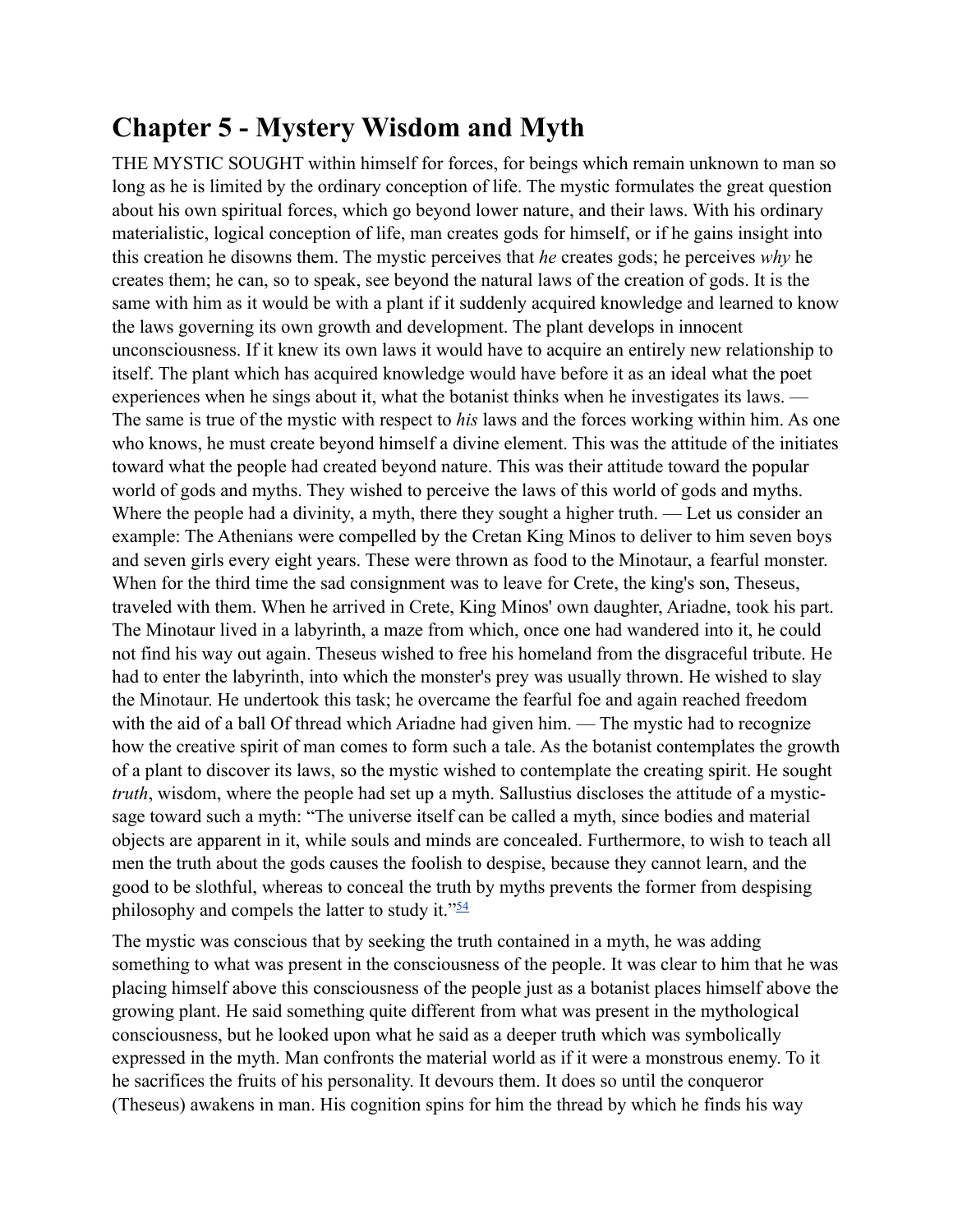when he enters the maze of the material world to slay his foe. The mystery of human cognition itself is expressed in this conquering of the material world. The mystic knows this mystery. It indicates a force in the human personality. Ordinary consciousness is unaware of this force. But the latter works within it nevertheless. It engenders the myth which has the same *structure* as the mystical truth. This truth is symbolized in the myth. — What then are myths? They are a creation of the spirit, of the unconsciously creative soul. The soul is governed by entirely definite laws. It must work in a definite direction in order to create beyond itself. On the mythological level it does this in pictures, but these pictures are built up according to the laws of the soul. We could also say that when the soul progresses beyond the plane of mythological consciousness to the deeper truths, these bear the same stamp as the myths did before, because one and the same force is active in their creation. The Neoplatonic philosopher, Plotinus (204–269 A. D.), referring to the Egyptian priest-sages, speaks thus about this relationship between the way of thinking common to pictorial myths and higher cognition:

"The wise of Egypt — whether in precise knowledge or by a prompting of nature indicated the truth where, in their effort toward philosophical statement, they left aside the writing, forms that take in the details of words and sentences — those characters that represent sounds and convey the propositions of reasoning — and drew pictures instead, engraving in the temple-inscriptions a separate image for every separate item: thus they exhibited the thought-content in which the Supreme goes forth. For each manifestation of knowledge and wisdom is a distinct image, an object in itself, an immediate unity, not an aggregate of discursive argument and detailed discussion. Later from this wisdom in unity there appears, in another form of existence, an image, already less compact, which announces the original in an outward stage and seeks the causes by which things are such that the wonder arises how a created world can be so excellent."<sup>55</sup>

Whoever wishes to become acquainted with the relationship between mysticism and mythological tales, must see how mythology is dealt with by the world conception of those whose wisdom accords with the method of thinking of the Mysteries. Such accord exists to the fullest extent in Plato. His interpretation of myths and his use of them in his exposition, may be taken as a standard. (*[see Note in Chapter 4](#page-41-0)*) In the *Phaedrus*, a dialogue about the soul, the myth of Boreas is introduced. This divine being, which was seen in the rushing wind, once glimpsed the beautiful Orithea, daughter of the Greek King Erechtheus, as she was picking flowers with her playmates. He was seized with a passion for her, abducted her and took her to his cave. In this dialogue Plato causes Socrates to reject a purely rational explanation of this myth. According to such an explanation an external, natural fact is supposed to be related symbolically in the tale. A gale is supposed to have seized the king's daughter and flung her down from the cliff. "Such explanations," says Socrates, "are very subtle and may be very entertaining ... But when one has once begun to give a rational explanation to one of these mythological figures, one must go on and look at all the others with the same scepticism and reduce them one after another to the rules of probability ... This sort of explanation would be the business of a life. If anyone disbelieves in these mythological figures, and, with a rustic kind of wisdom, undertakes to explain each in accordance with probability, he will need a great deal of leisure. But I have no leisure for such inquiries ... So I dismiss these matters and, accepting the customary belief about them as I was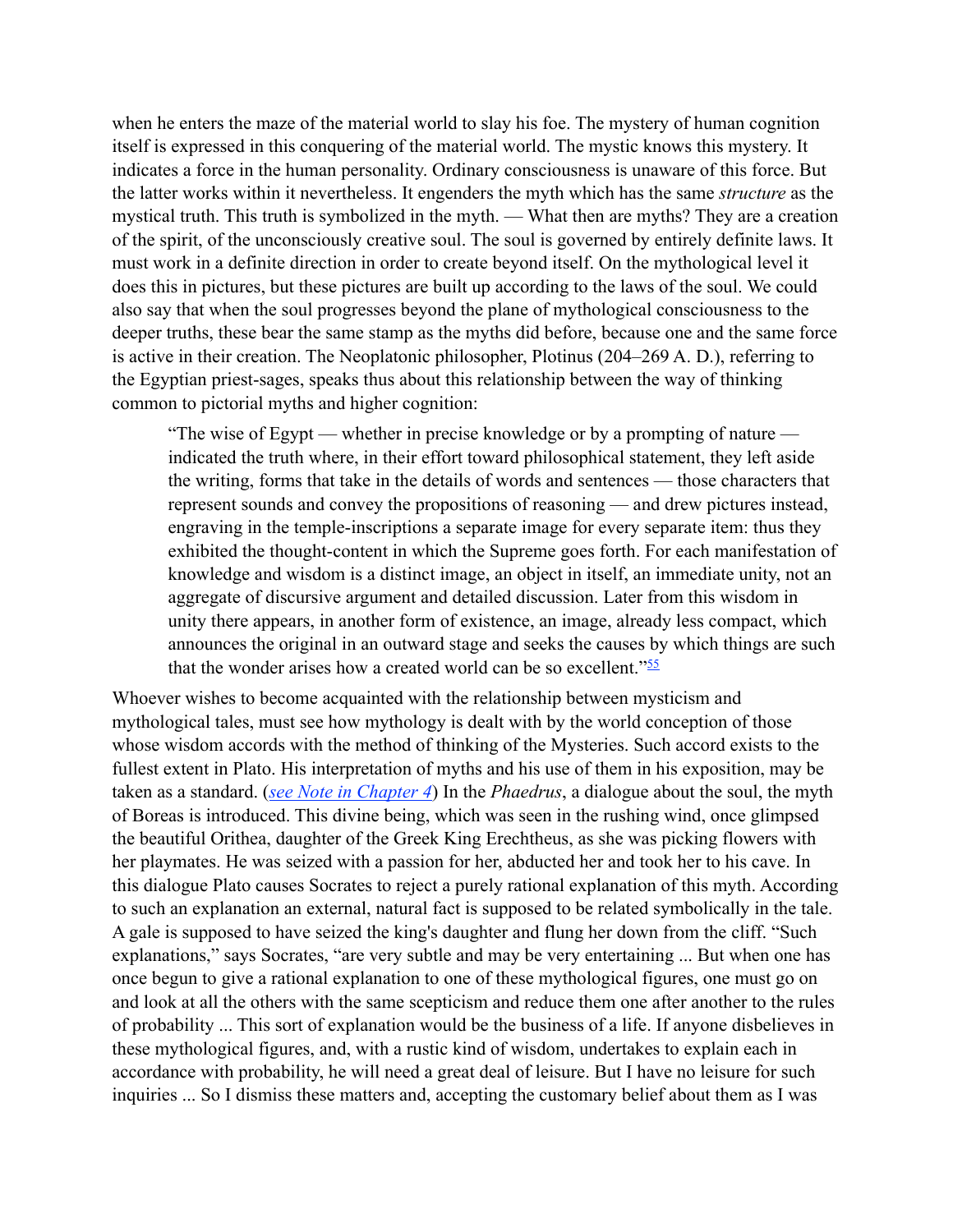saying just now, I investigate not these things, but *myself*, to know whether I am a monster of a more complicated structure and more savage than Typhon, or a gentler and simpler creature, whose nature partakes of divinity."<sup>56</sup> From this we see that a rationalistic, intellectual interpretation of myths was unacceptable to Plato. This must be considered together with the manner in which he himself makes use of myths to express his meaning through them. Where he speaks of the life of the soul, where he leaves the paths of the transitory and seeks out the eternal in the soul, where, therefore, the ideas supported by material perception and intellectual thought are no longer present, there Plato makes use of the myth. The *Phaedrus* speaks of the eternal in the soul. Here the soul is represented as a team of two many-winged horses with a charioteer. One of the horses is patient and wise, the other stubborn and wild. When the team encounters an obstruction in its path, the stubborn horse makes use of this to hinder the intentions of the good one and thwart the charioteer. When the team arrives at the point where it should follow the gods over the heavens, the bad horse brings it into a state of confusion. Whether the bad horse is overcome by the good and the team is able to enter the supersensible realm beyond the obstruction, depends on the power of the bad horse. So it happens that the soul is never able to raise itself unhindered to the realm of the divine. Some souls raise themselves to this vision of eternity in a greater degree than others. The soul which has seen the beyond remains safe until the next traverse; the soul which — because of the wild horse — has seen nothing, must make the attempt on a new traverse. By these traverses are meant the various incarnations of the soul. One traverse denotes the life of the soul in one personality. The wild horse represents the lower nature, the wise horse the higher nature, and the charioteer the soul longing for its apotheosis. Plato makes use of the myth to show the path of the eternal soul through various stages. Similarly, in other writings of Plato, myth or symbolical narrative is used to show the inner being of man, the part not perceptible to the senses.

Here Plato is in full accord with the manner of expression by myth and parable used by others. In ancient Indian literature we find a parable attributed to Buddha. A man much attached to life, who on no account wishes to die, who seeks for sensual pleasure, is pursued by four serpents. He hears a voice which commands him to feed and bathe the four serpents from time to time. The man runs away for fear of the evil serpents. Again he hears a voice. This draws his attention to five murderers who are coming after him. Again the man runs away. A voice draws his attention to a sixth murderer who wishes to strike off his head with a drawn sword. Again the man flees. He comes to a deserted village. He hears a voice which tells him that thieves will shortly plunder the village. As he continues to flee he comes to a great expanse of water. He does not feel safe on this shore; he makes a basket for himself out of straw, sticks and leaves; in this he reaches the further shore. Now he is safe; he is a Brahmin. The sense of this parable is that man must pass through the most varied conditions to attain to the divine. In the four serpents may be seen the four elements, fire, water, earth and air. In the five murderers may be seen the five senses. The deserted village is the soul which has fled from the impressions of the senses, but is not yet safe when alone with itself. If the soul inwardly takes hold of its lower nature only, it must perish. Man must fashion a boat for himself which will carry him over the waters of the transitory from one shore, material nature, to the other, the eternal and divine.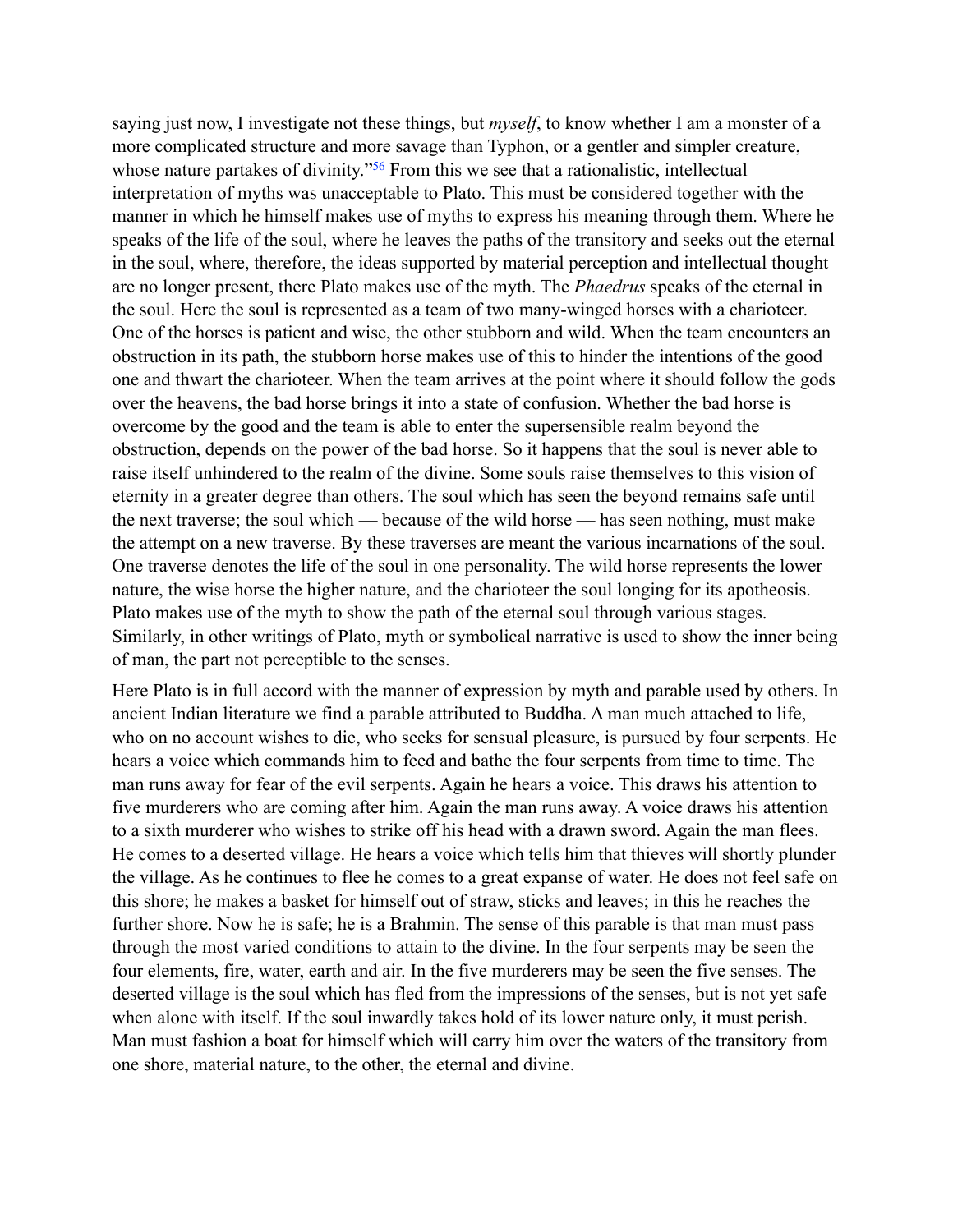Let us consider the Egyptian mystery of Osiris in this light. Gradually Osiris had become one of the most important Egyptian divinities. His representation supplanted other representations of gods in certain parts of the country. A significant series of myths formed itself around the figures of Osiris and his consort Isis. Osiris was the son of the sun god; Typhon-Set was his brother and Isis his sister. Osiris married his sister. With her he reigned over Egypt. The evil brother, Typhon, plotted the destruction of Osiris. He caused a casket to be made of the exact size of Osiris. At a banquet the casket was offered as a gift to anyone who exactly fitted into it. No one succeeded in this but Osiris. He laid himself in it. Then Typhon and his accomplices hurled themselves upon Osiris, closed the casket and threw it into the river. When Isis received the dreadful news she was desperate and wandered everywhere searching for the corpse of her husband. When she had found him, Typhon again gained power over him. He tore him into fourteen pieces, which were scattered far apart in different districts. Various tombs of Osiris were shown in Egypt. Here and there in many places pieces of the god were said to have been laid to rest. Osiris himself ascended from the nether world and conquered Typhon; a ray from Osiris then fell upon Isis, who bore him the son Harpokrates or Horus.

Now let us compare this myth with the way the world was understood by the Greek philosopher Empedocles (490–430 B. C.). He assumes that the single archetypal being was torn into the four elements, fire, water, earth and air — into the multiplicity of existence. He sets in opposition to each other two powers which affect growth and decay within the world of existence: love and strife. Empedocles says of the elements:

"There are these alone; but, running through one another, They become men and the tribes of beasts. At one time all are brought together into one order by *Love*; At another, each is carried in different directions by the repulsion of *Strife*."<sup>57</sup>

Then from Empedocles' standpoint what are the things of the world? They are the elements, variously mixed. They could come into existence only through the tearing apart of the archetypal One into the four entities. This archetypal One is diffused into the elements of the world. All the things that meet us partake of the diffused divinity, but this divinity is hidden within them. It first had to die, so that the things could come into existence. And what are these things? They are mixtures of portions of the god, influenced in their structure by love and hate. Empedocles says this distinctly:

"This is manifest in the mass of mortal limbs. At one time all the limbs that are the body's portion Are brought together by Love in blooming life's high season; At another, severed by cruel Strife, They wander each alone by the breakers of life's sea. It is the same with plants, with fish that live in waters, With beasts living on hills, with seabirds sailing on wings. $\frac{58}{56}$ 

Empedocles must take the view that the sage rediscovers the divine archetypal unity which is spellbound in the world, interwoven with love and hate. But if man is to find the divine he himself must become divine, for Empedocles takes his stand on the basis that only equals can recognize each other. His conviction of the laws of cognition is expressed in Goethe's saying, "If the eye were not of the nature of the sun how could we see the light? If God's own power did not live within us how could we strive for the divine?"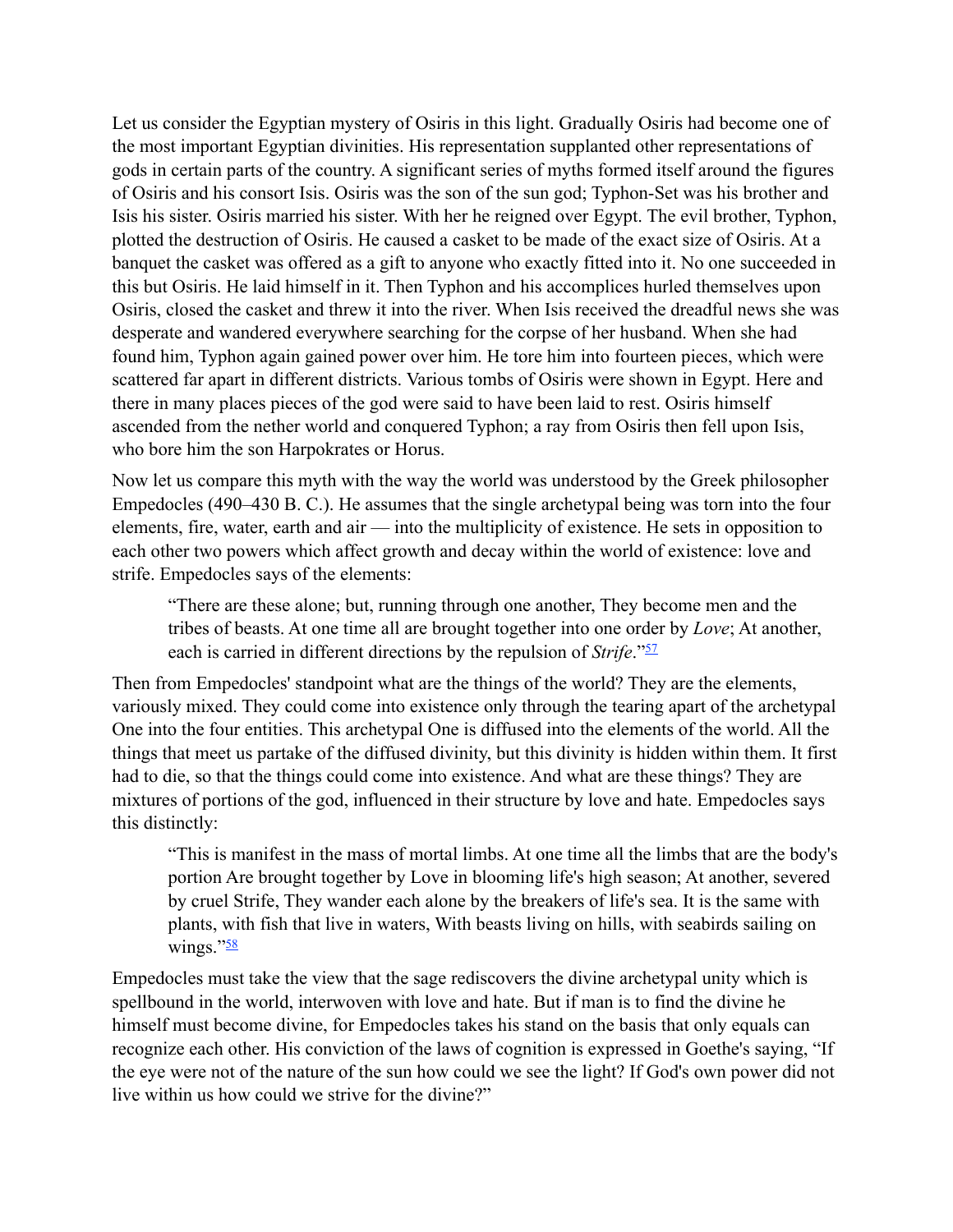In the myth of Osiris the mystic is able to find these thoughts about the world and man, which transcend the experience of the senses. The divine creative force is diffused in the world. It appears as the four elements. The god (Osiris) has been slain. Man, with his cognition, which is of a divine nature, is to wake him again; he is to find him again as Horus (Son of God, Logos, Wisdom) in the antithesis of Strife (Typhon) and Love (Isis). Empedocles expresses his basic conviction in Greek form with ideas reminiscent of the myths. Aphrodite is Love; Neikos, Strife. They bind and release the elements.

Such an exposition of the content of a myth must not be confused with a merely symbolical or allegorical interpretation. This is not intended here. The pictures comprising the content of a myth are not invented symbols for abstract truths, but real soul experiences of the initiate. He experiences the pictures with spiritual organs of perception as a normal man experiences the representations of material things with his eyes and ears. Just as the representation is of little value by itself if it is not activated by perception of the external object, so the mythological picture is of little value without its activation through real occurrences in the spiritual world. It is only with respect to the material world that man at first stands outside the activating things; on the other hand, he can experience the mythological pictures only when he stands within the corresponding spiritual events. To be able to stand within the latter, in the opinion of the ancient mystics, he must have passed through initiation. There the spiritual events which he sees are illustrated as it were, by the mythological pictures. Whoever is unable to take mythology as such an *illustration* of true spiritual events, has not yet advanced to a comprehension of mythology. For the spiritual events themselves are *supersensible*, and pictures whose content is reminiscent of the material world are not in themselves spiritual, but are merely an illustration of the spiritual. Whoever lives only in pictures, lives in a dream; he lives in spiritual perception only when he has reached the point of experiencing the spiritual in the picture, just as in the material world one experiences the rose through the representation of the rose. This is also the reason why the pictures presented by myths cannot have only a single meaning. Because of their illustrative character the same myths can express various spiritual facts. It is, therefore, no contradiction when interpreters of myths apply them now to one spiritual fact and again to a different one.

From this point of view a thread can be found running through the manifold Greek myths. Let us consider the legend of Hercules. The twelve labors imposed on Hercules are seen in a higher light when one reflects that before the last and most difficult one he was initiated into the Eleusinian Mysteries. At the command of King Eurystheus of Mycenae he was to fetch Cerberus, the hound of hell, from the nether world, and take him back there again. To be able to undertake a journey into the nether world, Hercules had to be an initiate. The Mysteries led man through the death of the transitory and thus into the nether world; through initiation they wished to save the eternal element in him from destruction. As a mystic he could overcome death. Hercules overcame the dangers of the nether world as a mystic. This justifies the interpretation of his other deeds as stages of the inner development of the soul. He overcame the Nemean lion and brought him to Mycenae. This means that he became master of the purely physical force in man; he tamed it. Next he slew the nine-headed Hydra. He overcame it with firebrands, dipping his arrows in its gall so that they would never miss their mark. This means that he overcame lower knowledge, the knowledge of the senses, through the fire of the spirit, and out of what he had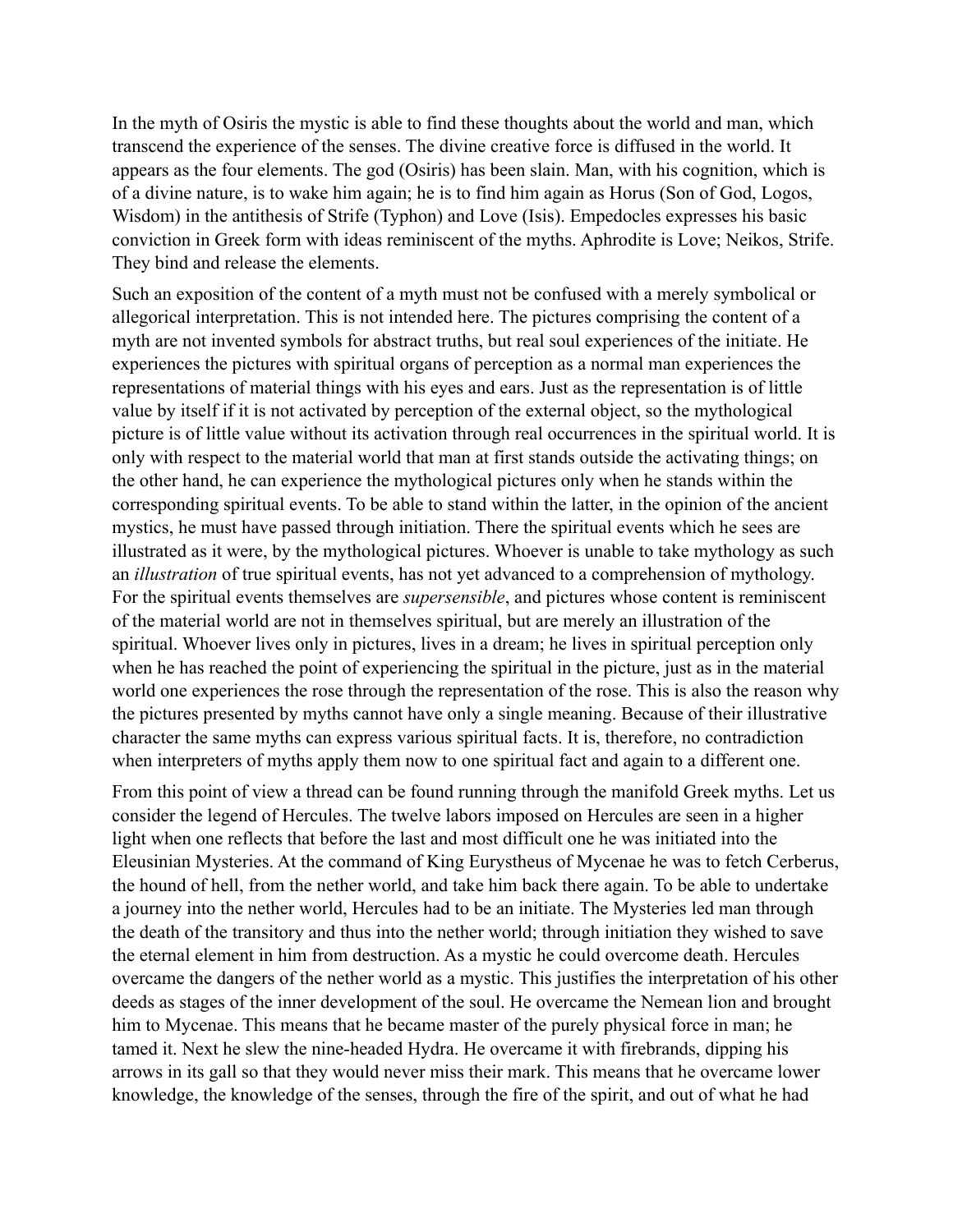gained from this lower knowledge he drew the strength to see the lower world in the light belonging to the spiritual eye. Hercules caught the doe of Artemis. The latter is the goddess of the chase. Hercules hunted down what the free nature of the human soul can offer. The other labors can be interpreted in a similar way. We cannot follow them in every detail here; our intention is only to show how the general sense of the myth itself points to inner development

A similar interpretation is possible for the voyage of the Argonauts. Phrixus and his sister Helle, children of a Boeotian king, suffered greatly at the hands of their stepmother. The gods sent a ram with a golden fleece to them, which carried them away through the air. As they crossed the straits between Europe and Asia, Helle was drowned. Hence the straits are called the Hellespont. Phrixus reached the king of Colchis on the eastern shore of the Black Sea. He sacrificed the ram to the gods and presented the fleece to the King Aetes. The latter had it hung in a grove and guarded by a frightful dragon. The Greek hero, Jason, together with the other heroes, Hercules, Theseus and Orpheus, undertook to fetch the fleece from Colchis. Jason was charged with difficult tasks before he could reach the treasure of Aetes. But Medea, the daughter of the king, who was versed in magic, helped him. He tamed two fire-breathing bulls; he ploughed a field and sowed dragons' teeth, so that armed men grew out of the earth. On the advice of Medea he threw a stone among the men, whereupon they murdered one another. By means of a magic potion from Medea, Jason put the dragon to sleep; then he was able to obtain the fleece. With this he embarked upon the return journey to Greece. Medea accompanied him as his wife. The king pursued the fugitives. To delay him, Medea slew her little brother Absyrtus, scattering his limbs upon the sea. Aetes was delayed in gathering them up. Hence the couple were able to reach Jason's home with the fleece. — Here every single fact demands a deeper explanation. The fleece is something belonging to man, something of infinite value to him; in ancient times it was separated from him and its recapture involves the overcoming of terrible powers. So it is with the eternal in the human soul. It belongs to man. But he finds himself separated from it. His lower nature separates him from it. Only when he overcomes this lower nature, puts the latter to sleep, can he regain it. This is possible when his own consciousness (Medea) comes to his aid with its magic force. Medea becomes for Jason what Diotima, as the teacher of love, was for Socrates (*[see Note in Chapter 4](#page-44-0)*). Human wisdom possesses the magic force to reach the divine after overcoming the transitory. Out of the lower nature can come only a lower human element, the armed men, which is overcome by the force of the spiritual element, the advice of Medea. Even when man has found his eternal element, the Recce, he is not yet safe. He must sacrifice a part of his consciousness (Absyrtus). This is demanded by the material world, which we can conceive of only as manifold (torn to pieces). We could penetrate still more deeply into the description of the spiritual events lying behind these pictures, but here we intend only to indicate the principle of myth formation.

Of particular interest in relation to such an interpretation is the saga of Prometheus. Prometheus and Epimetheus were the sons of the Titan, Japetos. The Titans were the children of the oldest generation of the gods, of Uranos (Heaven) and Gaia (Earth). Kronos, the youngest of the Titans, dethroned his father and seized the rulership of the world. For this, together with the remaining Titans, he was overpowered by his son Zeus. And Zeus became supreme among the gods. In the battle with the Titans, Prometheus stood at the side of Zeus. On his advice Zeus banished the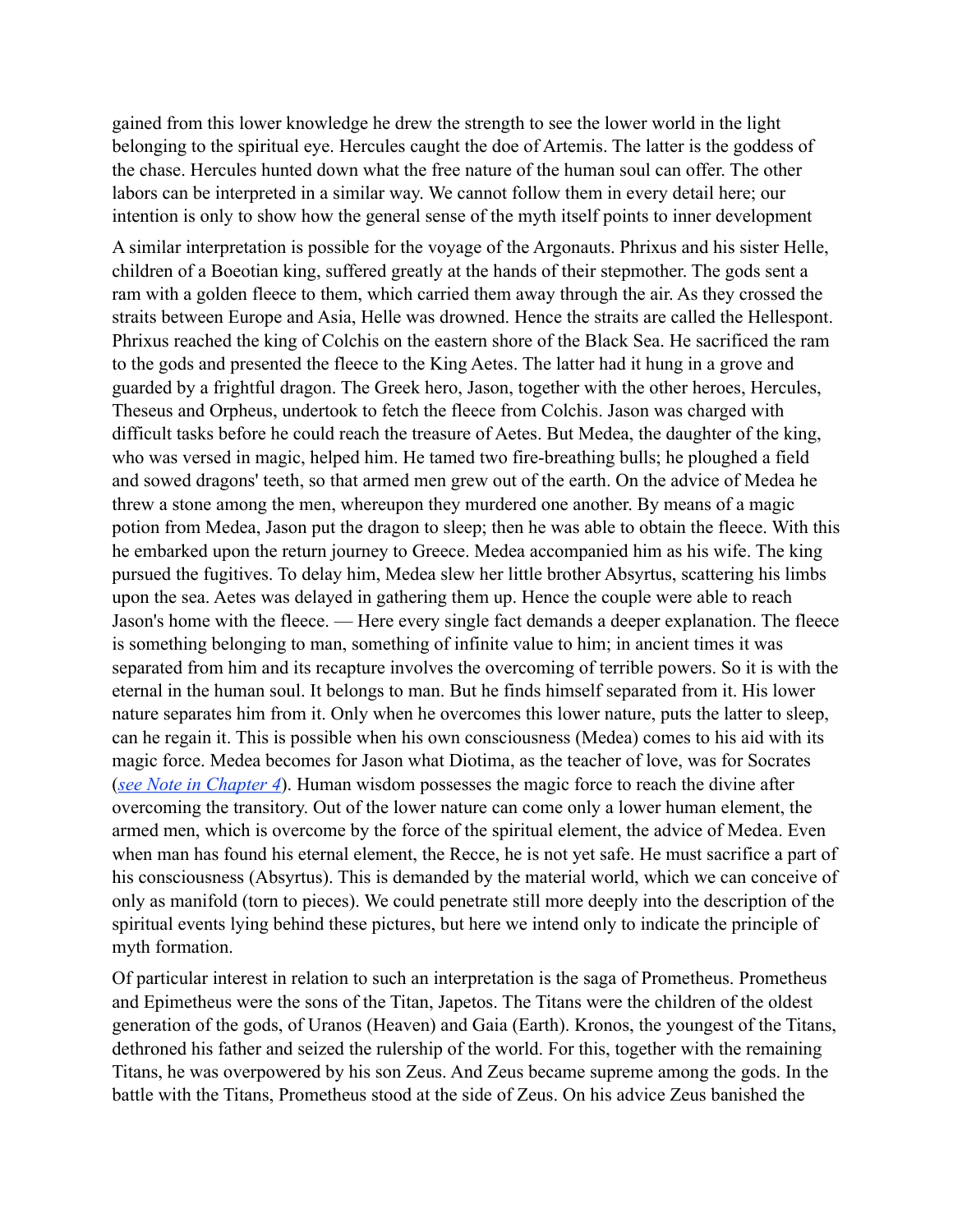Titans into the nether world. But the Titans' attitude of mind continued to live in Prometheus. He was only half a friend to Zeus. When Zeus wished to destroy men for their presumption, Prometheus took their part, teaching them the art of numbers and writing, as well as other things leading to culture, especially the use of fire. Because of this Zeus was angry with Prometheus. Hephaestus, the son of Zeus, was commissioned to fashion the image of a woman of great beauty, which the gods adorned with all kinds of gifts. This woman was known as Pandora, the all-gifted. Hermes, the messenger of the gods, brought her to Epimetheus, the brother of Prometheus. She brought him a casket as a gift from the gods. Epimetheus accepted the gift, despite the fact that Prometheus had advised him on no account to accept a gift from the gods. When the casket was opened, out flew all kinds of human plagues. Hope alone remained inside, and that only because Pandora quickly closed the lid. Therefore Hope has remained as the doubtful gift of the gods. — At the command of Zeus, Prometheus was chained to a rock in the Caucasus because of his relationship with men. An eagle constantly fed upon his liver, which continually renewed itself. Prometheus had to pass his days in tortured solitude until one of the gods voluntarily sacrificed himself, that is, dedicated himself to death. The tortured one bore his suffering steadfastly. He had learned that Zeus would be dethroned by the son of a mortal woman if he did not marry her. Zeus was anxious to know this secret; he sent the messenger of the gods, Hermes, to Prometheus to discover something about it. Prometheus denied him any information. — The legend of Hercules is linked with that of Prometheus. During his travels Hercules also came to the Caucasus. He killed the eagle which was consuming the liver of Prometheus. The centaur, Chiron, who could not die, although suffering from an incurable wound, sacrificed himself for Prometheus. Then the latter was reconciled with the gods.

The Titans are the force of will streaming from the original cosmic spirit (Uranos) in the form of nature (Kronos). Here we must not think of merely abstract forces of will, but of real beings of will. Prometheus belongs among the latter. This characterizes his being. But he is not entirely a Titan. In a certain sense he sides with Zeus, the spirit who assumed the rulership of the world after the unbridled nature-force (Kronos) had been tamed. Prometheus, therefore, represents those worlds which have given man that forward-striving, which is a force half of nature, half of spirit — the will. On the one side the will is directed toward good, on the other side toward evil. Its destiny is formed according to whether it inclines toward the spiritual or the transitory. This destiny is the destiny of man himself. Man is chained to the transitory. The eagle gnaws at him. He must endure it. He can only attain the heights when he seeks his destiny in solitude. He has a secret. Its content is that the divine (Zeus) must marry a mortal, human consciousness itself, which is bound to the physical body, in order to bring forth a son, human wisdom (the Logos), who will redeem the god. Through this, consciousness becomes immortal. Man may not betray this secret until a mystic (Hercules) approaches him and removes the power which continually threatens him with death. A being, half animal, half human — a centaur — must sacrifice himself to redeem man. The centaur is man himself, the half animal, half spiritual man. He must die so that the purely spiritual man may be redeemed. What Prometheus, the human will, despises, is taken by Epimetheus, the intellect, shrewdness. But the gifts offered to Epimetheus are only troubles and plagues. For the intellect clings to nothingness, to the transitory. And only one thing remains — the hope that out of the transitory, one day the eternal may be born.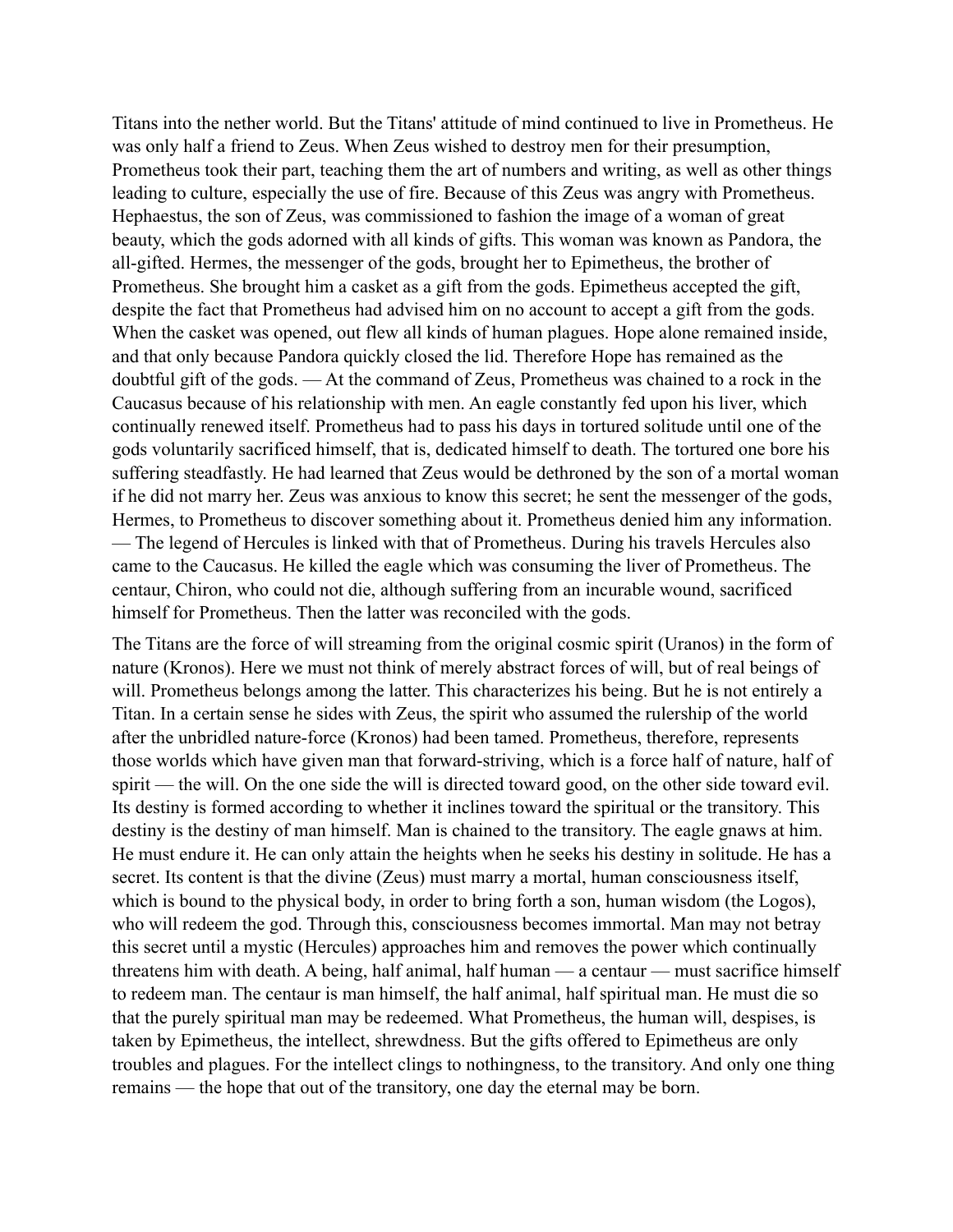The thread running through the legends of the Argonauts, Hercules and Prometheus, also holds good for the poem of the *Odyssey* by Homer. The use of this method of interpretation in studying the latter work, may appear forced. But upon a closer examination of everything that has to be considered, even the most hardened doubter must lose his misgivings about such an interpretation. Above all, it must surprise us to find it related of Odysseus also that he descended to the nether world. Whatever we may think of the author of the *Odyssey* in other respects, it is impossible to credit him with causing a mortal being to descend to the nether world without bringing him into relationship with all that the journey to the nether world signified in the Greek world conception. It signified the overcoming of the transitory and the awakening of the eternal in the soul. That Odysseus achieved this must, therefore, be admitted. With this his experiences, like those of Hercules, gain a deeper meaning. They become a description of something which does not belong to the material world, a description of the soul's path of development. In addition, the *Odyssey* is not related as one would expect of a sequence of external facts. The hero makes voyages on magic ships. Actual geographical distances are treated in a most arbitrary way. Material reality is simply irrelevant. This becomes comprehensible if the actual events are related only in order to illustrate spiritual development. Furthermore, the author himself states in his introduction to the work, that it deals with the search for the *soul*: "Tell me, O Muse, of the man of many devices, who wandered full many ways after he had reached the sacred citadel of Troy. Many were the men whose cities he saw and whose mind he learned, aye, and many the woes he suffered in his heart upon the sea, seeking to win his *own soul* and the return of his comrades."<sup>59</sup>

Here we have a man seeking for the soul, the divine element, and his wanderings in search of this divine element are related. — He comes to the land of the Cyclops. These are ungainly giants with one eye in their foreheads. Polyphemus, the most terrible of them, devours several of his companions. Odysseus saves himself by blinding the Cyclops. Here we are dealing with the first stage of life's pilgrimage. Physical power, the lower nature, must be overcome. Whoever does not deprive it of its strength, whoever does not blind it, will be devoured by it. — Odysseus then reaches the island of the witch Circe. She transforms some of his companions into grunting swine. She also is conquered by him. Circe represents the lower spiritual force which clings to the transitory. Through abuse of this force she can thrust humanity only deeper into its animal nature. — Odysseus must overcome her. Then he can descend into the nether world. He becomes a mystic. Now he is exposed to the dangers which beset a mystic on his ascent from the lower to the higher stages of initiation. He reaches the Sirens who lure passing travelers to their death with sounds of enchanting sweetness. These are the images produced by the lower fantasy, the first things to be followed by anyone who has freed himself from the material world. He has come as far as free creative activity, but not as far as the initiated spirit. He chases after illusory images and must free himself from their power. — Odysseus must traverse the awesome passage between Scylla and Charybdis. In his early stages the mystic wavers between spirit and sensuality. He is still unable to grasp the full content of the spirit, but sensuality has already lost its earlier value. All Odysseus' companions perish in a shipwreck; he alone saves himself and finds the nymph Calypso, who receives him in friendship and cares for him for *seven* years. At last, at the command of Zeus, she releases him to return to his home. The mystic has reached a stage at which all who are striving with him, fail, except Odysseus, who alone is worthy. In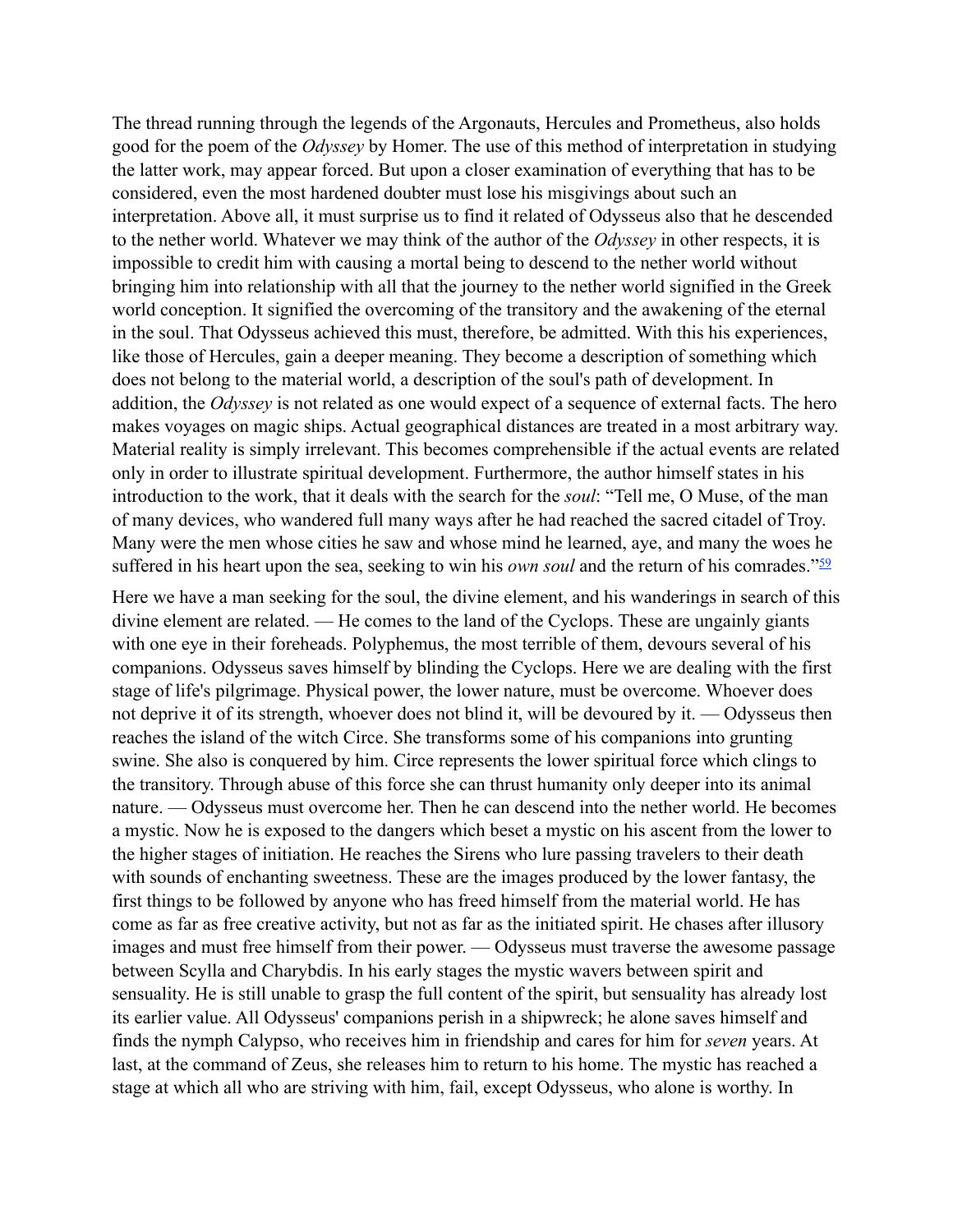peace this worthy one enjoys gradual initiation for a period defined by the mystically symbolical number *seven*. — Before Odysseus reaches his home, however, he comes to the island of the Phaeacians. Here he is hospitably received. The king's daughter is interested in him and King Alcinous himself entertains him and does him honor. Once again Odysseus encounters the world and its pleasures, and the spirit which cling to the world (Nausicaä) awakens in him. However, he finds the way home to the divine. At first nothing good awaits him at home. His wife, Penelope, is surrounded by numerous suitors. To each she promises marriage when she has finished a certain piece of weaving. She avoids keeping her promise by unraveling at night what she has woven during the day. The suitors must be overcome by Odysseus so that he may be reunited with his wife in peace. The goddess Athene transforms him into a beggar so that he will not be recognized at once upon entering his house. Then he overcomes the suitors. — Odysseus seeks his own deeper consciousness, the divine forces of the soul. He wishes to be united with them. Before the mystic finds them he must overcome everything which lays claim to this consciousness in the form of a suitor. This crowd of suitors comes from the world of lower reality, of transitory nature. The logic applicable to this world is a weaving which continually unravels itself after it has been spun. Wisdom (the goddess Athene) is the sure guide to the deepest forces of the soul. She transforms man into a beggar, i.e. she divests him of all that is derived from the transitory.

The Eleusinian Festivals, celebrated in Greece in honor of Demeter and Dionysus, appear steeped in Mystery wisdom. A sacred road led from Athens to Eleusis. It was marked with secret signs which could bring the soul into a mood of deep reverence. In Eleusis were secret temple buildings which were served by priestly families. Dignity and the wisdom with which this dignity was connected, were inherited in these priest families from generation to generation. (Information concerning these places of worship may be found in the book, *Ergänzungen zu den letzten Untersuchungen auf der Acropolis in Athen* by Karl Bötticher, *Philologus*, Suppl. Vol. 3 Section 3.) The wisdom making it possible for services to be enacted there, was the Greek Mystery wisdom. The festivals, celebrated twice yearly, displayed the great cosmic drama of the destiny of the divine in the world and the destiny of the human soul. The Minor Mysteries were celebrated in February, the Major Mysteries in September. Initiations were connected with the festivals. The symbolical presentation of the drama of man and the cosmos formed the concluding act of the initiations undertaken there. The Eleusinian temples were erected in honor of the goddess Demeter. She is a daughter of Kronos. She bore a daughter, Persephone, to Zeus, before his marriage to Hera. Once while Persephone was playing, she was kidnaped by Pluto, the god of the nether world. Demeter, lamenting, hastened to search for her all over the earth. In Eleusis the daughters of Keleus, a local ruler, found Demeter sitting on a rock. Taking the form of an old woman she entered the service of Keleus' family as nurse to the son of the ruler's wife. She wished to endow this son with immortality. Therefore she hid him every night in the fire. When the mother once observed this, she wept and lamented. Henceforth the bestowal of immortality was impossible. Demeter left the house. Keleus built a temple. Demeter's sorrow for Persephone was limitless. She caused famine to spread over the earth. To avoid disaster the gods were obliged to placate her. Pluto was persuaded by Zeus to allow Persephone to return to the upper world. Before this, however, the god of the nether world gave her a pomegranate to eat.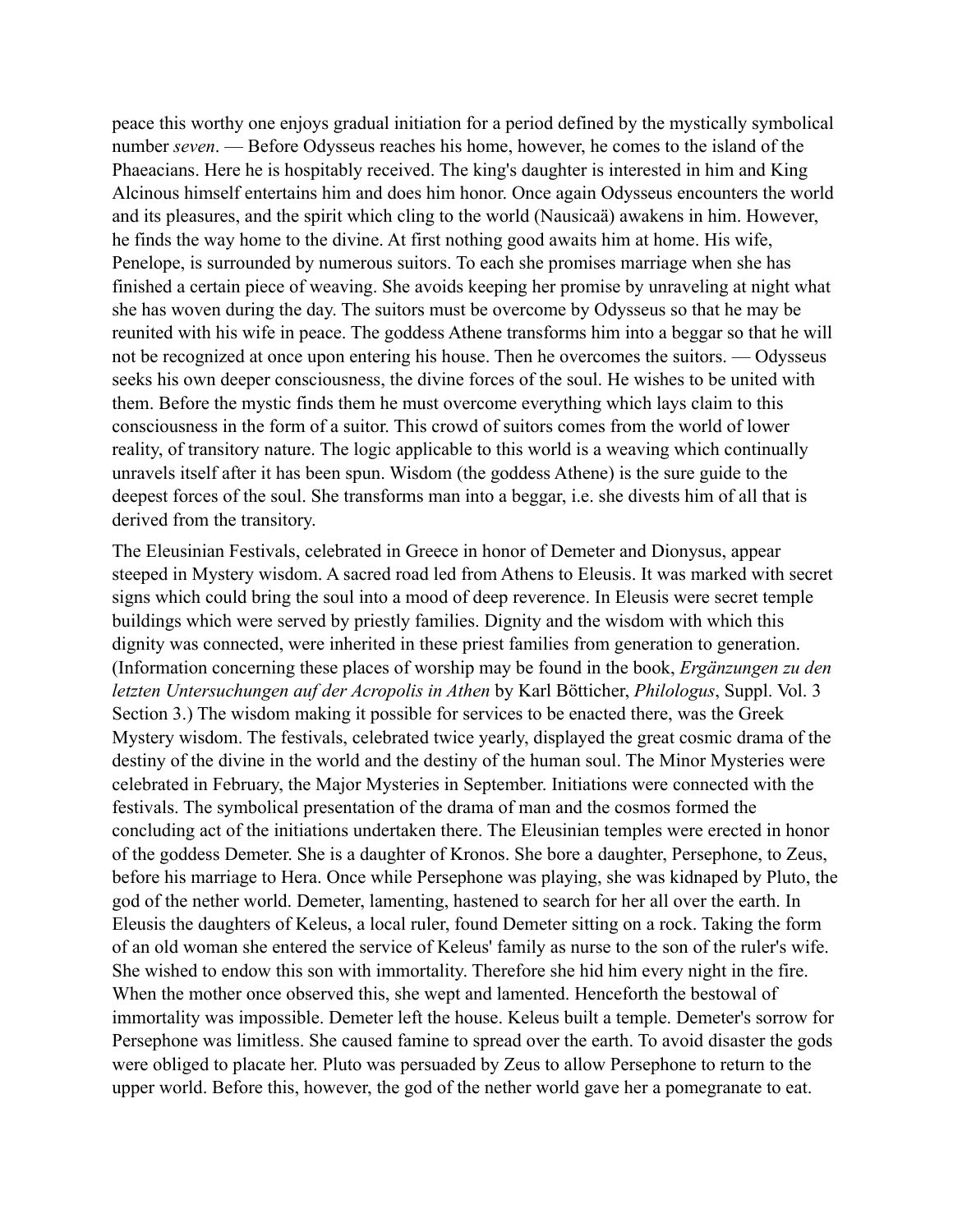Because of this she was compelled to return to the nether world again and again at regular intervals. From then on she spent one third of the year in the nether world and two thirds in the upper world. Demeter was reconciled; she returned to Olympus. But in Eleusis, the place of her anguish, she founded the service of the festivals to commemorate her fate for ever.

The meaning of the Demeter-Persephone myth is not difficult to recognize. It is the soul which alternates between the lower and the upper world. The eternity of the soul and its eternal transformation through birth and death, is represented pictorially. The soul is descended from Demeter, the immortal. But it is carried off by the transitory and becomes destined to share in the fate of the transitory. It has eaten the fruit in the nether world; the human soul is satiated with the transitory and therefore cannot dwell continually in the divine heights. It must always return to the realm of the transitory. Demeter represents that being from which human consciousness has sprung; but this consciousness must be thought of as having been able to come into existence through the spiritual forces of the earth. Thus Demeter is the archetypal being of the earth, and her gift to the earth in the form of the forces in the seeds and the produce of the fields, only indicates a still deeper aspect of her being. This being wishes to endow humanity with immortality. Demeter hides her nursling in the fire at night. But man cannot endure the pure power of fire (the spirit). Demeter must desist. She can only found the temple service through which man may participate in the divine insofar as he is able to do so.

The Eleusinian Festivals were an eloquent acknowledgment of belief in the eternity of the human soul. This acknowledgment found pictorial expression in the myth about Persephone. Dionysus was celebrated in Eleusis, together with Demeter and Persephone. As in Demeter was worshiped the divine creatrix of the eternal In man, so in Dionysus was worshiped the divine element, ever changing in the whole world. The god who had been diffused into the world and had been torn to pieces in order to be re-born spiritually (*[see Note in Chapter 4](#page-44-1)*), had to be celebrated together with Demeter. (A splendid presentation of the spirit of the Eleusinian Mysteries is to be found in the book, *Sanctuaires d'Orient* by Édouard Schuré. Paris, 1898.)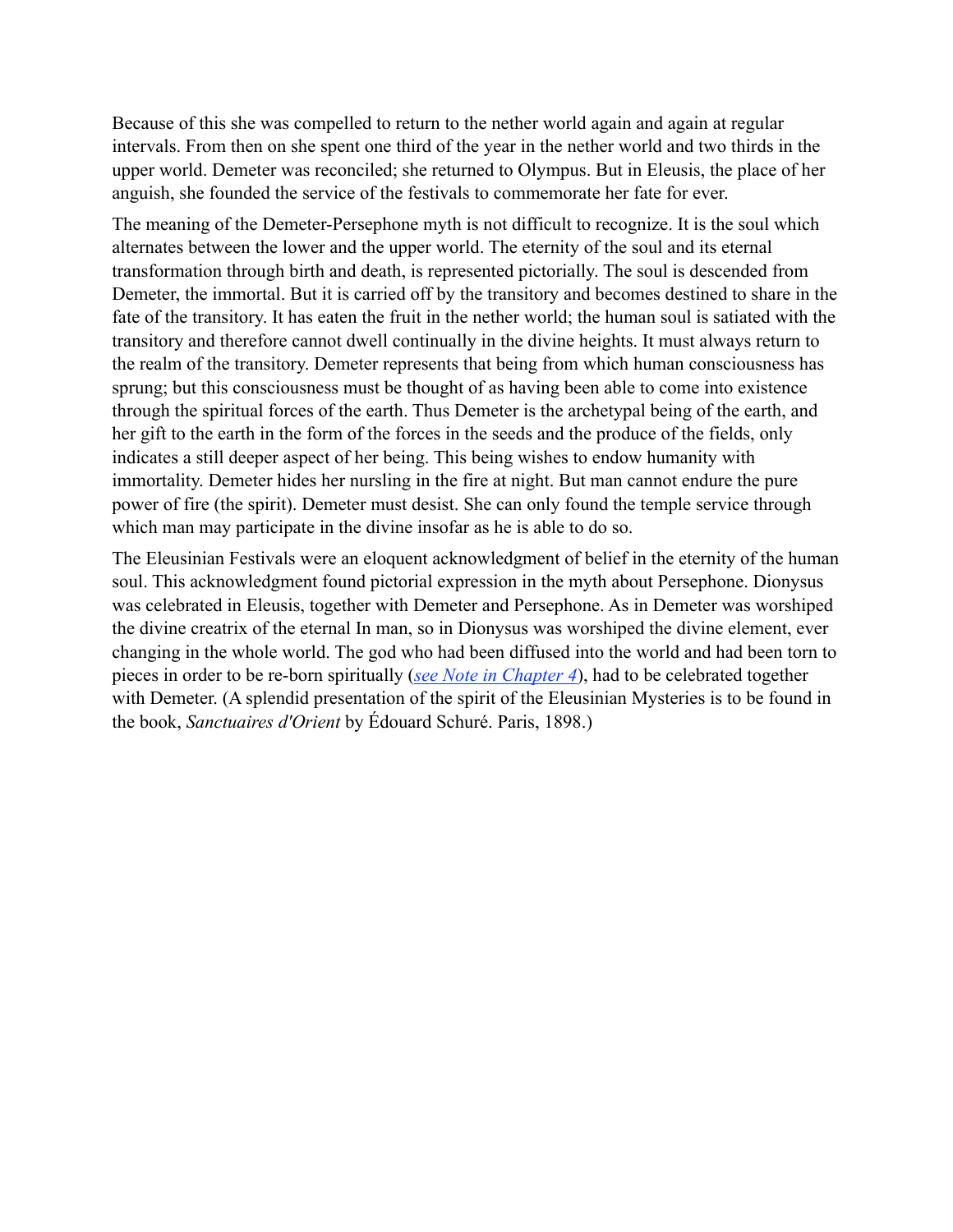# **Chapter 6 - Egyptian Mystery Wisdom**

"WHEN RELEASED FROM THE BODY YOU ascend to the free aether, you will become an immortal god, escaping death." In these words Empedocles epitomizes what the ancient Egyptians thought about the eternal in man and its connection with the divine. Evidence of this is provided by the so-called *Book of The Dead* which has been deciphered by the diligence of nineteenth century research workers. (See Lepsius, *Das Totenbuch der alen Ägypter*, Berlin, 1842.) It is "the greatest coherent literary work of the Egyptians which has been preserved to us." It contains all kinds of teachings and prayers, which were put in the grave with each dead person to guide him when he was released from his mortal frame. The Egyptians' most intimate conceptions about the eternal and the genesis of the world are contained in this literary work. These conceptions indeed indicate ideas of the gods similar to those of Greek mysticism. — Of the various deities worshiped in different parts of Egypt, Osiris gradually became the favorite and most universally acknowledged. In him the ideas about the other divinities were summarized. Whatever the Egyptian populace may have thought about Osiris, the *Book of the Dead* indicates that according to the ideas of priestly wisdom he was a being which could be found in the human soul itself. — This is expressed clearly in everything they thought about death and the dead. When the body is given up to the earth, preserved within the earthly element, then the eternal part of man sets out upon the path to the primordial eternal. It is called to judgment before Osiris, who is surrounded by forty-two judges of the dead. The fate of the eternal in man depends upon the verdict of these judges. If the soul has confessed its sins and is found to be reconciled with eternal righteousness, invisible powers approach it, saying, "The Osiris N. has been purified in the pool which is south of the field of Hotep and north of the field of Locusts, where the gods of verdure purify themselves at the fourth hour of the night and the eighth hour of the day with the image of the heart of the gods, passing from night to day." Thus within the eternal cosmic order the eternal part of man is addressed as an Osiris. After the title Osiris, the individual name of the person concerned is mentioned. The person who is uniting himself with the eternal cosmic order also calls himself "Osiris." "I am Osiris N. Growing under the *blossoms of the fig tree* is the name of Osiris N."60 Thus man becomes an Osiris. The Osirisexistence is only a perfect stage of development of human existence. It seems obvious that even the Osiris who judges within the eternal cosmic order is none other than a perfect man. Between human existence and divine existence is a difference in degree and number. At the root of this lies the conception of the Mysteries concerning the mystery of "number." The cosmic being Osiris is One; nevertheless he exists undivided in every human soul. Each man is an Osiris, yet the one Osiris must be represented as a special being. Man is engaged in development; at the end of his evolutionary course lies his existence as a god. Within this conception one must speak of *divinity* rather than of a perfected, completed divine being.

There is no doubt that according to such a conception only one who has already reached the gate of the eternal cosmic order as an Osiris can really enter upon Osiris-existence. So the highest life man can lead must consist in changing himself into an Osiris. In the true man an Osiris must already live as perfectly as possible during mortal life. Man becomes perfect when he lives as an Osiris, when he experiences what Osiris has experienced. In this way the Osiris myth receives its deeper significance. It becomes the example of a man who wishes to awaken the eternal within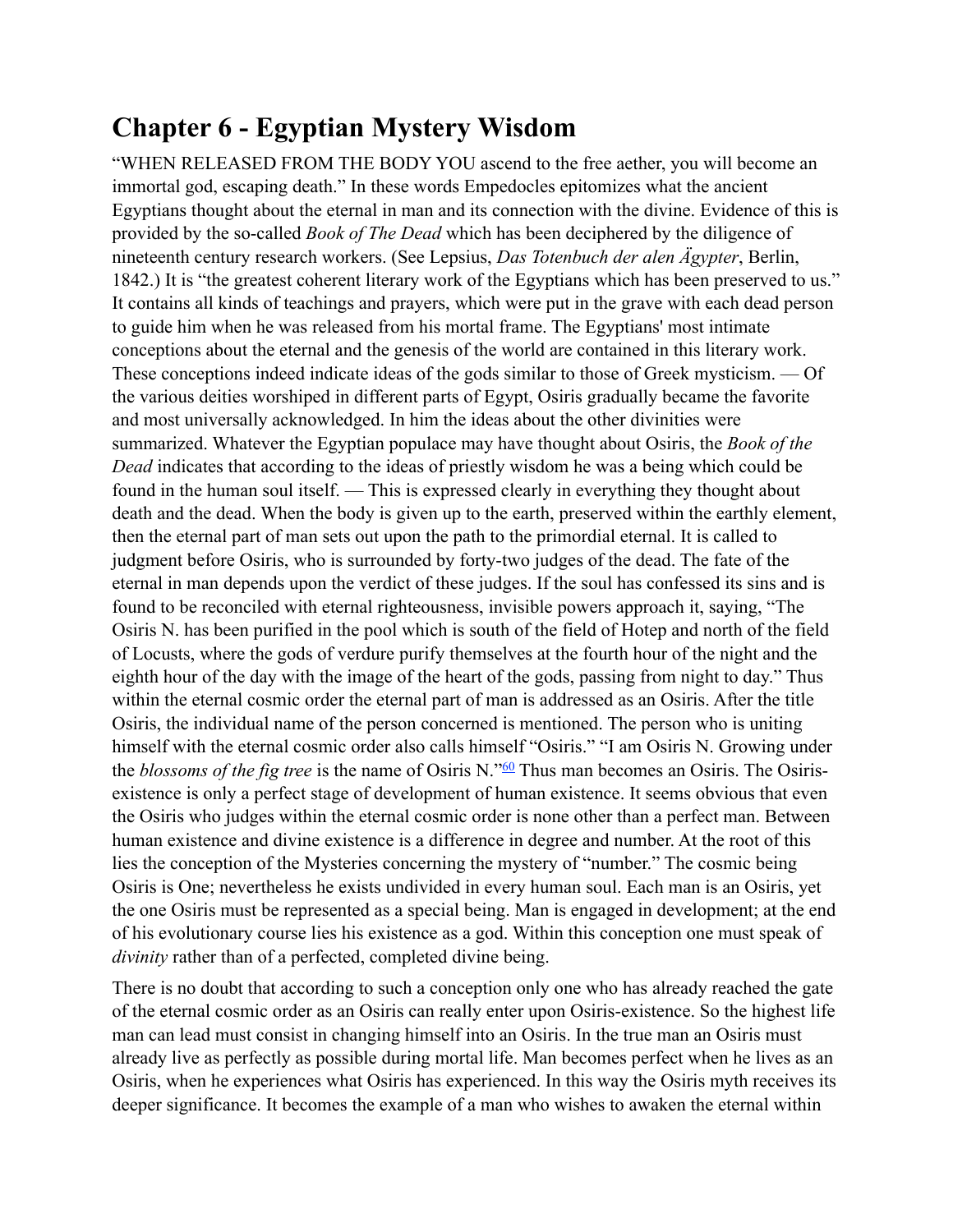him. Osiris had been torn to pieces, killed by Typhon. The fragments of his body were cherished and cared for by his consort Isis. After his death he let a ray of his light fall upon her, and she bore him Horus. Horus took over the earthly tasks of Osiris. He is the second Osiris, still imperfect but progressing toward the true Osiris. — The true Osiris is in the human soul. The latter is of a transitory nature at first. However, its transitory nature is destined to give birth to the eternal. Therefore man may consider himself to be the tomb of Osiris. The lower nature (Typhon) has killed the higher nature in him. Love in his soul (Isis) must cherish and care for the dead fragments; then will be born the higher nature, the eternal soul (Horus), which can progress to Osiris-existence. Whoever strives toward the highest existence must repeat in himself, as a microcosm, the macrocosmic, universal process of Osiris. This is the meaning of the Egyptian "initiation." The process Plato describes as cosmic, — i.e., that the Creator has stretched the soul of the world upon the body of the world in the form of a cross, and that the cosmic process is a redemption of this crucified soul (*[see Note in Chapter 4](#page-41-0)*) (see page) — on a small scale this process had to happen to man if he was to be capable of Osiris-existence. The neophyte had to develop himself in such a way that his soul-experience, his development as an Osiris, became identified with the cosmic Osiris process. If we could look into the temples of initiation where people were subjected to the transformation into Osiris, we would see that what happened there represented microcosmically the creation of the world. Man, who is descended from the "Father," was to give birth in himself to the Son. The spellbound god, whom he actually bore within him, was to be revealed in him. The power of earthly nature suppressed this god within him. First this lower nature had to be buried in order that the higher nature might rise again. From this it becomes possible to interpret what is told of the processes of initiation. The candidate was subjected to secret procedures. By means of the latter his earthly nature was killed and his higher nature awakened. It is not necessary to study these procedures in detail. One must only understand their meaning. And this meaning is contained in the acknowledgment which everyone who has been through initiation could make. He could say: Before me floated the endless perspective, at the end of which lies the perfection of the divine. I felt the power of the divine within me. I buried what holds down this power within me. I died to earthly things. I was dead. As a lower man I had died; I was in the netherworld. I communicated with the dead, that is, with those who already have become part of the circle of the eternal cosmic order. After my sojourn in the nether world I arose from the dead. I overcame death, but now I have become different. I have nothing more to do with transitory nature. My transitory nature has become permeated by the Logos. I now belong to those who live eternally, and who will sit at the right hand of Osiris. I myself shall be a true Osiris, united with the eternal cosmic order, and judgment over death and life shall be placed in my hand. — The neophyte had to undergo the experience which could lead him to such an acknowledgment. The experience which thus approached man was of the highest kind.

<span id="page-57-0"></span>Let us now imagine that a non-initiate hears that someone has undergone such experiences. He cannot know what has really taken place in the soul of the initiate. In his eyes, the initiate has died physically, has laid in the grave and has risen. When expressed in terms of material reality an occurrence which has spiritual reality at a higher stage of existence appears to break through the order of nature. It is a "miracle." Such a "miracle" was initiation. Whoever wished really to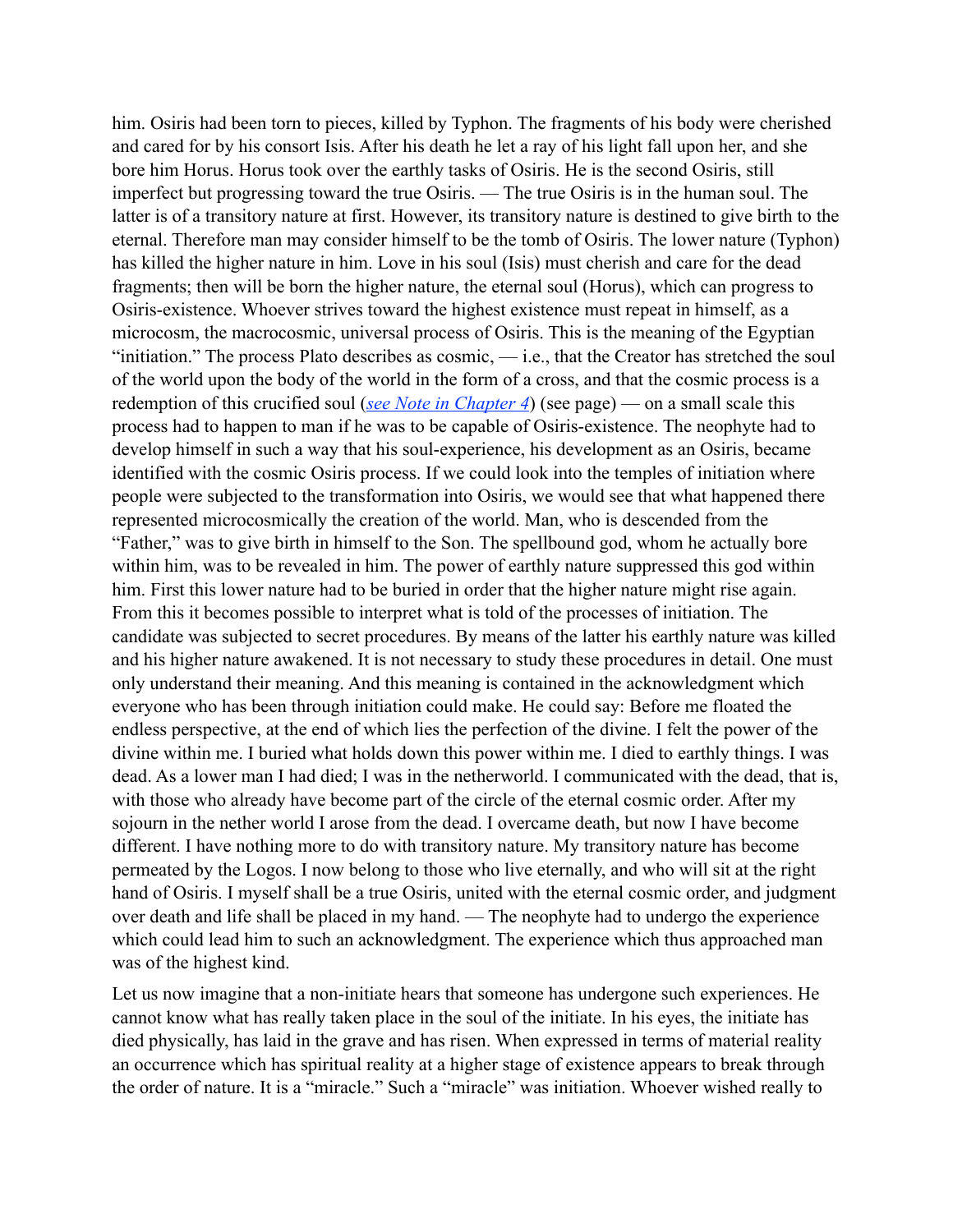understand it must have awakened within himself powers which would enable him to reach a higher stage of existence. He had to prepare the whole course of his life in order to approach these higher experiences. However they might take place in individual lives, these prepared experiences always had a quite definite, typical form. So the life of an initiate is a typical one. It may be described apart from the individual personality. Or rather, an individual personality could be characterized only as being on the way toward the divine if he had gone through these definite, typical experiences. As such a personality the Buddha lived with his followers; as such a personality Jesus at first appeared to his community. Today we know of the parallels which exist between the biographies of Buddha and of Jesus. Rudolf Seydel has pointed out these parallels strikingly in his book, *Buddha and Christ*. We need only follow up the details to see that all objections to these parallels are futile.

The birth of Buddha is announced by a white elephant who descends to Maya, the queen. He declares that she will bring forth a divine man who "attunes all people to love and friendship and unites them in an intimate company." In Luke's Gospel is written: "... to a virgin espoused to a man whose name was Joseph, of the house of David: and the virgin's name was Mary. And the angel came in unto her and said, 'Hail thou that art highly favored ... Behold, thou shalt conceive in thy womb, and bring forth a son, and shalt call his name Jesus. He shall be great and shall be called the Son of the Highest.'" Maya's dream is interpreted by the Brahmins, the Indian priests, who know that it signifies the birth of a Buddha. They have a definite, typical idea of a Buddha. The life of the individual personality will have to correspond to this idea. Correspondingly we read in Matthew 2:1, *et seq.*, that when Herod "had gathered all the chief priests and scribes of the people together, he demanded of them where Christ should be born." — The Brahmin Asita says of Buddha, "This is the child which will become Buddha, the redeemer, the leader to immortality, freedom and light." Compare this with Luke 2:5: "And behold there was a man in Jerusalem whose name was Simeon; and the same man was just and devout, waiting for the consolation of Israel: and the Holy Ghost was upon him ... And when the parents brought in the child Jesus to do for him after the custom of the law, then took he him up in his arms, and blessed God, and said, Lord, now lettest thou thy servant depart in peace, according to thy word: for mine eyes have seen thy salvation, which thou hast prepared before the face of all people; a light to lighten the Gentiles, and the glory of thy people Israel." It is related of Buddha that at the age of twelve he was lost, and was found again under a tree, surrounded by minstrels and sages of ancient times, whom he was teaching. This corresponds to Luke 2:41–47: "Now his parents went to Jerusalem every year at the feast of the passover. And when he was twelve years old, they went up to Jerusalem after the custom of the feast. And when they had fulfilled the days, as they returned, the child Jesus tarried behind in Jerusalem, and Joseph and his mother knew not of it. But they, supposing him to have been in the company, went a day's journey; and they sought him among their kinsfolk and acquaintance. And when they found him not, they turned back again to Jerusalem, seeking him. And it came to pass that after three days they found him in the temple, sitting in the midst of the doctors, both hearing them, and asking them questions. And all that heard him were astonished at his understanding and answers." — After Buddha had lived in solitude and had returned, he was received by the benediction of a virgin: "Blessed is the mother, blessed is the father, blessed is the wife to whom thou belongest." But he replied, "Only they are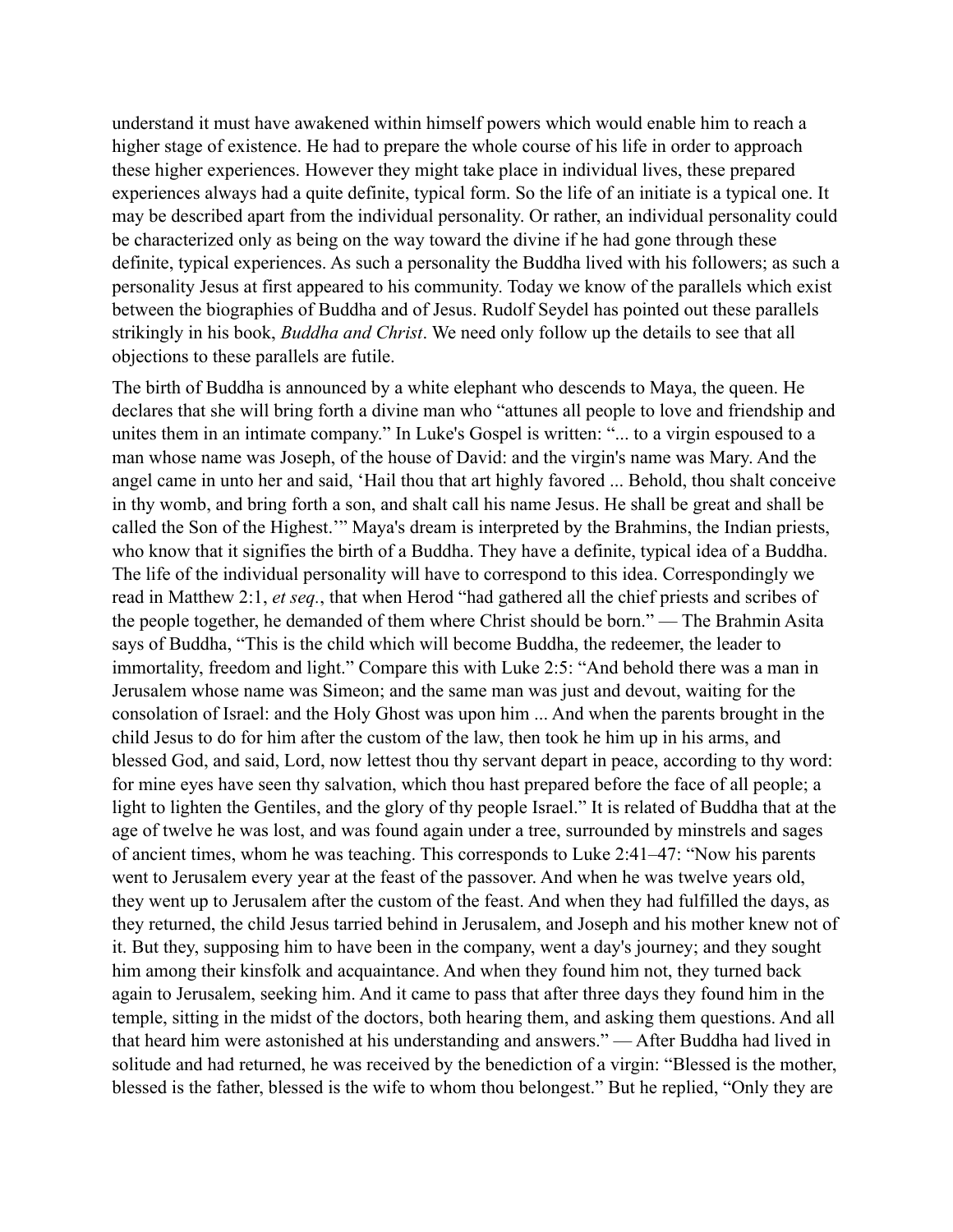blessed who are in Nirvana," i.e., those who have entered the eternal cosmic order. In Luke 11:2– 28 is written: "And it came to pass, as he spake these things, a certain woman of the company lifted up her voice and said unto him, 'Blessed is the womb that bare thee, and the paps which thou hast sucked.' But he said, 'Yea rather, blessed are they that hear the word of God, and keep it.'" In the course of Buddha's life the tempter approaches him, promising him all the kingdoms of the earth. Buddha will have nothing to do with this, answering, "I know well that a kingdom is appointed to me, but I do not desire an earthly one; I shall become Buddha and make all the world exult for joy." The tempter has to admit, "My reign is over." Jesus answers the same temptation in the words: "Get thee hence, Satan, for it is written, Thou shalt worship the Lord thy God, and him only shalt thou serve. Then the devil leaveth him." (Matthew  $4:10,11$ ) — This description of parallelism might be extended to many other points: the results would be the same. — The life of Buddha ended sublimely. During a journey he felt ill. He came to the river Hiranja, near Kuschinagara. There he lay down on a carpet spread for him by his favorite disciple, Ananda. His body began to shine from within. He died transfigured, a body of light, saying, "Nothing endures." The death of Buddha corresponds with the transfiguration of Jesus: "And it came to pass about eight days after these sayings, he took Peter and John and James, and went up into a mountain to pray. And as he prayed, the fashion of his countenance was altered, and his raiment was white and glistening." At this point Buddha's earthly life ends, but the most important part of the life of Jesus begins here: Passion, Death and Resurrection. The difference between Buddha and Christ lies in what necessitated the continuation of the life of Christ Jesus beyond that of Buddha. Buddha and Christ are not understood by simply throwing them together. (This will become evident in the subsequent chapters of this book.) Other accounts of the death of Buddha need not be considered here, although they also reveal profound aspects of the subject.

The conformity in the lives of these two redeemers leads to an unequivocal conclusion. What this conclusion must be, the narratives themselves indicate. When the priest sages hear about the manner of the birth they know what is involved. They know that they are dealing with a divine man. They know beforehand what conditions will exist for the personality who is appearing. Therefore his career can only correspond with what they know about the career of a divine man. Such a career appears in their Mystery wisdom, marked out for all eternity. It can be only as it must be. Such a career appears as an eternal law of nature. Just as a chemical substance can behave only in a quite definite way, so a Buddha or a Christ can live only in a quite definite way. His career cannot be described as one would write his incidental biography; rather, it is described by giving the typical features contained for all time in the wisdom of the Mysteries. The legend of Buddha is no more a biography in the ordinary sense, than the Gospels are intended to be an ordinary biography of the Christ Jesus. Neither describes an incidental career; both describe a career marked out for a world-redeemer. The patterns for both must be sought in the traditions of the Mysteries, not in outward physical history. To those who have perceived their divine nature, Buddha and Jesus are initiates in the most eminent sense. (Jesus is an initiate because the Christ Being incarnates in him.) Thus everything transitory is removed from their lives. What is known about initiates can be applied to them. The incidental events of their lives are no longer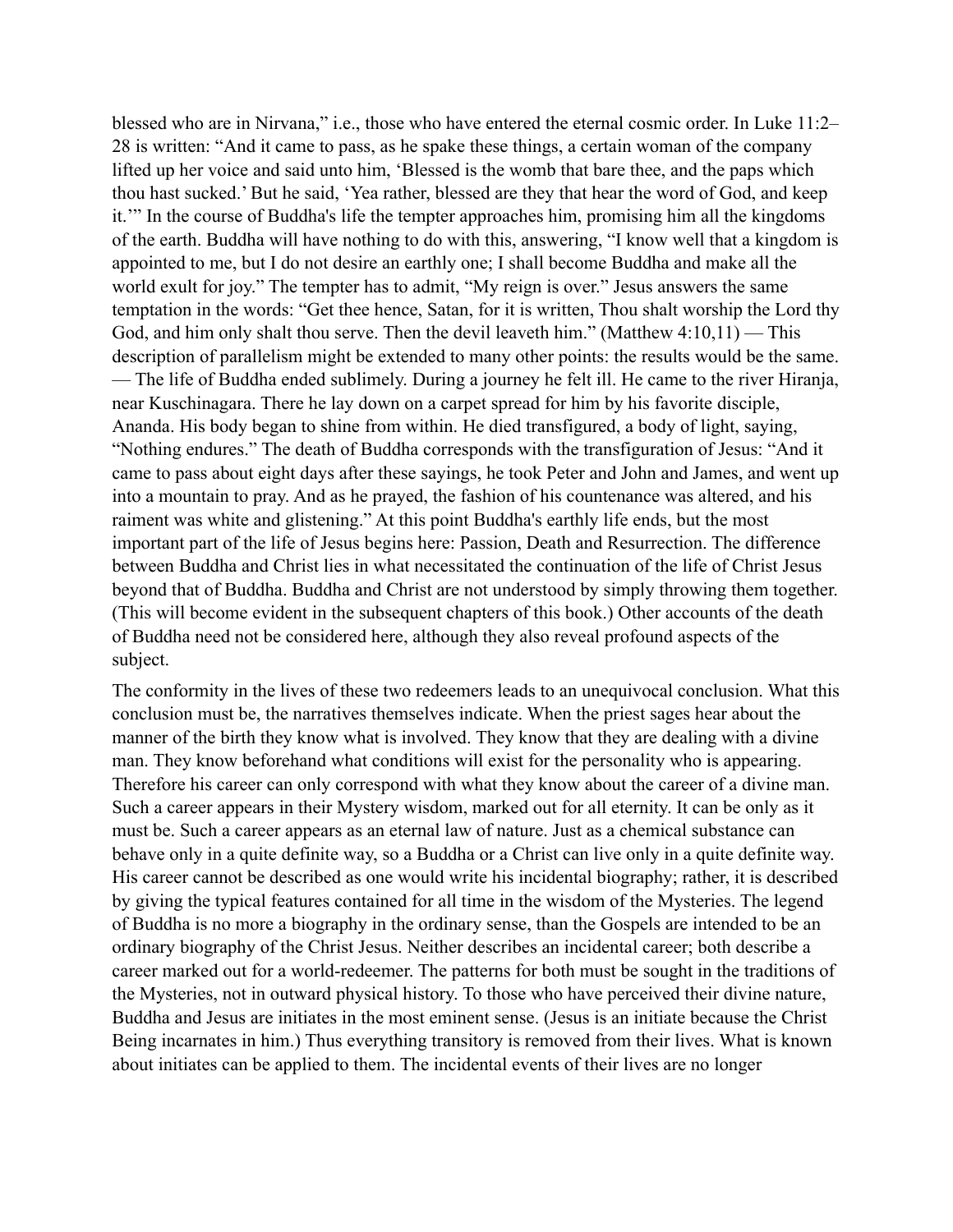described. It is said of them, "In the beginning was the Word, and the Word was with God, and the Word was God ... And the Word became flesh and dwelt among us." (John 1:1,14)

The life of Jesus, however, contains more than the life of Buddha. Buddha's life ends with the transfiguration. The most significant part of the life of Jesus begins after the transfiguration. In the language of the initiates, Buddha reaches the point where divine light begins to shine in man. He stands before the death of the physical. He becomes the cosmic light. Jesus goes further. He does not die physically at the moment the cosmic light transfigures him. At that moment he is a Buddha. But at the same moment he enters upon a stage which finds expression in a higher degree of initiation. He suffers and dies. The physical part of him disappears. But the spiritual, the cosmic light does not vanish. His resurrection follows. He reveals himself to his community as Christ. At the moment of his transfiguration, Buddha dissolves into the hallowed life of the universal Spirit. Christ Jesus awakens this universal Spirit once more to present existence in a human form. Such an event had formerly taken place in a *pictorial* sense at the higher stages of initiation. Those initiated according to the Osiris myth attained to such a resurrection in their consciousness as a pictorial experience. In the life of Jesus this "great" initiation was added to the Buddha initiation, not as a pictorial experience, but as *reality*. Buddha demonstrated by his life that man is the Logos and that he returns to this Logos, to the light, when his physical part dies. In Jesus the Logos itself became a person. In him the Word became flesh.

What was enacted for the ancient cults of the Mysteries within the Mystery-temples, through Christianity has been grasped as a world-historical fact. His community acknowledged the Christ Jesus, the initiate, initiated in a uniquely great way. He proved to them that the world is divine. For the community of Christ, the wisdom of the Mysteries was indissolubly bound up with the personality of Christ Jesus. The belief that he lived and that those who acknowledge him, belong to him, replaced what would have been attained previously through the Mysteries. — Henceforth for those in the community of Christ a part of what previously was only to be attained by the methods of the mystics, could be replaced by the conviction that the divine is given in the Word which had been present. The determining factor was no longer only that for which each individual spirit had to undergo a long preparation, but also the account of what they had heard and seen, handed down by those who were with Jesus. "That which was from the beginning, which we have heard, which we have seen with our eyes, which we ourselves have beheld, which our hands have touched, concerning the Word of life ... that which we have *seen and heard*, we proclaim to you, that you may have fellowship with us." Thus it is written in the first Epistle of John. This immediate reality is to embrace all future generations in a living bond; as a Church it is to extend mystically from generation to generation. In this way we may understand the words of Augustine, "I should not believe the Gospel except as moved by the authority of the Church."61 The Gospels, therefore, contain in themselves no evidence of their truth, but they are to be believed because they are founded on the personality of Jesus, and because in a mysterious way the Church draws from this personality the power to make them appear as truth. The Mysteries handed down through tradition the *means* of coming to the truth; the Christian community propagates this truth itself. Faith in the One, the primordial Initiator was to be added to faith in the mystical forces which light up in man's inner being during initiation. The mystics sought apotheosis; they wished to *experience* it. Jesus was made divine; we must cling to him;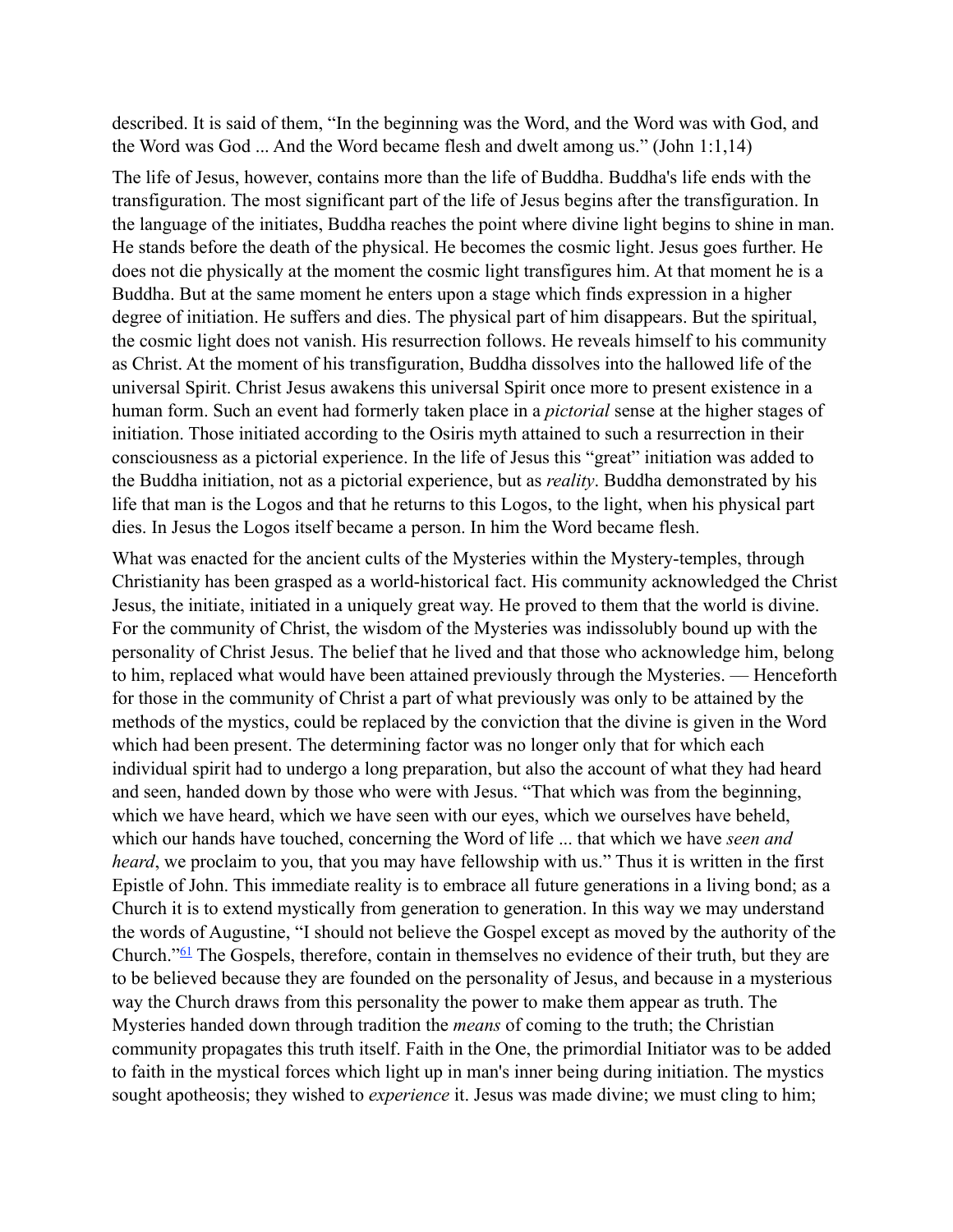then we are participants in his apotheosis within the community established by him: — This became Christian conviction. What was made divine in Jesus, is made divine for his whole community. "Lo, I am with you alway, even unto the end of the world." (Matthew 28:20) The one born in Bethlehem has an *eternal* character. Thus the Christmas antiphon is able to speak of the birth of Jesus as if it took place *every* Christmas: "*Today* Christ is born; *today* the Saviour has come into the world; *today* the angels are singing on earth.<sup>" $62$ </sup>— In the Christ-experience a quite definite stage of initiation is to be seen. When the mystic of pre-Christian times went through this Christ-experience, then, through his initiation, he was in a condition enabling him to perceive something spiritual — in higher worlds — for which the material world had no corresponding fact. He experienced what comprises the Mystery of Golgotha in the higher world. Now when the Christian mystic goes through this experience, through initiation, at the same time he beholds the historical event on Golgotha and knows that in this event, which took place in the world of the senses, is the same content as formerly existed only in the supersensible facts of the Mysteries. What had descended upon the mystics within the Mystery temples in earlier times thus descended upon the community of Christ through the "Mystery of Golgotha." And initiation gives the Christian mystic the possibility of becoming conscious of this content of the "Mystery of Golgotha," while faith causes mankind to participate unconsciously in the mystical current which flowed from the events depicted in the New Testament and has been permeating the spiritual life of humanity ever since.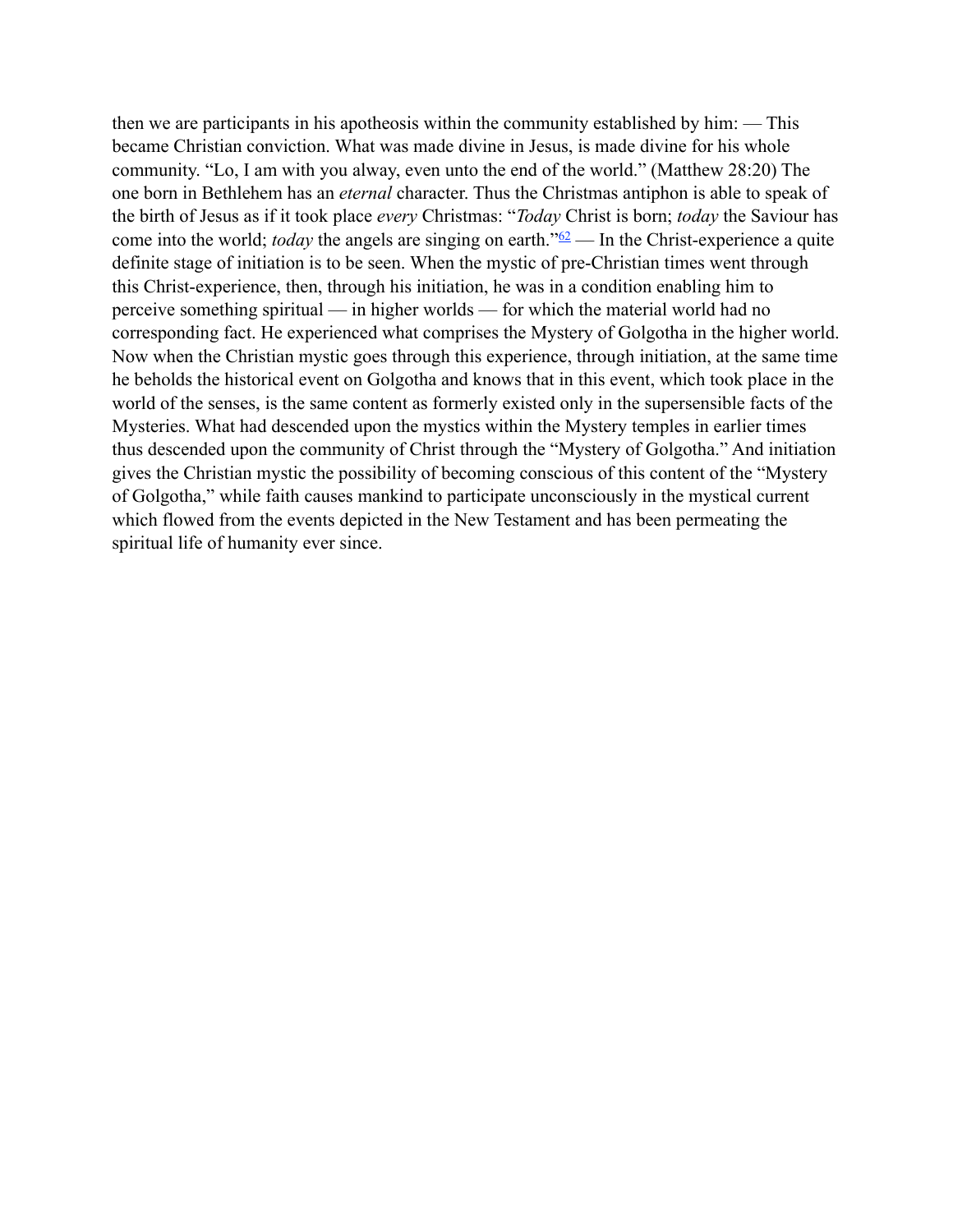# **Chapter 7 - The Gospels**

THE ACCOUNTS of the "Life of Jesus" which can be submitted to historical examination are contained in the Gospels. All that does not come from this source might, in the opinion of one of those who are considered the greatest historical authorities on the subject, Harnack,  $62a$  be "easily written on a quarto page." But what kind of documents are these Gospels? The fourth, that of John, differs so much from the others that those who believe themselves obliged to follow the path of *historical* research in order to study the subject come to the conclusion: "If John possesses the genuine tradition about the life of Jesus, that of the first three Evangelists (the Synoptists) is untenable; if the Synoptists are right, the fourth Gospel must be rejected as a historical source." (Otto Schmidel, *Die Hauptprobleme der Leben Jesu-Forschung*, Principal Problems of Research into the Life of Jesus, p. 15.) This is a statement made from the standpoint of the historical investigator. In the present work, where we are dealing with the mystical content of the Gospels, such a point of view is neither to be accepted nor rejected. But attention must certainly be drawn to such an opinion as the following: "Measured by the standard of *consistency*, inspiration, and completeness, these writings leave very much to be desired; even when measured by the ordinary human standard they suffer from many imperfections." This is the opinion of a Christian theologian (Harnack in *Wesen des Christentums*, The Nature of Christianity). If one agrees that the Gospels have a mystical origin one finds that apparent contradictions can be explained without difficulty, and one also discovers harmony between the fourth Gospel and the other three. None of these writings are *meant* to be mere historical tradition in the ordinary sense of the word. They do not profess to give a historical biography (*[see Note in Chapter 6](#page-57-0)*). What they intended to give was already foreshadowed in the traditions of the Mysteries, as the typical life of the Son of God. It was these traditions which were drawn upon, not history. Now it was only natural that these traditions should not be in literal agreement in every Mystery center. Nevertheless the agreement was so close that the Buddhists narrated the life of their divine man in almost the same way as the Evangelists narrated the life of Christ. But naturally there were differences. We need only assume that the four Evangelists drew from four different Mystery traditions. It is evidence of the towering personality of Jesus that in four writers belonging to different traditions, he awakened the belief that he so perfectly corresponded with their type of an initiate that they were able to describe him as one who lived the typical life marked out in their Mysteries. Each of them described his life according to *his own* Mystery traditions. And if the narratives of the first three Evangelists (the Synoptists) resemble each other, it proves *nothing more* than that they drew upon similar Mystery traditions. The fourth Evangelist saturated his Gospel with ideas in many respects reminiscent of the religious philosopher Philo (*[see Note in Chapter 4](#page-42-0)*). This simply proves that he was rooted in the same mystical tradition as was Philo. — In the Gospels one finds various elements. First, facts are related which appear to lay claim to being historical. Second, parables exist in which the narrative form is used only to portray a deeper truth. And third, teachings meant to be taken as the content of the Christian conception of life, are included. In John's Gospel no *actual parable* is present. The source from which he drew was a mystical school which believed parables to be unnecessary. — The role of professedly historical facts and parables in the first three Gospels is clearly shown in the account of the cursing of the fig tree. In Mark 11:11–14 we read: "And Jesus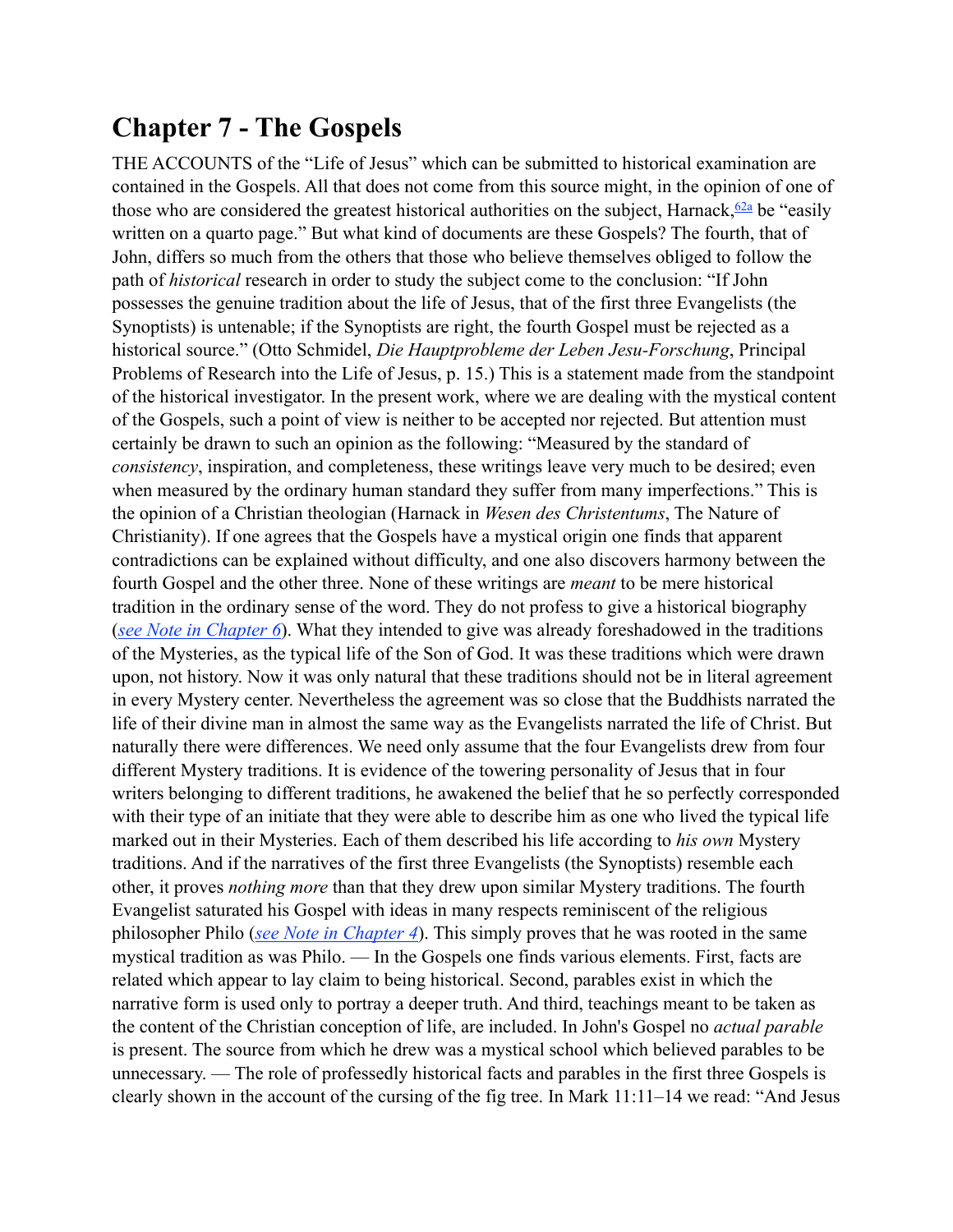entered into Jerusalem, and into the temple: and when he had looked round about upon all things, and now the eventide was come, he went out unto Bethany with the twelve. And on the morrow when they were come from Bethany, he was hungry: and seeing a fig tree afar off having leaves he came, if haply he might find any thing thereon: and when he came to it he found nothing but leaves; for the time of the figs was not yet. And Jesus answered and said unto it, No man eat fruit of thee hereafter for ever." In the corresponding passage in Luke's Gospel he relates a *parable* (Luke 13:6, 7): "He spake also this parable; A certain man had a fig tree planted in his vineyard and he came and sought fruit thereon and found none. Then said he unto the dresser of his vineyard, Behold these three years I come seeking fruit on this fig-tree, and find none; cut it down; why cumbereth it the ground?" This parable symbolizes the worthlessness of the old teaching, represented by the barren fig tree. What is meant metaphorically, Mark relates as an apparently historical fact. Therefore we may assume that, in general, facts related in the Gospels are not to be taken as only historical, or as if they were to hold good only in the world of the senses, but as mystical facts, as experiences recognizable only by spiritual vision, and which stem from various mystical traditions. If we admit this, the difference between the Gospel of John and the Synoptists ceases to exist. For mystical interpretation, historical research should not be taken into account. Even if one or the other Gospel were written a few decades earlier or later, to the mystic all of them are of equal historical worth, John's Gospel as well as the others.

The "miracles" also do not present the least difficulty when interpreted mystically. They are supposed to break through the laws of nature. They do this only when they are considered as occurrences which are supposed to have taken place in the physical, transitory sphere in such a way that ordinary sense-perception could have seen through them without difficulty. But if they are experiences which can be seen through only at a higher level, the spiritual level of existence, then it is a matter of course that they cannot be grasped by the laws of physical nature.

Thus it is first of all necessary to read the Gospels in the right way: then we shall know in what manner they speak of the Founder of Christianity. Their intention is to report in the style in which communications were made through the Mysteries. They narrate in the way a mystic would speak of an initiate. However, they give the initiation as the unique characteristic of one unique Being. And they make the salvation of humanity depend on the fact that men cleave to this uniquely initiated Being. What had come to the initiates was the "Kingdom of God." This unique Being has brought the Kingdom to all who will cleave to him. What was formerly the personal concern of each individual has become the common concern of all those willing to acknowledge Jesus as their Lord.

We can understand how this came about if we admit that the wisdom of the Mysteries was embedded in the religion of the Israelite people. Christianity arose out of Judaism. We need not be surprised therefore to find engrafted on Judaism together with Christianity, those Mysteryconceptions which we have seen to be the common property of Greek and Egyptian spiritual life. If we examine folk religions we find various ideas about the spiritual. If we trace back to the deeper wisdom of the priests, which in each case proves to be the spiritual nucleus of the differing folk religions, we find agreement everywhere. Plato is aware that he agrees with the priest-sages of Egypt as he sets forth the main content of Greek wisdom in his philosophical conception of the world. It is said that Pythagoras traveled to Egypt and India and was instructed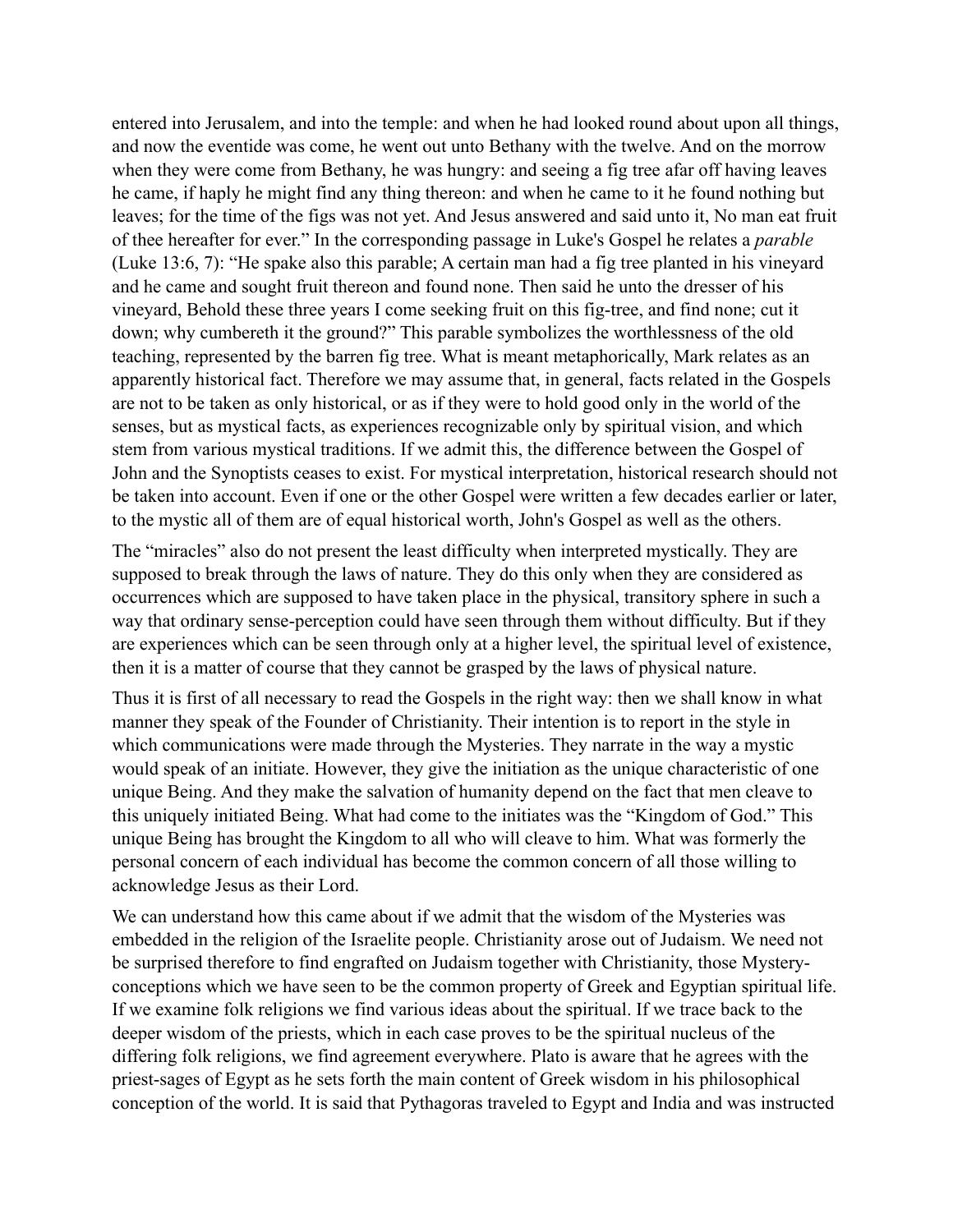by the sages in those countries. Thinkers who lived in the earlier days of Christianity found so much agreement between the philosophical teachings of Plato and the deeper meaning of Moses' writings that they called Plato the Moses of the Greek tongue. $63$ 

Thus Mystery wisdom existed everywhere. In Judaism it acquired the form it had to assume if it was to become a world religion. — Judaism awaited the Messiah. It is not surprising that when the personality of a unique initiate appeared, the Jews could only conceive of him as being the Messiah. Indeed, this circumstance sheds light on the fact that what had been an individual concern in the Mysteries became the concern of a whole people. From the beginning the Jewish religion had been a religion of the people. The Jewish people regarded itself as one organism. Its Jao was the God of the whole people. If the Son of this God were to be born he must be the Redeemer of the whole people. The individual mystic was not permitted to be saved by himself; the whole people must share in the redemption. Thus it is rooted in the fundamental ideas of the Jewish religion that One is to die for all. $\frac{64}{ }$  — And it is also certain that there were Mysteries in Judaism which could be brought into the religion of the people, out of the dimness of a secret cult. A fully developed mysticism existed side by side with the priestly wisdom connected with the outer formulas of the Pharisees. This secret Mystery wisdom is described in the same way among the Jews as it is elsewhere. One day when an initiate was speaking of it, his hearers sensed the secret meaning of his words and said, Old man, what hast thou done? O that thou hadst kept silence! Thou thinkest to navigate the boundless ocean without sail or mast. This what thou art attempting. Wilt thou fly upwards? Thou canst not. Wilt thou descend into the depths? An infinite abyss is yawning before thee. — The Kabbalists, from whom the above is taken, also speak of four rabbis. These four rabbis sought the secret path to the divine. The first died, the second lost his reason, the third caused tremendous desolation, and on!y the fourth, Rabbi Akiba, entered and returned in peace.<sup>65</sup>

Thus we see that also in Judaism there was a soil in which an initiate of a unique kind could develop. He needed only say to himself: I will not let salvation be limited to a few chosen people. I will let all people participate in this salvation. He had to carry out into the world at large what the elect had experienced in the temples of the Mysteries. He had to be willing to take it upon himself, through his personality, in spirit, to be to his community what the cult of the Mysteries hitherto had been to those who took part in it. Indeed he could not at once give the *experiences* of the Mysteries to the whole community. Neither would he have wished to do so. But he wished to give to all the certainty of what in the Mysteries was perceived to be truth. He wished to cause the life which flowed in the Mysteries to flow through the further historical evolution of humanity. Thus he would raise mankind to a higher stage of existence. "Blessed are they that have not seen, and yet believe." He wished to plant unshakably in human hearts, in the form of *faith*, the certainty that the divine really exists. A man who stands outside initiation and has this faith certainly will go further than one who is without it. It must have weighed on the heart of Jesus like a nightmare that among those standing outside there may have been many unable to find the way. He wished to lessen the gulf between those to be initiated and the "people." Christianity was to be a means by which everyone could find the way. If anyone is not yet ready, at least he is not cut off from the possibility of sharing, to a certain degree unconsciously, in the stream flowing through the Mysteries. "The Son of Man is come to seek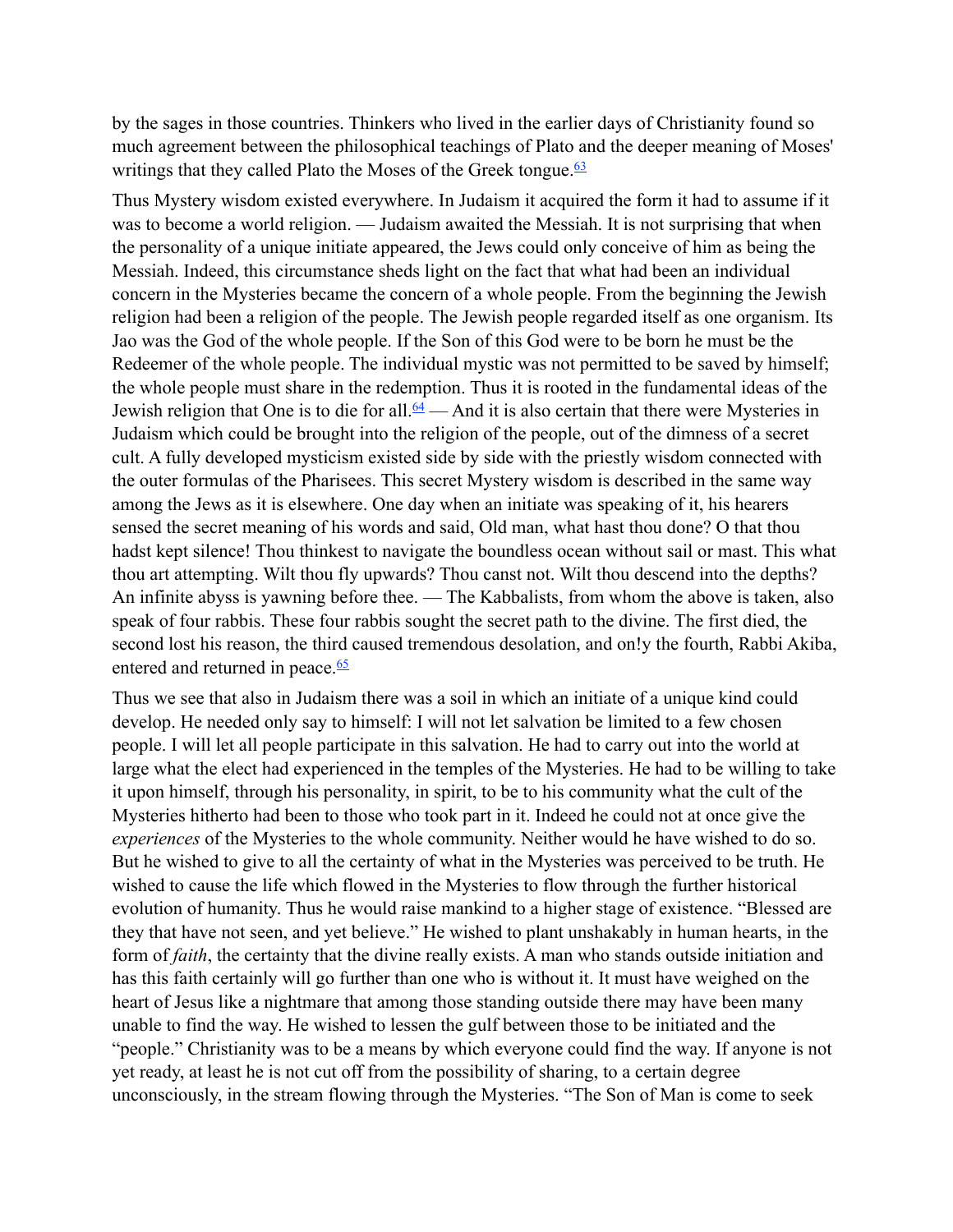and to save that which was lost." Even those who cannot yet participate in initiation may enjoy some of the fruits of the Mysteries. Henceforth the Kingdom of God is not dependent on "external observances": "Neither shall they say Lo here! or, lo there! for, behold, the kingdom of God is within you." With Jesus the point in question was not so much how far this or that person advanced in the kingdom of the spirit, as that *all* should be convinced that such a spiritual kingdom exists. "In this rejoice not, that the spirits are subject unto you; but rather rejoice, because your names are written in heaven." That is, have faith in the divine; the time will come when you will find it.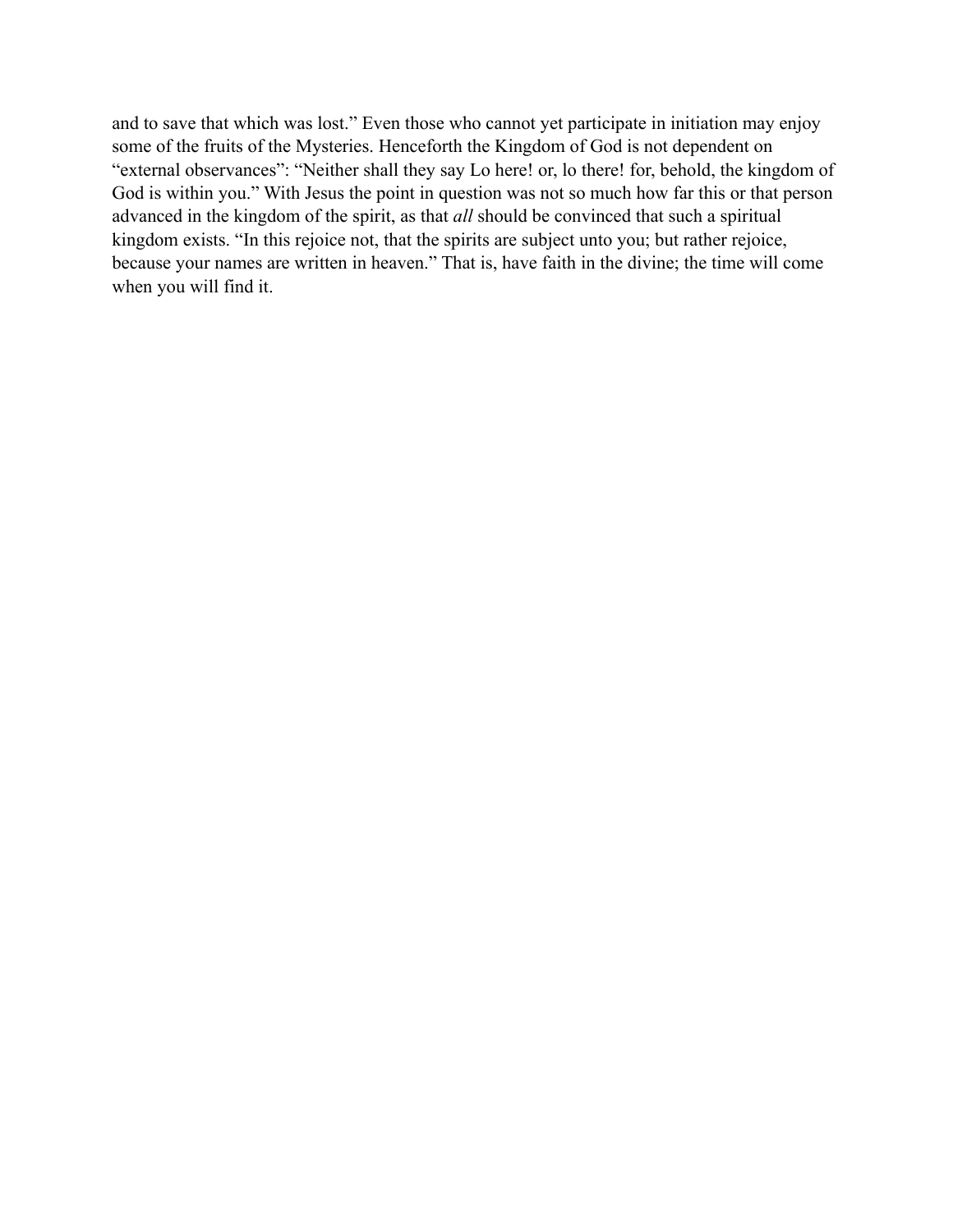# **Chapter 8 - The Miracle of the Raising of Lazarus**

THERE IS NO DOUBT that among the "miracles" attributed to Jesus very special importance must be attached to the raising of Lazarus at Bethany. Everything unites in assigning a prominent position in the New Testament to what the Evangelist relates at this point. One must recall that it is related only by John, who claims a very definite interpretation for his Gospel by the significant words with which it opens. John begins with the sentences: "In the beginning was the Word, and the Word was with God, and the Word was a God ... And the Word became flesh and dwelt among us, and we beheld his glory, a glory of the only begotten Son of the Father, full of grace and truth." Anyone who places such words at the beginning of his exposition is plainly indicating that he wishes it to be interpreted in an especially profound sense. Anyone who approaches it with merely intellectual explanations, or otherwise in a superficial way, is like the person who thinks that Othello "really" murders Desdemona on the stage. Then what does John wish to convey by his introductory words? He clearly states that he is speaking of something eternal, which existed at the very beginning. He relates facts, but they should not be accepted as the *kind* of facts which eye and ear consider, and upon which logical reason exercises its art. Behind these facts he conceals the "Word" which exists in the cosmic spirit. For him these facts are the medium through which a higher sense is manifested. And therefore we may assume that in the raising of a man from the dead, a fact which offers the greatest difficulties to the eye, ear and logical reason, is concealed the deepest meaning of all.

Something further must be added here. In his *Life of Jesus* Renan indicated that the raising of Lazarus undoubtedly had a decisive influence on the end of Jesus' life.<sup>65a</sup> From the standpoint Renan takes, such a thought appears impossible. The belief was being circulated among the people that Jesus had raised a man from the dead; why should this fact appear so dangerous to his opponents that they asked the decisive question: Can Jesus and Judaism live side by side? It will not do to assert with Renan: "The other miracles of Jesus were passing events, repeated in good faith and exaggerated by popular report; they were thought no more of after they had happened. But this one was a real event, publicly known, by means of which it was sought to silence the Pharisees. All the enemies of Jesus were angered by the sensation it caused. It is related that they tried to kill Lazarus." It is incomprehensible why this should be so if Renan was right in his belief that all that occurred at Bethany was a mock scene intended to strengthen belief in Jesus — "Perhaps Lazarus, still pale from his illness, had himself wrapped in a shroud and laid in the family tomb. These tombs were large rooms hewn out of the rock and entered by a square opening, closed by an immense stone slab. Martha and Mary hurried to meet Jesus and brought him to the tomb before he entered Bethany. The painful emotion felt by Jesus at the tomb of the friend he believed dead (John 11:33–38) might be taken by those present for the agitation and tremors which usually accompanied miracles. It was a popular belief indeed that the divine virtue in a man was epileptic and convulsive in character. To continue the above hypothesis, Jesus wished to see once more the man he had loved, and when the stone had been rolled away, Lazarus came forth in his shroud, his head bound with a napkin. Naturally, this phenomenon was regarded by everyone as a resurrection. Faith knows no other law than what it considers to be true." Does not such an explanation appear absolutely naive when Renan adds the following view: "Certain indications indeed seem to suggest that causes arising in Bethany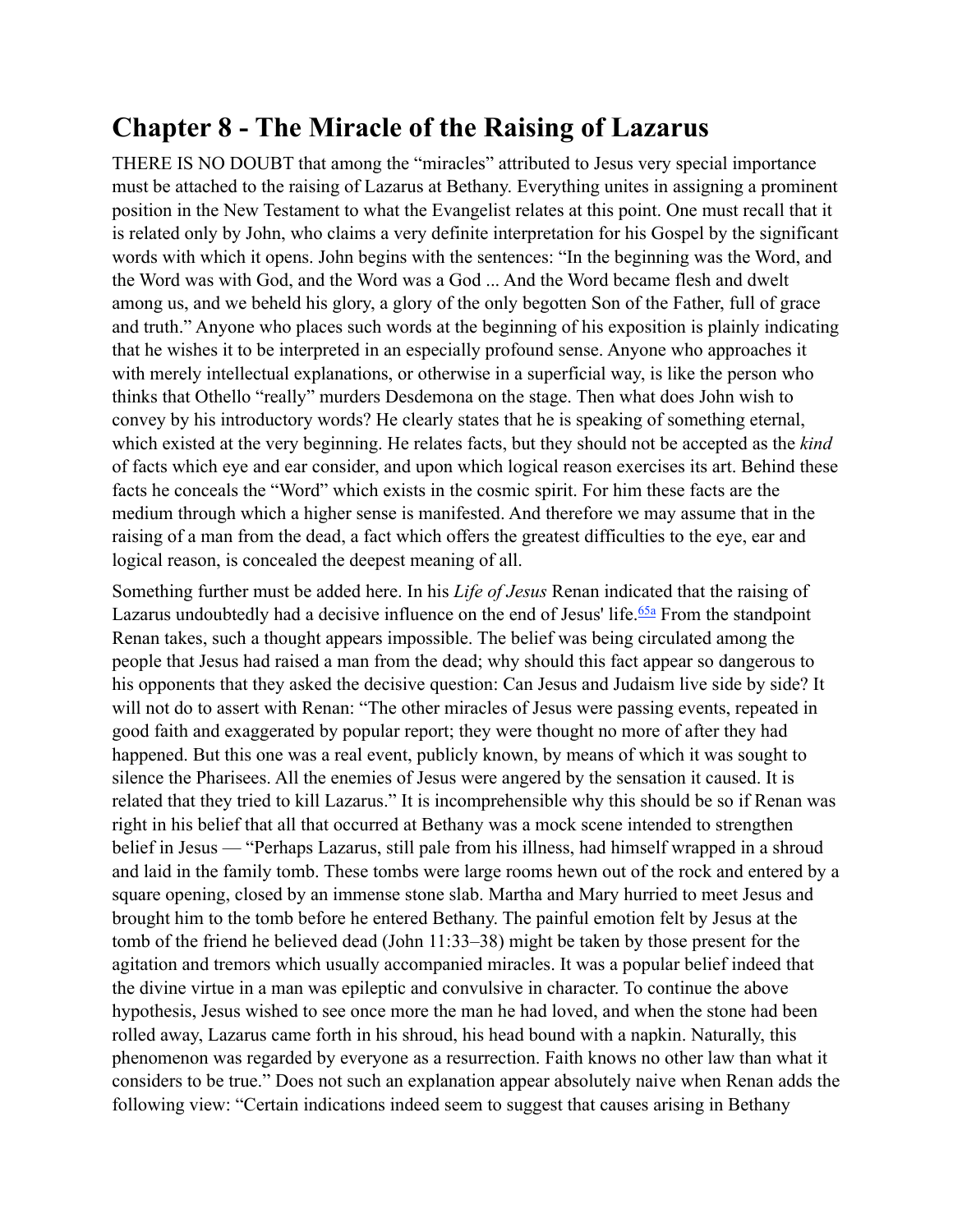helped to hasten Jesus' death"? Nevertheless a true feeling undoubtedly underlies this last statement by Renan. But with the means at *his* disposal, Renan cannot explain or justify this feeling.

Something of quite special importance must have been done by Jesus at Bethany to justify the following words in reference to it: "Then the chief priests and the Pharisees gathered the council, and said, What do we? for this man performs many signs." (John 11:47) Renan also surmises something special: "It must be acknowledged that John's account is essentially different from the reports of miracles of which the Synoptists are full, and which are the fruit of popular imagination. Let us add that John is the only Evangelist with accurate knowledge of the relationship of Jesus with the family at Bethany, and that it would be incomprehensible how a creation of the popular mind could have been inserted in the frame of such personal reminiscences. Therefore it is probable that the miracle in question was not among the entirely legendary ones for which no one is responsible. In other words, I think that something happened at Bethany which was looked upon as a resurrection." Does not this really mean that something happened at Bethany which Renan cannot explain? He entrenches himself behind the words: "At this distance of time, and with only one text bearing obvious traces of subsequent additions, it is impossible to decide whether, in the present case, all is fiction, or whether a real incident at Bethany served as a basis for the rumor." — Are we not dealing here with something which need only be read in the right way to be truly understood? Then perhaps we should stop speaking of "fiction."

It must be admitted that the whole account in John's Gospel is wrapped in a veil of mystery. To gain insight into this we need only demonstrate one point. If the report is to be taken in a literal, physical sense, how are we to understand these words of Jesus: "This sickness is not unto death, but for the glory of God, that the Son of God might be glorified thereby."? (John 11:4). This is the customary translation of the words, but the situation would be better realized if we were to translate them thus — as would be correct according to the Greek also: "for the manifestation (revelation) of God, that the Son of God might be revealed thereby." And what do these other words mean: Jesus says, "I am the resurrection and the life: he who believes in me, though he die, yet shall he live"? (John 11:25) It would be trivial to believe that Jesus wished to say that Lazarus had become ill only in order that Jesus might demonstrate his skill through him. And it would be a further triviality to think that Jesus meant to assert that belief in him restores life to someone who is dead in the ordinary sense of the word. For what would be remarkable about a person raised from the dead, if after his resurrection he was the same as before death? Indeed, what would be the sense of describing the life of such a person in the words: "I am the resurrection and the life"? The words of Jesus at once come to life and make sense when we understand them as the expression of a spiritual occurrence, and then even take them in a certain way *literally* as they stand in the text. Jesus actually says that he is the resurrection that has happened to Lazarus, and that he is the *life* that Lazarus is living. Let us take *literally* what Jesus is according to the Gospel of John. He is the "Word that became flesh." He is the eternal that existed in the beginning. If he is really the resurrection, then the "eternal, primordial" has risen again in Lazarus. We are dealing therefore with the resurrection of the eternal "Word." And this "Word" is the life to which Lazarus has been awakened. We have to do with a case of "illness."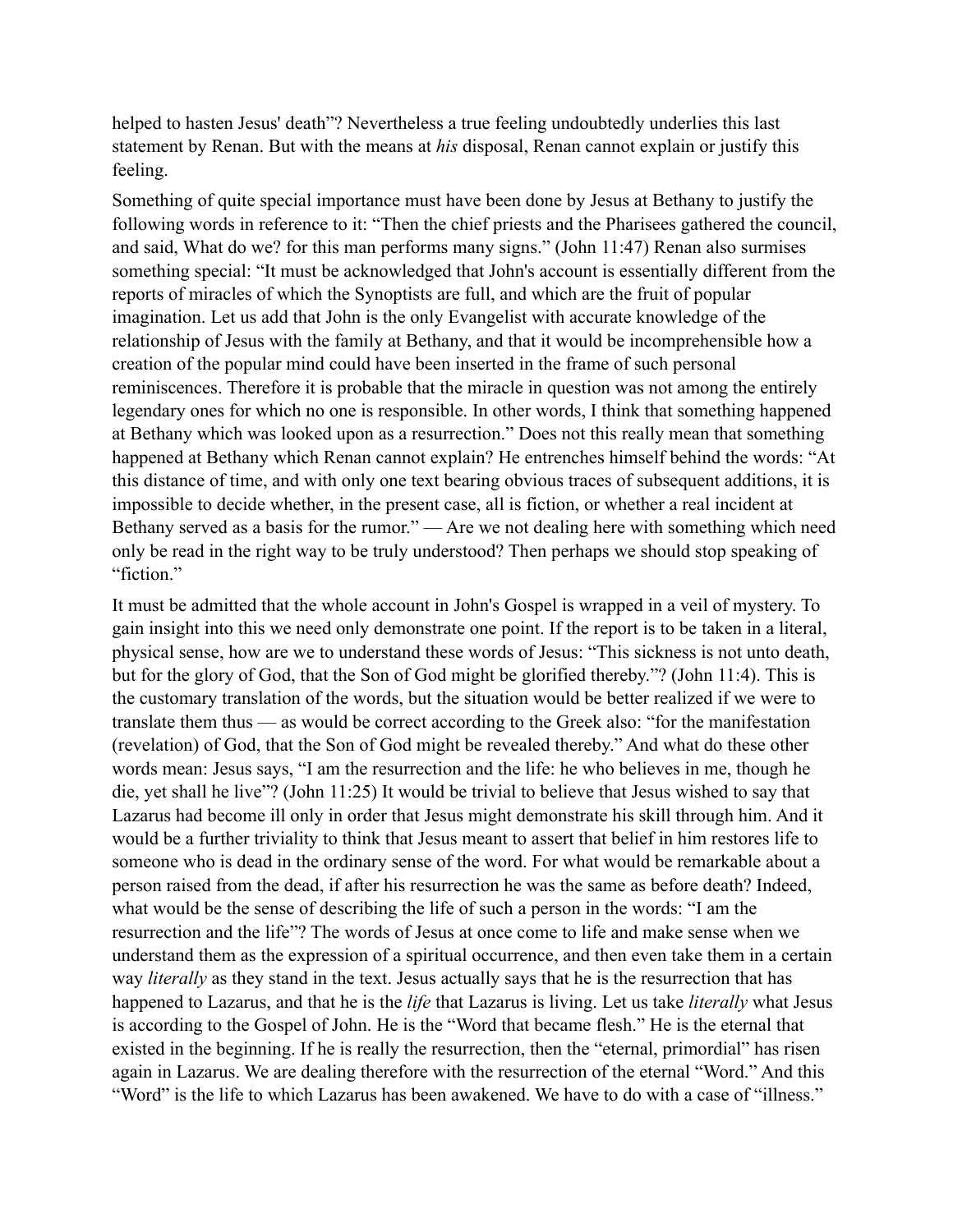But it is not an illness leading to death, but to the "glory of God," that is, to the revelation of God. If the "eternal Word" has risen again in Lazarus then in truth the whole process serves to make God manifest in Lazarus. For through the whole process Lazarus has become another man. The "Word," the Spirit, did not live in him before; now this Spirit lives in him. This Spirit has been born in him. It is true that every birth is accompanied by an illness, the illness of the mother. But this illness does not lead to death, but to new life. That part of Lazarus becomes "ill" from which the "new man," permeated by the "Word," is born.

Where is the tomb from which the "Word" is born? To answer this question we need only remember Plato, who calls man's body the tomb of the soul.<sup>66</sup> And we need only recall that Plato also speaks of a kind of resurrection when he refers to the coming to life of the spiritual world in the body. What Plato calls the spiritual soul, John calls the "Word." And for him Christ is the "Word." Plato might have said, Whoever becomes spiritual has caused the divine to rise from the tomb of his body. And for John this resurrection is what happened through the "Life of Jesus." It is no wonder then that he causes Jesus to say, "I am the resurrection."

There can be no doubt that the event at Bethany was an awakening in a spiritual sense. Lazarus became a different person. He was raised to a life of which the "eternal Word" proclaims: "I am this life." What, then, took place in Lazarus? The Spirit came to life within him. He partook of the life which is eternal. — We need only express his experience of resurrection in the words of those who were initiated into the Mysteries, and at once the meaning becomes clear What does Plutarch say (*[see Note in Chapter 2](#page-25-0)*) about the purpose of the Mysteries? They were designed to enable the soul to withdraw from bodily life and unite with the gods. Schelling describes the feelings of an initiate thus: "The initiate, through the rites which he received, became a link in the magic chain; he himself became a Cabeiri. ([See Author's Comment 8\)](#page-92-1) He was received into the indestructible relationship, joining the army of the higher gods, as ancient inscriptions express it." (Schelling, <sup>66a</sup> *Philosophie der Offenbarung*, Philosophy of Revelation) And the change that took place in the life of a person who had received the rites of the Mysteries cannot be more significantly described than in the words spoken by Aedesius to his disciple, the Emperor Constantine: "If one day you should partake in the Mysteries, you will feel ashamed of having been born only as a man."<sup>66b</sup>

Let us saturate our souls with such feelings, and then we shall gain the right relationship to the occurrence at Bethany. We shall then experience something quite special in the narrative of John. A certainty will dawn upon us which no logical interpretation, no attempt at rational explanation, can give. A mystery in the true sense of the word stands before us. Into Lazarus the "eternal Word" has entered. In the language of the Mysteries, he became an initiate (*[see Note in Chapter](#page-21-0)  [2](#page-21-0)*) Thus the event related to us must be an act of initiation.

Let us now place the whole event before ourselves as an initiation. Jesus loved Lazarus (John 11:36). This indicates no ordinary affection. The latter would be contrary to the spirit of John's Gospel, in which Jesus is the "Word." Jesus loved Lazarus because he found him ready for the awakening of the "Word" within him. Jesus was connected with the family at Bethany. This simply means that Jesus had prepared everything in that family for the great final act of the drama: the raising of Lazarus. Lazarus was the pupil of Jesus. He was a pupil of such caliber that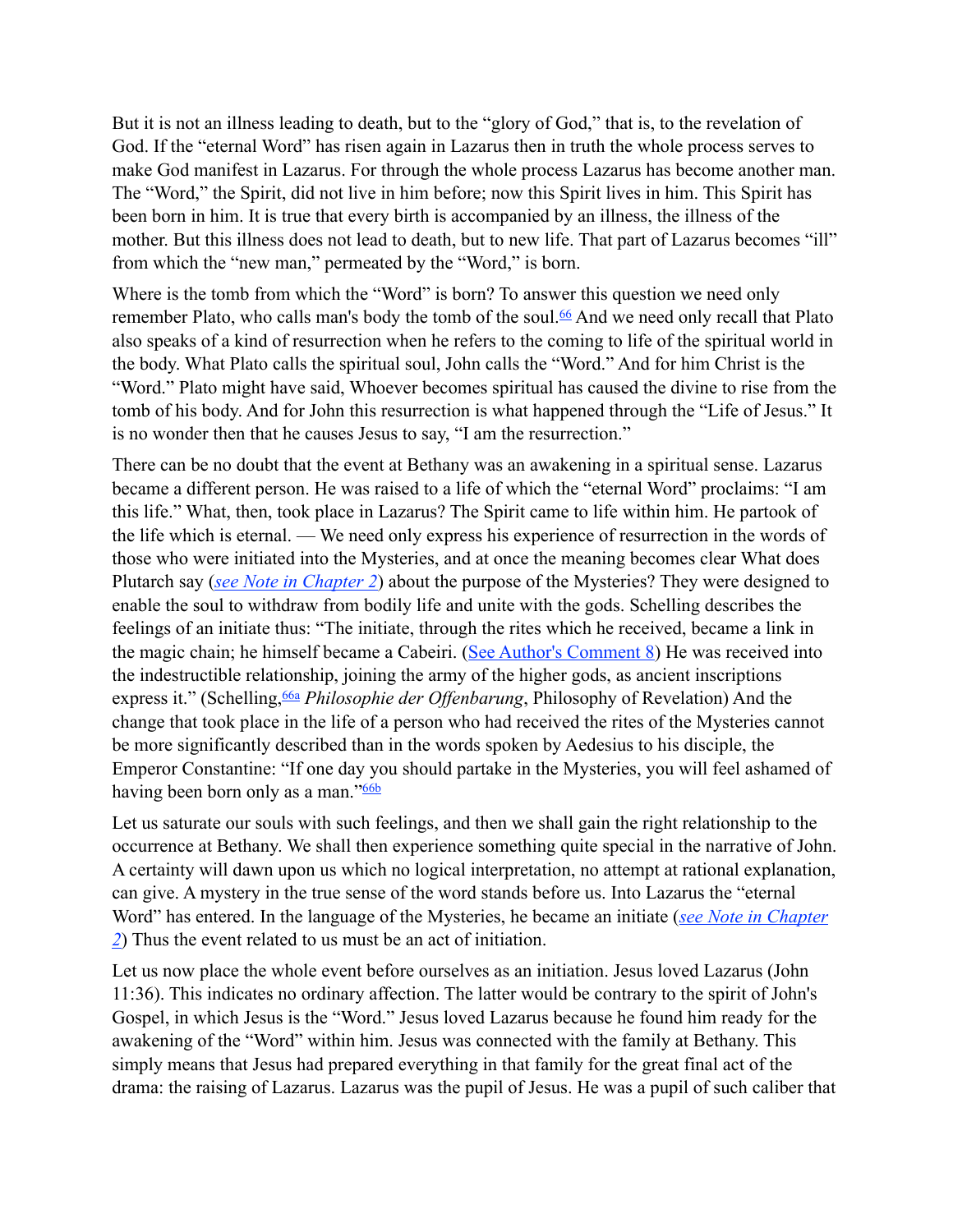Jesus could be quite certain that the awakening would be accomplished in him. The final act of the drama of awakening was a pictorial action revealing the Spirit. The person involved in it not only had to understand the words, "Die and come to life,"<sup>67</sup> he had to fulfill them himself by a spiritually real action. His earthly part, of which his higher being in the sense of the Mysteries must be ashamed, had to be laid aside. The earthly part had to die a pictorially real death. The fact that his body was then put into a somnambulistic sleep for three days can only be regarded, in contrast to the immensity of the transformation of life which preceded it, as an external event to which a far more significant spiritual one corresponds. This act, however, was indeed also the experience which divided the life of the mystic into two parts. One who does not know from experience the deeper content of such acts cannot understand them. He can only appreciate them by means of a comparison. The substance of Shakespeare's *Hamlet* may be condensed into a few words. Anyone who learns these words can say in a certain sense that he knows the content of *Hamlet*. And intellectually he does. But someone who allows all the wealth of Shakespeare's drama to stream in upon him perceives *Hamlet* quite differently. The content of a life, which cannot be replaced by a mere description, has passed through his soul. The idea of *Hamlet* has become an artistic, personal experience within him. — On a *higher level* a similar process is accomplished in man through the magic, significant process of initiation. What he attains spiritually he lives through pictorially. The word "pictorially" is used here in the sense that while an outer event is really accomplished materially, at the same time it is nevertheless a picture. We are not dealing with an unreal, but with a *real* picture. The earthly body has actually been dead for three days. From death comes forth the new life. This life has outlasted death. Man has acquired faith in the new life. — This is what happened with Lazarus. Jesus had prepared him for the awakening. He experienced a pictorially real illness. The latter is an initiation, which after three days leads to a really new life ([See footnote\)](#page-113-0).

Lazarus was ready to accomplish this act. He wrapped himself in the robe of the mystic. He enclosed himself in a condition of lifelessness which was at the same time a pictorial death. And when Jesus came there, the three days had been fulfilled. "Then they took away the stone from the place where the dead was laid. And Jesus lifted up his eyes, and said, 'Father, I thank thee that thou hast heard me.'" (John 11:41.) The Father had heard Jesus, for Lazarus had come to the final act of the great drama of cognition. He had perceived how resurrection is attained. An initiation into the Mysteries had been fulfilled.

It was an initiation such as had been understood throughout the ages. It had been demonstrated by Jesus as the initiator. Union with the divine had always been represented in this manner.

In Lazarus Jesus accomplished the great miracle of the transformation of life in the sense of ancient traditions. Through this event Christianity is linked with the Mysteries. Lazarus had become an initiate through Christ Jesus himself. Thereby Lazarus had become able to rise into the higher worlds. He was at the same time both the first Christian initiate and the first to be initiated by Christ Jesus himself. Through his initiation he had become capable of perceiving that the "Word" which had come to life within him had become a person in Christ Jesus, and thus there stood before him in the personality of his "awakener" the same which had been revealed within him spiritually. — From this point of view the following words of Jesus are significant: "And I knew that thou hearest me always: but because of the people which stand by I said it, that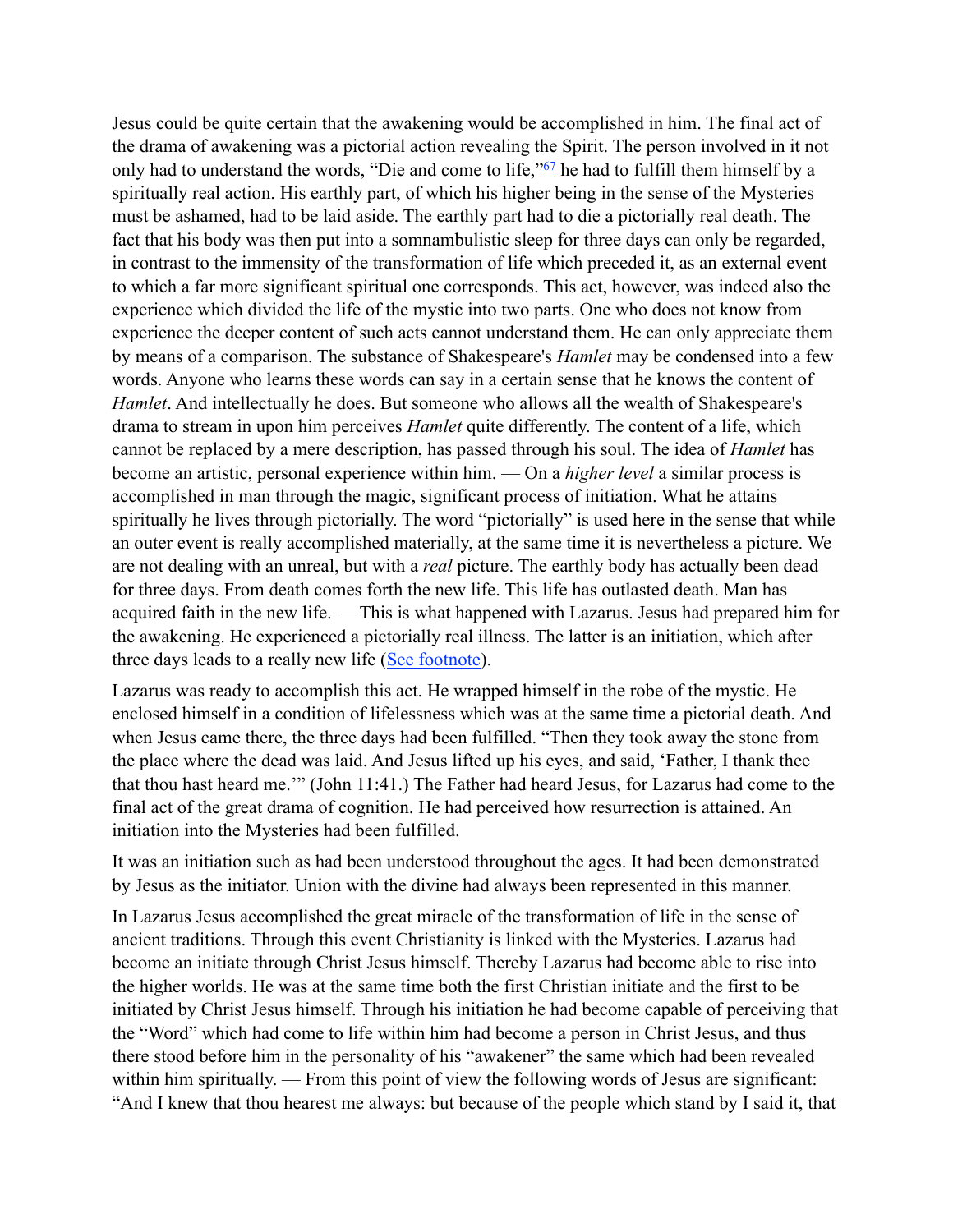they may believe that thou hast sent me." (John 11:42) That is to say, it is a question of revealing that in Jesus the "Son of the Father" lives in such a way that when he awakens his own being in man, man becomes a mystic. In this way Jesus made it plain that the meaning of life lay hidden in the Mysteries, and that they paved the way to this meaning. He is the living Word; in him was personified what had become ancient tradition. And the Evangelist is justified in expressing this in the sentence: In him the Word became flesh. He rightly sees in Jesus himself an *incarnated mystery*. And because of this, John's Gospel is a mystery. In order to read it rightly we must bear in mind that the facts are spiritual facts. If a priest of an ancient order had written it, he would have described traditional rites. For John, these rites took the form of a person. They became the "Life of Jesus." Burckhardt<sup>67a</sup>, an eminent modern investigator of the Mysteries, in *Die Zeit Konstantins*, The Time of Constantine, says that they are "matters about which we shall never be clear," but this is simply because he has not perceived the way to this clarity. If we examine the Gospel of John and behold in the sphere of pictorially physical reality the drama, of cognition enacted by the ancients, we are looking upon the Mystery itself.

In the words "Lazarus, come forth," we can recognize the call by which the Egyptian priestinitiators summoned back to everyday life those who had subjected themselves to the processes of "initiation," which withdrew them from the world that they might die to earthly things and gain a conviction of the reality of the eternal. But with these words Jesus had revealed the secret of the Mysteries. It is easy to understand that the Jews could not let such an act go unpunished, any more than the Greeks could have refrained from punishing Aeschylus, had he betrayed the secrets of the Mysteries. For Jesus the main point in the initiation of Lazarus was to represent before all "the people which stand by," an event which, according to ancient priestly wisdom, might be accomplished only in the secrecy of the Mysteries. The initiation of Lazarus was to prepare the way for the understanding of the "Mystery of Golgotha." Previously only those who "saw" — that is to say, who were initiated — were able to know something of what was achieved by initiation; but now a conviction of the secrets of higher worlds could also be gained by those who "have not seen and yet have believed."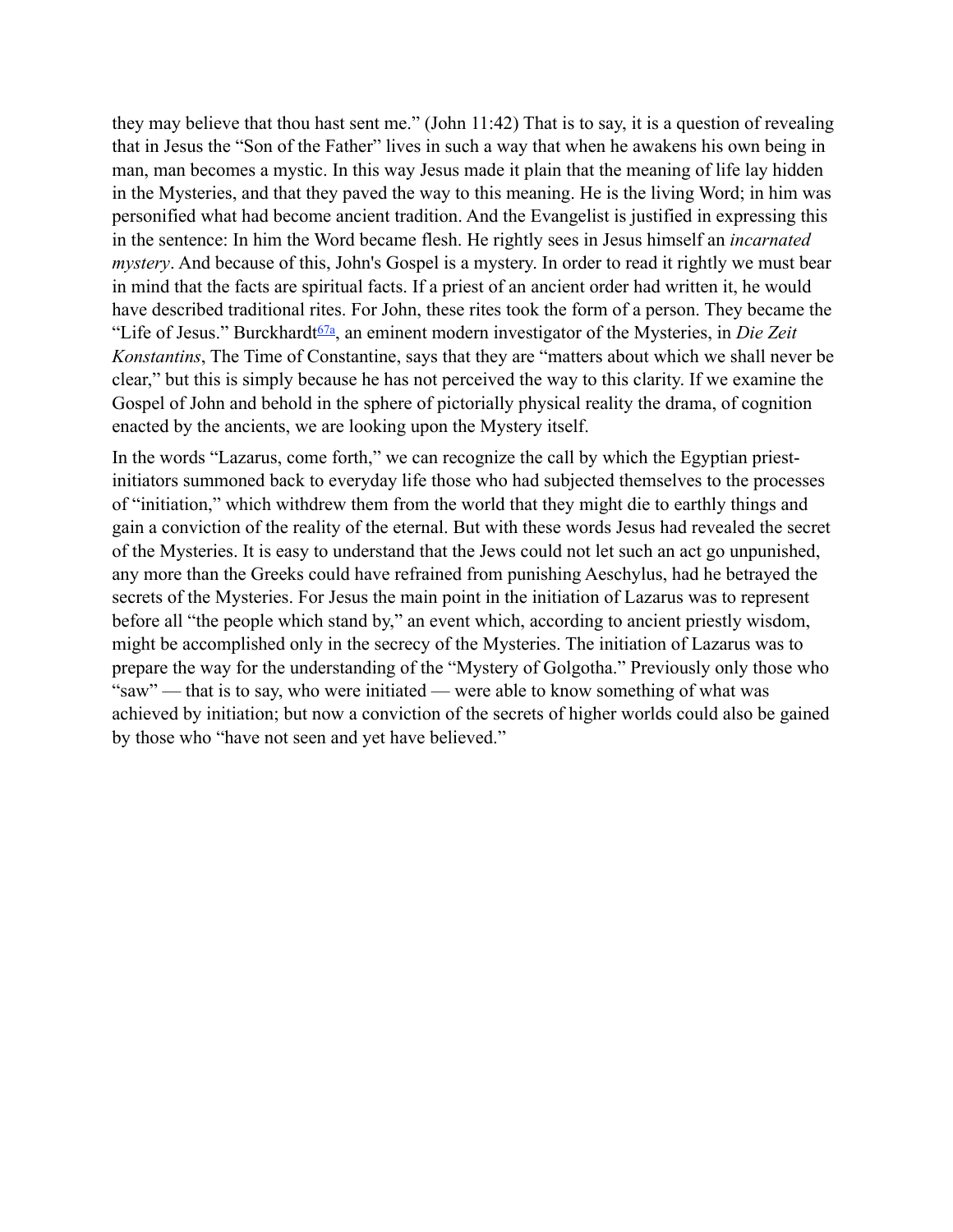# **Chapter 9 - The Apocalypse of John**

AT THE END of the New Testament stands a remarkable document, the Apocalypse, the secret revelation of Saint John. We need only read the opening words to feel the esoteric character of this book. "The Revelation of Jesus Christ, which God granted him, to show to his servants how the necessary events will shortly run their course; this is sent *in signs* by the angel of God to his servant John."<sup>68</sup> What is revealed here is "sent in signs." Therefore we must not take the literal sense of the words as they stand, but seek for a deeper sense, of which the words are only *signs*. But there are also many other things which point to such a "secret meaning." John addresses himself to *seven* communities in Asia. This cannot mean actual, material communities. For the number *seven* is the sacred symbolic number which must be chosen because of its symbolic meaning. The actual number of the Asiatic communities would have been different. And its esoteric character is further indicated by the manner in which John arrived at the revelation: "I was in the *Spirit* on the Lord's day, and heard behind me a voice like a trumpet, saying; What you see, write in a book and send it to the seven communities." Therefore we are dealing with a revelation received by John in the *Spirit*. And it is the revelation of *Jesus Christ*. What became revealed to the world through Christ Jesus appears in an esoteric form. Such an esoteric sense therefore must be sought in the teaching of Christ. *This* revelation bears the same relationship to ordinary Christianity as the revelation of the Mysteries in pre Christian times bore to the folk religion. Hence the attempt to treat this Apocalypse as a Mystery appears justified.

The Apocalypse is addressed to seven communities. What does this mean? We need only single out one of the messages to perceive the sense. In the first of these is said: "Write to the angel of the community of Ephesus: The words of him who holds the seven stars in his right hand, who walks in the midst of the seven golden lights. I know your deeds and what you have suffered and also your patient endurance, and that you will not support those who are evil, and that you have called to account those who call themselves apostles, and are not, and that you have recognized them as false. And you are enduring patiently and building up your work upon my name, and you have not grown weary of it. But I demand from you that you should attain to your highest love. Realize then from what you have fallen, change your thinking and accomplish the highest deeds. If you do not, I will come and move your light from its place, unless you change your thinking. But this you have, that you despise the deeds of the Nicolaitians, which I also despise. He who has an ear, let him hear what the Spirit says to the communities: To him who is victorious I will give food of the tree of life, which is in the Paradise of God." (Rev. 2:1–7) — This is the message addressed to the angel of the first community. The angel, who represents the spirit of his community, has entered upon the path marked out by Christianity. He is able to distinguish between the false adherents of Christianity and the true. He wishes to be Christian, and has founded his work on the name of Christ. But it is required of him that he should not bar his own way to the highest love by errors of any kind. He is shown the possibility of taking a wrong course through such errors. Through Christ Jesus the path toward attainment of the divine has been marked out. Patient endurance is needed for further advancement in the sense of the first impulse. It is possible to believe too soon that one has grasped the right sense. This happens if someone allows himself to be led part of the way by Christ and then, after all, leaves this leadership by surrendering himself to false ideas about it. Thereby he relapses into his lower self.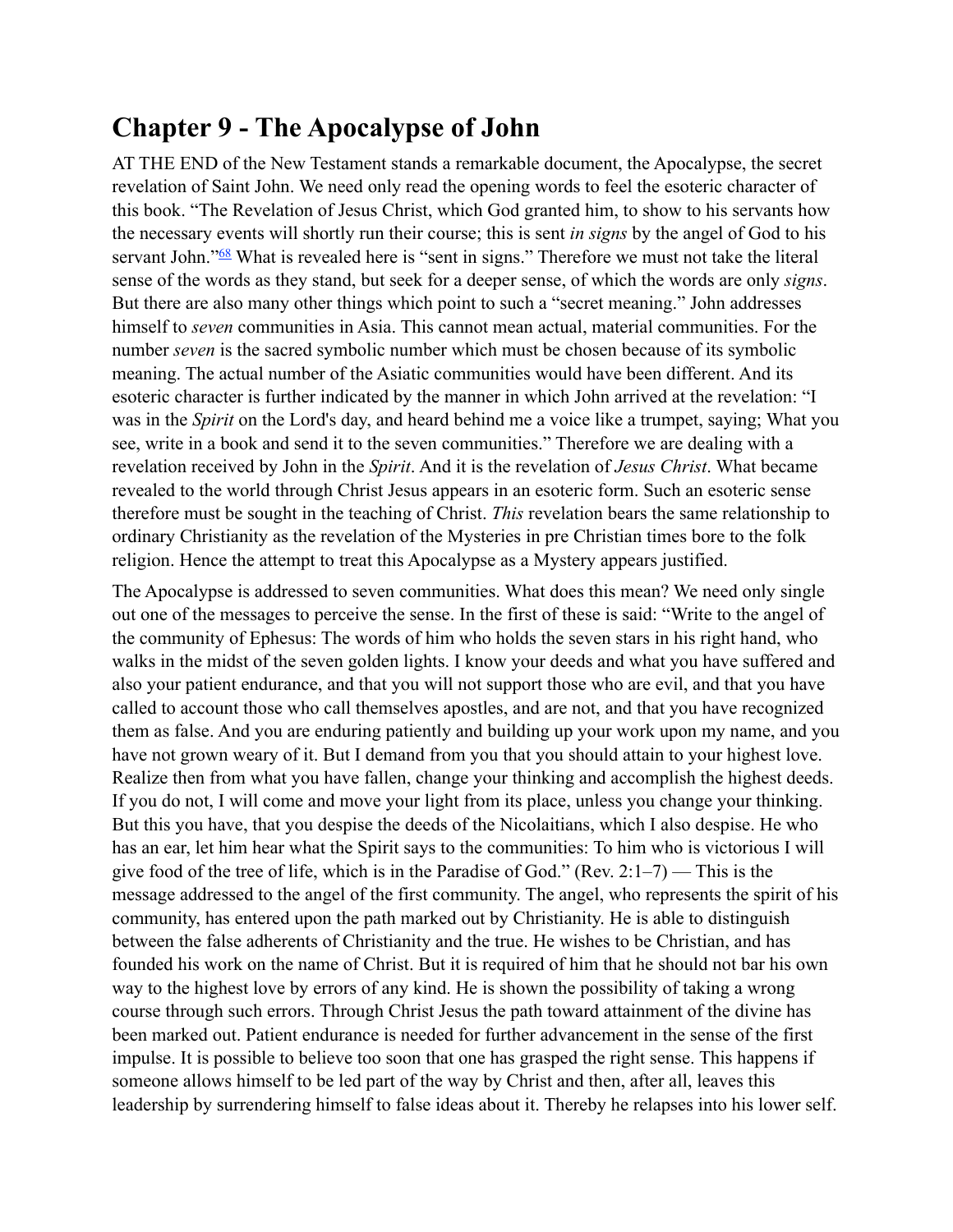He has left the "first love." The knowledge arising out of material perception may be raised into a higher sphere, becoming wisdom by being spiritualized and made divine. If it does not reach this height, it remains among transitory things. Christ Jesus has pointed out the path to the Eternal. With unwearied, patient endurance knowledge must follow the path leading to its apotheosis. Lovingly it must follow the steps which transform it into wisdom. The Nicolaitians were a sect who took Christianity too lightly. They saw but one thing: Christ is the divine Word, the eternal wisdom which will be born in man. Therefore they concluded that human wisdom is the divine Word. Hence it follows that one need only pursue human knowledge in order to realize the divine in the world. But the meaning of Christian wisdom cannot be construed thus. The knowledge which begins as human wisdom is as transitory as anything else unless it is changed into divine wisdom. You are not thus, says the "Spirit" to the angel of Ephesus; you have not relied merely upon human wisdom. You have trodden the Christian path with patient endurance. But you must not believe that the very highest love is not needed to attain this goal. For this a love is necessary which far surpasses all love for other things. Only this is the "highest love." The path to the divine is an infinite one, and it must be understood that when the first stage has been reached it can be only the preparation for ascending to ever higher stages. In this way, through the first of the messages is shown how they should be interpreted. The sense of the others can be found in a similar manner.

John turned and saw "seven golden lights," and "in the midst of the lights the image of the Son of Man, clothed with a long robe and with a golden girdle round his loins; his head and his hair were gleaming white like wool or snow, and his eyes were sparkling in the fire." We are told (Rev.1:20) that "the seven lights are the seven communities." This means that the lights are seven different ways of attaining to the divine. All of them are more or less imperfect. And the Son of Man "had seven stars in his right hand" (verse 16). "The seven stars are the angels of the seven communities" (verse 20). Here the "guiding spirits" (daemons) of the wisdom of the Mysteries have become the guiding angels of the "communities." These communities are represented as bodies for spiritual beings. And the angels are the souls of these "bodies," just as human souls are the guiding powers of human bodies. The communities are the paths to the divine in the imperfect, and the souls of the communities should become guides along these paths. For this purpose they themselves must grow in such a way that their leader is the being who has the "seven stars" in his right hand. "And out of his mouth issued a two-edged sharp sword, and his countenance in its glory was like the shining sun." In the Mysteries this sword is also found. The neophyte was terrified by a "drawn sword." This indicates the situation of one wishing to know the divine by experience, so that the "countenance" of wisdom may "shine upon him with a glory like the sun." Through this experience John also goes. It is to be a test of his strength. "And when I saw him, I fell at his feet as dead; and he laid his right hand upon me and said: Do not be terrified" (verse 17). The neophyte must go through experiences which otherwise come to man only when he goes through death. His guide must lead him beyond the region where birth and death have meaning. The initiate enters upon a new life, "and I was dead, and behold, I became alive throughout the cycles of life; and I have the keys of Death and the Realm of the Dead." — Thus prepared, John is lead onward in order to learn the secrets of existence. "After this I looked, and behold, the door to heaven was opened, and the first voice which became audible sounded to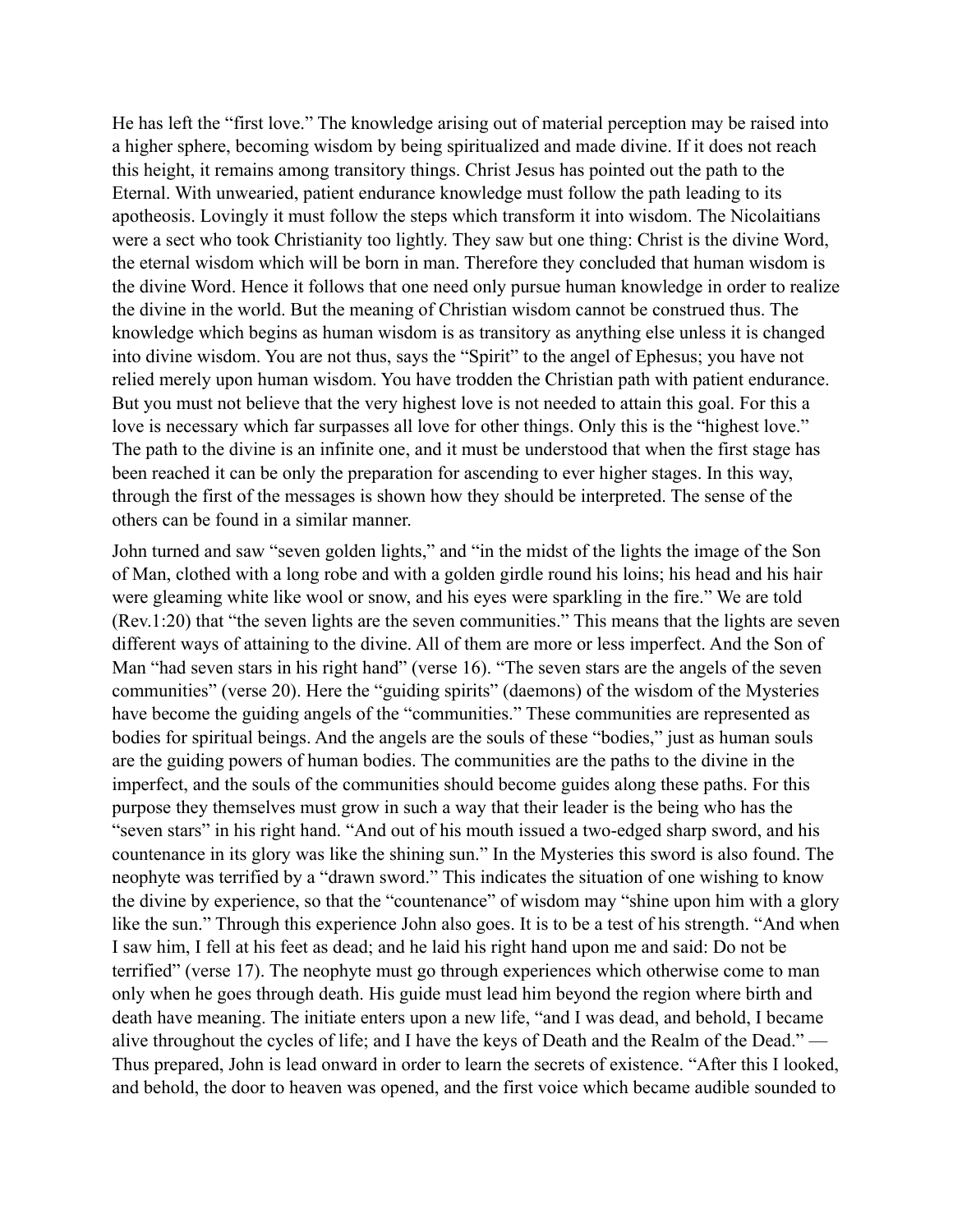me like a trumpet, and said Come up hither, and I will show you what will happen after this." The messages of the seven spirits of the communities announce to John what is to occur in the material, physical world in order to prepare the way for Christianity; what he now sees "in the Spirit" leads him to the spiritual, primal source of things, hidden behind physical evolution, but which will be realized in a spiritualized age in the near future by means of physical evolution. The initiate experiences now in the Spirit what is to happen in the future. "And immediately I was withdrawn into the realm of Spirit. And I beheld a throne in heaven, and one seated on the throne. And he who sat there appeared like the jasper and carnelian stone; and a rainbow surrounded the throne that looked like an emerald." In this way the primal source of the material world is described in the pictures in which it clothes itself for the seer. "And in the sphere around the throne were twenty-four thrones, and seated upon the twenty-four thrones were twenty-four elders, clothed in white flowing garments, and with golden crowns upon their heads." (chapter 4, verses 1, 2) — Beings far advanced upon the path of wisdom thus surround the primal source of existence, to gaze on its infinite essence and to bear testimony to it. "And in the midst of the throne, and around the throne, were four living creatures, full of eyes in front and behind. And the first living creature was like a lion, and the second like a bull, the third looked like a human being, and the fourth was like a flying eagle. And each of the four living creatures had six wings, full of eyes all round and within, and day and night they never cease to proclaim: Holy, holy, holy, the God, the Almighty, who was, and is, and is to be." It is not difficult to perceive that the four beasts represent the supersensible life underlying the forms of life presented by the material world. Afterward, when the trumpets sound, they raise their voices, that is, when the life expressed in material forms has been transmuted into spiritual life.

In the right hand of him who sits on the throne is the scroll in which the path to the highest wisdom is marked out (chapter 5, verse 1). Only one is worthy to open the scroll. "Behold the Lion of the Tribe of Judah, the Root of David, has conquered, so that he can open the scroll and its seven seals." The scroll has seven seals [\(See Author's Comment 9\)](#page-92-0). The wisdom of man is sevenfold. That it is designated as being sevenfold is again connected with the sacred character of the number seven. The mystical wisdom of Plato designates as *seals* the eternal cosmic thoughts which come to expression in things.  $69$  Human wisdom seeks for these creative thoughts. But only the scroll which is sealed with them, contains the divine truth. The fundamental thoughts of creation must first be unveiled, the seals must be opened, before what is in the scroll can be revealed. Jesus, the Lion, has power to open the seals. He has given a direction to the great creative thoughts which, through them, leads to wisdom. — The Lamb who was strangled and sacrificed his blood for God; Jesus, who bore Christ in himself and who thus, in the highest sense, passed through the Mystery of life and death, opens the scroll (chapter 5, verses 9–10). And as each seal is opened (chapter 6) the four living creatures declare what they know. At the opening of the first seal a white horse upon which sits a rider with a bow ([See Author's Comment](#page-92-1)  [10](#page-92-1)), appears to John. The first cosmic power, an embodiment of creative thought, becomes visible. It is directed into the right course by the new rider, Christianity. Strife is quieted by the new faith. At the opening of the second seal a red horse appears, on which again there is a rider. He takes peace, the second cosmic power, from the earth so that through sloth humanity may not neglect to cultivate the divine. The opening of the third seal reveals the cosmic power of justice,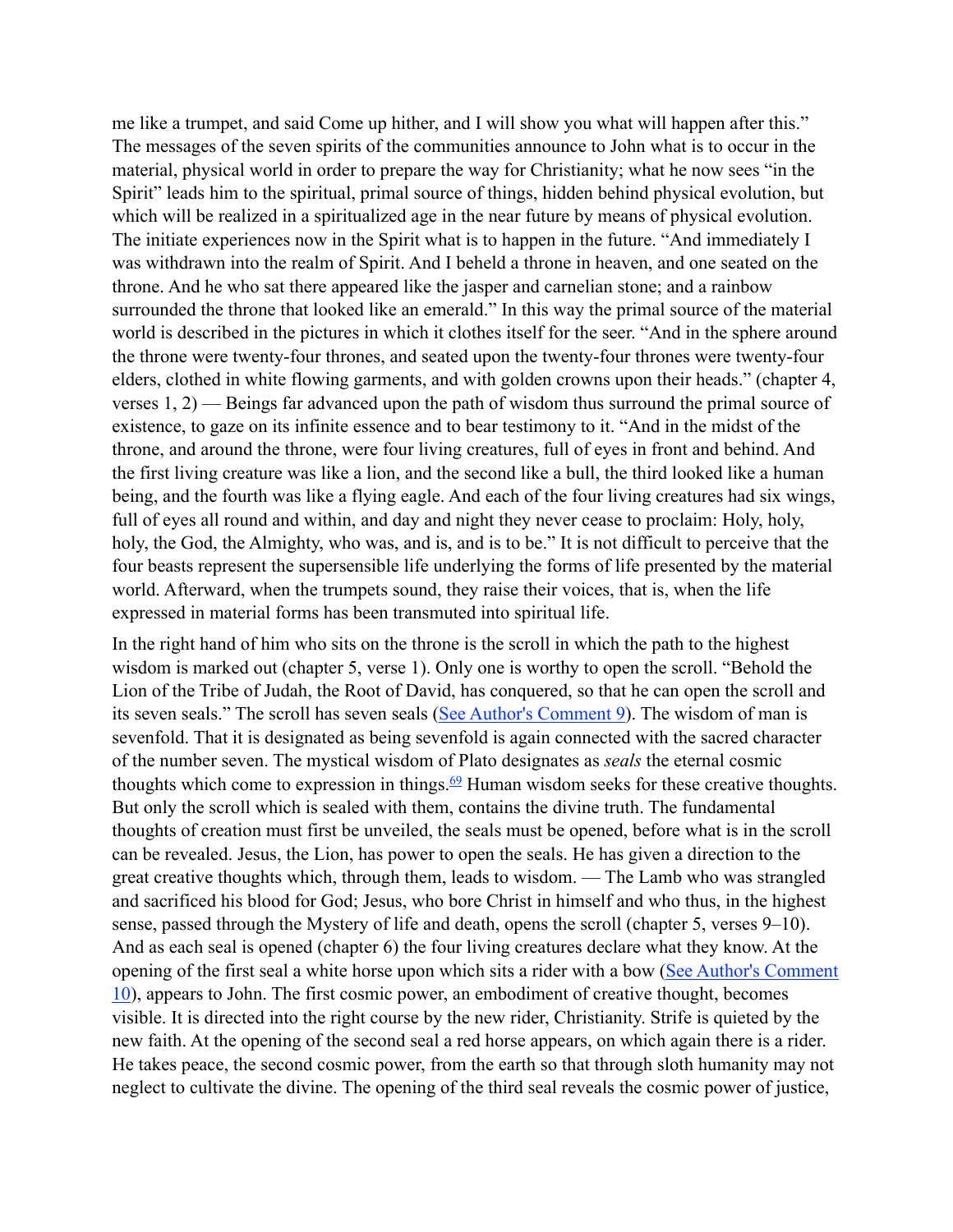guided by Christianity; the fourth brings the power of religion, which has received new dignity through Christianity. — The meaning of the four living creatures thus becomes clear. They are the four chief cosmic powers which are to receive new leadership through Christianity, War: the lion; Peaceful Work: the bull; Justice: the being with the human face; and Religious Enthusiasm: the eagle. The meaning of the third being becomes clear when it is said at the opening of the third seal: "A quart of wheat for a shilling, and three quarts of barley for a shilling," and that the rider holds a balance. At the opening of the fourth seal a rider becomes visible whose name was "Death, and Hell followed him." Religious justice is the rider (chapter 6, verses 6 and 7).

And when the fifth seal is opened there appear the souls of those who have already acted in the spirit of Christianity. Creative thought itself, embodied in Christianity, is manifested here. But by this Christianity is at first meant only the first community of Christians, which is transitory like other forms of creation. The sixth seal is opened (chapter 7), it is evident that the spiritual world of Christianity is an eternal world. The people seem to be permeated by that spiritual world out of which Christianity itself proceeded. What it has itself created becomes sanctified. "And I heard the number of the sealed: a hundred and forty-four thousand who were sealed of all the tribes of the children of Israel" (chapter 7, verse 4). They are those who prepared for the eternal before Christianity existed, and who were transformed by the Christ impulse. The opening of the seventh seal follows. What *true* Christianity should mean for the world becomes evident. The seven angels who "stand before God" (chapter 8, verse 2) appear. Again these angels are spirits from the ancient Mystery-conceptions transferred to Christianity. They are the spirits who lead to the vision of God in a *truly* Christian way. Therefore what is next accomplished is a leading to God; it is an "initiation" which is bestowed upon John. The announcements of the angels are accompanied by the signs necessary at initiations. "The first angel sounded and hail came out of fire mingled with blood, and it fell on the earth. And a third of the earth was burnt up, also a third of the trees was burnt up, and all the green grass was burnt up." And similar things happen at the announcements of the other angels when they sound their trumpets. — At this point we see we are not dealing with an initiation in the old sense but with a new one which should take the place of the old. Christianity should not be confined, like the ancient Mysteries, to a few elect. It should belong to the whole of humanity. It should be a religion of the people; the truth should be given to each one who "has ears to hear." The ancient mystics were singled out from a great number; the trumpets of Christianity sound for every one who is willing to hear them. Whether or not he draws near, depends upon himself. This is why the terrors accompanying this initiation of humanity are so enormously enhanced. What is to become of the earth and its inhabitants in a distant future is revealed to John at his initiation. Underlying this is the thought that initiates are able to foresee in the higher worlds what is realized only in the future for the lower world. The seven messages represent the meaning of Christianity for the present age; the seven seals represent what is now being prepared for the future through Christianity. The future is veiled, sealed to the uninitiated; in initiation it is unsealed. When the earthly period is over, during which the seven messages hold good, a more spiritual time will begin. Then life will no longer flow on as it appears in physical shapes, but even outwardly it will be a copy of its supersensible forms. These latter are represented by the four animals and the other images contained in the seals. In a yet more distant future appears that form of the earth which the initiate experiences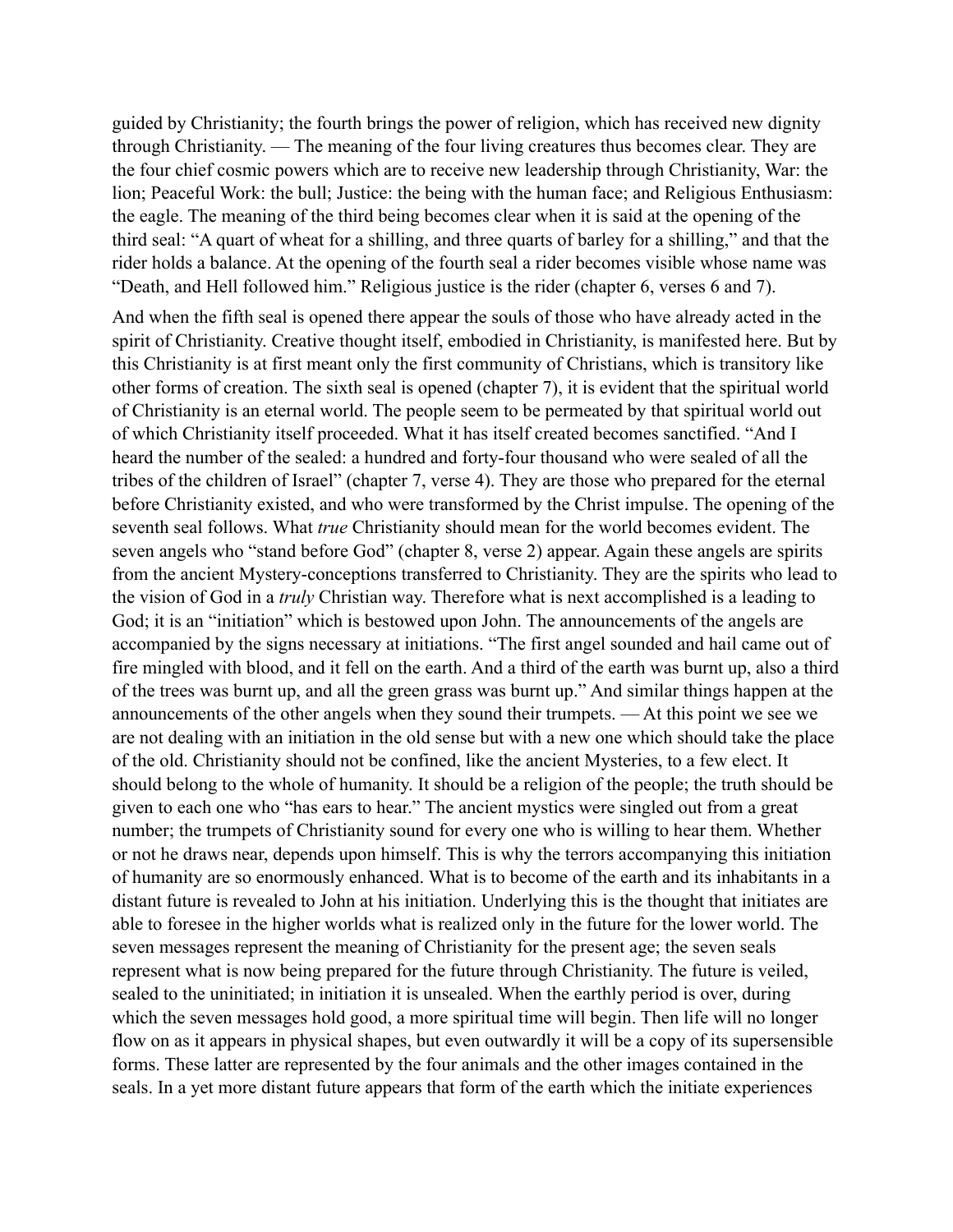through the trumpets. Thus the initiate prophetically experiences what is to happen. And one who is initiated in the Christian sense experiences how the Christ impulse penetrates and continues to work in earthly life. And after it has been shown how everything that clings too closely to the transitory to attain true Christianity has met with death, there appears the mighty angel with a little scroll open in his hand, and which he gives to John (chapter 10, verse 9): "And he said to me Take it, and eat: it will be bitter to your stomach but sweet in your mouth like honey." John was not only to *read* the little scroll; he was to absorb it, letting its contents permeate him. What avails any cognition unless man is vitally and thoroughly permeated by it? Wisdom should become *life*; man should not merely perceive the divine, but become divine himself. Such wisdom as is written in the scroll no doubt causes pain to the transitory nature: "it will be bitter to your stomach;" but so much the more does it make the eternal part happy: "but it will be sweet in your mouth like honey." — Only through such an initiation can Christianity become actual on the earth. It kills everything belonging to the lower nature. "And their dead bodies will lie in the square of the great city, which spiritually is called Sodom and Egypt, where also their Christ was crucified." This refers to the believers in Christ. They will be mistreated by the powers of the transitory world. But it is only the transitory members of human nature that will be ill treated, which the true essence will then have conquered. Thereby their destiny is a copy of the exemplary fate of Christ Jesus. "Spiritually Sodom and Egypt" is the symbol of a life which clings to the external and does not change itself through the Christ impulse. Christ is *everywhere* crucified in the lower nature. Where this lower nature conquers, everything remains dead. Human corpses cover the squares of the cities. Those who overcome the lower nature and bring about an awakening of the crucified Christ, hear the trumpet of the seventh angel: "The kingdoms of the world have become the kingdom of our Lord and of his Christ; and he shall reign from cosmic age to cosmic age" (chapter 11, verse 15). "And the temple of God in heaven was opened, and the ark of his covenant was seen within his temple" (verse 9). In the conception of these events the initiate sees the old struggle between the lower and higher nature renewed. For everything the neophyte formerly had to go through must be repeated in the one who follows the Christian path. As once Osiris was threatened by the evil Typhon, so now the "great Dragon, the old Serpent" (chapter 12, verse 9) must be overcome. The woman, the human soul, gives birth to lower knowledge, which is an adverse power if it does not raise itself to wisdom. Man must pass through that lower knowledge. Here in the Apocalypse it appears as the "old Serpent." In all mystical wisdom from the remotest times the serpent has been the symbol of cognition. Man may be led astray by this serpent, by cognition, if he does not bring to life in him the Son of God who crushes the serpents head. "And the great Dragon was thrown out, that old Serpent, whose name is Devil, and Satan, the deceiver of the whole world: he was thrown down to the earth, and his angels were thrown down with him" (chapter 12, verse 9). In these words one can read what Christianity would be. A new method of initiation. In a new form was to be attained what had been attained in the Mysteries. In them also the serpent had to be overcome. But this was no longer to take place in the same way. The one, the archetypal Mystery, the Christian Mystery, was to replace the many Mysteries of antiquity. Jesus, in whom the Logos became flesh, was to become the Initiator of the whole of humanity. And this humanity was to become his own community of mystics. Not a separation of the elect but a linking together of all is to occur. Each is to be able to become a mystic according to his maturity. The message sounds forth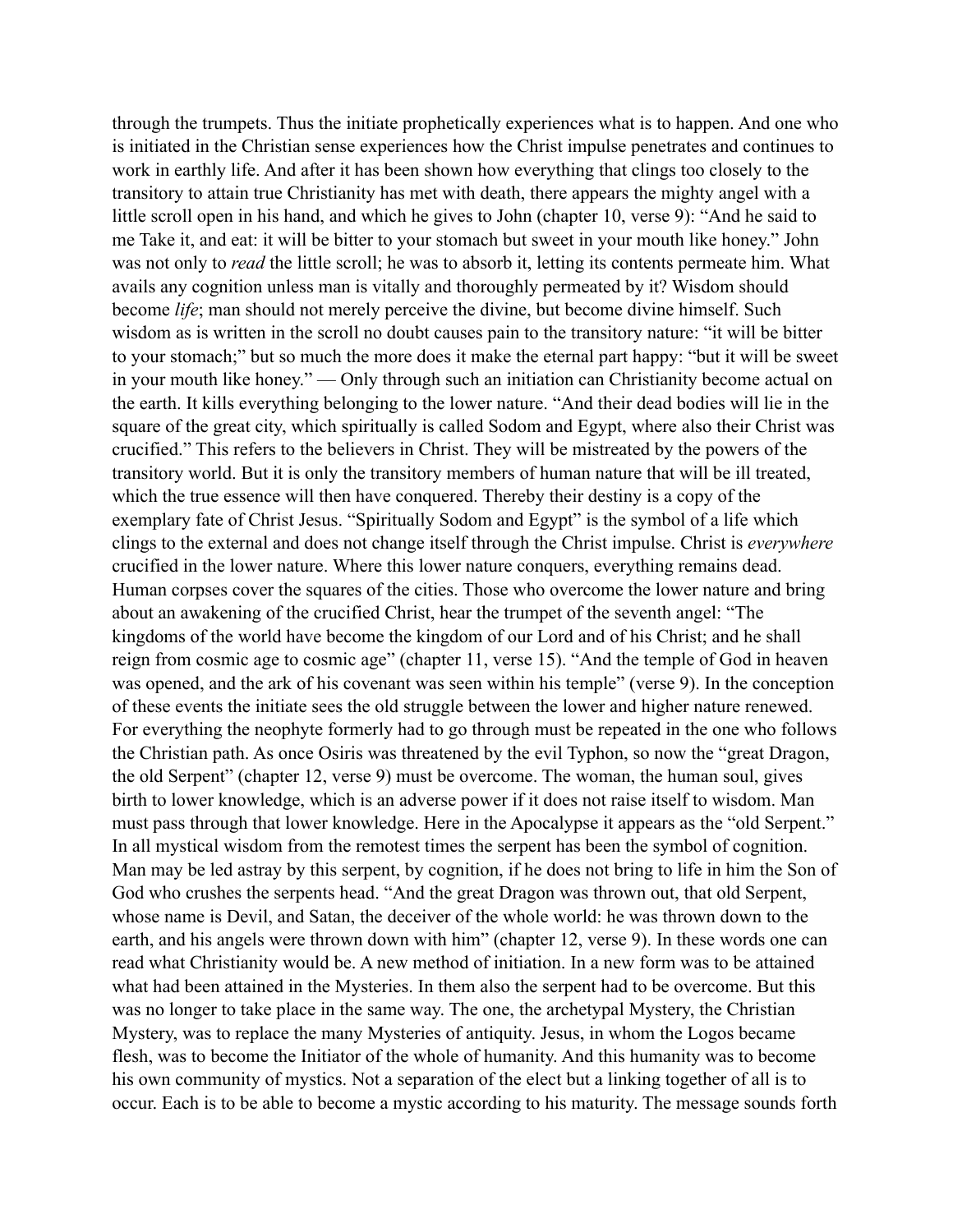to all; he who has an ear, hastens to learn the secrets. The voice of the heart is to decide in each individual case. This or that person is not to be introduced individually into the Mystery temples, but the word is to be spoken to all; then some will be able to hear it more clearly than others. It will be left to the daemon, the angel within each human breast, to decide how far he can be initiated. The whole world is a Mystery temple. Blessing is not only to come to those who *see* the wonderful processes in the special temples for initiation, processes which give them a guarantee of the eternal, but "Blessed are they who have not seen, and yet *believe*." Even if at first they grope in the dark, nevertheless the light may come to them later. Nothing is to be withheld from anyone; the way is to be open to all. — The latter part of the Apocalypse describes graphically the dangers threatening Christianity through Antichristian powers, and how the Christian powers must be victorious nevertheless. All other gods are united in the One Christian Divinity: "And the city has no need of sun or moon to shine upon it: for the revelation of God lights it, and its light is the Lamb" (chapter 21, verse 23). The mystery of the "Revelation of Saint John" is that the Mysteries shall no longer be kept hidden. "And he said to me: Do not seal up the words of the prophecy of this book, for the Godhead is near." — The author of the Apocalypse has set forth what he believes to be the relationship of his church to the churches of antiquity. He wished to express what he thought about the Mysteries in the form of a spiritual Mystery. He wrote his Mystery on the island of Patmos. He is said to have received the "Revelation" in a *grotto*. These details indicate that the revelation was of the character of a Mystery. — Thus Christianity emerged from the Mysteries. In the Apocalypse its wisdom is itself born as a Mystery, but as a Mystery which transcends the frame of the old Mystery world. The unique Mystery is to become the universal Mystery. — It may appear contradictory to say that the secrets of the Mysteries became revealed through Christianity, and that nevertheless a Christian Mystery is to be seen again in the experience of the spiritual visions of the writer of the Apocalypse. The contradiction disappears at once when we reflect that the secrets of the ancient Mysteries were revealed through the events in Palestine. Through these events was laid bare what previously had been veiled in the Mysteries. A new Mystery has been introduced into the evolution of the world through the appearance of the Christ. The initiate of ancient times experienced, in the spiritual world, how evolution points the way to the as yet "hidden Christ;" the Christian initiate experiences the hidden effects of the "revealed Christ."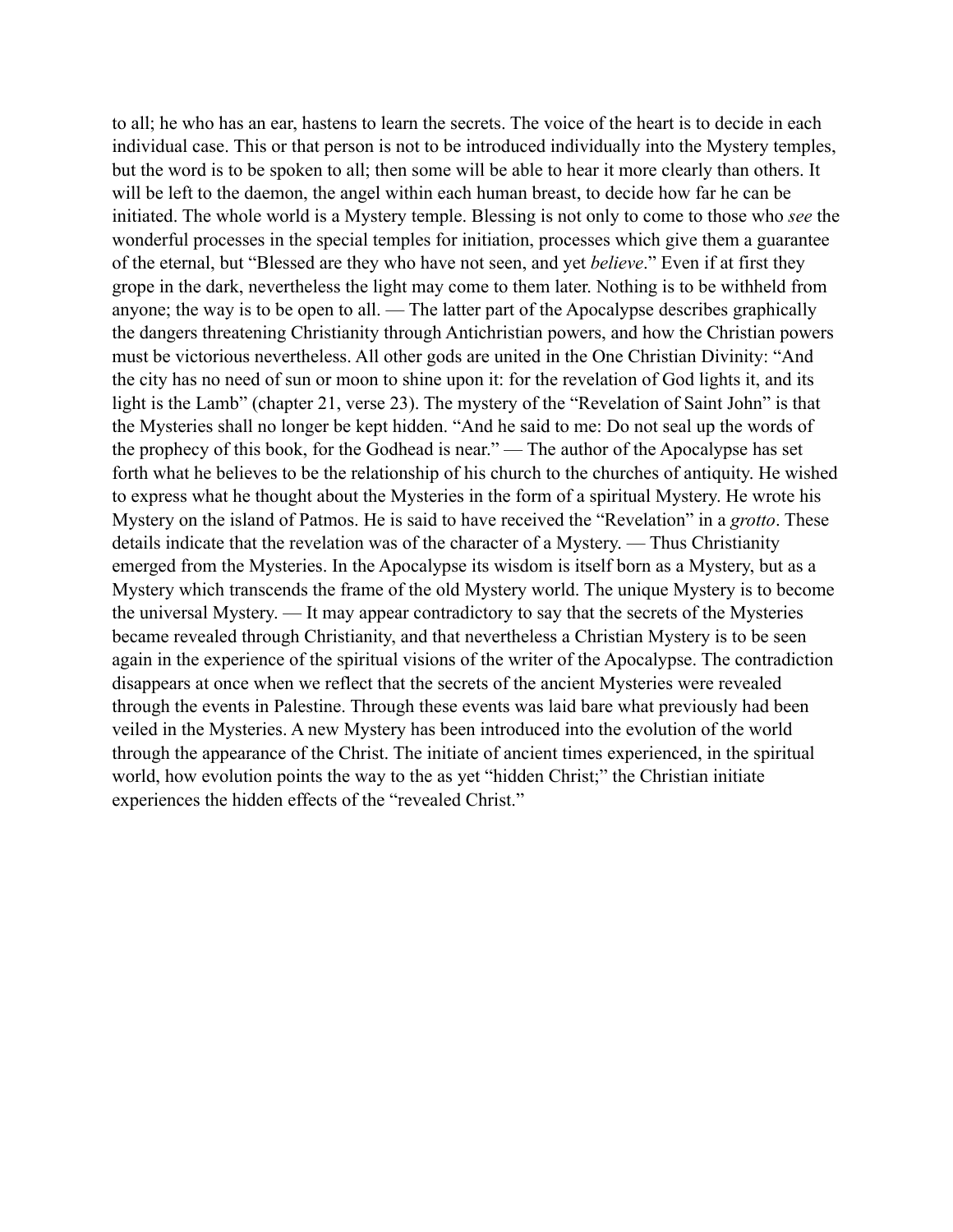# **Chapter 10 - Jesus and His Historical Background**

<span id="page-77-0"></span>THE SOIL OUT of which the spirit of Christianity grew is to be sought in the wisdom of the Mysteries. It was only necessary for the fundamental conviction to become widespread that this spirit must be introduced into *life* in a greater measure than had come to pass through the Mysteries themselves. But such a conviction was present in many circles. We need only look at the rule of life of the Essenes and Therapeutae who had been established long before the beginning of Christianity. The Essenes were a closed Palestinian sect, whose numbers at the time of Christ were estimated at four thousand. They formed a community which required that its members should lead a life which developed a higher self within the soul, and through this bringing about a rebirth. The novice was subjected to a strict test to ascertain whether he was sufficiently mature to prepare himself for a higher life. If he was admitted he had to undergo a period of probation. He was required to take a solemn oath that he would not betray to strangers the secrets of the discipline. The latter was designed to quell the lower nature in man so that the spirit slumbering within him might be awakened more and more. Whoever had experienced the spirit in himself up to a certain stage rose to a higher degree in the order and enjoyed a corresponding authority conditioned by fundamental convictions and not by external compulsion. — Similar to the Essenes were the Therapeutae, who lived in Egypt. All the relevant details of their discipline are contained in a treatise by the philosopher Philo, *About the Contemplative Life*.<sup>70</sup> (The dispute concerning the authenticity of this work must now be regarded as settled and it may be rightly assumed that Philo truly described the life of a community existing long before Christianity and well known to him. On this subject see G. R. S. Mead's *Fragments of a Faith Forgotten*.) We need look at only a few passages from Philo's treatise in order to see what their objective was. "The dwellings of the community are very simple, merely providing shelter against the two great dangers, — the fiery heat of the sun and the icy cold of the air. The dwellings are not close together as are those in towns, for proximity is irksome and unpleasing to those who are seeking solitude; nor are they far apart, because of the fellowship which is so dear to them, and also for mutual help in case of an attack by brigands. In each dwelling is a consecrated room, called a sanctuary or *monasterion* (closet or cell) in which in solitude they are initiated into the mysteries of the *sanctified life* ... They also have works of ancient authors, the founders of their way of thinking, and who left behind them many details concerning the method used in allegorical interpretation ... The interpretation of the sacred scriptures is based upon the *underlying* meaning in the allegorical narratives."<sup>71</sup> Thus we see that what had been striven for in the narrower circle of the Mysteries had become the concern of a community. But naturally its strict character has been weakened by being shared. — The communities of the Essenes and Therapeutae form a natural transition from the Mysteries to Christianity. Christianity, however, wished to extend to humanity as a whole what these communities had made the concern of a sect. This of course prepared the way for a still further weakening of its strict character.

From the existence of such sects it becomes evident how far the time was ripe for the comprehension of the Mystery of Christ. In the Mysteries the neophyte was artificially prepared so that at the suitable stage the higher spiritual world would arise in his soul. Within the community of the Essenes or Therapeutae, by means of a suitable way of life, the soul sought to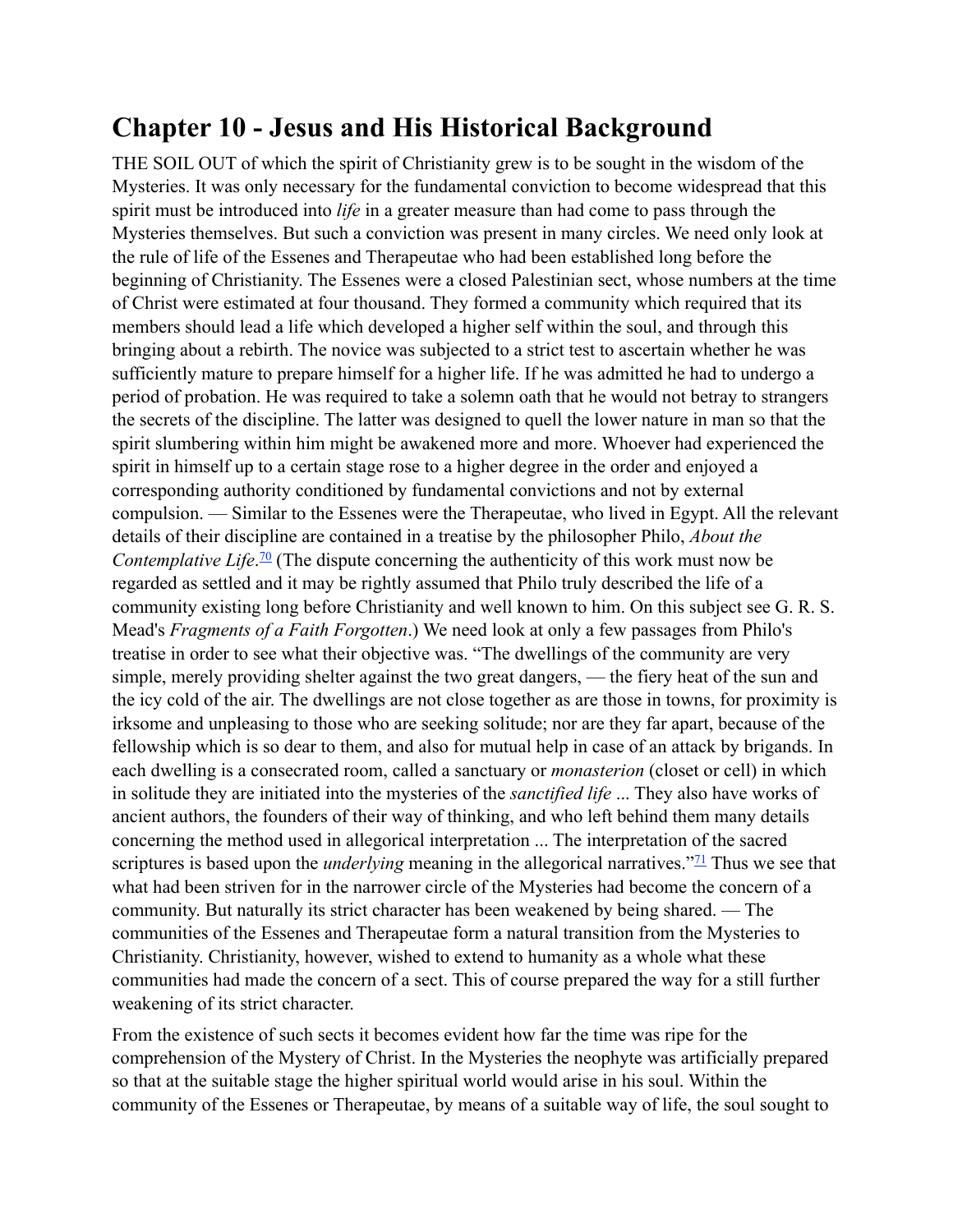prepare itself for the awakening of the "higher man." It is then a further step to struggle through to the intimation that a human individuality might have developed to higher and higher stages of perfection in repeated lives on earth. Anyone who had arrived at such a presentiment of this truth would also be able to feel that in Jesus a being of high spirituality had appeared. The higher the spirituality the greater the possibility of accomplishing something of importance. Thus Jesus' individuality could become capable of accomplishing the deed which is so mysteriously signified in the Gospels by the event of his Baptism by John, and which, by the manner of its presentation, is so clearly marked out as something of the utmost importance. — The personality of Jesus became able to receive into its own soul Christ, the Logos, so that He became flesh in it. Since this Incarnation the "Ego" of Jesus of Nazareth is the Christ, and the outer personality is the bearer of the Logos. This event of the "Ego" of Jesus becoming the Christ is represented by the Baptism by John. During the time of the Mysteries, "union with the Spirit" was the concern of a few neophytes only. Among the Essenes a whole community cultivated a life by which its members were able to attain this "union;" through the Christ event something, — that is, the deeds of Christ, — was placed before the whole of humanity so that the "union" became a matter of cognition for all mankind.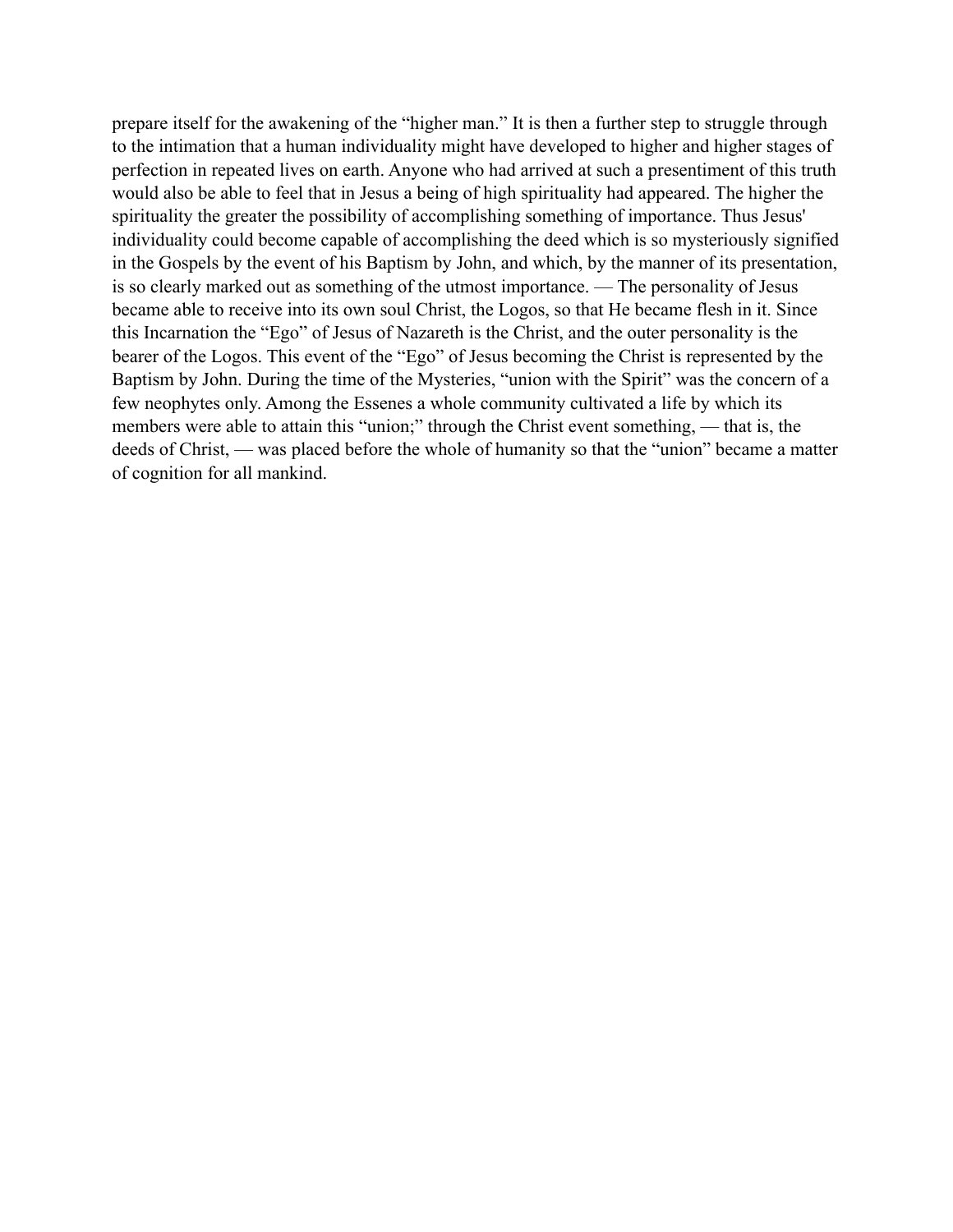# **Chapter 11 - The Essence of Christianity**

THE FACT that the Divine, the Word, the eternal Logos was no longer met only on a spiritual plane in the dark secrecy of the Mysteries but that in speaking about the Logos they were indicating the historical and human personality of Jesus, must have exercised the deepest influence upon those who acknowledged Christianity. Previously the Logos had been seen as reality only in different stages of human perfection. It was possible to observe the delicate, subtle differences in the spiritual life of the personality and to see in what manner and degree the Logos became living within the individual personalities seeking initiation. A higher degree of maturity had to be interpreted as a higher stage in the evolution of spiritual existence. The preparatory steps had to be sought in a past spiritual life. And the present life had to be regarded as the preparatory stage for future stages of spiritual evolution. The conservation of the spiritual power of the soul and the eternity of that power could be assumed from the Jewish esoteric teaching (*The Zohar*), "Nothing in the world is lost, nothing falls into the void, not even the words and voice of man; everything has its place and destination."<sup>72</sup> The one personality was only a metamorphosis of the soul which changes from personality to personality. The single life of the personality was considered only as a link in the chain of development reaching forward and backward. Through Christianity this changing Logos is directed from the individual personality to the unique personality of Jesus. What previously had been distributed throughout the world was now united in a unique personality. Jesus became the unique God-Man. In Jesus something *once* was present which must appear to man as the greatest of ideals and with which in the course of man's repeated earthly lives he ought in the future to be more and more united. Jesus took upon himself the apotheosis of the whole of humanity. In him was sought what formerly could be sought only in a man's own soul. What had always been found as divine and eternal in the human personality had been taken from it. And all this eternal could be seen in Jesus. It is not the eternal part in the soul that conquers death and is raised as divine through its own power, but the one God who was in Jesus, will appear and raise the souls. From this it follows that an entirely new significance was given to personality. The eternal, immortal part had been taken from it. Only the personality as such was left. If eternity were not to be denied, immortality must be ascribed to the personality itself. The belief in the soul's eternal metamorphosis became the belief in personal immortality. The personality gained infinite importance because it was the only thing in man to which he could cling. — Henceforth there is nothing between the personality and the infinite God. A direct relationship with Him must be established. Man was no longer capable of becoming divine himself in a greater or lesser degree; he was simply man, standing in a direct but outward relationship to God. Those who knew the ancient Mystery-conceptions were bound to feel that this brought quite a new note into the conception of the world. Many people found themselves in this position during the first centuries of Christianity. They knew the nature of the Mysteries; if they wished to become Christians they were obliged to come to terms with the old method. This brought them into difficult conflicts within their souls. They tried in the most varied ways to find a balance between the divergent world conceptions. This conflict is reflected in the writings of early Christian times, both of pagans attracted by the sublimity of Christianity and of those Christians who found it hard to give up the ways of the Mysteries. Christianity grew slowly out of Mystery wisdom. On the one hand Christian convictions were presented in the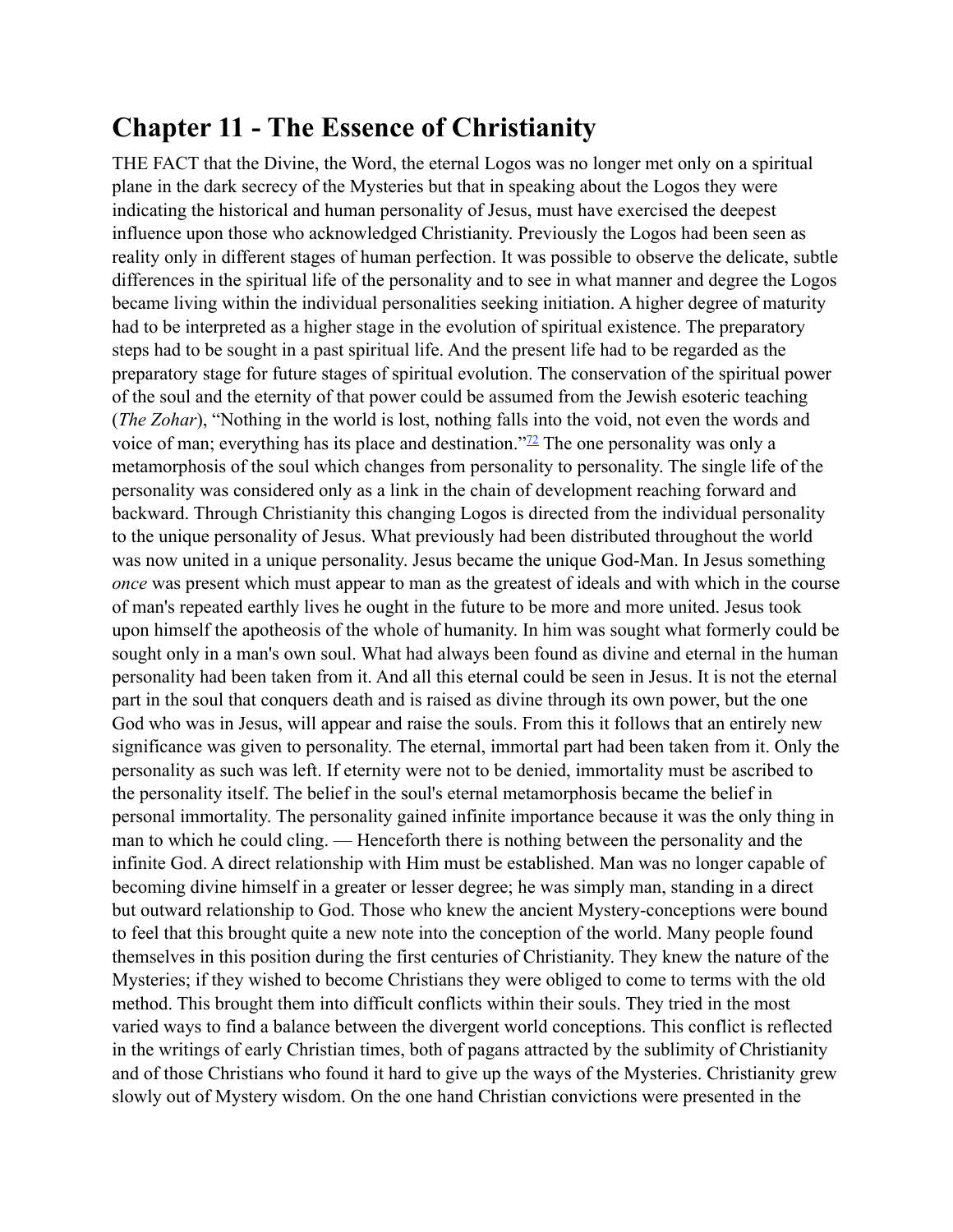form of the Mystery truths, and on the other the Mystery wisdom was clothed in Christian words. Clement of Alexandria (died 217 A.D.), a Christian writer whose education had been pagan, provides an instance of this: "Thus the Lord did not hinder us from doing good while keeping the Sabbath, but allowed us to communicate of those divine mysteries, and of that holy light, to those who are able to receive them. He did not disclose to the many what did not belong to the many; but to the few to whom he knew that they belonged, who were capable of receiving and being moulded according to them. But secret things are entrusted to speech, not to writing, as God confided the unutterable mystery to the Logos, not to the written word." — "God gave to the church some, apostles; and some, prophets; and some, evangelists; and some, pastors and teachers; for the perfecting of the saints, for the work of the ministry, for the edifying of the body of Christ."73 By the most diverse means personalities tried to find the way from the ancient conceptions to the Christian ones. And each of them, believing he was on the right path, called the others heretics. Side by side with the latter, the Church grew stronger as an external institution. The more power it gained the more the path recognized as the right one by the decisions of councils took the place of personal investigation. It was for the Church to decide who deviated too far from the divine truth which it guarded. The concept of a "heretic" took firmer and firmer shape. During the first centuries of Christianity the search for the divine path was a much more personal matter than it became later. A long distance had to be traveled before Augustine's conviction could become possible: "I should not believe the Gospel except as moved by the authority of the Church." (*[see Note in Chapter 6](#page-60-0)*)

The conflict between the method of the Mysteries and that of the Christian religion acquired a special stamp through the various "Gnostic" sects and writers. We may class as Gnostics all the writers of the first Christian centuries who sought for a deeper spiritual sense in Christian teachings. (A brilliant account of the development of Gnosis is given in G. R. S. Mead's book mentioned above, *Fragments of a Faith Forgotten*.) We understand the Gnostics when we look upon them as saturated with the ancient wisdom of the Mysteries and striving to understand Christianity from that point of view. For them Christ is the Logos. As such He is above all of a spiritual nature. In His primal essence He cannot approach man from without. He must be awakened in the soul. But the historical Jesus must bear some relationship to this spiritual Logos. This was the crucial question for the Gnostics. Some settled it in one way, some in another. The essential point common to them all was that to arrive at a true understanding of the Christ-idea, mere historical tradition was not sufficient, but that it must be sought either in the wisdom of the Mysteries or in the Neoplatonic philosophy which was derived from the same source. The Gnostics had faith in human wisdom, and believed it capable of bringing forth a Christ by whom the historical Christ could be measured. In fact, through the former alone could the latter be understood and beheld in the right light.

<span id="page-80-0"></span>From this point of view the doctrine given in the books of Dionysius the Areopagite is of special interest. It is true that there is no mention of these writings until the sixth century. But it matters little when and where they were written; the point is that they give an account of Christianity which is clothed in the language of Neoplatonic philosophy, and presented in the form of a spiritual vision of the higher world. In any case this is a form of presentation belonging to the first Christian centuries. In olden times this presentation was handed on in the form of oral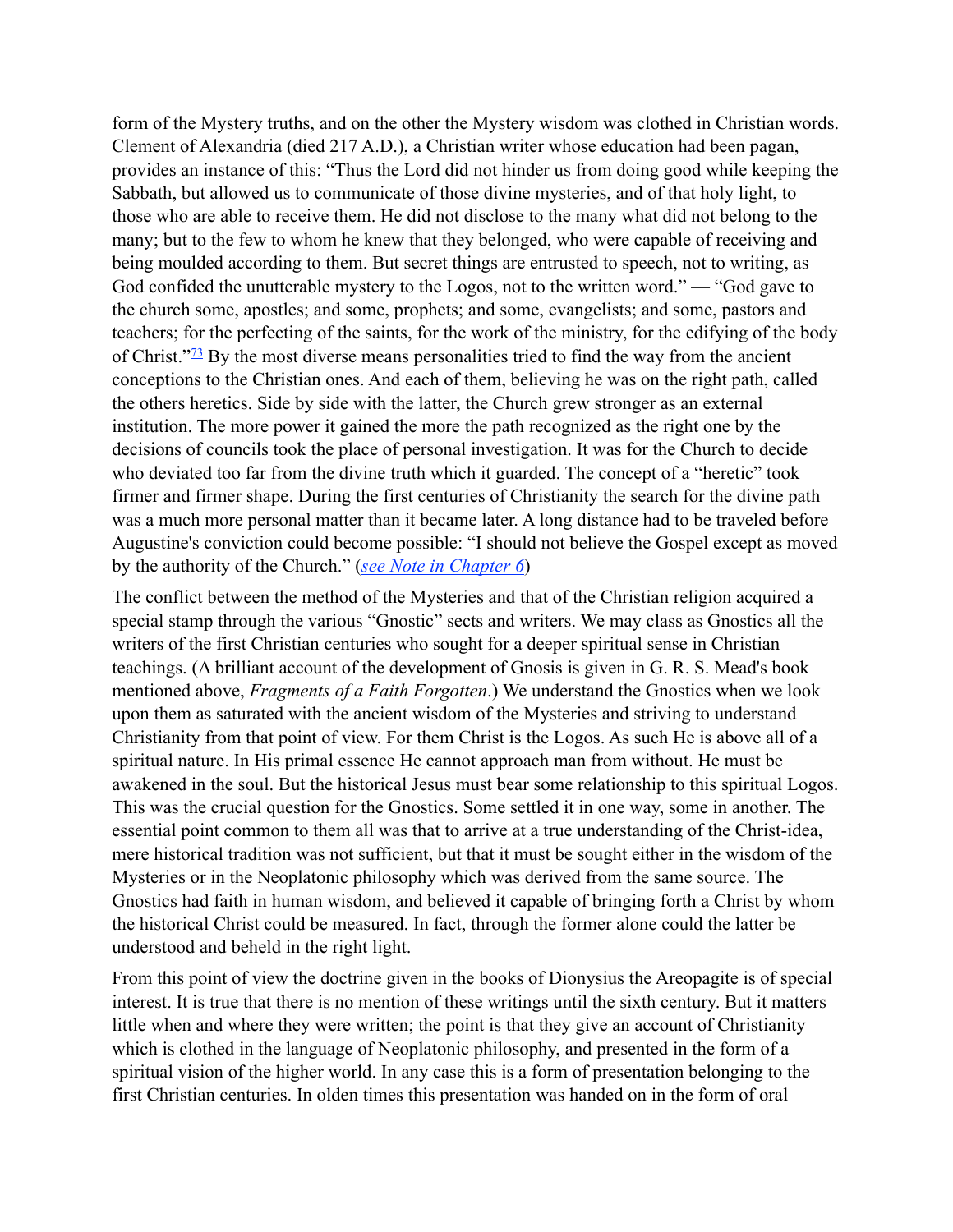tradition; in fact the most important things were not entrusted to writing. Christianity thus presented could be regarded as reflected in the mirror of the Neoplatonic world conception. Sense-perception dims man's spiritual vision. He must go beyond the material world. But all human concepts are derived primarily from observation by the senses. What man observes with his senses he calls existent; what he does not so observe he calls non-existent. Therefore if he wishes to open up an actual view of the divine he must go beyond existence and non-existence, for as he conceives them these also have their origin in the sphere of the senses. In this sense God is neither existent nor non-existent. He is super-existent. Consequently He cannot be attained by means of ordinary perception, which has to do with existing things. We must be raised above ourselves, above our sense-observation, above our reasoning logic if we are to find the bridge to spiritual conception; then we are able to get a glimpse into the perspectives of the divine. — But this super-existent divinity has brought forth the Logos, the foundation of the universe, filled with wisdom. Man's lower powers are able to reach Him. He is present in the structure of the world as the spiritual Son of God; He is the mediator between God and man. He may be present in man in various stages. For instance, He may be realized in an external institution, in which those variously imbued with His spirit are grouped into a hierarchy. A "Church" of this kind is the material reality of the Logos, and the power which lives in it lived personally in the Christ become flesh, in Jesus. Thus through Jesus the Church is united to God; in Him lies its meaning and crowning-point.

One thing was clear to all Gnosis: one must come to terms with the idea of Jesus as a personality. Christ and Jesus must be brought into relationship with each other. Divinity was taken from human personality and must be recovered in one way or another. It must be possible to find it again in Jesus. The mystic was dealing with a degree of divinity within himself, and with his own earthly material personality. The Christian was dealing with the latter and also with a perfect God, far above all that is humanly attainable. If we hold firmly to this conception a fundamentally mystical attitude of soul is only possible when the soul finds the higher spiritual element in itself and its spiritual eye is opened so that the light issuing from the Christ in Jesus falls upon it. The union of the soul with its highest powers is at the same time union with the historical Christ. For mysticism is a direct feeling and experience of the divine within the soul. But a God far transcending everything human can never dwell in the soul in the real sense of the word. Gnosis and all subsequent Christian mysticism represent the effort in one way or another to lay hold of that God and to apprehend Him directly in the soul. A conflict in this case was inevitable. In reality it was only possible for a man to find *his own* divine part; but this is a human-divine part, that is, a divine part at a certain stage of development. Yet the Christian God is a definite one, perfect in Himself. It was possible for a person to find in himself the power to strive upward to this God, but he could not say that what he experienced in his own soul at any stage of development was one with God. A gulf appeared between what it was possible to perceive in the soul and what Christianity described as divine. It is the gulf between knowledge and belief, between cognition and religious feeling. This gulf does not exist for a mystic in the old sense of the word. He knows that he can comprehend the divine only by degrees, and he also knows why this is so. It is clear to him that this gradual attainment is a real attainment of the true, living divinity and he finds it difficult to speak of a perfect, isolated divine principle. A mystic of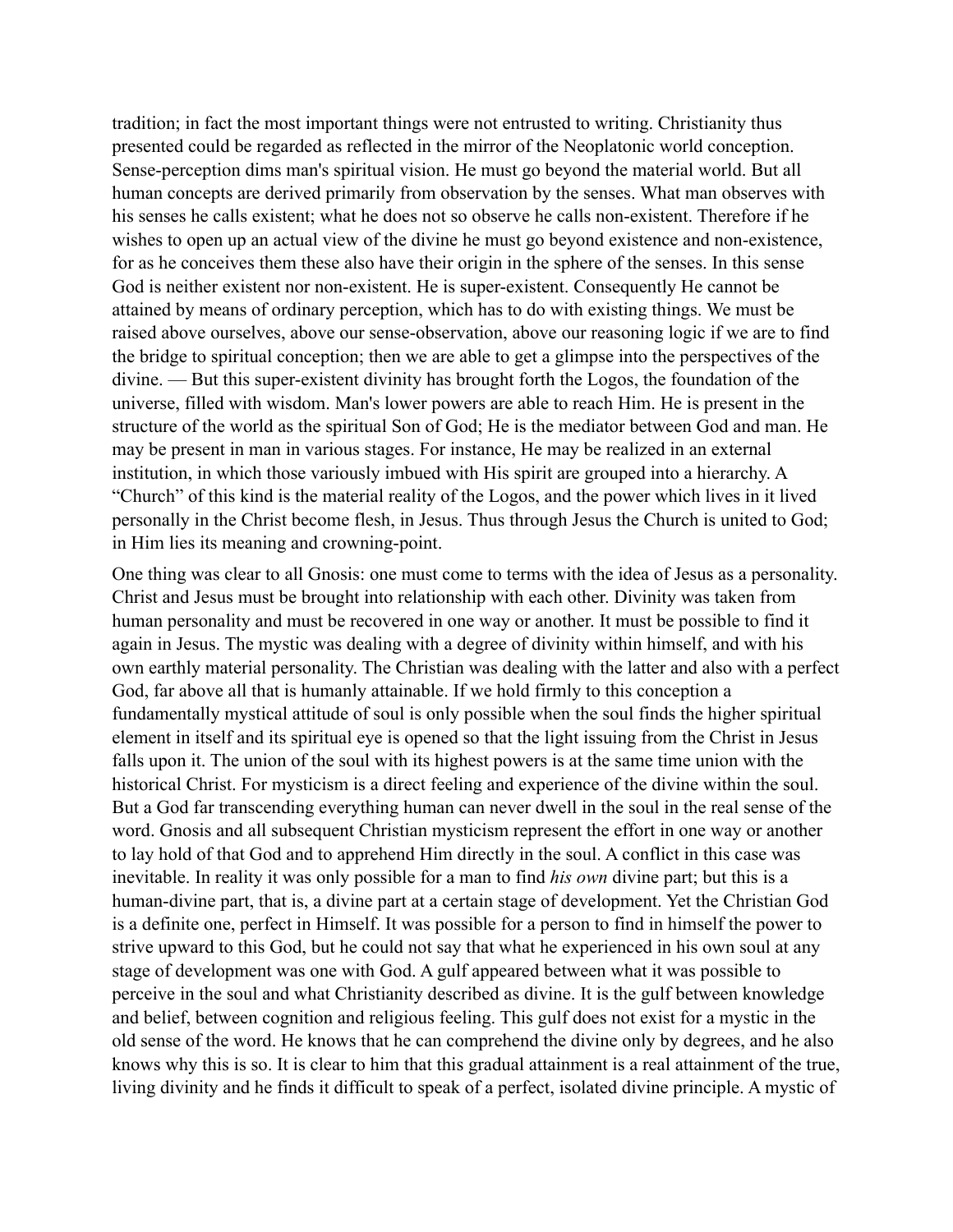this kind does not wish to recognize a perfect God, but he wishes to experience the divine life. He wishes to become divine himself; he does not wish to gain an external relationship to the Godhead. It is of the essence of Christianity that its mysticism in this sense starts with an assumption. The Christian mystic seeks to behold divinity within himself, but he must look to the historical Christ as his eyes do to the sun; just as the physical eye says to itself, By means of the sun I see what I have power to see, so the Christian mystic says to himself, I will intensify my innermost being in the direction of divine vision, and the light which makes such vision possible is given in the Christ who has appeared. He *is*, and through this I am able to rise to the highest within myself. In this the Christian mystics of the Middle Ages show how they differ from the mystics of the ancient Mysteries. (See my book, *Die Mystik im Aufgange des neuzeitlichen Geisteslebens*. Berlin, 1901, *[Mysticism at the Dawn of the Modern Age](http://www.rsarchive.org/Books/GA007/index.php)*, Englewood, New Jersey, 1960, Volume 3 of the Centennial Edition of the Written Works of Rudolf Steiner, 1861–1961.)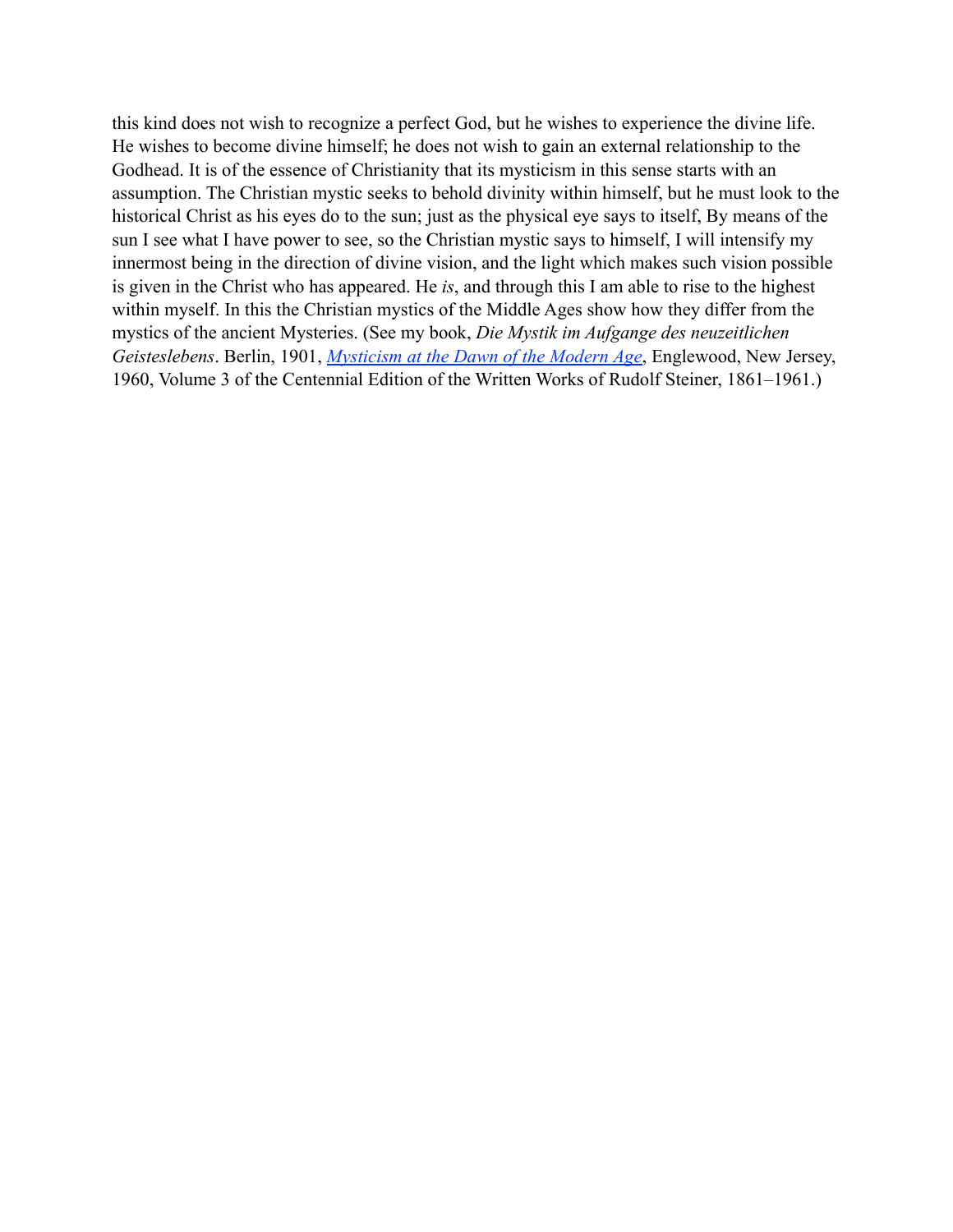## **Chapter 12 - Christianity and Pagan Wisdom**

AT THE TIME of the first beginnings of Christianity there appear in ancient pagan culture conceptions of the world which seem to be a continuation of the Platonic way of thinking, and which may be understood as a more inward, spiritual Mystery wisdom. Such conceptions started with Philo of Alexandria (B.C. 25–A.D. 50). $\frac{46}{5}$  From his point of view the processes leading to the divine take place in the innermost part of the human soul. One could say that the mystery temple in which Philo seeks his initiations is simply and solely the innermost part of his being, and its higher experiences. In his case processes of a purely spiritual nature replace the procedures which took place in the Mystery centers. According to Philo sense-observation and cognition gained through the logical intellect, do not lead to the divine. They relate merely to what is transitory. But there is a path by which the soul may rise above these methods of cognition. It must step out of what it accepts as its ordinary " I ." It must be removed from this " I ." Then it enters a state of spiritual exaltation and illumination in which it no longer knows, thinks and cognizes in the ordinary sense. For it has become merged with the divine, identified with it. The divine is experienced in its essence, which cannot be formed in thoughts or imparted in concepts. It is *experienced*. One who experiences it knows that he can communicate this experience only if he is able to imbue his words with life. The world is a reflected image of this mystical reality, experienced in the innermost recesses of the soul. The world has come forth from the invisible, inconceivable God. A direct image of this Godhead is the wisdom-filled harmony of the world, out of which material phenomena arise. This wisdom-filled harmony is the spiritual image of the Godhead. It is the divine Spirit diffused in the world; cosmic reason, the Logos, the Offspring or Son of God. The Logos is the mediator between the world of the senses and the inconceivable God. When man steeps himself in cognition, he unites himself with the Logos. The Logos becomes embodied in him. The spiritually developed personality is the bearer of the Logos. Above the Logos is God; beneath is the transitory world. Man is called upon to link the two. What he experiences in his innermost being as spirit, is the cosmic Spirit. These ideas are directly reminiscent of Pythagorean thought. (*[see Note in Chapter 3](#page-35-0)*) — The center of existence is sought in the inner life. But this inner life is conscious of its cosmic significance. Augustine's statement, "We see all created things because they are; and they are because God sees them," derives from a way of thinking essentially similar to that of Philo. — And in describing *what* and *how* we see, Augustine adds significantly, "Because they are, we see them outwardly: and because they are perfect, we see them inwardly." $\frac{73a}{3}$  We find the same fundamental idea in Plato (*[see Note in Chapter 4](#page-37-0)*). Philo, like Plato, sees in the destiny of the human soul the closing act of the great cosmic drama, the awakening of the spellbound God. He describes the inner deeds of the soul in the following words: The wisdom within man followed "the ways of his Father, and shaped the different forms, looking to the archetypal patterns." It is not a personal matter when man shapes such forms within himself. These forms are the eternal wisdom, they are the cosmic life. This is in harmony with the interpretation of the folk myths in the light of the Mysteries. The mystic searches for the deeper truth in the myths (*[see Note in](#page-46-0)  [Chapter 5](#page-46-0)*). And as the mystic treats the myths of paganism, Philo handles Moses' story of the creation. For him the Old Testament accounts are images of inner soul processes. The Bible relates the creation of the world. Whoever accepts it as a description of outer events, knows only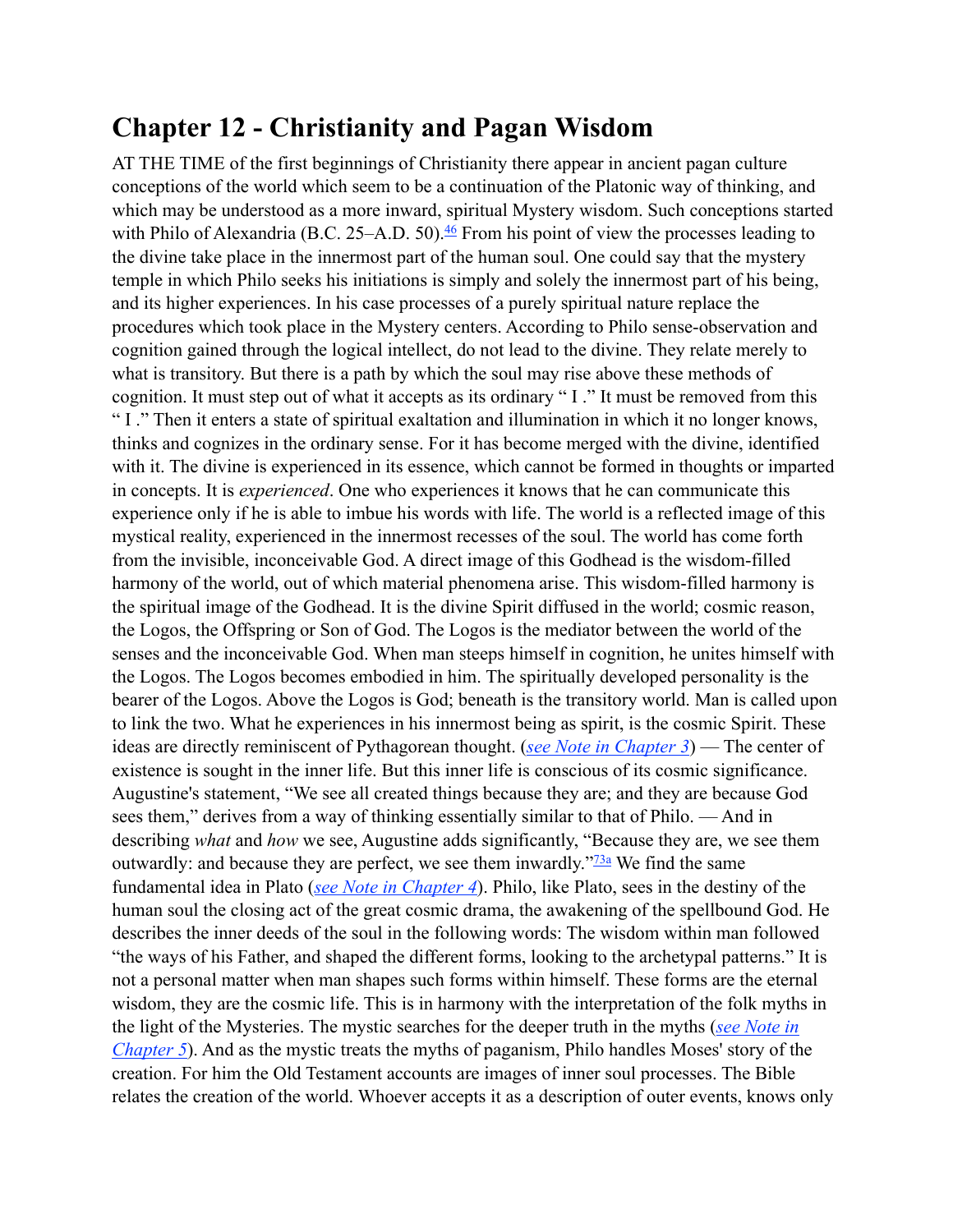half of it. Certainly it is written, "In the beginning God created the heaven and the earth. And the earth was without form, and void; and darkness was upon the face of the deep. And the Spirit of God moved upon the face of the waters." But the true inner sense of such words must be experienced in the depths of the soul. God must be found within; then He appears as the "archetypal essence sending forth myriads of rays, none visible to sense, all to the mind."<sup>74</sup> This is how Philo expresses himself. In Plato's *Timaeus* the words are almost identical with those of the Bible: "And when the Father that engendered the universe perceived it in motion and alive, and a thing of joy to the eternal gods, He too rejoiced."<sup>75</sup> In the Bible we read, "and God saw that it was good." — For Plato, for Mystery wisdom, as well as for the Bible, cognition of the divine means to experience the process of creation as one's own destiny. Thus the story of creation and the story of the soul striving toward its apotheosis, flow into one. Philo is convinced that Moses' account of the creation may be used to tell the story of the soul which is seeking God. Everything in the Bible acquires a profoundly symbolic meaning when seen from this point of view. Philo becomes the interpreter of this symbolic meaning. He reads the Bible as the story of the soul.

We may say that Philo's manner of reading the Bible is in harmony with the trend of his time, which originated in the wisdom of the Mysteries; indeed he relates that the Therapeutae interpreted ancient writings in the same way. "They have also works of ancient authors who were the founders of their way of thinking, and left behind them many monuments of the method used in *allegorical* interpretation ... the interpretation of the sacred scriptures is based upon the underlying meaning in the allegorical narratives." (*[see Note in Chapter 10](#page-77-0)*). Thus Philo's goal was to discover the underlying meaning of the "allegorical" narratives in the Old Testament.

Let us imagine where such an interpretation could lead. We read the account of creation, and find in it not only a narrative of outward events, but a representation of the ways which the soul must take to reach the divine. Thus as a microcosm, the soul must repeat in itself the ways of God, and its mystical striving for wisdom can take only this form. The drama of the universe must be enacted in every soul. The soul life of the mystic is the *fulfillment* of the prototype given in the account of creation. Moses wrote not only to recount historical facts, but to represent pictorially the ways the soul must take if it desires to find God.

All this, in Philo's conception of the world, is contained *within* the human spirit. Man experiences within *himself* what God has experienced in the world. The Word of God, the Logos, becomes an experience of the soul. God led the Jews out of Egypt into the Promised Land; He made them undergo trials and privations before bestowing the Promised Land upon them. This is the outward event. Let us experience it inwardly. From the land of Egypt, the transitory world, passing through privations which lead to the suppression of sensuous experience and into the promised land of the soul, we reach the eternal. With Philo all this is an inner process. The God Who was poured out into the world, celebrates His resurrection in the soul, if His creative word is understood and re-created in the soul. Then within himself, man has given spiritual birth to God, to the Spirit of God that became Man, to the Logos, to Christ. In this sense, cognition, for Philo and those who thought like him, was a birth of Christ within the world of spirit. The Neoplatonic conception of the world, which developed contemporaneously with Christianity, was a continuation of Philo's method of thought. Let us see how Plotinus (204–269 A.D.) describes his spiritual experience: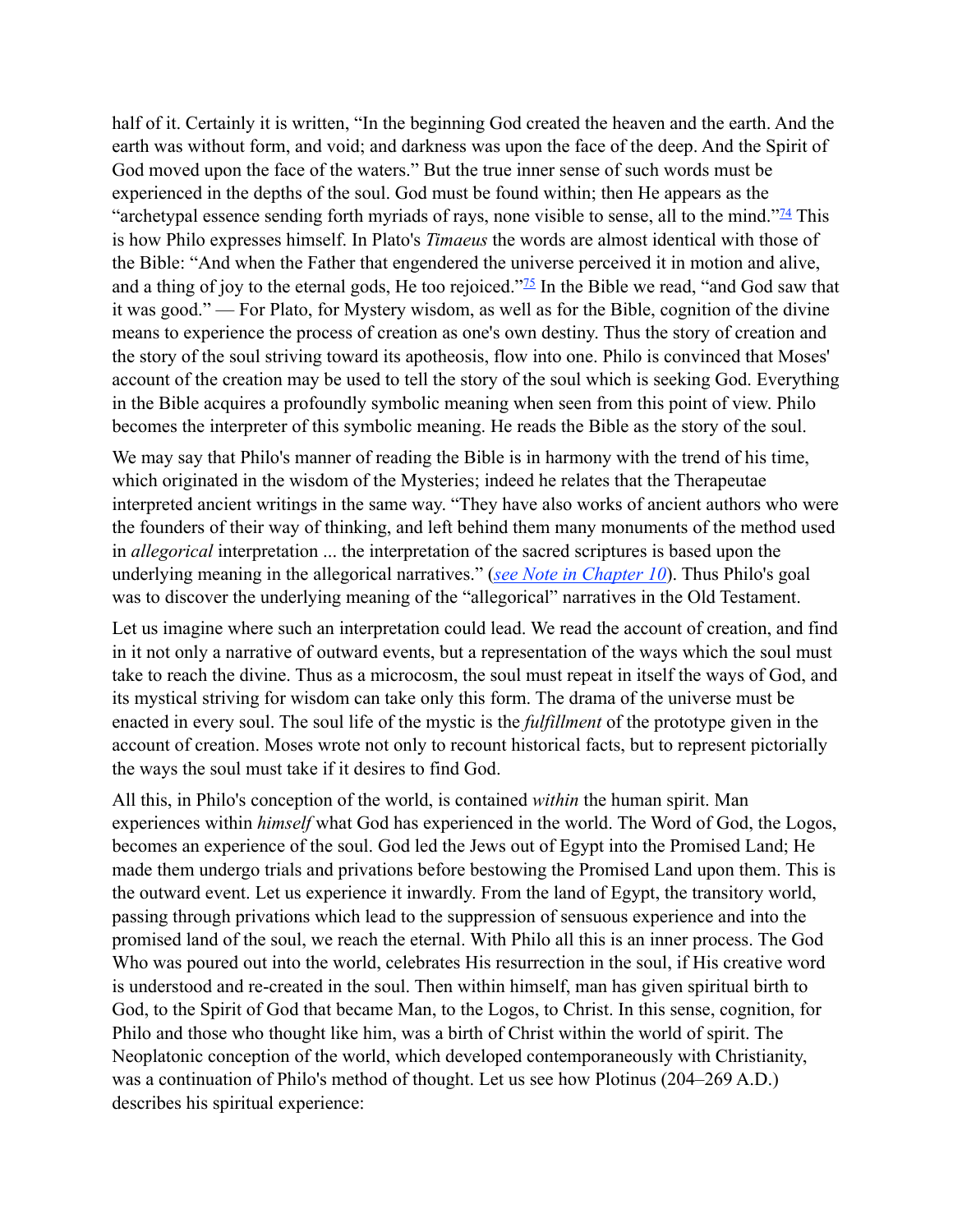"Many times it has happened: Lifted out of the body into myself; becoming external to all other things and self-centered; beholding a marvelous beauty; then, more than ever, assured of community with the loftiest order; enacting the noblest life, acquiring identity with the divine; rooted within it; attaining the strength to set myself above the higher world: yet, there comes the moment of descent from spiritual vision to reasoning, and after that reposing in God, I ask myself how it happens that I can now be descending, and how did my soul ever enter into my body, the soul which, in its essence, is the high thing it has shown itself to be," and "What can it be that has brought the souls to forget the Father, God, and, though members of the Divine and entirely of that world, to ignore at once themselves and it? The evil that has overtaken them has its source in self-will, in the entry into the sphere of creation, and in the primal differentiation with the desire for self-ownership. They conceived a pleasure in this freedom and largely indulged in their own self-glorification; thus they were hurried down the wrong path, and in the end, drifting further and further, they came to lose even the thought of their origin in the Divine. Just as children who are immediately torn from their parents, and have for a long time been nurtured at a great distance from them, become ignorant both of themselves and their parents."<sup>76</sup> In the following words Plotinus describes the path of development the soul should seek: "Let not merely the enveloping body be at peace, the body's turmoil stilled, but all that lies around; earth at peace, and sea at peace, and air and the very heavens be still. Let the soul be observed, externally as it were, diffusing and flowing into the quiescent cosmos, permeating it from all sides, and pouring in its light. As the rays of the sun, throwing their brilliance upon a lowering cloud make it gleam all gold, so the soul entering body of the heaven-opened world, bestows life and immortality."<sup>77</sup>

It follows that this conception of the world has a profound similarity to Christianity. Among those who acknowledge the community of Jesus it is said, "That which was from the beginning, which we have heard, which we have seen with our eyes, which we have looked upon, and our hands have handled, of the *Word of life* ... declare we unto you." (I John 1: 1–3.) In the same way it might be said in the sense of Neoplatonism, that which was from the beginning, which cannot be heard or seen, must be spiritually experienced as the word of life. — The development of the old world conception thus is split. In Neoplatonism and similar conceptions of the world it leads to a concept of Christ related only to the spiritual realm, and on the other hand it leads to a fusion of this concept of Christ with a historical manifestation, the personality of Jesus. The writer of the Gospel of John may be said to unite these two world conceptions. "In the beginning was the Word." He shares this conviction with the Neoplatonists. The Neoplatonists conclude that the Word becomes spirit in the innermost soul. The writer of John's Gospel, and with him the community of Christians, conclude that the Word became flesh in Jesus. The more intimate sense, in which alone the Word could become flesh was provided by the whole development of the old world conceptions. Plato says of the Macrocosm: God has stretched the soul of the world on the body of the world *in the form of a cross*. 77a This soul of the world is the Logos. If the Logos is to become flesh He must repeat the cosmic process in physical existence. He must be nailed to the Cross and rise again. This most significant thought of Christianity had long before been outlined as a spiritual representation in the old world conceptions. This became a personal experience of the mystic during "initiation." The Logos become Man had to experience this deed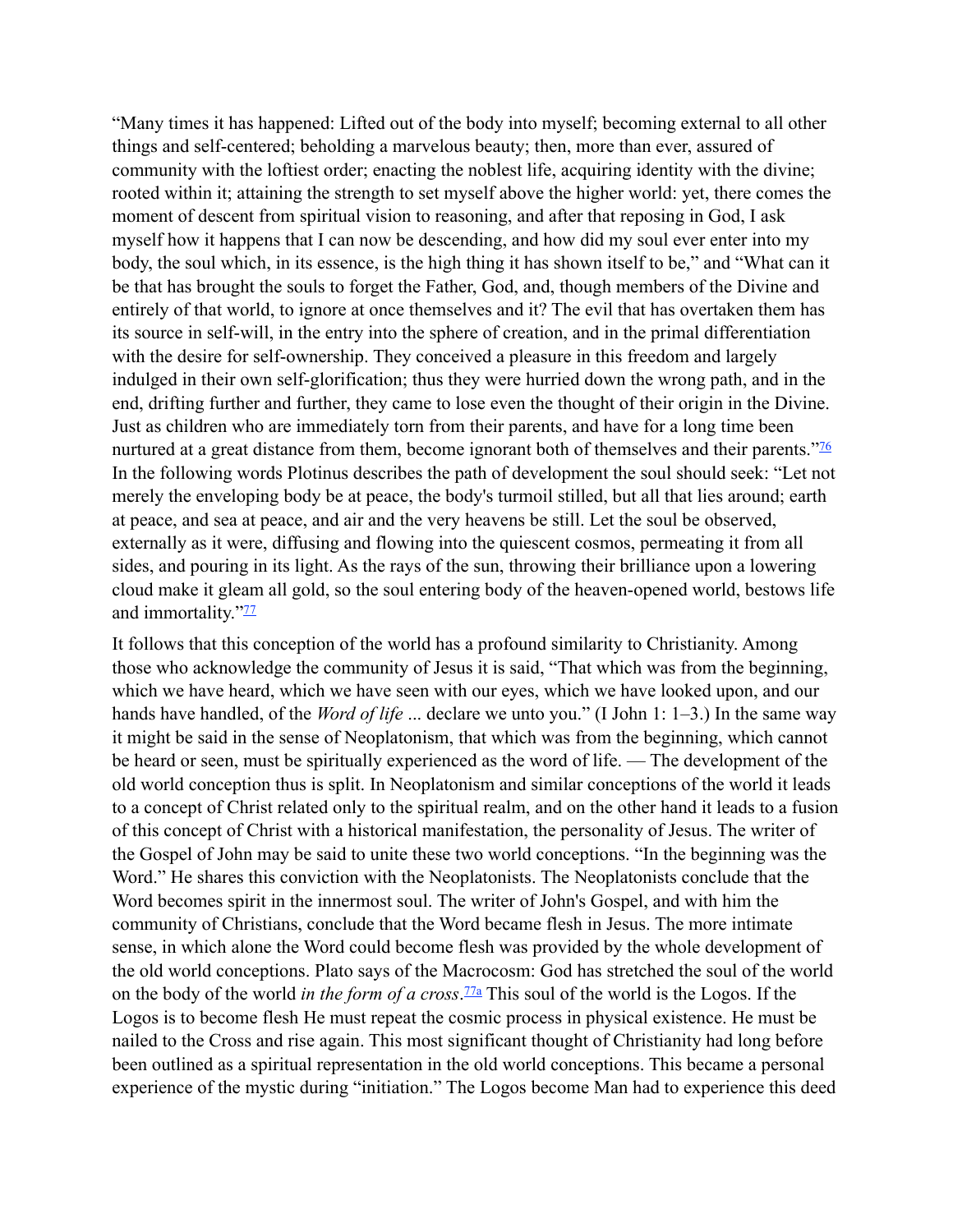as a fact, valid for the whole of humanity. Something which was a Mystery process in the development of the old wisdom becomes historical fact through Christianity. Thus Christianity became the fulfillment not only of what the Jewish prophets had predicted, but also of what had been pre-formed in the Mysteries. — The Cross of Golgotha is the Mystery cult of antiquity condensed into a fact. We find the Cross first in the ancient world conceptions; at the startingpoint of Christianity it meets us within a unique event which is to be valid for the whole of humanity. From this point of view the mystical element in Christianity can be grasped. Christianity as mystical fact is a stage of development in the process of human evolution; and the events in the Mysteries and their effects are the preparations for this mystical fact.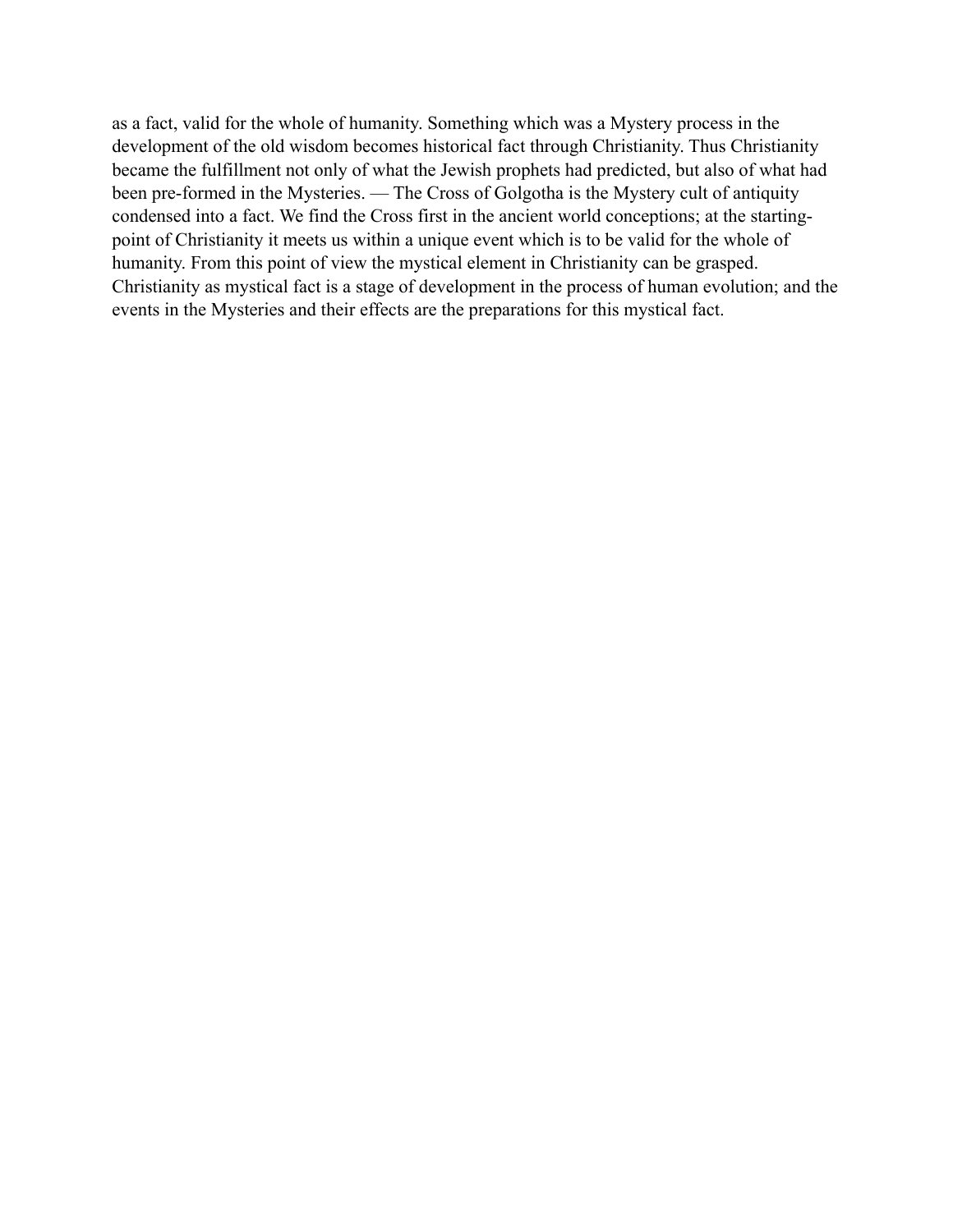# **Chapter 13 - Augustine and the Church**

THE FULL FORCE of the conflict which was enacted in the souls of Christian believers during the transition from paganism to the new religion is shown in the person of Augustine (354–430). When we see how this conflict has become resolved in the spirit of Augustine we are enabled in a mysterious way to penetrate the spiritual struggles of Origin, Clement of Alexandria, Gregory of Nazianzus, Jerome and others.

Augustine was a personality in whom deep spiritual needs developed out of a passionate nature. He passed through pagan and half-Christian ideas. He suffered deeply from the most dreadful doubts which can attack a man who has felt the impotence of many varieties of thought in the face of spiritual problems, and who has tasted the depressing effect of the question, Can man know anything at all?

At the beginning of his struggles Augustine's thoughts clung to the transitory things of the material world. He could conceive of the spiritual only in material images. It is a deliverance for him when he rises above this stage. He describes this in his *Confessions*: "When I desired to think upon my God, I knew not how to think of Him except as a mass of bodies, for what was not of such a nature seemed to me to be nothing. This was the greatest and almost the only cause of my $\frac{78}{8}$  inevitable error." Thus he indicates the point which a person is bound to reach who is seeking the true life in the spirit. There are thinkers — and they are not few — who maintain that it is impossible to arrive at pure thought, free from any material substance. These thinkers confuse what they believe they ought to say about their own soul life with what is humanly possible. On the contrary, the truth is that it is only possible to arrive at higher cognition when thought has been freed from all material substance; when a soul life has been developed in which images of reality do not cease when their demonstration in sense-impressions comes to an end. Augustine relates how he achieved spiritual vision. Everywhere he asked where the "divine" was to be found. "I asked the earth and it said, I am not He; and all things that are in the earth confessed the same. I asked the ocean and the depths and all that lives in them, and they answered me: We are not thy God. Seek above us. I asked the fleeting winds, and the whole air, with all its inhabitants made answer: The philosophers who seek for the essence of things in us are deceived. We are not God. I asked the heavens, the sun, moon and stars, and they said: Neither are we the God whom thou seekest." $\frac{79}{2}$  And Augustine perceived that there is but one thing which can answer his question about the divine: his own soul. The soul said, No eyes nor ears can impart to you what is in me. for I alone can tell you, and I tell you in such a way that doubt is impossible. "Men may doubt whether vital force lives in air or in fire, but who can doubt that he himself lives, remembers, understands, wills, thinks, knows and judges? If he doubts, it is a proof that he is alive, he remembers why he doubts, he understands that he doubts, he will assure himself of something, he thinks, he knows that he knows nothing, he judges that he must not accept anything hastily."<sup>80</sup> External things do not defend themselves when their essence and existence are denied. But the soul does defend itself. It could not be doubtful of itself unless it existed. By its doubt it confirms its own existence. "We are and we perceive our existence and we love our own existence and cognition. On these three points no error disguised as truth can trouble us, for we do not apprehend them with our bodily senses like physical things." $81$  Man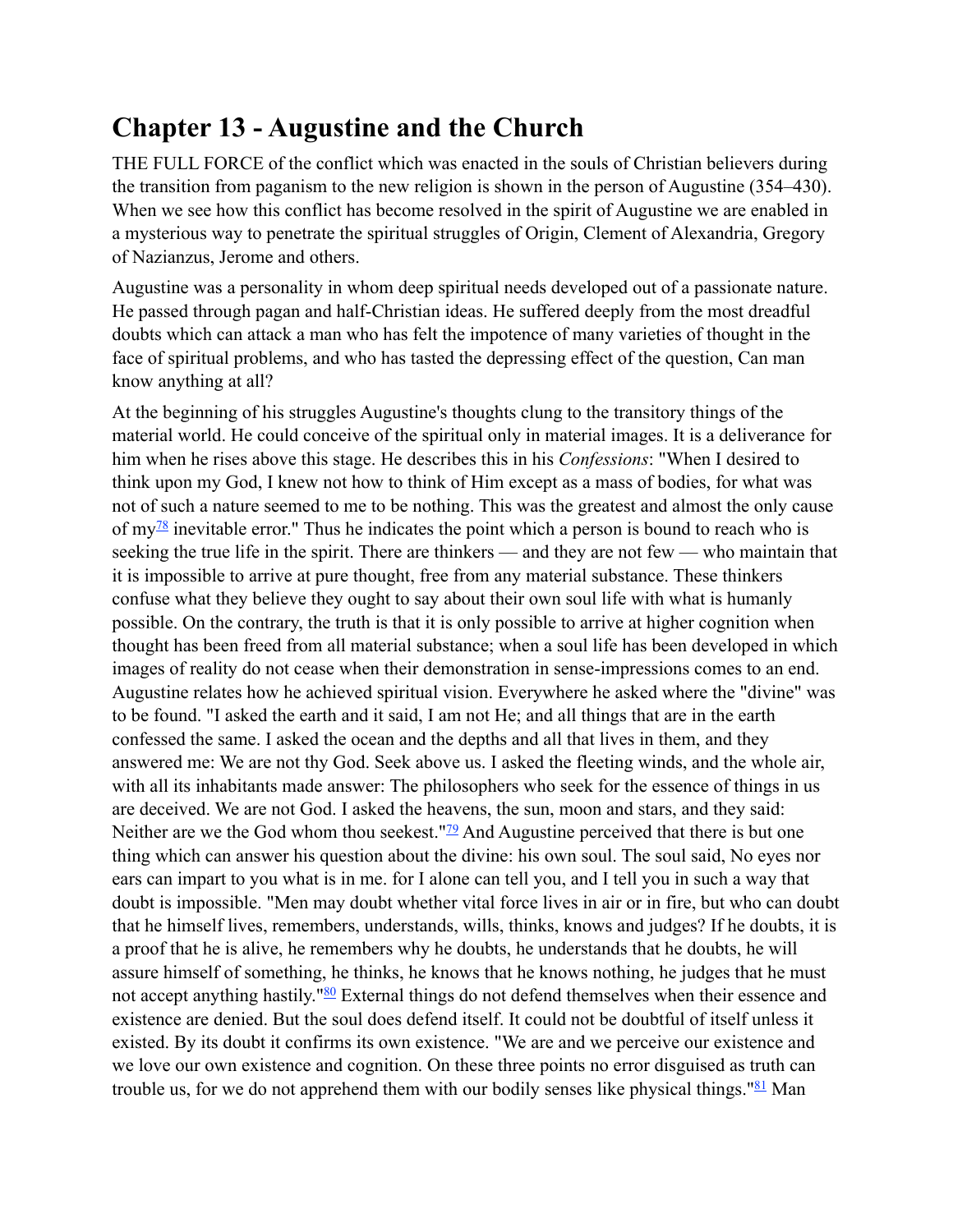learns about the divine by bringing his soul to perceive itself as spiritual in order that it may find its way as spirit into the spiritual world. Augustine had struggled through to this perception. Out of such an attitude of mind grew the desire in pagan personalities seeking cognition, to knock at the portal of the Mysteries. In the age of Augustine such convictions could lead a man to become a Christian. Jesus, the Logos become man, had shown the path which must be followed by the soul if it would attain the goal of which it must speak when in communion with itself. In 358 at Milan Augustine received the teachings of Ambrose. All his doubts about the Old and New Testaments vanished when the most important passages were interpreted by his teacher, not in a merely literal sense, but "were spiritually laid open and expounded by him, the mystical veil thereof being removed."<sup>82</sup> What had been guarded in the Mysteries was embodied for Augustine in the historical tradition of the Gospels and in the community where that tradition was preserved. By degrees he comes to a conviction regarding Church doctrine, of which he says, "I felt it was with moderation and honesty that it commanded things to be *believed* that were not demonstrated." He arrives at the idea, "Who could be so blind as to say that the Church of the Apostles deserves to have no faith placed in it, when it is so loyal and is supported by the conformity of so many brethren; when these have handed down their writings to posterity so conscientiously, and when the Church has so strictly maintained the succession of teachers down to our present bishops?"<sup>83</sup> Augustine's method of thinking told him that since the Christ event other conditions had begun for souls seeking the spirit in place of those which had existed previously. For him it was firmly established that in Christ Jesus there had been revealed in the outer historical world what the mystic had sought through preparation in the Mysteries. One of his most significant utterances is the following: "What is now called the Christian religion already existed among the ancients, and was not lacking at the very beginnings of the human race. When Christ appeared in the flesh, the true religion already in existence received the name of Christian."<sup>84</sup> Two paths of development were possible for such a mode of thinking. One is that if the human soul develops within it the forces leading it to the cognition of its true self, if it but goes far enough, it will also come to cognition of the Christ and of everything connected with him. This would have been a Mystery knowledge enriched through the Christ event. The other way is that actually taken by Augustine, by which he became the great example for his successors. It consists in cutting off the development of the forces of the soul at a certain point and in receiving the ideas connected with the Christ event from written accounts and oral traditions. Augustine rejected the first way as springing from pride of soul; he thought the second way was the way of true humility. Thus he says to those who wished to follow the first way: "You may find peace in the truth, but for this, humility is needed, which does not suit your proud neck."85 On the other hand he was filled with boundless inward happiness by the fact that since the "appearance of Christ in the flesh" it was possible to say that experience of the spiritual can be attained by every soul which goes as far as it can in seeking within itself, and then, in order to reach the highest, has *faith* in what the written and oral traditions of the community of Christians tell about the Christ and his revelation. On this point he says: "What bliss, what abiding enjoyment of supreme and true good is offered to us, what serenity, what a breath of eternity! How shall I describe it? It has been expressed, as far as it could be, by those great incomparable souls who we admit have beheld and still behold ... We reach a point at which we acknowledge how true is what we have been commanded to believe and how well and beneficiently we have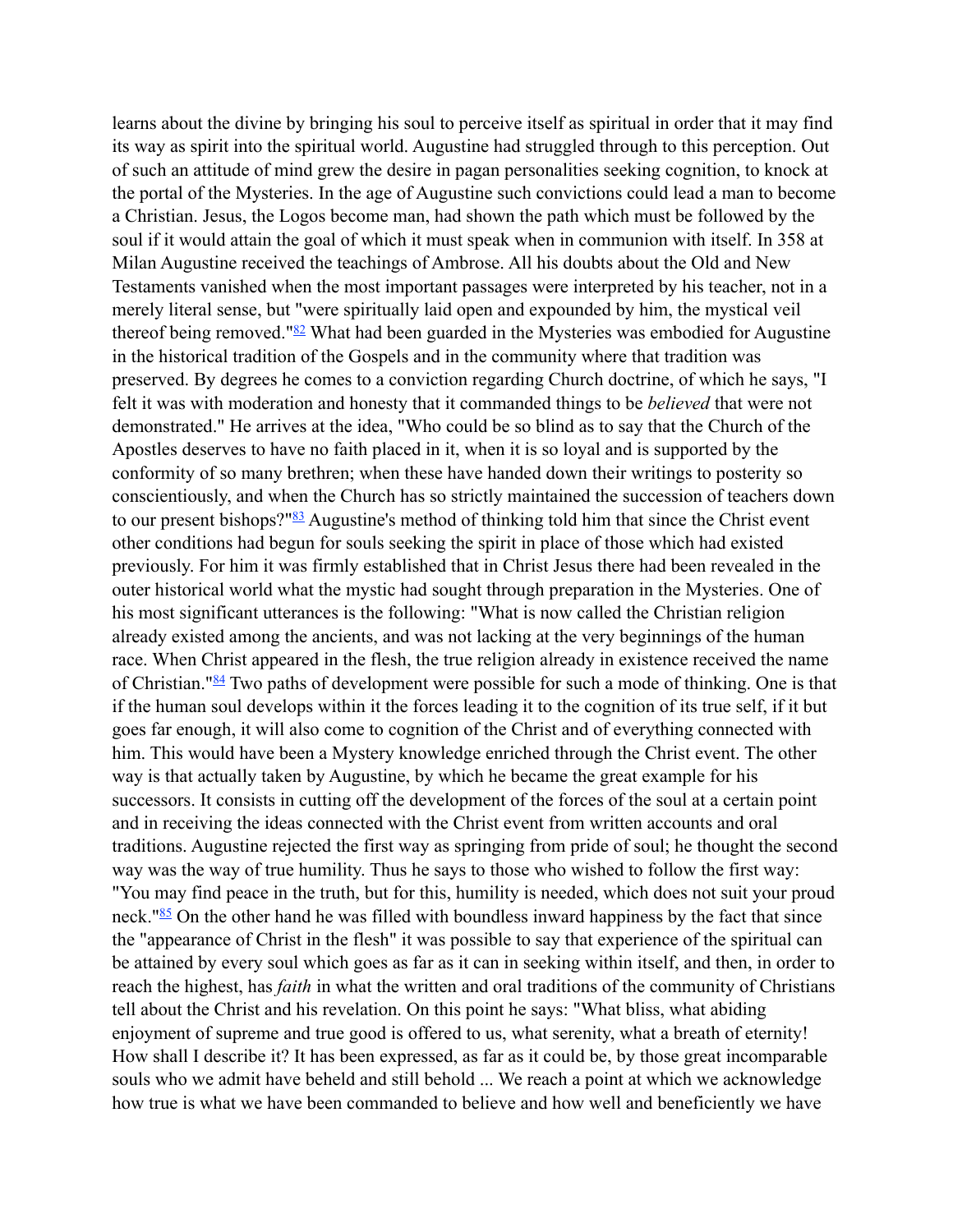been brought up by our mother the Church, and of what benefit was the milk given by the Apostle Paul to the little ones ..."<sup>86</sup> (It is beyond the scope of this book to give an account of the alternative method of thinking which is evolved from the Mystery knowledge enriched through the Christ event. The description of this method will be found in my outline of a *[Geheimwissenschaft](http://www.rsarchive.org/Books/GA013/index.php)*.) — Whereas in pre-Christian times one who wished to seek the spiritual foundations of existence was necessarily directed to the way of the Mysteries, Augustine was able to say, even to those souls who could find no such path within themselves: Go as far as you can on the path of *cognition* with your human powers; from there, *faith* (belief) will carry you up into the higher spiritual regions. — It was only going one step further to say: It is in the nature of the human soul to be able to arrive only at a certain stage of cognition through its own powers; from there it can advance further only through faith, through belief in the written and oral tradition. This step was taken by the spiritual movement which assigned to *natural perception* a certain sphere above which the soul could not rise by its own efforts, but everything which lay beyond this sphere was made an object of *belief* which has to be supported by written and oral tradition, and by faith in its representatives. Thomas Aquinas (1224–1274), the greatest teacher of the Church, has set forth this doctrine in the most varied ways in his writings. Human perception can only attain to that which led Augustine to self knowledge, to the certainty of the divine. The nature of the divine and its relation to the world is given by revealed theology, which is not accessible to man's own perception, and as an article of faith, is superior to all cognition.

The origin of this point of view may be observed in the world conception of John Scotus Erigena, who lived in the ninth century at the court of Charles the Bald, and who represents a natural transition from early Christianity to the point of view of Thomas Aquinas. His conception of the world is expressed in the sense of Neoplatonism. In his treatise, *De Divisione Naturae*, Erigena has elaborated the teaching of Dionysius the Areopagite. This teaching started with a God far above the transitory things of the material world and it derived the world from Him (*[see](#page-80-0)  [Note in Chapter 11](#page-80-0)*). Man is involved in the transformation of all beings toward this God, Who finally attains to what He was from the beginning. Everything falls back again into the Godhead which has passed through the universal process and finally has become perfected. But in order to reach this goal man must find the way to the Logos who became flesh. In Erigena this thought leads to another, that faith in the content of the writings which give an account of the Logos, leads to salvation. Reason and the authority of the Scriptures, *belief* and *cognition*, stand side by side. The one does not contradict the other, but faith must bring that to which knowledge alone can never raise itself.

The *cognition* of the eternal which the ancient Mysteries withheld from the multitudes, when presented in this way by Christian thought and feeling, became an *article of faith* which by its very nature was related to something unattainable by mere knowledge. It was the conviction of the pre-Christian mystic that to him was given cognition of the divine, and to the people, a faith expressed in imagery. Christianity came to the conviction that God has given His wisdom to mankind through His revelation, and man attains an image of the divine revelation through his cognition. The wisdom of the Mysteries is a hot-house plant which is revealed to a few mature individuals; Christian wisdom is a Mystery revealed as cognition to none, but as an article of faith it is revealed to all. In Christianity the viewpoint of the Mysteries lived on. But it lived on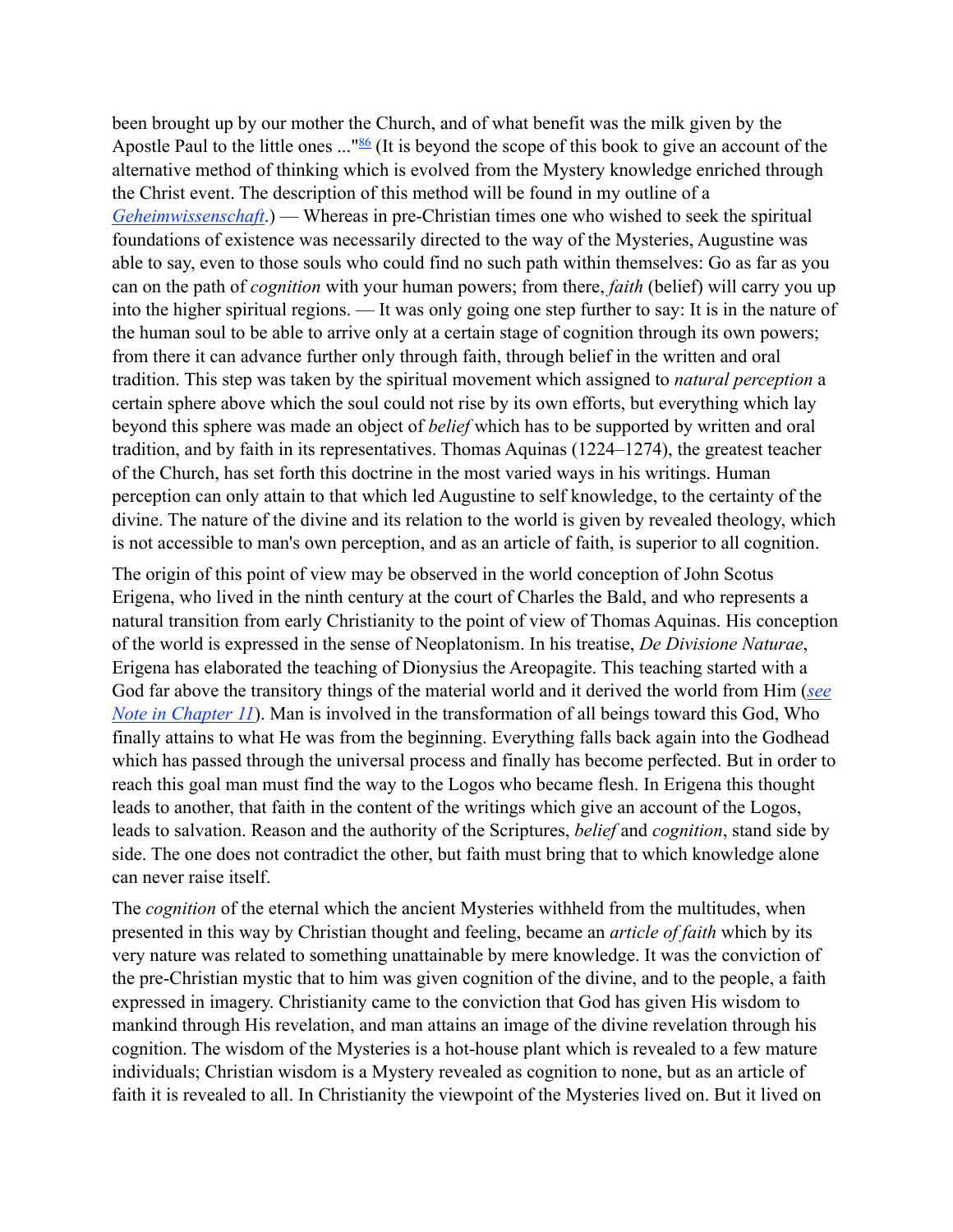in an altered form. All, not only the special individual, were to share in the truth. But it should so happen that at a certain point man perceived his inability to penetrate further by means of cognition, and from there on ascended to faith. Christianity brought the content of the Mysteries out of the darkness of the temple into the clear light of day. The *one* spiritual stream within Christianity outlined here led to the idea that this content must necessarily be retained in the form of *faith*.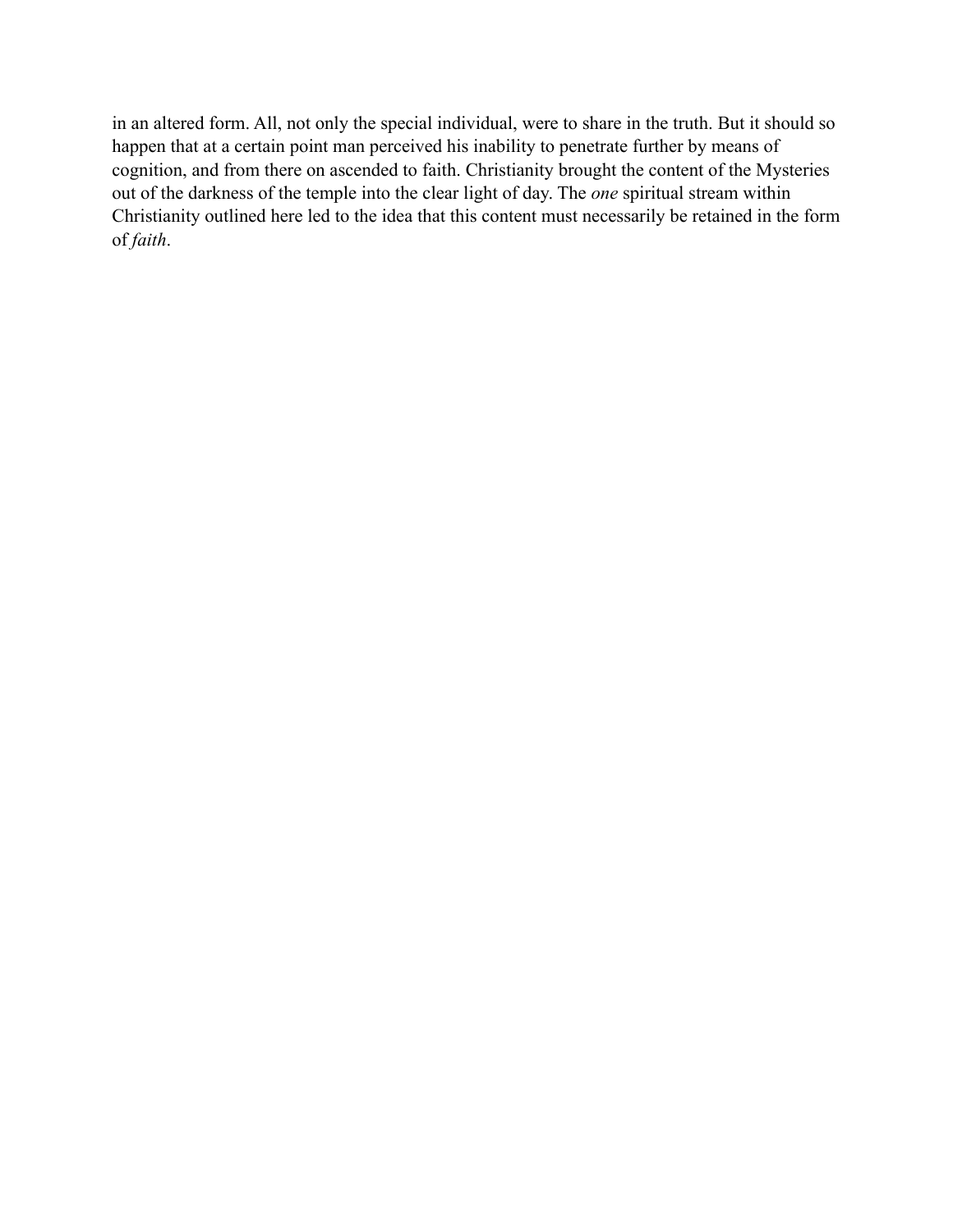# **Comments By the Author**

*Comment 1:* The words of Ingersoll are introduced at this point in the book, not only with reference to those people who declare them to be word for word their own conviction. Many people do not do so, and yet their ideas about natural phenomena and man are such that if they were logical they would have to arrive at these statements. It does not matter what anyone declares to be his conviction theoretically, but it matters whether this conviction really follows from his whole method of thought. Someone may even abhor or laugh at the above words; but if he forms for himself an explanation which takes into account only the outer facts without rising to the spiritual background underlying natural phenomena, as a logical consequence he will construct a materialistic philosophy out of it.

*Comment 2:* For those who can observe rightly the "Spirit of Nature" speaks powerfully in the facts which are at present being dealt with by the cliches "struggle for existence," "omnipotence of natural selection," etc. But not in the *opinions* which science forms about them today. The first of these circumstances contains the reason why natural science will gain increasingly widespread attention. From the second circumstance it follows that the opinions of science need not be accepted as essential to cognition of the facts. The possibility of being tempted by the latter is, however, immeasurably great at the present time.

*Comment 3:* It should not be concluded, from remarks such as those regarding the sources of the Gospel of Luke etc., that the author of this book underestimates purely historical research. This is not the case. It is absolutely justified, but it should not be intolerant of the method of thinking which proceeds from spiritual points of view. In this book no value is placed on bringing in quotations at every possible point, but whoever *wishes* to do so can see clearly that an *all-round* and really unprejudiced judgment will find no contradiction anywhere between what is said here and what is truly established historically. Admittedly, anyone who wants to be one-sided, and holds this or that theory to be what has been established as certainty, may find that the assumptions of this book "do not hold their own" from the "scientific" standpoint, but are "without any objective foundation."

*Comment 4:* It is said above that those whose spiritual eyes are opened can *behold* the realm of the spiritual world. It should not, however, be concluded from this that a logical judgment about the results of initiation can be formed only by one who himself has "spiritual eyes." These are necessary only for research. When the results of the research are communicated, *everyone* can understand who allows his intelligence and unprejudiced sense of truth to speak. Such a person also can use these results in life and gain satisfaction from them without as yet possessing "spiritual eyes" himself.

*Comment 5.* The "sinking into the mire" of which Plato speaks must also be interpreted in the sense of the previous comment.

*Comment 6:* What is said about the impossibility of communicating teachings of the Mysteries refers to the fact that they cannot be communicated *in the form* in which the initiate experiences them to anyone who is unprepared. But they always have been communicated in the form in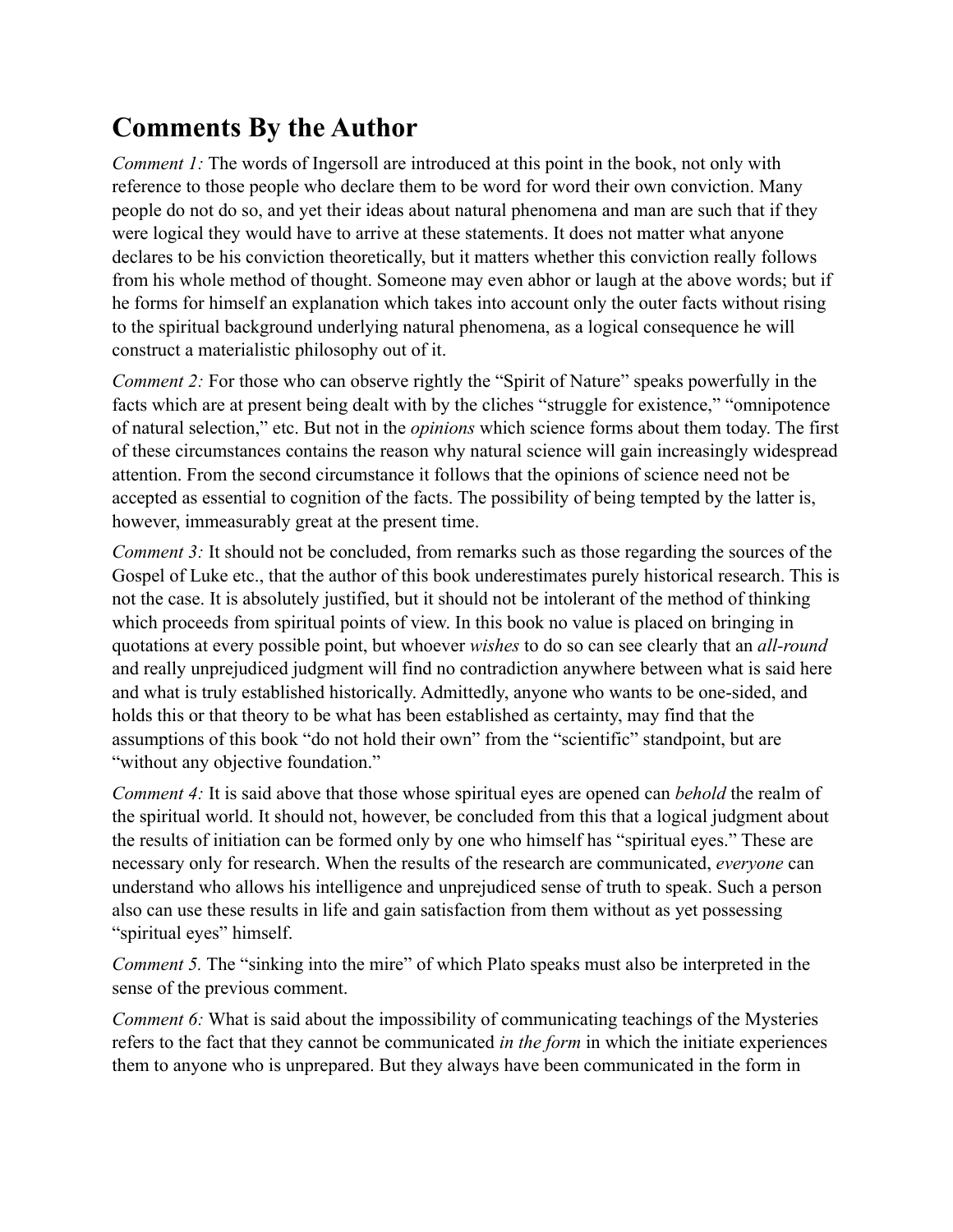which they could be understood by the non-initiate. For example, the myths provided the *ancient form* for communicating the content of the Mysteries in a generally comprehensible manner.

*Comment 7:* In ancient mysticism "Mantic" signifies everything relevant to knowledge gained through "spiritual eyes." On the other hand, "Telestic" is the indication of the paths which lead to initiation.

*Comment 8:* "Cabeiri" in ancient mysticism, are beings whose consciousness is far above that of modern man. Schelling wishes to say that through initiation man himself transcends his present consciousness and enters a higher one.

<span id="page-92-0"></span>*Comment 9:* Regarding the significance of the number seven, enlightenment may be gained from my book *[Geheimwissenschaft](http://www.rsarchive.org/Books/GA013/index.php)*, Leipzig 1910. [26th edition, Stuttgart 1955.]

<span id="page-92-1"></span>*Comment 10:* The meanings of the apocalyptic symbols can be only very briefly indicated here. Of course one could enter much more deeply into all these things. However, this does not lie within the scope of this book.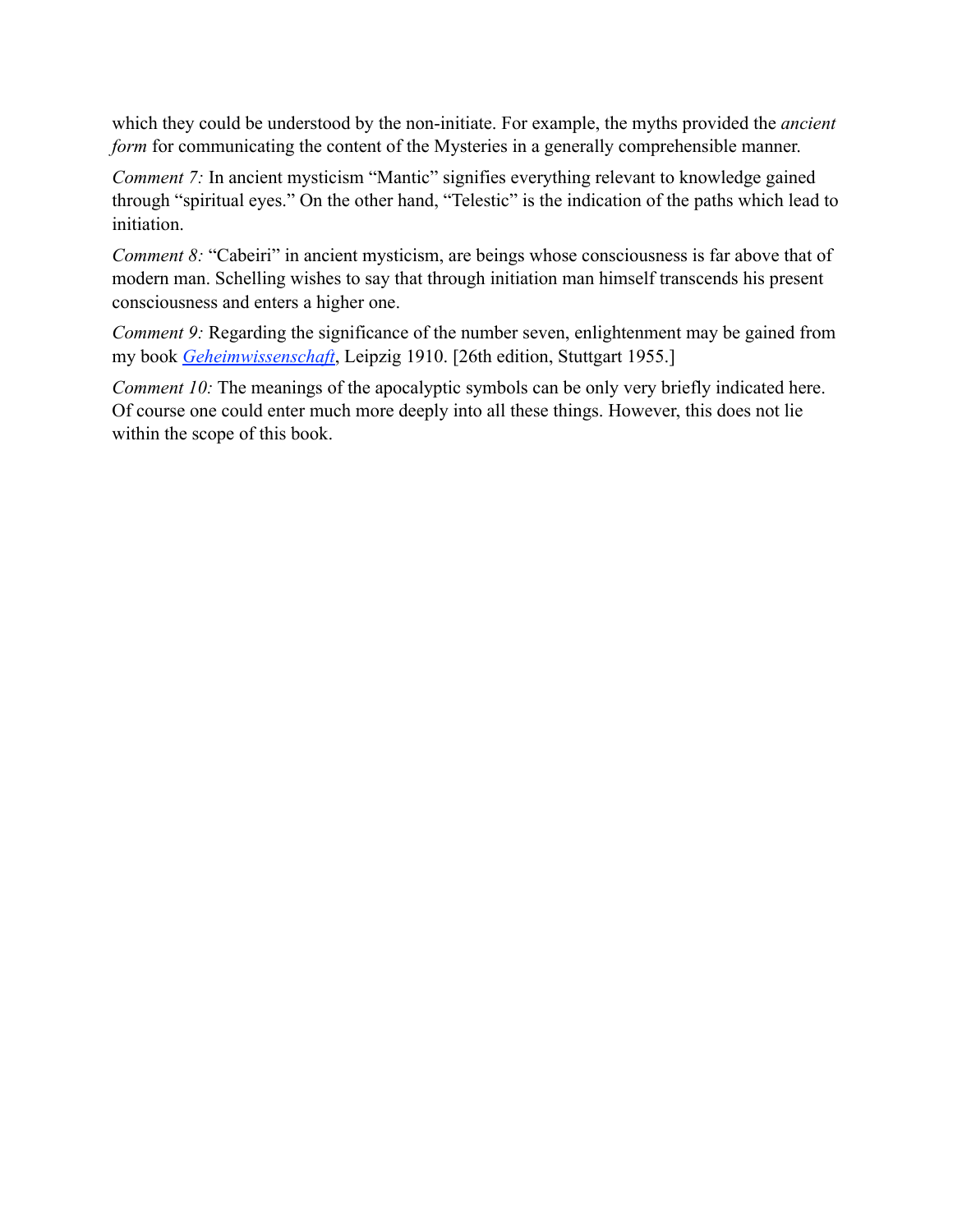## **Translators Notes**

- 1Robert Green Ingersoll (1833–1899), was an Illinois lawyer, a colonel in the Civil War, attorney general of Illinois, and a nationally-known political speaker. "His public addresses attacking the Bible and Christianity destroyed his political career, and his reputation as a speaker was based on his brilliant oratory rather than clear logic." Ingersoll's writings and lectures were published posthumously in 12 volumes, New York, 1902.
- 1a.Charles Robert Darwin (1809–1882), English naturalist, whose voyage on the *Beagle* to the Southern Seas, recorded in his *Journal of a Naturalist* (1837) prepared the way for his famous work *On the Origin of Species by Means of Natural Selection, or the Presentation of Favored Races in the Struggle for Life*, published November 24, 1859. Next in importance among his books, *The Variation of Animals and Plants under Domestication*, appeared in 1868. *The Descent of Man*, published in 1871, dealt with "the origin of man and his history" in the light of *The Origin of the Species*.

Ernst Heinrich Haeckel (1834–1919), German biologist, originally a physician in Berlin, became *Privatdozent* at Jena, afterward extraordinary professor of comparative anatomy, later professor of zoology, a chair established for him at Jena. This position he occupied for 43 years with intervals for zoological travels to various parts of the world. When Darwin's *Origin of the Species* appeared in 1859, Haeckel was deeply influenced by it, so that he became "the apostle of Darwinism in Germany." Among his famous books were *General Morphology* (1866), *Natural History of Creation* (1867) and *Die Weltraetsel* (1899), English title, *The Riddle of the Universe* (1901). By his 60th birthday he had published 42 works of some 13,000 pages, plus many monographs. Rudolf Steiner knew Ernest Haeckel personally, and in his autobiography, Chapter 15, Steiner recorded a very perceptive impression of the great scientist.

- 1b.Sir Charles Lyell (1797–1875), British geologist, was the author of the famous *Principles of Geology, An Attempt to Explain the Former Changes of the Earth's Surface by Reference to Causes Now in Operation* (Vol. 1, 1830; Vol. II, 1832). His *Elements of Geology* and his *Antiquity of Man* appeared in 1838 and 1863 respectively. His life-work, which included journeys to the United States and Canada, the Scandinavian countries, Sicily, Madiera, Teneriffe and elsewhere, resulted in the advancement of modern geology. On the occasion of the observance of the 100th anniversary of the birth of Lyell, Rudolf Steiner wrote an appreciative article on his work which was published in *Das Magazin für Litteratur*, Berlin, November 27, 1897. Steiner also made a number of references to Lyell's work in his lectures (1900–1924).
	- 2Aeschylus was acquitted by the Areopagus on a charge of revealing the Eleusinian Mysteries. When charged with betraying the Mysteries, he replied, "I said the first thing which occurred to me." Cf. Aristotle, *Ethica Nicomachea* III, 1. Clement of Alexandria, *Stromata* II, 14: "Aeschylus, who divulged the Mysteries on the stage, was acquitted when being tried in the Areopagus on his showing that he had not been initiated."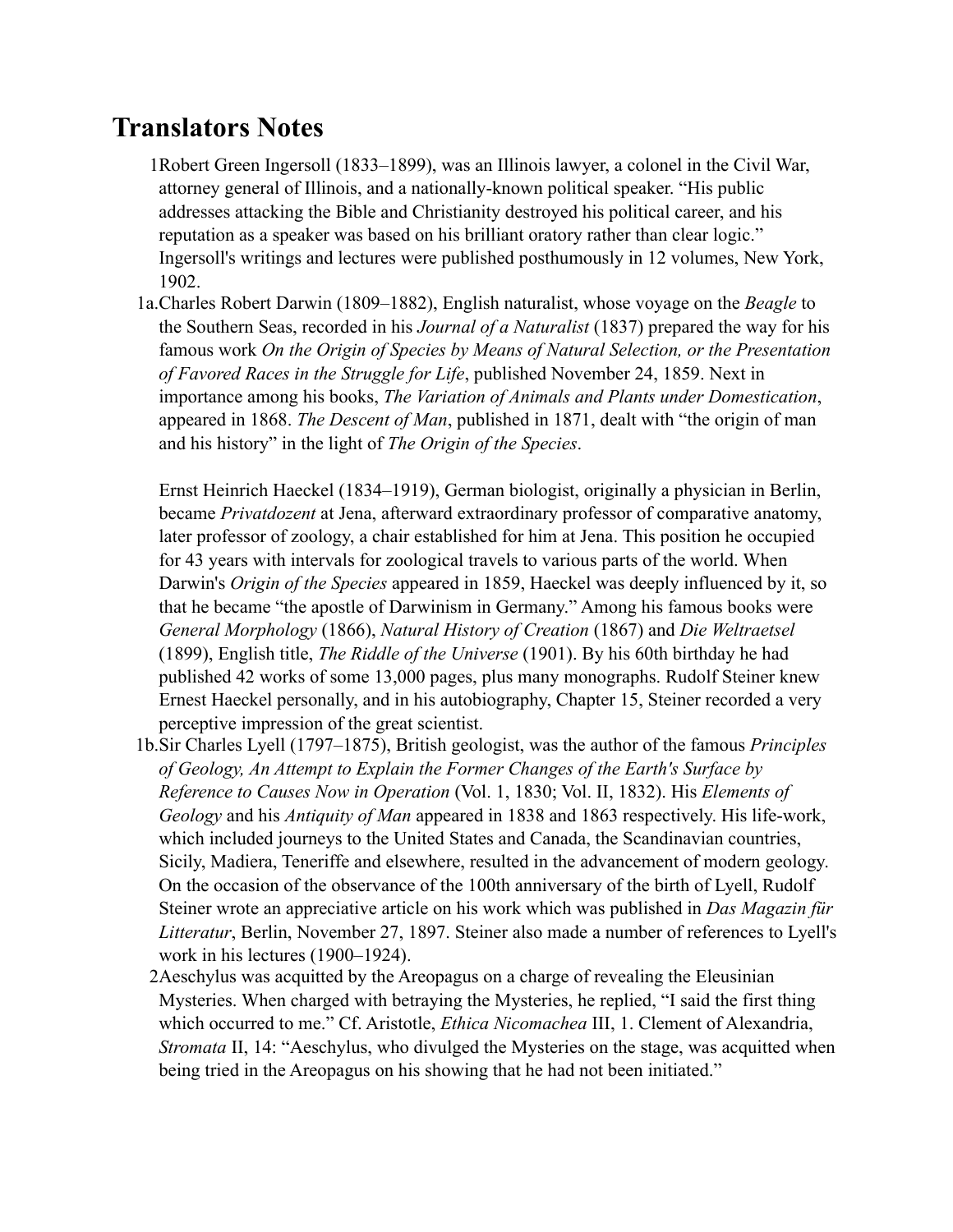3Goethe, *Faust*, Part I, 3456–3458:

Feeling is all in all; Name is but sound and smoke, Beclouding Heaven's glow. —Priest translation, 1941, p. 101 4Sophocles, *Fragment* 719.

- 5Plutarch, *Moralia, De E apud Delphos*, 392 A–E. (The E at Delphi, 17 and 18.)
- 6Plutarch, *Moralia, De defectu oraculorum*, 417 C. (The Obsolescence of Oracles, 14.)
- 7Cicero, *De natura Deorum* I, 119.

8Xenophanes, *Elegaic Poems* 14, 15.

9Xenophanes, *Elegaic Poems* (On Nature) 23.

10Plato, *Phaedo*, 69 C.

- 11The anonymous epigram reads: "Do not be in too great a hurry to get to the end of Heraclitus the Ephesian's book: the path is hard to travel. Obscurity is there, and darkness devoid of light. But if an initiate be your guide, the path shines brighter than sunlight." *Anth. Pal.* Book IX, 540 (Cf. also Diogenes Laertius IX, 16).
- 12"Heraclitus lays down his book ceremonially in the temple of Artemis. So some people say, he has purposely written it obscurely, so that only the able would approach it." (Cf. Kranz: *Vorsokratische Denker*, p. 84.)

13Heraclitus, *Fragments* 40, 41. Cf. Note 5, above.

14Heraclitus, *Fragment* 78.

15Heraclitus, *Fragment* 81.

16Heraclitus, *Fragment* 127.

17Heraclitus, *Fragment* 104, 52.

18Heraclitus, *Fragment* 56 (Cf. 45).

19Heraclitus, *Fragment* 67.

20Heraclitus, *Fragment* 79.

21Philo of Alexandria, *De Migratione Abrahami*, The Migration of Abraham, 89. (see Note 46, below)

22Heraclitus, *Fragment* 44.

23Heraclitus, *Fragment* 137.

- 24Empedocles, *Fragments* 11, 12, 15, translated by John Burnet in his *Early Greek Philosophy*, Adam & Charles Black, London, 1952.
- 25Empedocles, *Fragment* 112
- 26Plato, *Phaedo*, 69 C.
- 27Pindar, *Fragment* 137
- 28Aristotle, *Metaphysica A*, Book I, Chapter 5.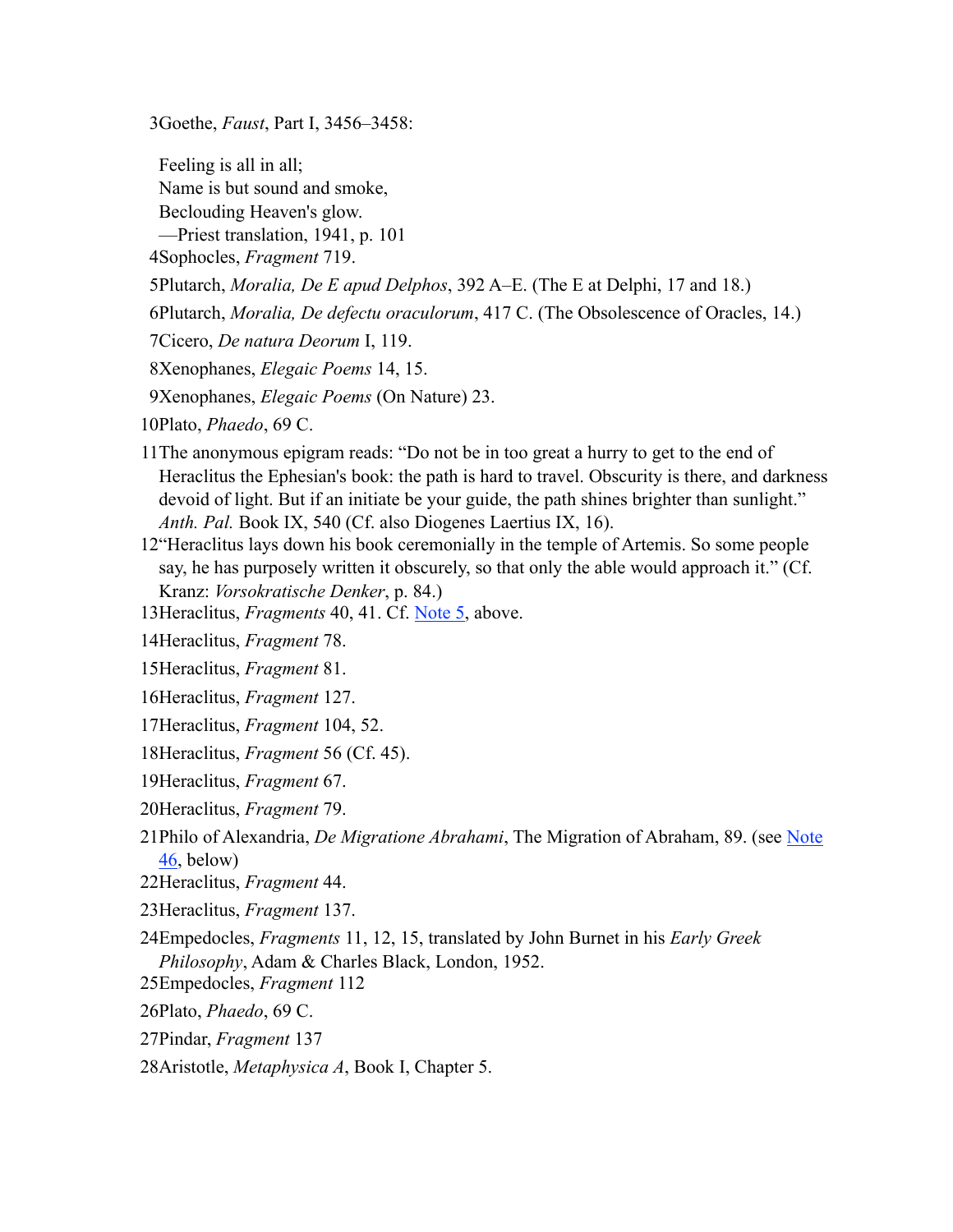- 29Gregory of Nyssa (c 331–c 396), One of the four great Fathers of the Eastern Church, in *Oratio catechetica magna*, Chapter 10, modern edition edited by Krabinger, Munich, 1838.
- 30Plato, *Epistle* VII, 341 C.
- 31Plato, *Phaedo*, 58 E.
- 32Plato, *Phaedo*, 64 A.
- 33Plato, *Phaedo*, 64 D.
- 34Plato, *Phaedo*, 65 B.
- 35Plato, *Phaedo*, 66 A, 67 D, 67 E.
- 36Plato, *Phaedo*, 68 C.
- 37Plato, *Phaedo*, 79 D, 80 B, 81 A.
- 38Plato, *Phaedo*, 106 B.
- 39Plato, *Timaeus*, 27 C.
- 40Plato, *Timaeus*, 48 D.
- 41Plato, *Timaeus*, 22 C, 22 D.
- 42Plato, *Timaeus*, 28 C.
- 43Plato, *Timaeus*, 36 "... like a great cross  $\dagger$ ." Here Plato refers to the Greek letter  $\chi$ "Chi"
- 44Plato, *Cratylus* 400 BC: "... some say it (the body) is the tomb of the soul, their notion being that the soul is buried in the present life." The Greek words for "body" and "tomb" suggest a mystical similarity between the two. This was a part of the Orphic doctrine. 45Plato, *Timaeus*, 92 C.
- 
- 46Philo of Alexandria, *De Profugis*, I, 562. Philo of otherwise known as Philo Judaeus, a Jewish philosopher, was born at Alexandria in Egypt, c. 10 B.C., where he spent most of his life. In the year 40 A.D., he headed a Jewish embassy to Rome to petition the Emperor Gaius to refrain from requiring homage from the Jews as a divinity. Eusebius and other Church Fathers advanced a tradition that in Rome Philo met St. Peter, but this is not confirmed. Philo was the most important representative of Hellenistic Judaism, and his many writings extant are brilliant expositions of the Mosaic law and the Jewish religion.
- 47Philo, *Legum allegoriarum*, Allegorical Interpretation, Lib. I, 19. (Includes commentary on *Genesis* 2:1–17) — "Book is Moses' name for the Logos of God in which has been inscribed and engraved the formation of the world."
- 48Philo, *De confusione linguarum*, The Confusion of Tongues, 63. A part of Philo's *Allegories of the Sacred Laws*, though published under a separate title. The work contains a commentary on *Genesis* 11:1–9
- 49Philo, *De poseritate, Caini*, The Posterity and Exile of Cain, 101, 102. A part of Philo's *Allegories of the Sacred Laws*, this work includes commentary on *Genesis* 4:16–25.
- 50Philo, *De migratione Abrahami*, The Migration of Abraham, 34, 35. Commentary on *Genesis* 12:1–6.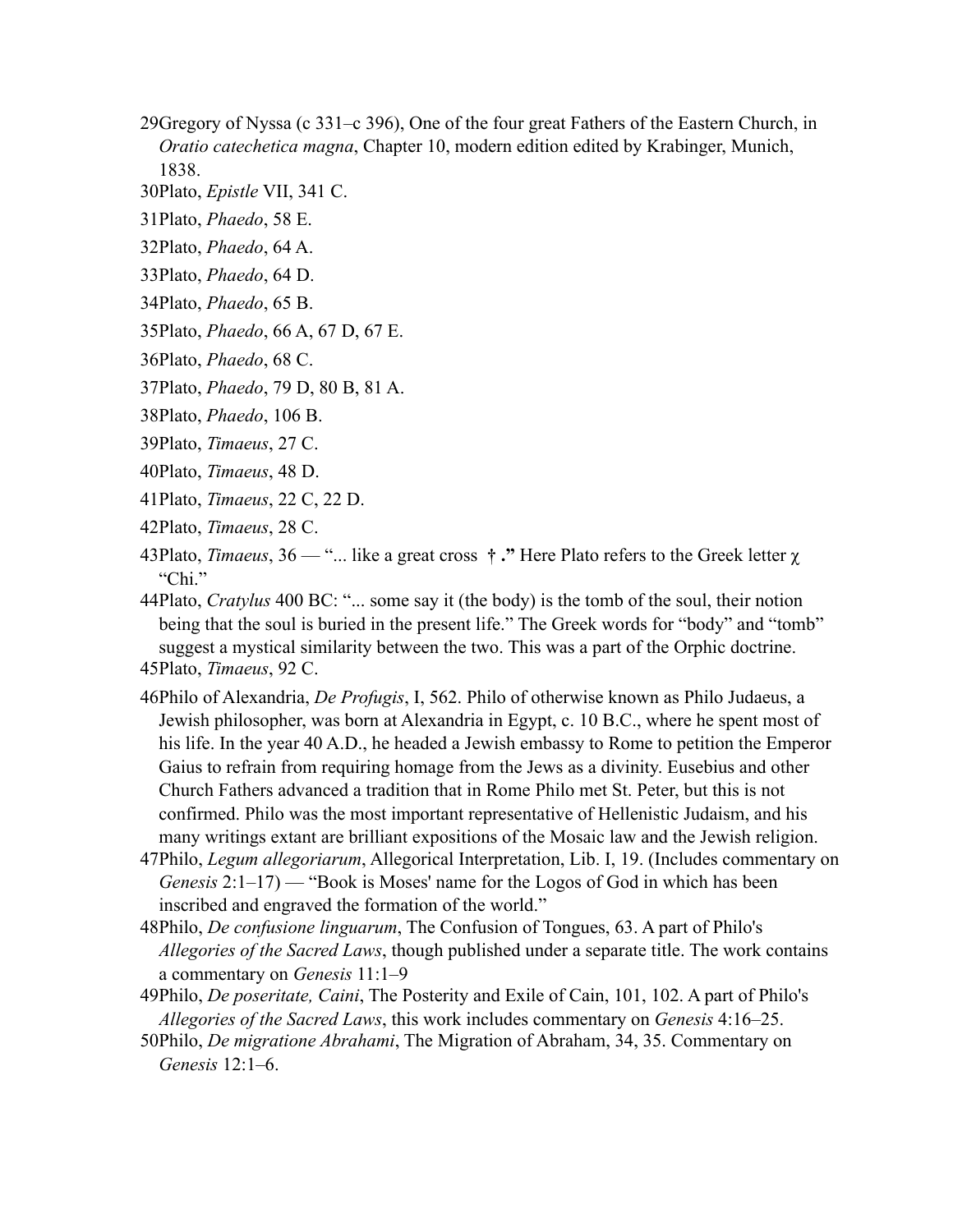- 51Philo, *Quod a Deo mittantur somnia*, On Dreams, that they are sent by God, II, 232. A commentary on the two dreams of Jacob, *Genesis* 28 and 29, and Book II refers to dreams of Joseph, the chief butler, the chief baker, and Pharaoh, *Genesis* 37, 40, 41.
- 52Philo, *Legum allegoriarum*, Allegorical Interpretation, III, 29. See Note 47, above.
- 53Hippolytus, born probably 2nd half of 2nd century A.D. in Rome; according to legend he was a Roman soldier converted by St. Lawrence. Died c. 326 in Rome. Steiner's reference is to Hippolytus' *The Refutation of All Heresies*, Book V, ch. 3. Otherwise known as the *Philosophumena*, Book I was long printed with the works of Origen, Books 2 and 3 have been lost, and Books 4 through 10 were found in ms. form at Mount Athos by a Greek scholar in 1842.
- 54Sallust the Platonist, *De Diis et mundo*, Concerning Gods and the Universe, Par. III. Translated by A. D. Nock, Cambridge University Press, 1926.
- 55Plotinus, *5th Ennead*, The Divine Mind, *8th Tractate*, On Intellectual Beauty, 6. Plotinus (204–269 A.D.) was born of Roman parents in Egypt. Studied under Ammonius Saccas at Alexandria, attempted to go to the East to study philosophy there, but finally reached Rome where he established himself as a teacher of philosophy. He attracted a circle of distinguished pupils, including the Emperor Gallienus and his wife. Not long before his death, Plotinus collected his writings and arranged them in a series of 6 *Enneads*, later edited by his famous pupil, Porphyry. The *Enneads* "are the most authoritative exposition of Neoplatonism."
- 56Plato, *Phaedrus*, 229 D, E, 230 A.
- 57Empedocles, *Fragment* 26.
- 58Empedocles, *Fragment* 20.
- 59Homer, *Odyssey*, Book I, 1–5.
- 60The *Egyptian Book of the Dead*, Chapter 125, 19–22. Papyrus of NU.
- 61Augustine, St., one of the four great Fathers of the Latin Church, born 354 in Tagaste, Numidia, and died as Bishop of Hippo during the siege of that city by the Vandals in 430. Steiner's reference is to Augustine's work, *Against the Epistle of Manichaeus called Fundamental*, par. 6.
- 62The Christmas Antiphon to which Steiner refers is found in the *Breviarium Romanum*, and appears just before the end of the Christmas section, *In Nativitate Domini*, headed *Ad Magnificat Antiphona*:

*Hodie Christus natus est; hodie Salvator apparuit: hodie in terra canunt Angeli, laetantur Archangeli: hodie exultant justi, dicentes: Gloria in excelsis Deo, alleluia.*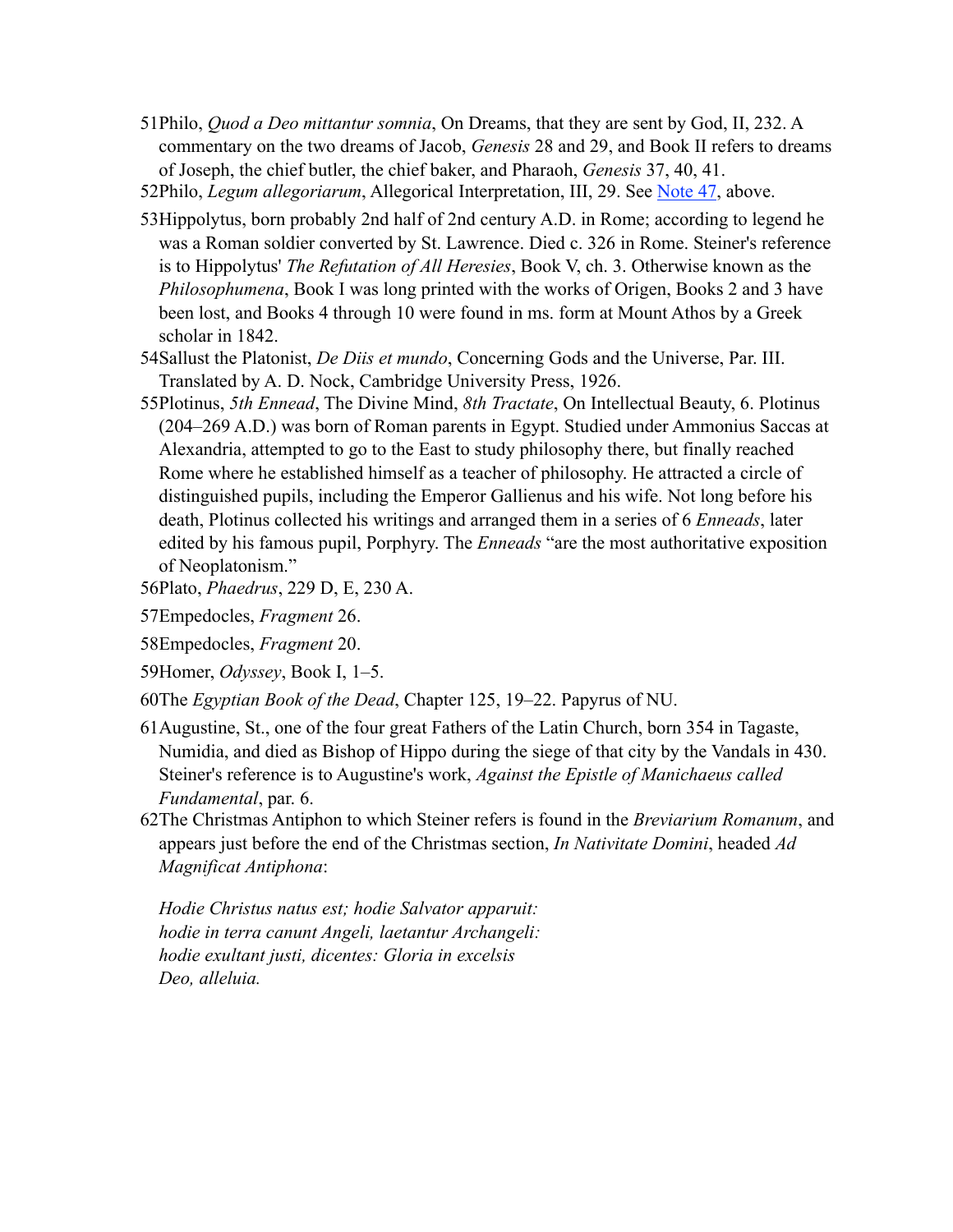- 62a.Adolf Harnack (1851–1930), well-known German professor of theology, editor of Works of the Apostolic Fathers (1877), author of essays on New Testament literature and history, and the *Lehrbuch der Dogmengeschichte*, History of Dogma, 1885 (English transl. 7 vols. 1894–99). In 1892 he published an important controversial work on the Apostles' Creed, in 1893 a history of early Christianity, in 1900 a very popular work published in English translation as What is Christianity, (referred to by Rudolf Steiner in this book), and a number ot other works, some translated into English, among them being *Luke the Physician* (1907) and *The Sayings of Jesus* (1908). Rudolf Steiner frequently referred to the work of Harnack in his lectures.
	- 63Numenius of Apameia in Syria (latter half 2nd century AD), a Neo-Pythagorean philosopher and forerunner of the Neo-Platonists, is one of those reputed to have spoken to this effect, calling Plato "an Atticizing Moses."
	- 64John 11:50 "Nor consider that it is expedient for us, that one man should die for the people, and that the whole nation perish not."
	- 65The Talmud, *Hagigah*, Chapter II, 14 b: "Our Rabbis taught: Four men entered the Garden (the Paradise) (or, ascended to heaven;) ... the first of them cast a look and died ... The second looked and became demented ... The third mutilated the shoots. Rabbi Akiba returned unscathed." (This translation is from *The Soncino Talmud*, published by The Soncino Press Ltd., London, and is used by permission of that organization through S. M. Bloch, Director.)
- 65a.Ernest Renan (1823–1892), French philosopher and Orientalist. During a journey to the Middle East (1860–61) Renan began work on his *Life of Jesus* in Syria, using the New Testament and the Works of Josephus as his sole books of reference. The book appeared in June, 1863 and had an immense sale at once. George Eliot and George Henry Lewes collaborated on the English translation, which was very popular, and Renan became widely known in the English-speaking world. Rudolf Steiner made many references to the thought and work of Renan in his lectures.

66See Note 44, above, and also:

Plato, *Gorgias*, 493 A.

Philo, *De specialibus legibus* IV, 188: "The human mind (is) ... entombed in a mortal body which may quite properly be called a sepulchre."

Philo, *Legum allegoriarum* I, 108: "The sould is dead and has been entombed in the body as in a sepulchre."

66a.Friedrich Wilhelm Joseph von Schelling (1775–1854), the well-known German philosopher and professor at Jena (1798–1803), at Würzburg (1803–06) Munich (1806–41) and, as a member of the Academy, at Berlin (1841–45). His works influenced many of his contemporaries, and the four volumes of his Berlin lectures, published posthumously by his sons, have given him immortality: *Introduction to the Philosophy of Mythology* (publ. 1856), *The Philosophy of Mythology* (1857) and *The Philosophy of Revelation*, 2 vols. (1858). Rudolf Steiner discussed Schelling's contribution to the development of modern philosophy from many points of view on a number of occasions, particularly in lectures given between 1900 and 1924.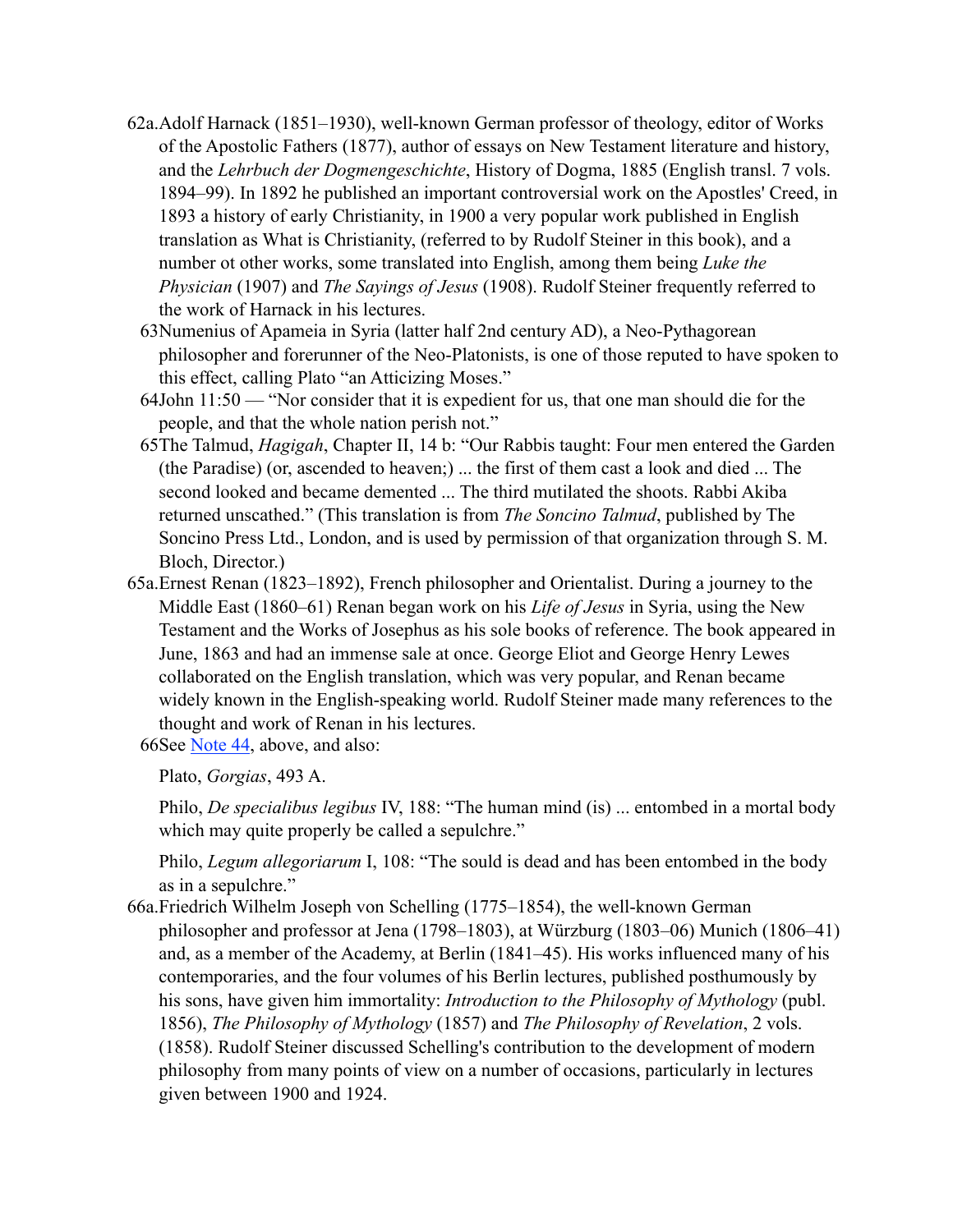- 66b.A tradition exists that similar words were also said to the Emperor Julian the Apostate, whose interest in Neoplatonism is well known, and that Aedesius sent Julian to two of his pupils, one of whom was Maximos.
	- 67See Goethe's poem, *Selige Sehnsucht*:

Und so lang du das nicht hast Dieses: Stirb und Werde! Bist du nur ein trueber Gast Auf der dunklen Erde.

If not of this rule possessed: "Die and come to life," Thou art but a sorry guest In the darkness of earth.

- 67a.Jacob Burckhardt (1818–1897), Swiss writer on art and professor at Basel and Zuerich. His *Die Zeit Constantins der Grossen*, The Time of Constantine the Great, appeared in 1853, his *Der Cicerone* in 1855, and his two most famous works, *Die Cultur der Renaissance in Italien*, The Culture of the Renaissance in Italy, and his *Geschichte der Renaissance in Italien*, History of the Renaissance in Italy, appeared in 1860 and 1867 respectively. These works have been translated into English, and Burckhardt's name is well-known in America among students of art history. Rudolf Steiner made frequent reference to Burckhardt, and in his own extensive series of lectures on art history and appreciation, given during World War I Steiner expanded some of the ideas Burckhardt had advanced.
	- 68Whenever Steiner quoted Martin Luther's translation of the Bible, the corresponding Authorized (King James) Version is given in this book. However, particularly in his quotations from the Apocalypse, Steiner's text sometimes coincides with neither the Greek original nor the Luther Version. In the first instance the present text as rendered in this book was translated directly from Steiner's German, and in the second, the Revised Standard Version proved to be nearer the German.
	- 69Philo, *De specialibus legibus*, The Special Laws, I, 47.
	- 70Philo, *De vita contemplativa*, About the Contemplative Life, or the Fourth Book of the Treatise Concerning the Virtues, critically edited with a defense of its genuineness by F. C. Conybeare, M.A., Oxford, 1895. This work is of great interest because it "contains the sole account of an ascetic community known as the Therapeutae having their home on the shores of Lake Mareotis."
	- 71Philo, *De vita contemplative*, 24, 25, 29, 28.

72*The Zohar*, II, 110 b.

73Clement of Alexandria, *Stromata*, Book I, Chapter 1.

73a.Augustine's *Confessions*, Book XIII, 38. The Loeb Library translation runs: "We therefore behold these things which thou hast created, because they are; but they are, because thou seest them. And we see without, that they are, and within, that they are good." Another translation also reads: "... And we see without that they are, and within that they are good."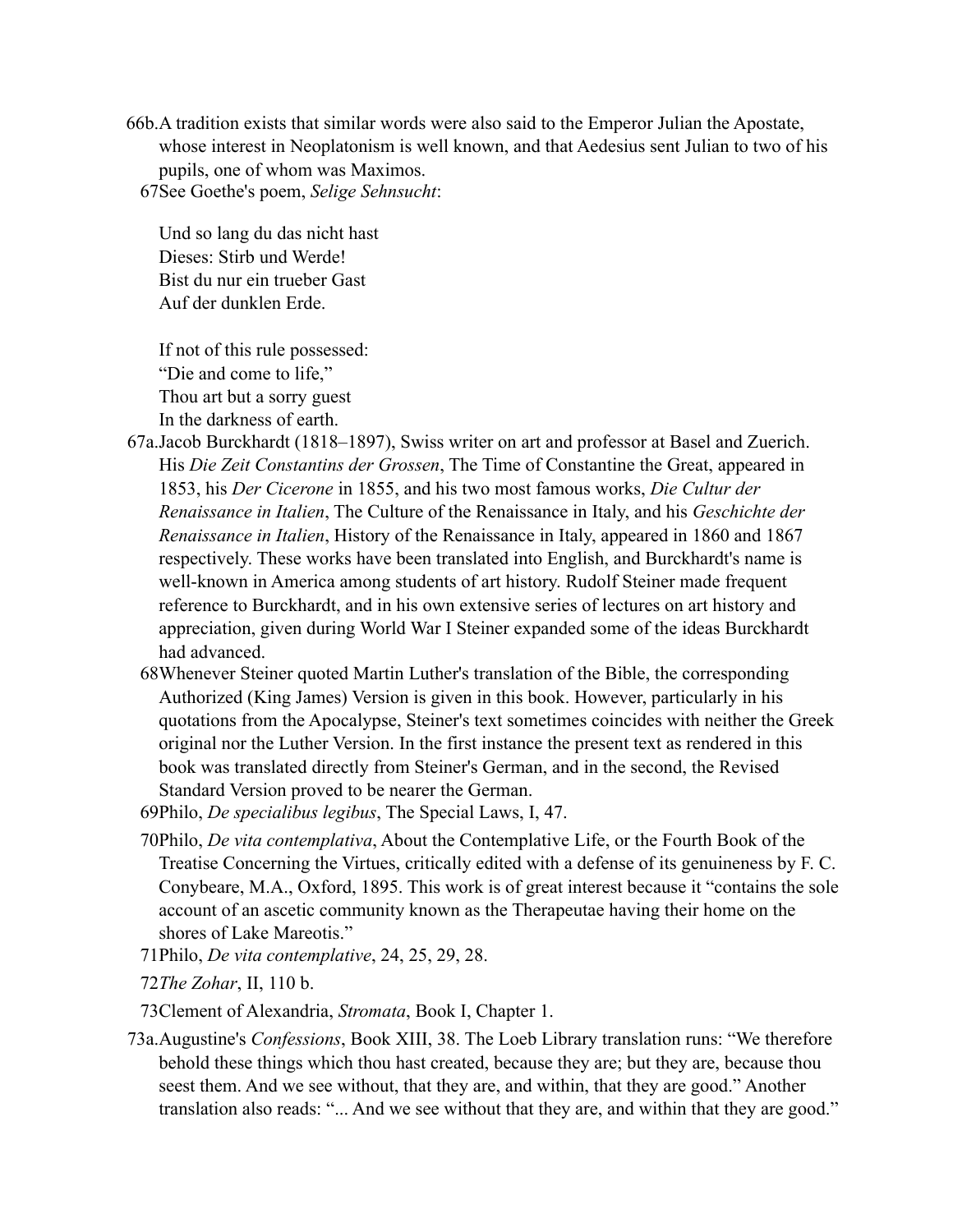- 74Philo, *De cherubim et flammeo gladio*, The Cherubim and the Flaming Sword, I, 97. A commentary on *Genesis* 3:24 and 4:1. 75Plato, *Timaeus*, 37 D.
- 76Plotinus, *4th Ennead*, On the Nature of the Soul, *8th Tractate*, The Soul's Descent into the Body, 1.
- 77Plotinus, *5th Ennead*, The Divine Mind, *1st Tractate*, On the Three Hypostases that Rank as the Principle of All Things, 1.

77a.See Note 43, above.

- 78Augustine, *Confessions*, Book V, Ch. 10.
- 79Augustine, *Confessions*, Book X, Ch. 6.
- 80Augustine, *De Trinitate*, Book X, Ch. 14.
- 81Augustine, *De civitate Dei*, The City of God, Book XI, Ch. 26.
- 82Augustine, *Confessions*, Book VI, Ch. 4.
- 83Augustine, *Confessions*, Book VI, Ch. 5.
- 84Augustine, *Contra Faustum*, 33:6.
- 85Augustine, *De quantitate Animae*, 70–76.
- 86"And I, brethren, could not speak unto you as unto spiritual, but as unto carnal, even as unto babes in Christ. I have fed you with milk, and not with meat: for hitherto ye were not able to bear it, neither yet now are ye able." — I Corinthians 3:1–2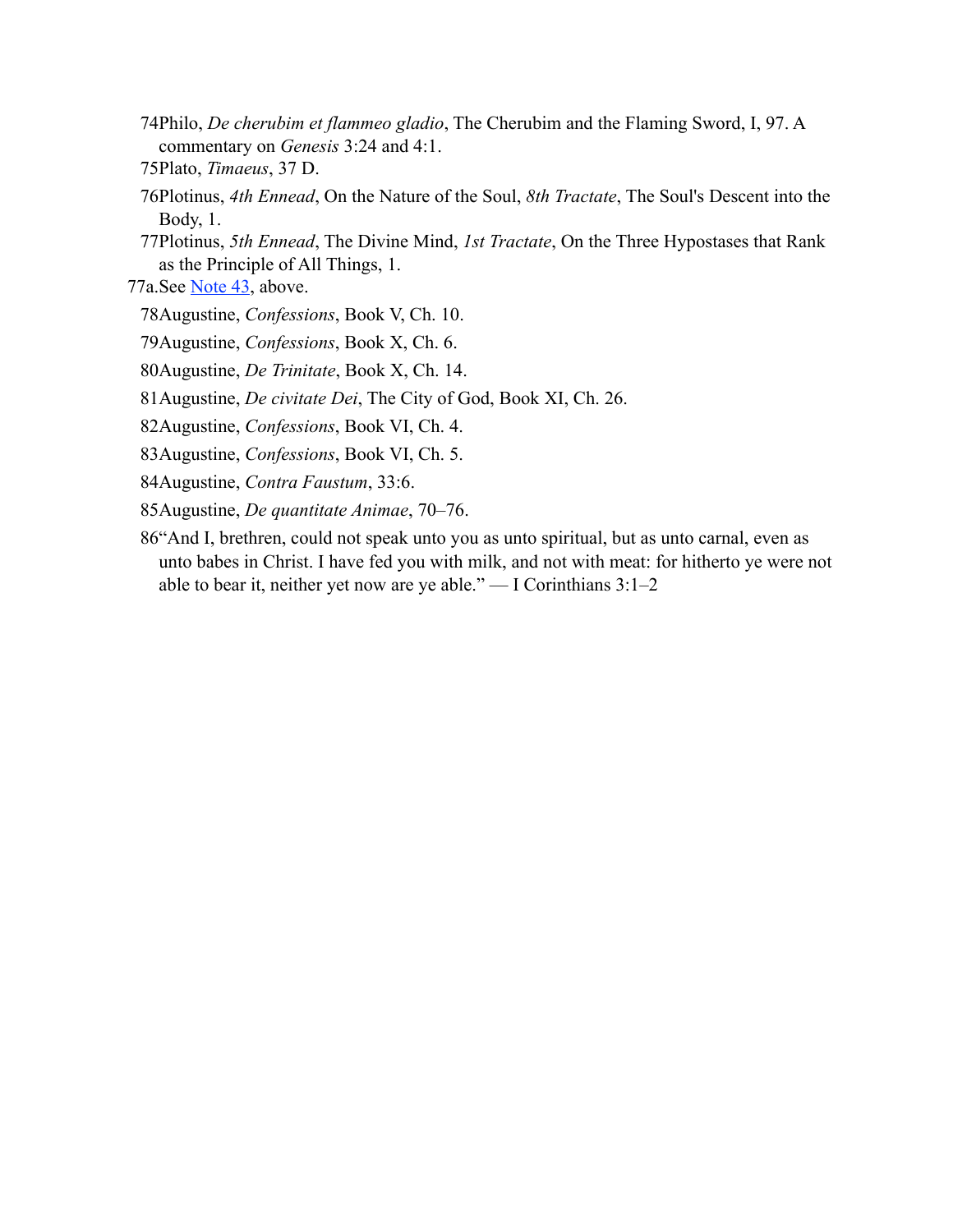# **Reference Guide to Principal Themes in** *Christianity As Mystical Fact***, Based on Other Works by Rudolf Steiner**

Compiled by Paul M. Allen

Readers of the works of Rudolf Steiner frequently wish to trace his handling of specific themes as these appear in his written books and the published transcripts of his nearly 6,000 lectures. As an aid to this method of study, a method Steiner himself recommended, leading themes of *Christianity as Mystical Fact* are here traced to other places in books and lectures of Rudolf Steiner as these have appeared *in English translation*. It is hoped that these references, highly selective as they necessarily are, and by no means exhaustive, will encourage readers in a further study of his ideas regarding the Deed of Christ, the pre-Christian Mysteries, and on the religious strivings of mankind as a whole. In the list which follows, the themes are given in the order in which they appear in the book.

The form of the present reference guide is based on the compiler's book, *The Writings and Lectures of Rudolf Steiner, a Chronological Bibliography of his Books, Lectures, Addresses, Courses, Cycles, Essays and Reports as published in English translation*, New York, 1956. Copies of this work can be obtained through the publishers of the present book.

### **General References to** *Christianity as Mystical Fact*

*The Spiritual Hierarchies*, Cycle 7, Lecture 3, Duesseldorf, April 13, 1909. Published London, 1931, p. 24. S-1975

*Universe, Earth and Man*, Cycle 4, Lecture 10, Stuttgart, August 14, 1908. Published London, 1941, p. 203. S-1846

*The Gospel of John in Relation to the Other Gospels*, Cycle 8, Lecture 7, Cassel, June 30, 1909. Published New York, 1948, p. 97. S-2035

*Ibid.*, Lecture 8, July 1, 1909, New York, 1948, p. 112. S-2036

*Ibid.*, Lecture 14, July 7, 1909, New York, 1948, p. 218. S-2043

*The Gospel of Matthew*, Cycle 15, Lecture 9, Bern, September 9, 1910. Published London, 1946, p. 135. S-2280

*From Jesus to Christ*, Cycle 19, Lecture 4, Carlsruhe, October 8, 1911. Published London, 1944, p. 55. S-2451

*Ibid.*, Lecture 6, October 10, 1911, London, 1944, p. 84. S-2453

*Ibid.*, Lecture 10, October 14, 1911, London, 1944, p. 143. S-2457

*[Man in the Light of Occultism, Theosophy and Philosophy](http://wn.rsarchive.org/Lectures/ManOccult/19120606p01.html)*, Cycle 22, Lecture 4, Christiania (Oslo), June 6, 1912. Published London, 1945, p. 62. S-2607

*[Ibid.](http://wn.rsarchive.org/Lectures/ManOccult/19120610p01.html)*, Lecture 8, June 10, 1912, London, 1945, p. 142. S-2611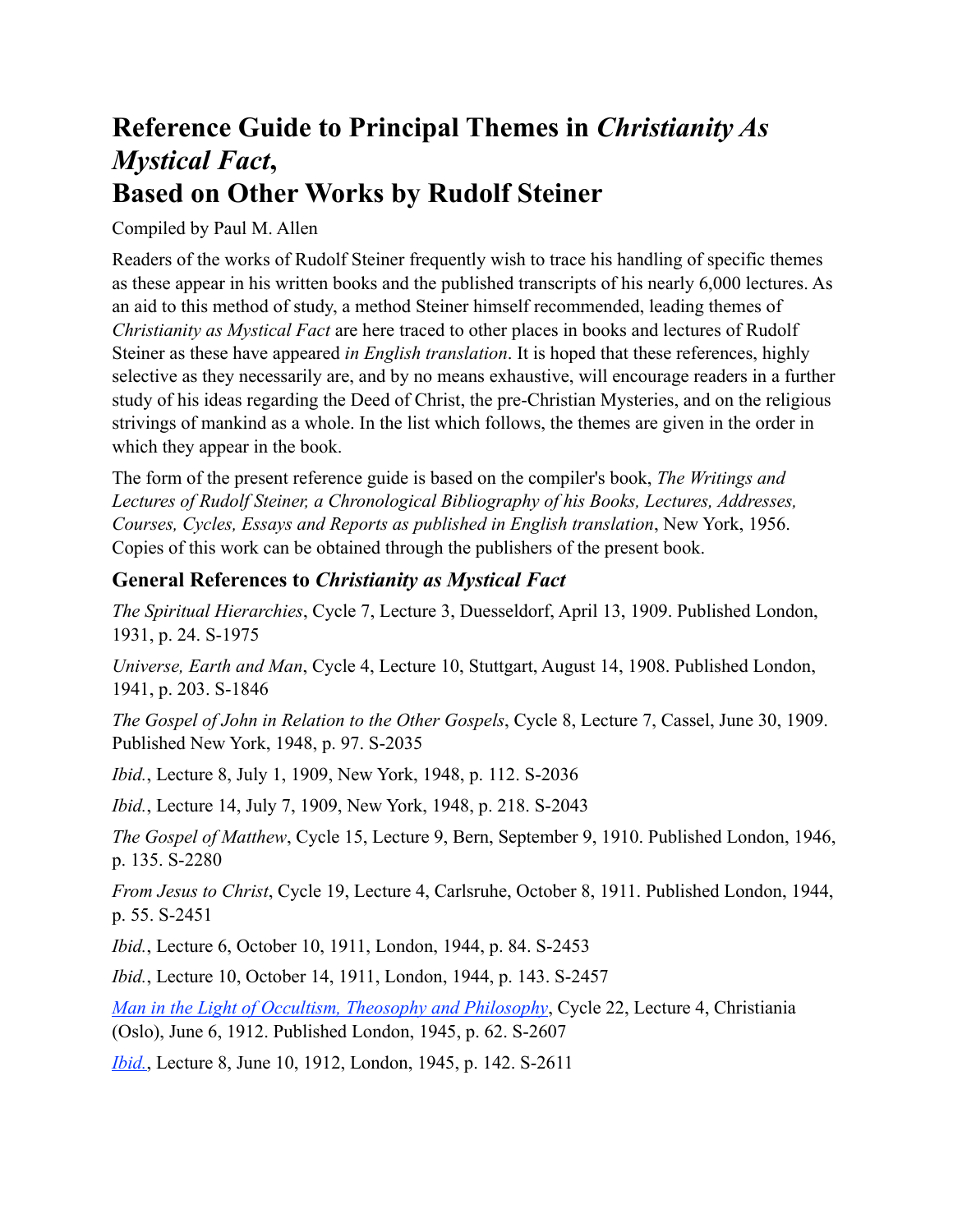*The Gospel of Mark*, Cycle 24, Lecture 10, Basel, September 24, 1912. Published New York, 1950, p. 172. S-2636

*[The Bhagavad Gita and the Epistles of St. Paul](http://wn.rsarchive.org/Lectures/BhagPaul/19121228p01.html)*, Cycle 25, Lecture 1, Cologne, December 28, 1912. Published London, 1945, p. 7. S-2670

*The Life Between Death and Rebirth in Relation to Cosmic Facts*, Cycle 37, Lecture 1, Berlin, November 5, 1912. Published London, 1930, p. 1. S-2643

*Building Stones for a New Understanding of the Mystery of Golgotha*, Cycle 45, Lectures 1 and 5, Berlin, March 27 and April 14, 1917. Published London, 1945, pp. 7 and 80. S-3354 and 3359

*[The Course of My Life](http://wn.rsarchive.org/Books/GA028/TSoML/GA028_index.html)*, Rudolf Steiner's Autobiography, published by Anthroposophic Press, New York, 1951. See especially Chapters 26, 27, 30 and 31, for references to *Christianity as Mystical Fact*.

#### **References to Specific Themes and Persons, arranged in order of their appearance in the text of** *Christianity as Mystical Fact*

#### **GREEK MYSTERIES AND MYSTERY WISDOM** (General) —

*The East in the Light of the West*, Cycle 9, Lectures 6, 8, 9, Munich, August, 1909. Published London, 1940, p. 100 *seq.* S-2050–

*The Gospel of John*, Cycle 3, Lectures 8, 9, 10. Hamburg, May, 1908. Published New York, 1940, p. 123 *seq.* S-1764–

*Wonders of the World*, Cycle 18, Lectures 3, 4, 5, 7, 8, 10. Munich, August 1911. Published London, 1929, p. 30 *seq.* S-2429– (The entire cycle of 10 lectures is important for the subject of Mysteries and Mystery Wisdom.)

*[The Mission of the Folk-Souls](http://www.rsarchive.org/Lectures/GA121/index.php)*, Cycle 13, Especially [lecture 7,](http://wn.rsarchive.org/Lectures/GA121/English/APC1929/19100612p01.html) Christiania (Oslo), June 12, 1910. Published London, 1929, p. 81. S-2252

*[The Manifestations of Karma](http://wn.rsarchive.org/Lectures/ManfKarma/19100528p01.html)*, Cycle 12, Lecture 11, Hamburg, May 28, 1910. Published London, 1947, p. 201. S-2241

#### **AESCHYLUS:**

*The East in the Light of the West*, Cycle 9, Lecture 3, Munich, August 25, 1909. Published London, 1940, p. 40. S-2046

*The Gospel of John*, Cycle 3, Lecture 8, Hamburg, May 27, 1908. Published New York, 1940, p. 123. S-1764

*The Christ Impulse and the Development of the Ego Consciousness*, Cycle 17, Lectures 1 and 6, Berlin, October 25, 1909 and May 2, 1910. Published London, 1926, pp. 1 and 64. S-2078 and 2220

*Wonders of the World*, Cycle 18, Lecture 10, Munich, August 27, 1911. Published London, 1929, p. 128. S-2437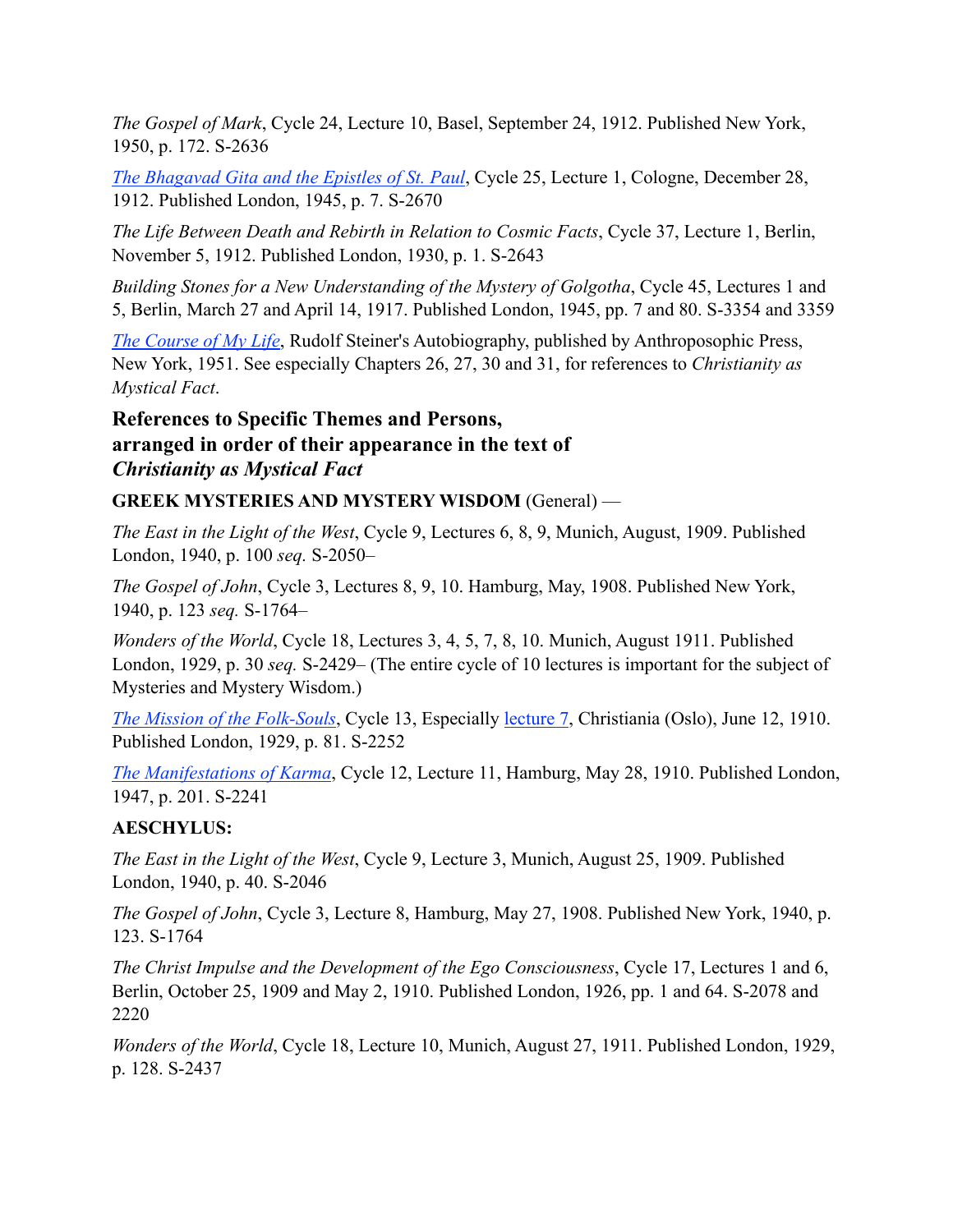*From Jesus to Christ*, Cycle 19, Lecture 5, Carlsruhe, October 9, 1911. Published London, 1944, p. 69. S-2452

*[The Bhagavad Gita and the Epistles of St. Paul](http://wn.rsarchive.org/Lectures/BhagPaul/19121228p01.html)*, Cycle 25, Lecture 1, Cologne, December 28, 1912. Published London, 1945, p. 7. S-2670

#### **DIONYSUS:**

*Wonders of the World*, Cycle 18, Lectures 4, 5, 6, 7, Munich, August, 1911. Published London, 1929. S-2427–

*The Gospel of John*, Cycle 3, Lecture 5, Hamburg, May 23, 1908. Published New York, 1940, p. 78. S-1760

*The East in the Light of the West*, Cycle 9, Lecture 6, Munich, August 28, 1909. Published London, 1940, p. 100. S-2050

#### **ZARATHUSTRA:**

*The Mysteries of the East and of Christianity*, Cycle 26, Lecture 3, Berlin, February 5, 1913. Published London, 1943, p. 44. S-2702

*The Spiritual Hierarchies*, Cycle 7, Lectures 1, 6, 9. Duesseldorf, April, 1909. Published London, 1931. S-1973–

*Excursus on the Gospel of Mark*, Cycle 30, Lectures 3 and 5, Berlin, November 7 and December 19, 1910. Published London, 1937, pp. 47 and 99. S-2301 and 2332

*The Gospel of Matthew*, Cycle 15, Lectures 1–4, 6, 7, 12. Bern, September, 1910. Published London, 1946, p. 7 *seq.* S-2272–

*[The Mission of the Folk-Souls](http://www.rsarchive.org/Lectures/GA121/index.php)*, Cycle 13, [Lecture 3,](http://wn.rsarchive.org/Lectures/GA121/English/APC1929/19100609p01.html) [Lecture 4](http://wn.rsarchive.org/Lectures/GA121/English/APC1929/19100610p01.html), and [Lecture 6](http://wn.rsarchive.org/Lectures/GA121/English/APC1929/19100612a01.html), Christiania (Oslo), June, 1910. Published London, 1929, p. 28 *seq.* S-2248–

*[Spiritual Beings in the Heavenly Bodies and the Kingdoms of Nature](http://wn.rsarchive.org/Lectures/SpirBeings/19120408p01.html)*, Cycle 21, Lecture 6, Helsingfors (Helsinki), April 8, 1912. Published London, 1951, p. 88. S-2571

*The Gospel of John in Relation to the Other Gospels*, Cycle 8, Lectures 1 and 8, Cassel, June 24 and July 1, 1908. Published New York, 1948, pp. 1 and 112. S-2029 and 2036

*Wonders of the World*, Cycle 18, Lectures 4 and 8, Munich, August 21 and 25, 1911. Published London, 1929, pp. 44 and 98. S-2430 and 2435

*The Gospel of Luke*, Cycle 10, Lectures 4 through 7, Basel, September, 1909. Published London, 1935, p. 76 *seq.* S-2057–

*From Jesus to Christ*, Cycle 19, Lecture 8, Carlsruhe, October 12, 1911. Published London, 1944, p. 114. S-2455

*The East in the Light of the West*, Cycle 9, Lectures 5 and 9, Munich, August 27 and 31, 1909. Published London, 1940, pp. 80 and 190. S-2048 and 2053

*Zarathustra*, A lecture given in the Architects' House, Berlin, January 11, 1911. Published in *Turning Points in Spiritual History*, London, 1934, p. 45. Also in Anthroposophical Quarterly, Vol. 2, 1927, p. 1. S-2356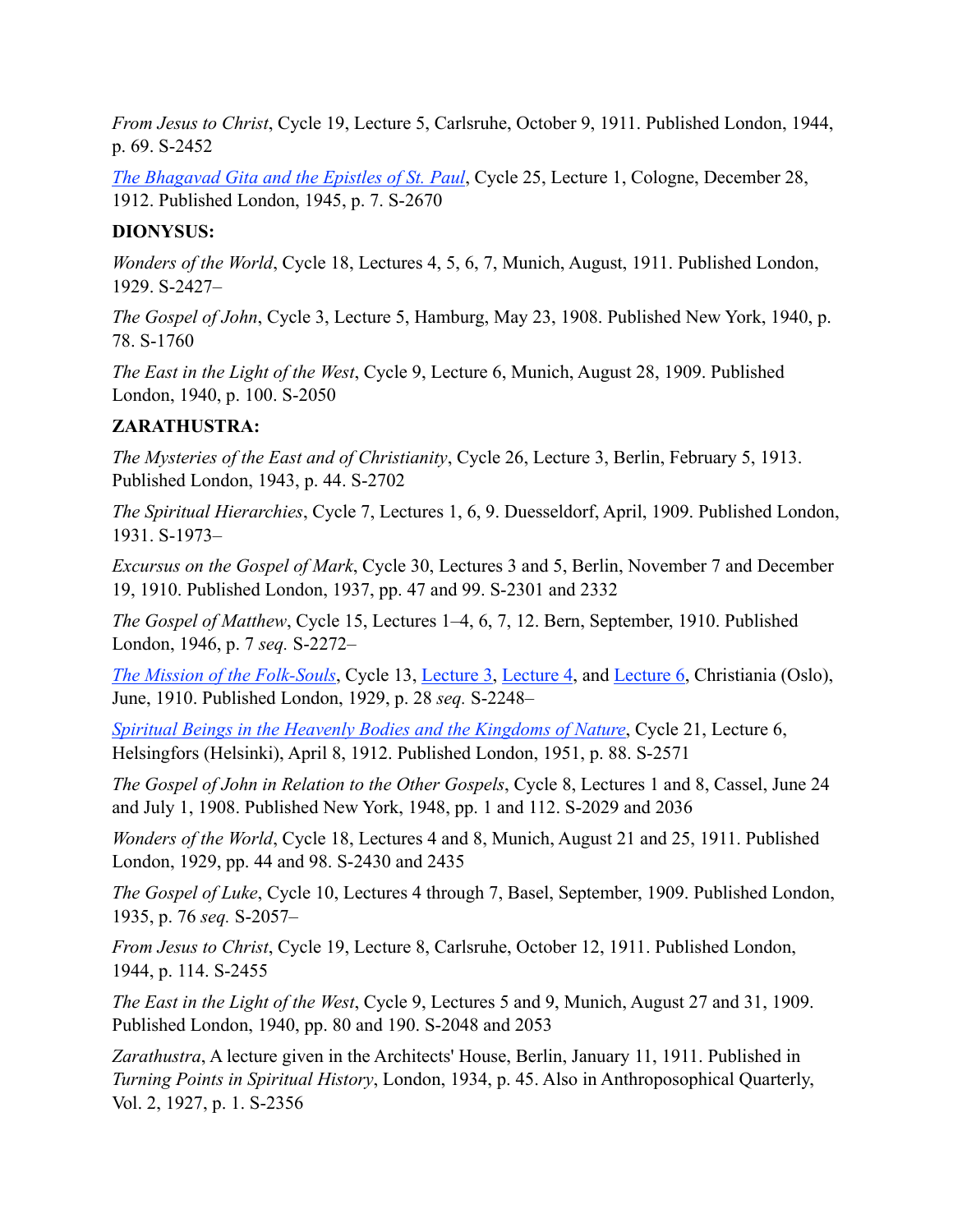#### **SOPHOCLES:**

*Wonders of the World*, Cycle 18, Lecture 10, Munich, August 27, 1911. Published London, 1929, p. 128. S-2437

*[The Bhagavad Gita and the Epistles of St. Paul](http://wn.rsarchive.org/Lectures/BhagPaul/19121228p01.html)*, Cycle 25, Lecture 1, Cologne, December 28, 1912. Published London, 1945, p. 7. S-2670

#### **ZEUS:**

*The East in the Light of the West*, Cycle 9, Lecture 4, Munich, August 26, 1909. Published London, 1940, p. 60. S-2047

*Wonders of the World*, Cycle 18, Lectures 3 and 5, Munich, August 20 and 22, 1911. Published London, 1929, pp. 30 and 60. S-2429 and 2432

*The Gospel of Mark*, Cycle 24, Lecture 7, Basel, September 21, 1912. Published New York, 1950, p. 118. S-2633

#### **PLATO:**

*Universe, Earth and Man*. Cycle 4, Lecture 8, Stuttgart, August 12, 1908. Published London, 1941, p. 158. S-1814

*The East in the Light of the West*, Cycle 9, Lecture 3, Munich, August 25, 1909. Published London, 1940, p. 40. S-2046

*The Gospel of John*, Cycle 3, Lecture 9, Hamburg, May 29, 1908. Published New York, 1940, p. 137. S-1766

*The Gospel of John in Relation to the Other Gospels*, Cycle 8, Lecture 8, Cassel, July 1, 1909. Published New York, 1948, p. 112. S-2036

*[The Mission of the Folk-Souls](http://www.rsarchive.org/Lectures/GA121/index.php)*, Cycle 13, [Lecture 4,](http://wn.rsarchive.org/Lectures/GA121/English/APC1929/19100610p01.html) Christiania (Oslo), June 10, 1910. Published London, 1929, p. 42. S-2249

*The Biblical Secrets of Creation*, Cycle 14, Lecture 10, Munich, August 26, 1910. Published London, 1944, p. 117. S-2270

*Life Between Death and Rebirth*, Cycle 37, Lecture 4, Berlin, December 10, 1912. Published London, 1930, p. 45. S-2660

*Christ and the Spiritual World*, Cycle 31, Lecture 1, Leipzig, December 28, 1913. Published London, n.d., p. 1. S-2857

*[Cosmic and Human Metamorphosis](http://wn.rsarchive.org/Lectures/CosHuMet/19170306p01.html)*, Cycle 44, Lecture 5, Berlin, March 6, 1917. Published London, 1926, p. 46. S-3348

*Wonders of the World*, Cycle 18, Lecture 7, Munich, August 24, 1911. Published London, 1929, p. 85. S-2434

*[The Bhagavad Gita and the Epistles of St. Paul](http://wn.rsarchive.org/Lectures/BhagPaul/19121228p01.html)*, Cycle 25, Lecture 1, Cologne, December 28, 1912. Published London, 1945, p. 7. S-2670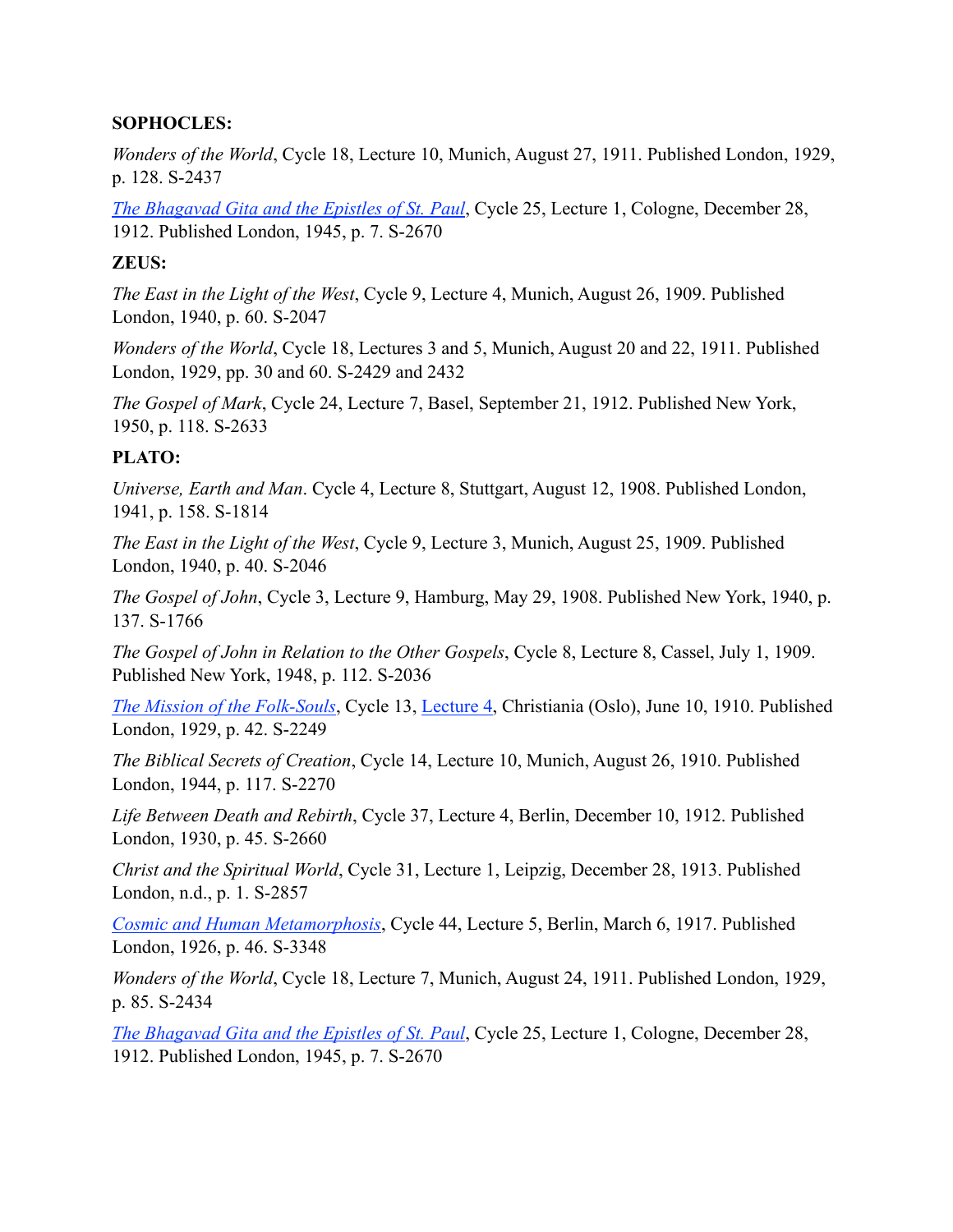*Building Stones for an Understanding of the Mystery of Golgotha*, Cycle 45, Lecture 5, Berlin, April 14, 1917. Published London, 1945, p. 80. S-3359

*Excursus on the Gospel of Mark*, Cycle 30, Lecture 10, Berlin, June 10, 1911. Published London. 1937, p. 217. S-2425

#### **HERACLITUS:**

*Spiritual Hierarchies*, Cycle 7, Lecture 3, Duesseldorf, April 13, 1909. Published London, 1931, p. 24. S-1975

*Building Stones for an Understanding of the Mystery of Golgotha*, Cycle 45, Lecture 2, Berlin, April 3, 1917. Published London, 1945. P-22. S-3356

*The Gospel of Mark*, Cycle 24, Lecture 7, Basel, September 1, 1912. Published New York, 1950, p. 118. S-2633

*[Man in the Light of Occultism, Theosophy and Philosophy](http://wn.rsarchive.org/Lectures/ManOccult/19120602p01.html)*, Cycle 22, Lecture 1, Christiania (Oslo), June 2, 1912. Published London, 1945. p. 7. S-2603

*[The Bhagavad Gita and the Epistles of St. Paul](http://wn.rsarchive.org/Lectures/BhagPaul/19121228p01.html)*, Cycle 25, Lecture 1, Cologne, December 28, 1912. Published London, 1945, p. 7. S-2670

*Christ and the Human Soul*, Cycle 34, Lecture 3, Norrköping, July 15, 1914. Published London, 1927, p. 49. S-2942

#### **HOMER:**

*[Egyptian Myths and Mysteries](http://wn.rsarchive.org/Lectures/EgyptMyth/19080909p01.html)*, Cycle 5, Lecture 7, Leipzig, September 9, 1908. Published London, 1933, p. 99. S-1829

*Life Between Death and Rebirth*, Cycle 37, Lecture 1, Berlin, November 5, 1912. Published London, 1930, p. 1. S-2643

*The Gospel of Mark*, Cycle 24, Lecture 1, Basel, September 15, 1912. Published New York, 1950, p. 1. S-2626

*[Earthly and Cosmic Man](http://wn.rsarchive.org/Lectures/EarthMan/EarMan_index.html)*, Cycle 36, Lectures 3 and 5, Berlin. March 26 and May 2, 1912. Published London, 1948, p. 50 and 87. S-2564 and 2587

*On the Forming of Destiny and Life After Death*, Cycle 40, Lecture 3, Berlin, November 20, 1915. Published London, 1927, p. 26. S-3148

### **EMPEDOCLES:**

*The Gospel of Mark*, Cycle 24, Lectures 1, 2, 7, Basel, September, 1912. Published New York, 1950, p. 1 *seq.* S-2626–

*The Mysteries of the East and of Christianity*, Cycle 26, Lecture 4, Berlin, February 7, 1913. Published London, 1943, p. 63. S-2707

*The Christ Impulse and the Development of the Ego-Consciousness*, Cycle 17, Lecture 6, Berlin, May 2, 1910. Published London, 1926, p. 64. S-2220

### **PYTHAGORAS:**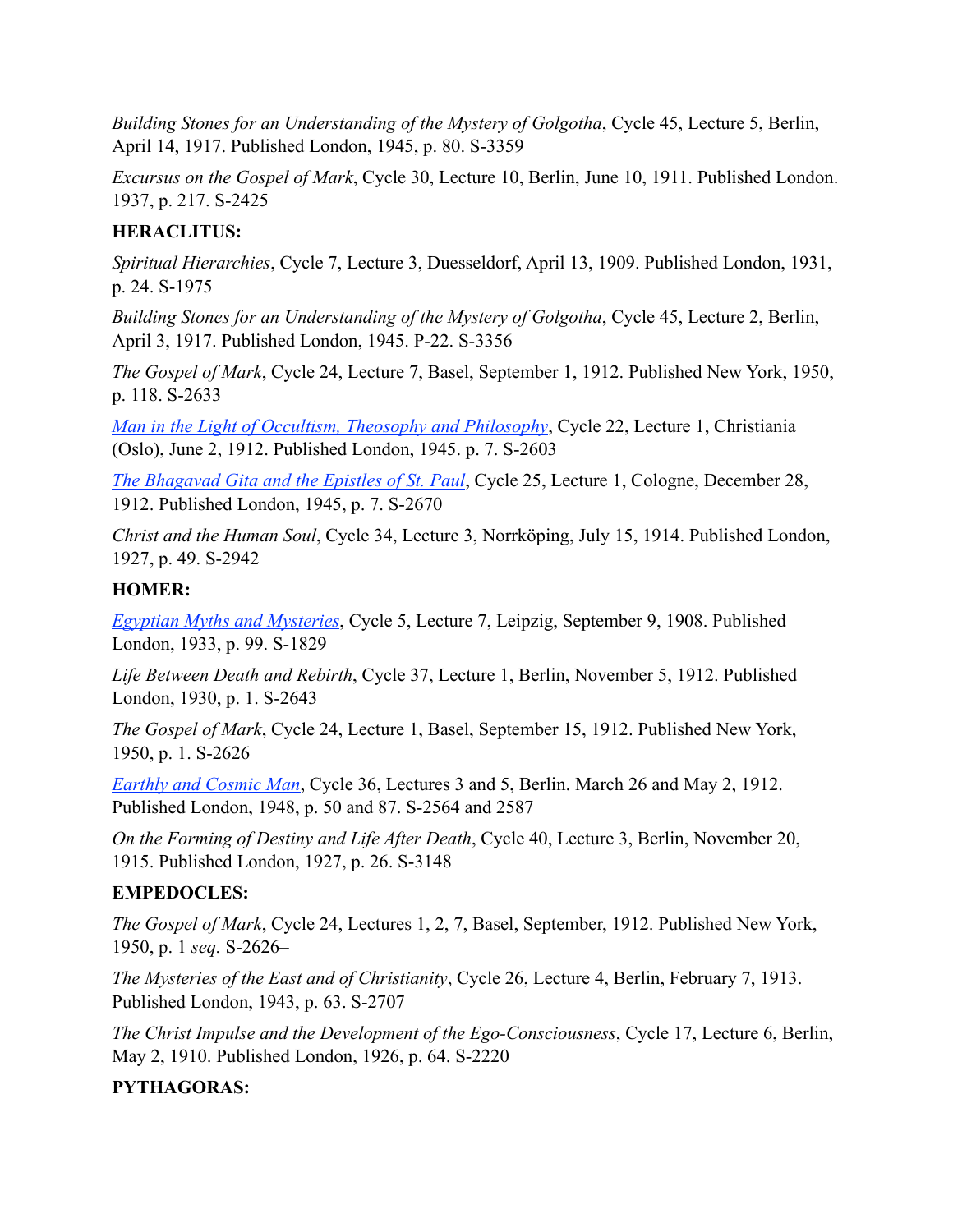*The Gospel of Matthew*, Cycle 15, Lecture 3, Bern, September 3, 1910. Published London, 1946, p. 41. S-2274

*[Man in the Light of Occultism, Theosophy and Philosophy](http://wn.rsarchive.org/Lectures/ManOccult/19120606p01.html)*, Cycle 22, Lecture 4, Christiania (Oslo), June 6, 1912. Published London, 1945, p. 62. S-2607

*Excursus on the Gospel of Mark*, Cycle 30, Lecture 2, Berlin, October 24, 1910. Published London. 1937, p. 25. S-2290

*Christ and the Human Soul*, Cycle 34, Lecture 4, Norrköping, July 16, 1912. Published London, 1927, p. 61. S-2944

#### **SOCRATES:**

*Wonders of the World*, Cycle 18, Lecture 7, Munich, August 24, 1911. Published London, 1929, p. 85. S-2434

*From Jesus to Christ*, Cycle 19, Lecture 10, Carlsruhe, October 14, 1911. Published London, 1944, p. 143. S-2457

*The Gospel of Mark*, Cycle 24, Lecture 4, Basel, September 18, 1912. Published New York, 1950, p. 62. S-2629

*[Man in the Light of Occultism, Theosophy and Philosophy](http://wn.rsarchive.org/Lectures/ManOccult/19120610p01.html)*, Cycle 22, Lecture 8, Christiania (Oslo), June 10, 1912. Published London, 1945, p. 142. S-2611

*[The Bhagavad Gita and the Epistles of St. Paul](http://wn.rsarchive.org/Lectures/BhagPaul/19121228p01.html)*, Cycle 25, Lecture 1, Cologne, December 28, 1912. Published London, 1945, p. 7. S-2603

*Earthly Death and Cosmic Life*, Cycle 48, Lecture 4, Berlin, March 5, 1918. Published London, 1927, p. 31. S-3493

#### **ANCIENT EGYPT AND EGYPTIAN MYSTERIES:**

*Universe, Earth and Man in their Relationship to Egyptian Myths and Modern Civilization*, Cycle 4, 11 lectures given in Stuttgart, August, 1908. Published London, 1941. S-1807–

*[Egyptian Myths and Mysteries and their Connection with the Active Spiritual Forces of Today](http://wn.rsarchive.org/Lectures/EgyptMyth/EgyMyt_index.html)*, Cycle 5, 12 lectures given in Leipzig, September, 1908. Published London, 1933. S-1823–

*[The Manifestations of Karma](http://wn.rsarchive.org/Lectures/ManfKarma/ManKar_index.html)*, Cycle 12, Lectures 1 and 8, Hamburg, May 16 and 25, 1908. Published London, 1947, pp. 7 and 149. S-2229 and 2237

*[The Mission of the Folk-Souls](http://www.rsarchive.org/Lectures/GA121/index.php)*, Cycle 13, [Lecture 1,](http://wn.rsarchive.org/Lectures/GA121/English/APC1929/19100607p01.html) Christiania (Oslo), June 7, 1910. Published London, 1929, p. 1. S-2246. [Lecture 7](http://wn.rsarchive.org/Lectures/GA121/English/APC1929/19100612p01.html) and [Lecture 8](http://wn.rsarchive.org/Lectures/GA121/English/APC1929/19100614p01.html) in this cycle also contain references on this theme.

*[Man in the Light of Occultism, Theosophy and Philosophy](http://wn.rsarchive.org/Lectures/ManOccult/19120602p01.html)*, Cycle 22, Lecture 1, Christiania (Oslo), June 2, 1912. Published London, 1945, p. 7. S-2603

*Christ and the Spiritual World*, Cycle 31, Lectures 3 and 4, Leipzig, December 30 and 31, 1913. Published London, n.d., pp. 23 and 35. S-2859 and 2861

*The Gospel of Matthew*, Cycle 15, Lectures 7 and 8, Bern, September 7 and 8, 1910. Published London, 1946, pp. 103 and 118. S-2278 and 2279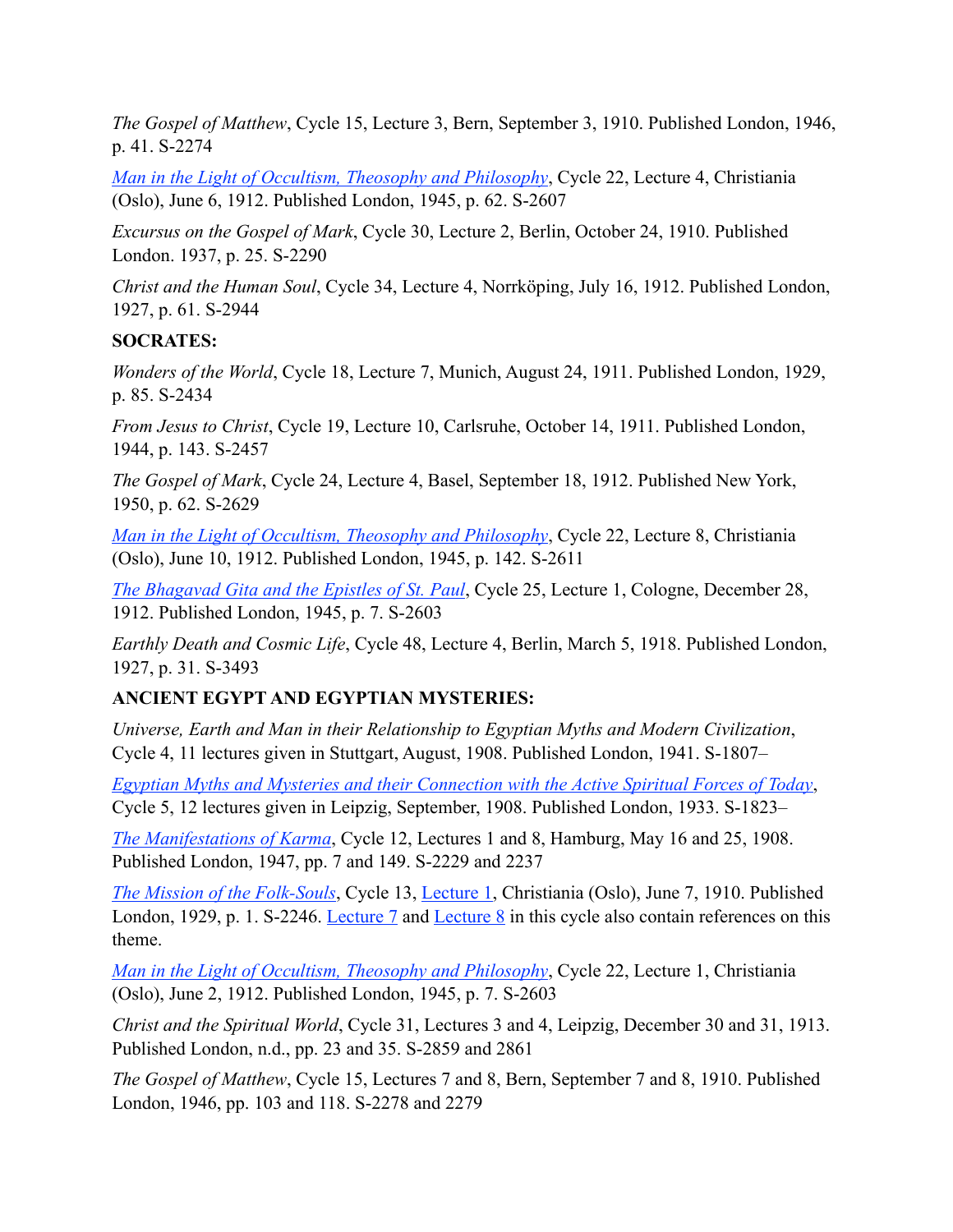*Wonders of the World*, Cycle 18, Lectures 4 and 7, Munich, August 21 and 24, 1911. Published London, 1929, pp. 44 and 85. S-2430 and 2434

*The Gospel of John*, Cycle 3, Lectures 8, 9, 10, Hamburg, May, 1908. Published New York, 1940, p. 123 *seq.* S-1764–

*The East in the Light of the West*, Cycle 9, Lectures 5 and 8, Munich, August 27 and 30, 1909. Published London, 1940, p. 80 and 154. S-2048 and 2052

*[Earthly and Cosmic Man](http://wn.rsarchive.org/Lectures/EarthMan/19120514p01.html)*, Cycle 36, Lecture 6, Berlin, May 14, 1912. Published London, 1948, p. 105. S-2594

#### **LOGOS:**

*The Gospel of John*, Cycle 3, Lectures 1–3, 6, 7, 12, Hamburg, May, 1908. Published New York, 1940, p. 15 *seq*. S-1755–

*The Gospel of John in Relation to the Other Gospels*, Cycle 8, Lectures 1 and 8, Cassel, June 24 and July 1, 1909. Published New York, 1948, pp. 1 and 112. S-2029, 2036.

*The Gospel of Matthew*, Cycle 15, Lecture 12, Bern, September 12, 1910. Published London, 1946, p. 194. S-2283

*From Jesus to Christ*, Cycle 19, Lecture 1, Carlsruhe, October 5, 1911. Published London, 1944, p. 9. S-2448

*[Spiritual Beings in the Heavenly Bodies and the Kingdoms of Nature](http://wn.rsarchive.org/Lectures/SpirBeings/19120411a01.html)*, Cycle 21, Lecture 8, Helsingfors (Helsinki), April 11, 1912. Published London, 1951, p. 132. S-2574

*[Earthly and Cosmic Man](http://wn.rsarchive.org/Lectures/EarthMan/19120502p01.html)*, Cycle 36, Lecture 5, Berlin, May 2, 1912. Published London, 1948, p. 87. S-2587

#### **PALLAS ATHENE:**

*Wonders of the World*, Cycle 18, Lectures 5 and 9, Munich August 22 and 26, 1911. Published London, 1929, pp. 60 and 113. S-2432 and 2436

### **HERA:**

*Wonders of the World*, Cycle 18, Lecture 5, Munich, August 22, 1911. Published London, 1929, p. 60. S-2432

### **OEDIPUS:**

*The Gospel of John in Relation to the Other Gospels*, Cycle 8, Lectures 2 and 11, Cassel, June 25 and July 4, 1909. Published New York, 1948, pp. 16 and 166. S-2030 and 2040

*The East in the Light of the West*, Cycle 9, Lecture 7, Munich, August 29, 1909, Published London, 1940, p. 126. S-2051

*The Gospel of Mark*, Cycle 24, Lecture 7, Basel, September 21, 1912. Published New York, 1950, p. 118. S-2633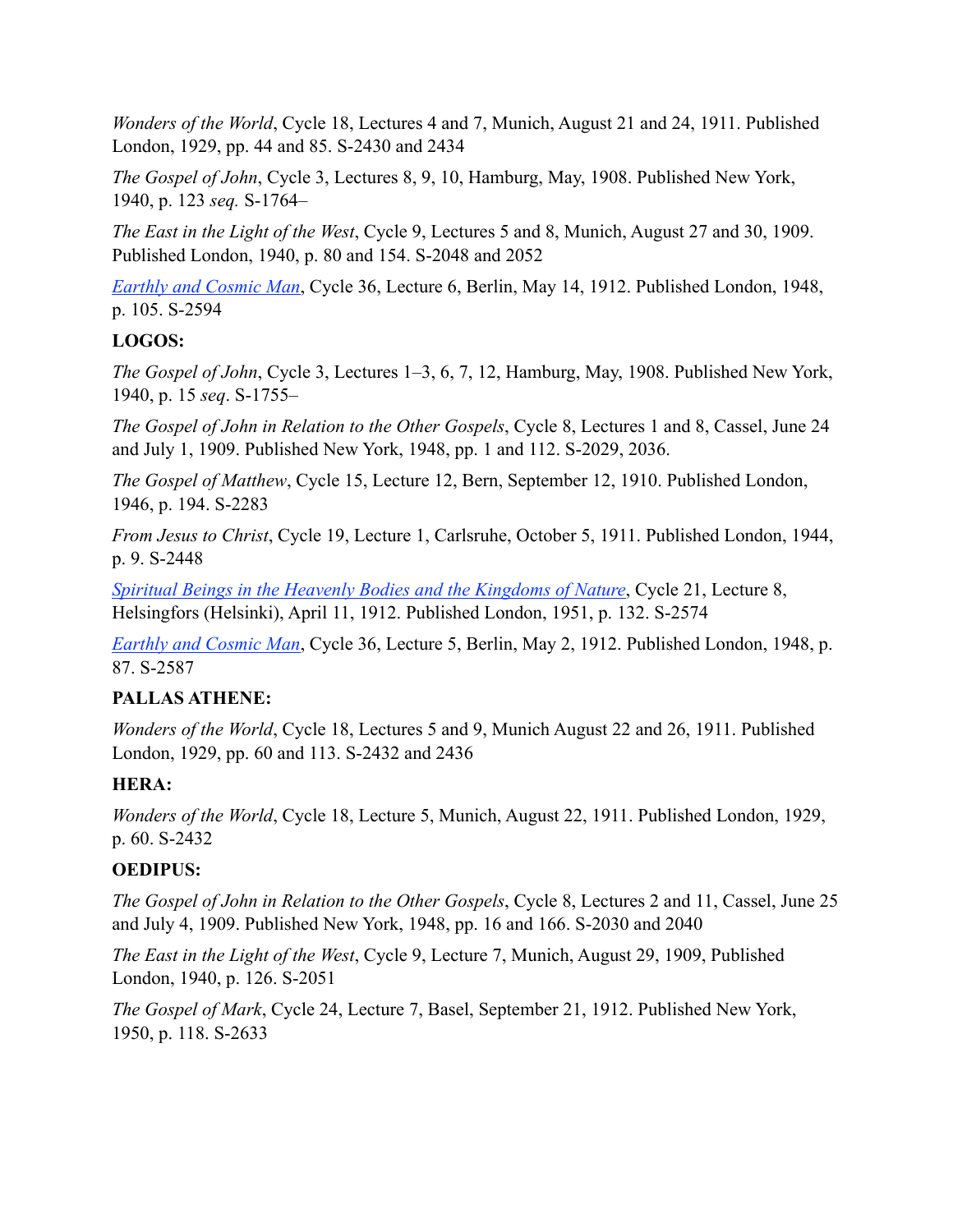#### **MYTHS AND SAGAS IN GENERAL:**

*[Earthly and Cosmic Man](http://wn.rsarchive.org/Lectures/EarthMan/19120326p01.html)*, Cycle 36, Lecture 3, Berlin, March 26, 1912. Published London, 1948, p. 50. S-2564

*The East in the Light of the West*, Cycle 9, Lecture 1, Munich, August 23, 1909. Published London, 1940, p. 1. S-2044

*The Gospel of Matthew*, Cycle 15, Lecture 3, Bern, September 3, 1910. Published London, 1946, p. 41. S-2274 (Also lecture 9 in this cycle)

*The Inner Nature of Man*, Cycle 32, Lecture 4, Vienna, April 12, 1914. Published London, 1948, p. 38. S-2916

#### **ORESTIA:**

*The East in the Light of the West*, Cycle 9, Lecture 3, Munich, August 25, 1909. Published London, 1940, p. 40. S-2046

#### **PLOTINUS:**

*[Man in the Light of Occultism, Theosophy and Philosophy](http://wn.rsarchive.org/Lectures/ManOccult/19120606p01.html)*, Cycle 22, Lecture 4, Christiania (Oslo), June 6, 1912. Published London, 1945, p. 62. S-2607

#### **BUDDHA:**

*Buddha*, a lecture given in Berlin, March 2, 1911. Published in *Turning Points in Spiritual History*, London, 1934, p. 129– Also in *Anthroposophical Quarterly*, Volume 2, 1927, p. 353. S-2390

*Buddha and Christ*, a lecture given in Berlin, December 2, 1909. Published in *Turning Points in Spiritual History*, London, 1934, p. 71. Also in *Anthroposophical Quarterly*, Volume 1, 1926, p. 279. S-2114

*The Spiritual Hierarchies*, Cycle 7, Lecture 1, Duesseldorf, April 12, 1909. Published London, 1931, p. 1. S-1973

*From Jesus to Christ*, Cycle 19, Lectures 2, 3, 5, 7, 8, 10. Carlsruhe, October 6 onward, 1911. Published London, 1944, p. 23 *seq.* S-2449–

*The Gospel of Luke*, Cycle 10, Lectures 2 through 9, Basel, September, 1909. Published London, 1935, p. 29 *seq.* S-2055–

*The Gospel of Matthew*, Cycle 15, Lectures 4, 5, 7. Bern, September, 1910. Published London, 1946, p. 58 *seq.* S-2275–

*Life Between Death and Rebirth*, Cycle 37, Lectures 5 and 10. Berlin, December 22, 1912 and April 1, 1913. Published London, 1930, pp. 58 and 118. S-2667 and 2756

*[Man in the Light of Occultism, Theosophy and Philosophy](http://wn.rsarchive.org/Lectures/ManOccult/ManOcc_index.html)*, Cycle 22, Lectures 1, 9, 10, Christiania (Oslo), June 2, 11, 12, 1912. Published London, 1945, p. 7 *seq.* S-2603–

*The Gospel of John in Relation to the Other Gospels*, Cycle 8, Lectures 1, 2, 13, 14, Cassel, June 24 onward, 1909. Published New York, 1948, p. I *seq.* S-2029–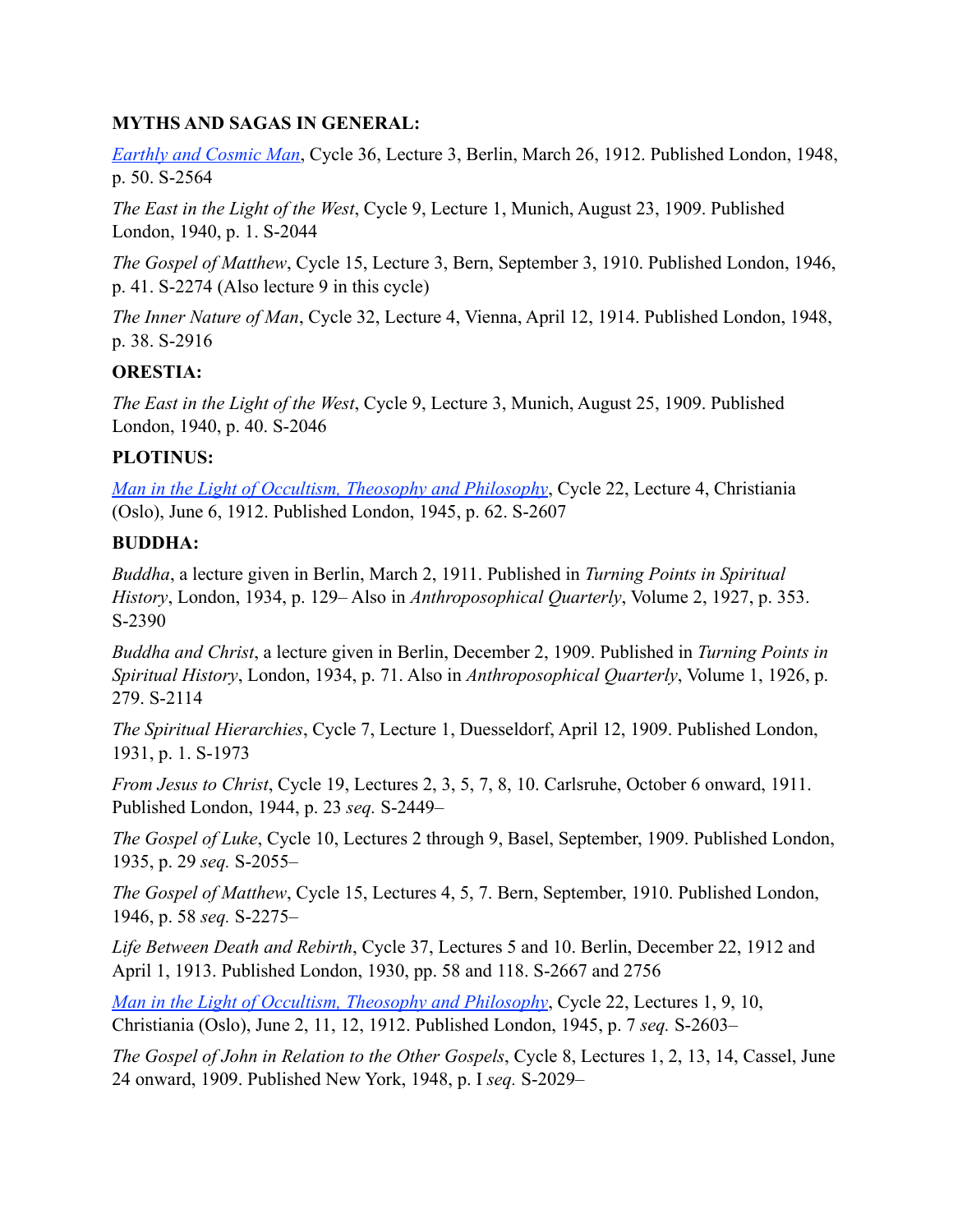#### **OSIRIS AND ISIS:**

See references on Ancient Egypt and Egyptian Mysteries, above.

#### **HERACLES, HERCULES:**

*[Egyptian Myths and Mysteries](http://wn.rsarchive.org/Lectures/EgyptMyth/19080905p01.html)*, Cycle 5, Lecture 4, Leipzig, September 5, 1908. Published London, 1933, p. 55. S-1826

#### **JASON:**

*[Egyptian Myths and Mysteries](http://wn.rsarchive.org/Lectures/EgyptMyth/19080912p01.html)*, Cycle 5, Lecture 10, Leipzig, September 12, 1908. Published London, 1933, p. 147. S-1832.

#### **PROMETHEUS:**

*The Gospel of Matthew*, Cycle 1 5, Lecture 9, Bern, September 9, 1910. Published London, 1946, p. 135. S-2280

*[Egyptian Myths and Mysteries](http://wn.rsarchive.org/Lectures/EgyptMyth/19080912p01.html)*, Cycle 5, Lecture 10, Leipzig, September 12, 1908. Published London, 1933, p. 147. S-1832

*[The Manifestations of Karma](http://wn.rsarchive.org/Lectures/ManfKarma/19100522p01.html)*, Cycle 12, Lecture 7, Hamburg, May 22, 1910. Published London, 1947, p. 129. S-2235

*[Earthly and Cosmic Man](http://wn.rsarchive.org/Lectures/EarthMan/19120514p01.html)*, Cycle 36, Lecture 6, Berlin, May 14, 1912. Published London, 1948, p. 105. S-2594

#### **DEMETER-PERSEPHONE:**

*Wonders of the World*, Cycle 18, Lectures 1 and 2, Munich, August 18 and 19, 1911. Published London, 1929, pp. 1 and 15. S-2427 and 2428

#### **THE GOSPELS:**

Rudolf Steiner gave 6 courses of lectures devoted especially to a consideration of the four Gospels, as follows:

*The Gospel of John*, Cycle 3, 12 lectures given at Hamburg, beginning on May 18, 1908. Published New York, 1940. S-1755–

*The Gospel of John in Relation to the other Three Gospels, Especially the Gospel of Luke*, Cycle 8, 14 lectures given at Cassel, beginning on June 24, 1909. Published New York, 1948. S-2029–

*The Gospel of Luke*, Cycle 10, 10 lectures given at Basel, beginning on September 15, 1909. Published London, 1935. S-2054–

*The Gospel of Matthew*, Cycle 15, 12 lectures given at Bern, beginning on September 1, 1910. Published London, 1946. S-2272–

*The Gospel of Mark*, Cycle 24, 10 lectures given at Basel, beginning on September 15, 1912. Published New York, 1950. S-2626–

*Excursus on the Gospel of Mark*, Cycle 30, 10 lectures given at Berlin, beginning on October 17, 1910. Published London, 1937. S-2288–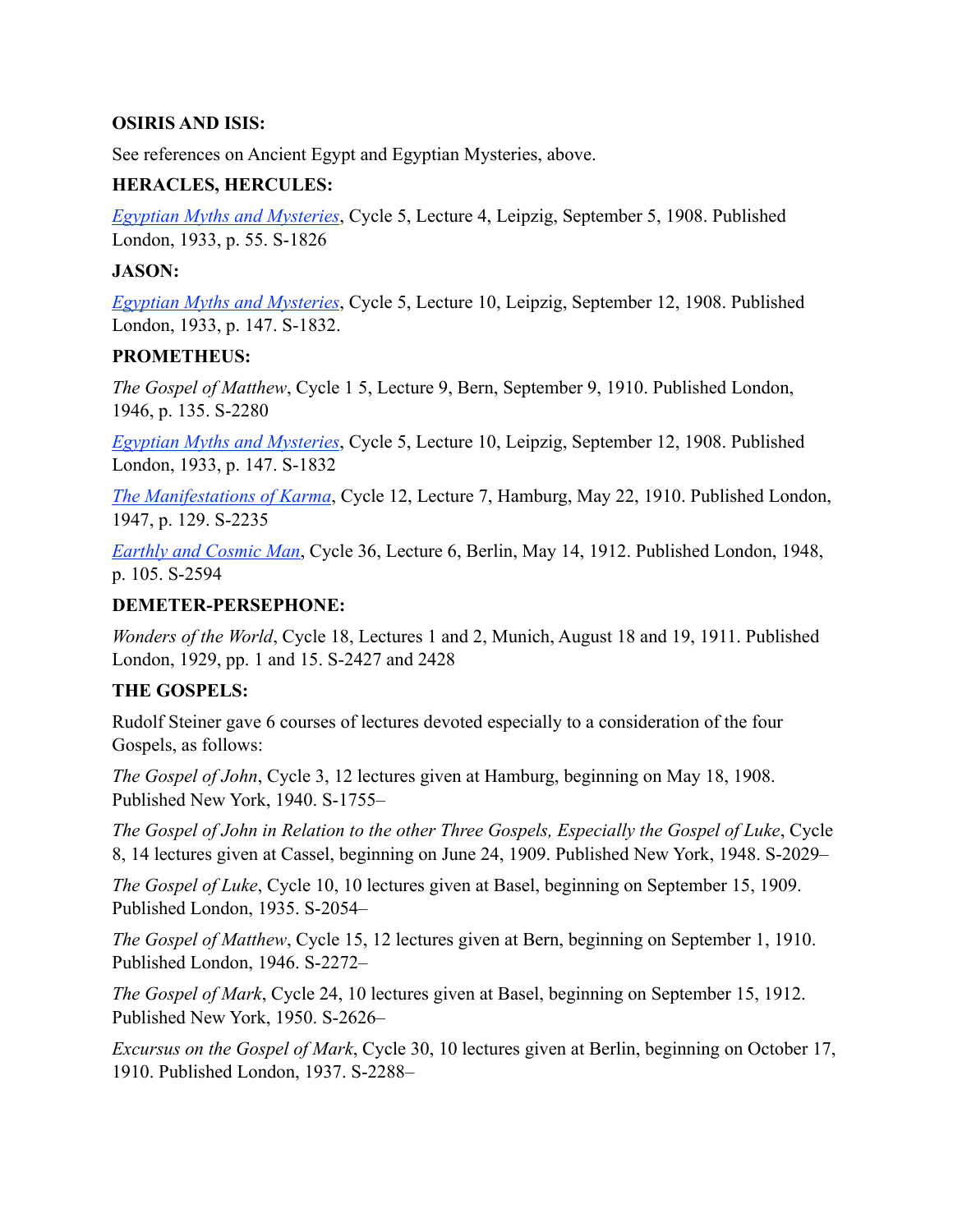In addition to the above, references to the Gospels are scattered throughout Rudolf Steiner's books and lectures, and examination of any of the latter will readily lead one to his many expressions regarding the written accounts of the life of the Christ upon earth.

## **LAZARUS, THE MIRACLE OF THE RAISING OF LAZARUS FROM THE DEAD:**

*The Gospel of John*, Cycle 3, Lecture 4, Hamburg, May 22, 1908. Published New York, 1940, p. 43 *seq.* S-1759

*The Gospel of John in Relation to the Other Gospels*, Cycle 8, Lectures 7, 8, 10, Cassel, June, 1909. Published, New York, 1948. S-2029–

#### **HAMLET** (Shakespeare):

*The Gospel of Mark*, Cycle 24, Lecture 1, Basel, September 15, 1912. Published New York, 1950, p. 1 *seq.* S-2626

#### **APOCALYPSE OF JOHN — THE BOOK OF REVELATION:**

A most comprehensive study of the Apocalypse is contained in a course of 12 lectures given by Rudolf Steiner at Nuremberg, as follows:

*The Apocalypse*, Cycle 6, 12 lectures, Nuremberg, June 18–30, 1908. Published London, 1943, p. 11 *seq.* S-1780–

#### **BEASTS OF THE APOCALYPSE, THE FOUR:**

In addition to references to them contained in the Apocalypse cycle of 1908 (see above under "Apocalypse"), consult:

*The Theosophy of the Rosicrucians*, Cycle 2, Lecture 2, Munich, May 25, 1907. Published London, 1953, p. 18. S-1535

*Spiritual Hierarchies*, Cycle 7, Lecture 4, Duesseldorf, April 13, 1909. Published London, 1931, p. 35. S-1976

*[Egyptian Myths and Mysteries](http://wn.rsarchive.org/Lectures/EgyptMyth/EgyMyt_index.html)*, Cycle 5, Lectures 3 and 8, Leipzig, September 4 and 10, 1908. Published London, 1933, pp. 41 and 113. S-1825 and 1830

*The Gospel of John in Relation to the Other Gospels*, Cycle 8, Lecture 8, Cassel, July 1, 1909. Published New York, 1948, p. 112. S-2036

*Wonders of the World*, Cycle 18, Lecture 9, Munich, August 26, 1911. Published London, 1929, p. 113. S-2436

#### **ESSENES, THE:**

*The Gospel of Matthew*, Cycle 15, Lectures 4–6, 8, 10, Bern, September, 1910. Published London. 1946 p 58 *seq.* S-2275–

#### **JOHN THE BAPTIST:**

*The Gospel of John*, Cycle 3, Lectures 4 and 5, Hamburg, May 22 and 23, 1908. Published New York, 1940, p. 43 *seq.* S-1759–60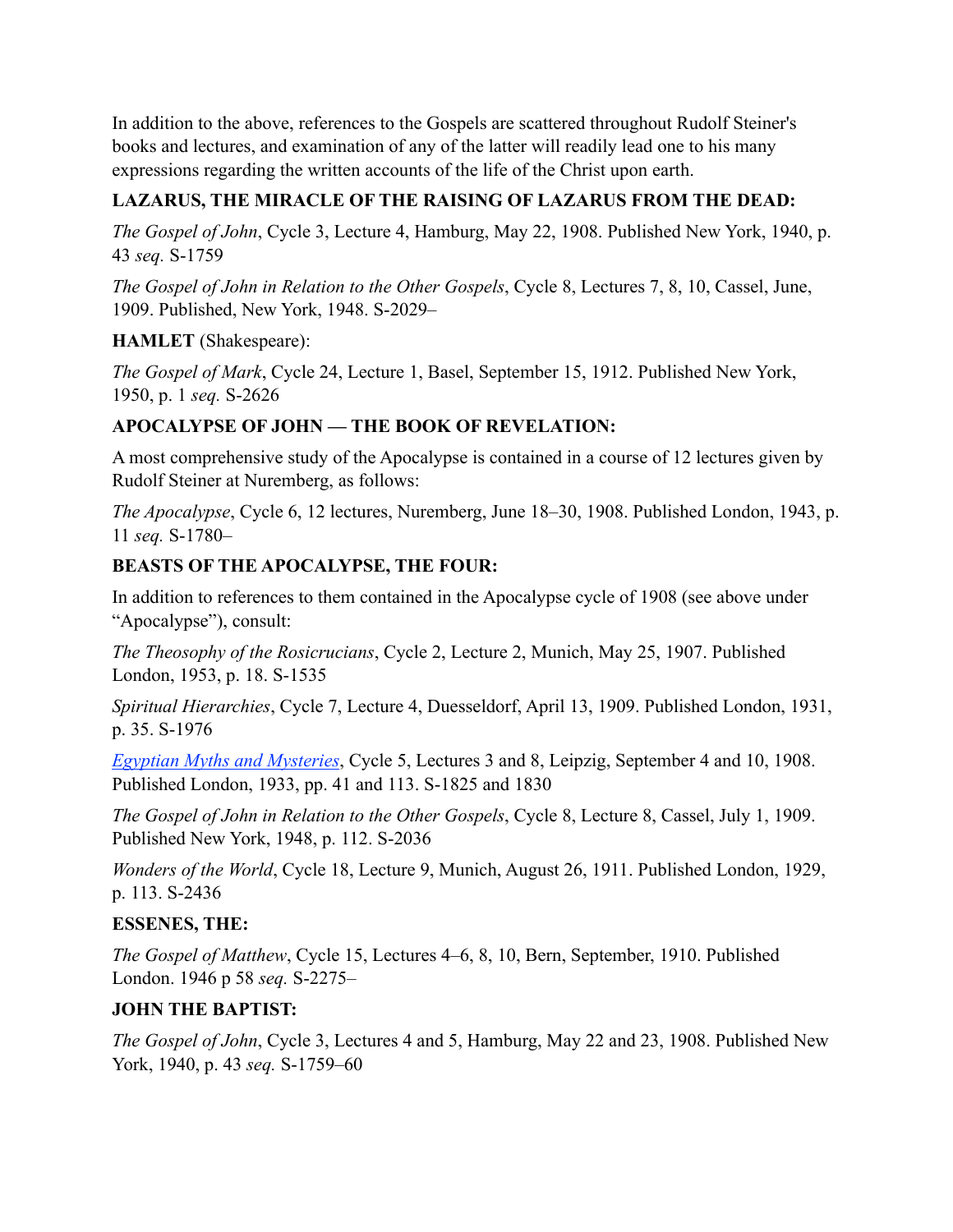*The Gospel of John in Relation to the Other Gospels*, Cycle 8, Lectures 1, 6, 7, Cassel, June, 1909. Published New York, 1948. S-2029–

*The Gospel of Luke*, Cycle 10, Lectures 5–8, 10, Basel, September, 1909. Published London, 1935, p. 96 *seq.* S-2058

*The Gospel of Mark*, Cycle 24, Lectures 2, 3, 5, 6, Basel, September, 1912. Published New York, 1950, p. 19 *seq.* S-2627–

*Building Stones for an Understanding of the Mystery of Golgotha*, Cycle 45, Lectures 3 and 5, Berlin, April 10 and 14, 1917. Published London, 1945, pp. 38 and 80. S-3357 and 3359

*Christ and the Spiritual World*, Cycle 31, Lecture 4, Leipzig, December 31, 1913. Published London, n.d., p. 35. S-2861

*The Gospel of Matthew*, Cycle 15, Lecture 8, Bern, September 10, 1910. Published London, 1946, p. 154. S-2281

*[Earthly and Cosmic Man](http://wn.rsarchive.org/Lectures/EarthMan/19120423p01.html)*, Cycle 36, Lecture 4, Berlin, April 23, 1912. Published London, 1948, p. 69. S-2583

*Excursus on the Gospel of Mark*, Cycle 30, Lecture 4, Berlin, December 6, 1910. Published London, 1937, p. 71. S-2323

#### **GNOSIS AND THE GNOSTICS:**

*The Gospel of John*, Cycle 3, Lecture 3, Hamburg, May 20, 1908. Published New York, 1940, p. 43. S-1757

*The World of the Senses and the World of Spirit*, Cycle 20, Lecture 1, Hannover, December 27, 1911. Published London, 1947, p. 5. S-2507

*The Gospel of Mark*, Cycle 24, Lecture 7, Basel, September 21, 1912. Published New York, 1950, p. 118. S-2633

*Christ and the Spiritual World*, Cycle 31, Lectures 1 and 2, Leipzig, December 28 and 29, 1913. Published London, n.d., p. 1 *seq.* S-2857–58

*Building Stones for an Understanding of the Mystery of Golgotha*, Cycle 45, Lectures 1 and 8, Berlin, March 27 and April 24, 1917. Published London, 1945, pp. 7 and 121. S-3354 and 3362

## **PHILO OF ALEXANDRIA:**

*Building Stones for an Understanding of the Mystery of Golgotha*, Cycle 45, Lecture 6, Berlin, April 17, 1917. Published London, 1945, p. 92. S-3360

## **AUGUSTINE, THE CHURCH FATHER:**

*From Jesus to Christ*, Cycle 19, Lecture 4, Carlsruhe, October 8, 1911. Published London, 1944, p. 55. S-2451

*Christ and the Human Soul*, Cycle 34, Lecture 1, Norrköping, July 12, 1914. Published London, 1927, p. 29. S-2939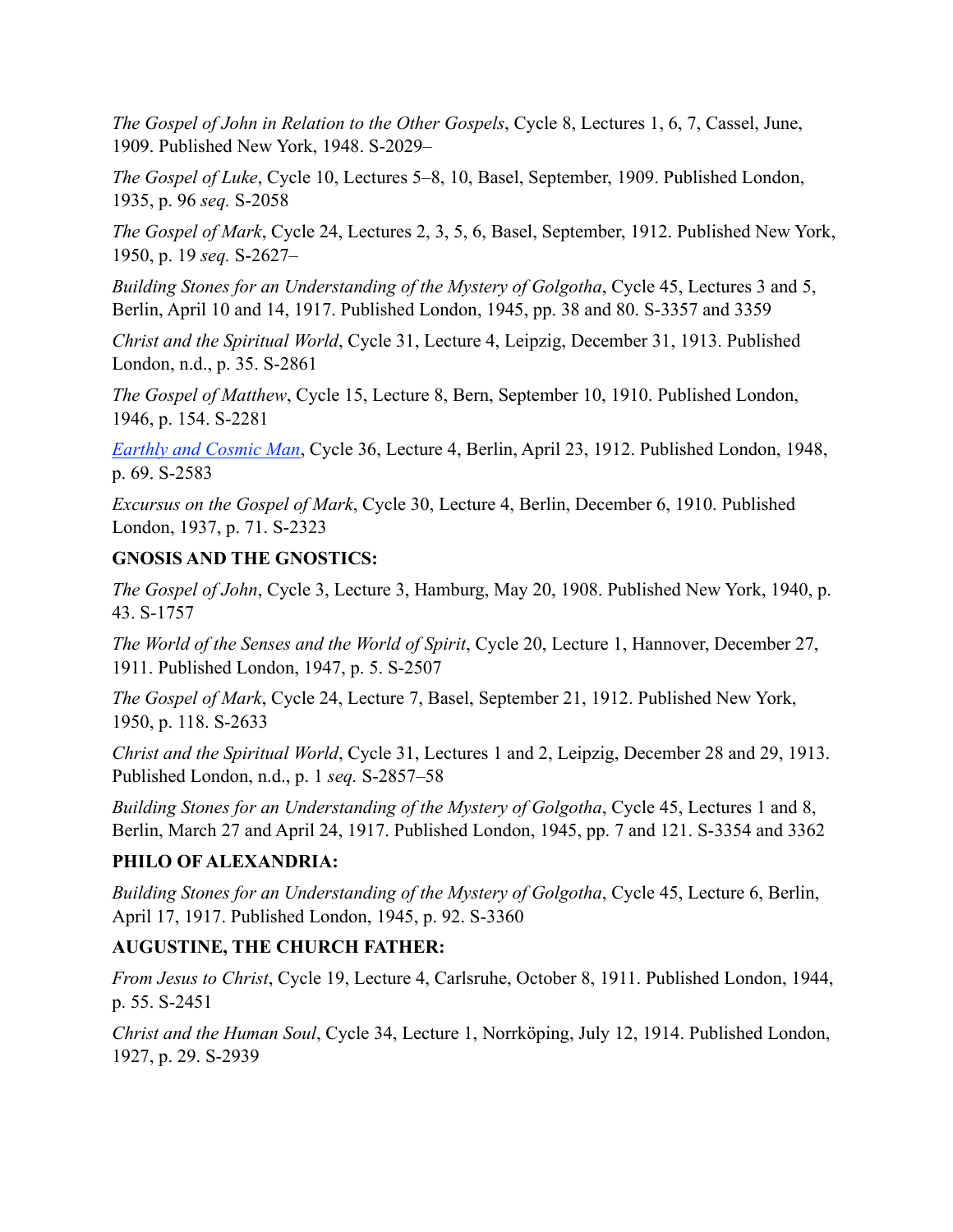*[Egyptian Myths and Mysteries](http://wn.rsarchive.org/Lectures/EgyptMyth/19080912p01.html)*, Cycle 5, Lecture 10, Leipzig, September 12, 1908. Published London, 1933, p. 147. S-1832

*Building Stones for an Understanding of the Mystery of Golgotha*, Cycle 45, Lecture 7, Berlin, April 19, 1917. Published London, 1945, p. 106. S-3361

## **THOMAS AQUINAS:**

*[The Bhagavad Gita and the Epistles of St. Paul](http://wn.rsarchive.org/Lectures/BhagPaul/19121228p01.html)*, Cycle 25, Lecture 1, Cologne, December 28, 1912. Published London, 1945, p. 7. S-2670

*The Philosophy of Thomas Aquinas*, 3 Lectures given at Dornach, May 22 to 24, 1920. Published London, 1932. S-4130–32–34

## **JOHN SCOTUS ERIGENA:**

*[Man in the Light of Occultism, Theosophy and Philosophy](http://wn.rsarchive.org/Lectures/ManOccult/19120606p01.html)*, Cycle 22, Lecture 4, Christiania (Oslo), June 6, 1912. Published London, 1945, p. 62. S-2607

## **DIONYSIUS THE AREOPAGITE:**

*The Gospel of John*, Cycle 3, Lecture 2, Hamburg, May 19, 1908. Published New York, 1940, p. 29. S-1756

*The Spiritual Hierarchies*, Cycle 7, Lectures 1 and 3, April 12 and 13, 1909, Duesseldorf. Published London, 1931, pp. 1 and 24. S-1973 and 1975

*The East in the Light of the West*, Cycle 9, Lecture 6, Munich, August 28, 1909. Published London, 1940, p. 100. S-2050

## **CHRISTOLOGY:**

In addition to the cycles of lectures mentioned under the section listing references on "the Gospels," above, the following lectures among many others give specific material relative to the Christ and to Christology:

*Christ at the Time of the Mystery of Golgotha and Christ in the Twentieth Century*. A lecture given in London, May 2, 1913. Published London, n.d. brochure. S-2774

*[The Pre-Earthly Deeds of Christ](http://wn.rsarchive.org/Lectures/PreEar_index.html)*. A lecture given in Pforzheim, March 7, 1914. Published London, n.d. brochure. S-2900

*[The Four Sacrifices of Christ: the Three Steps Leading to the Mystery of Golgotha](http://wn.rsarchive.org/Lectures/ForSac_index.html)*A lecture given in Basel, June 1, 1914. Published New York, 1934, brochure. S-2934

*How Do I Find the Christ?* A lecture given in Zurich, October 16, 1918. Published New York, 1941, brochure. S-3578

*[The Teachings of Christ the Resurrected, Reflections on the Mystery of Golgotha](http://wn.rsarchive.org/Lectures/Easter/19220413p01.html)*. A lecture given at The Hague, April 13, 1922. Published New York, 1940, brochure. S-4814

*How Can Mankind Find the Christ Again?* 5 lectures given in Dornach, December 24–29, 1918. Published New York, 1947. S-3619–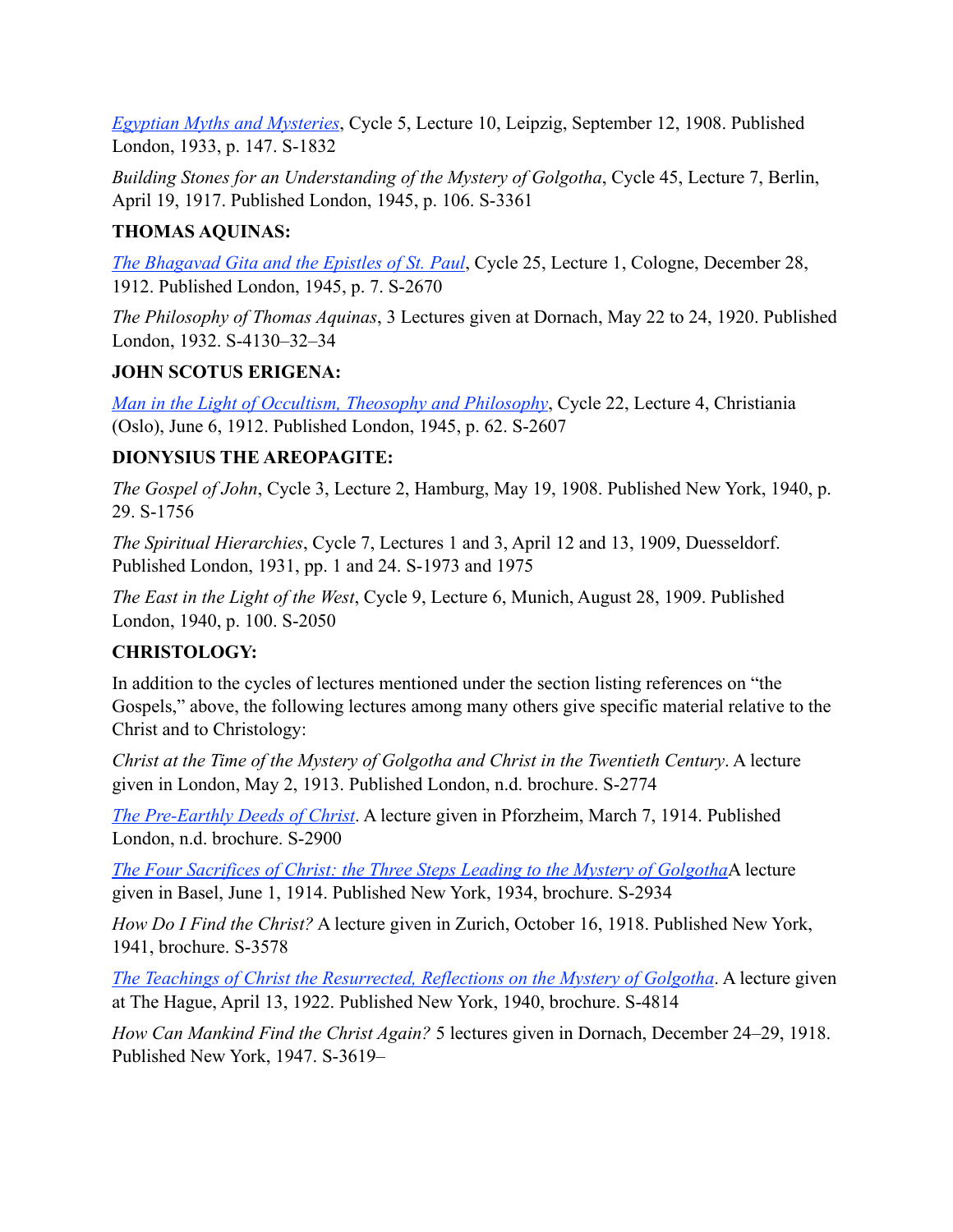*Cognition and Knowledge of the Christ*. A lecture given in London, April 15, 1922. Published London, n.d., brochure. S-4816

*The Threefold Sun and the Risen Christ*. A lecture given in London, April 24, 1922. Published New York, 1942, brochure. S-4821

*The Mystery of the Trinity*. 4 lectures given in Dornach, July 23, and following days, 1922. Published London, 1947, brochure. S-4903–

*The Mystery of Golgotha*. A lecture given in Manchester College Chapel, Oxford University, August 27, 1922. Published London, 1940, brochure. S-4963

*[Cosmology, Religion, Philosophy](http://wn.rsarchive.org/Books/GA025/English/RPC1943/GA025_index.html)*. A report in essay form by Rudolf Steiner covering a course of 10 lectures given by him at Dornach in September, 1922. Published London, 1943. S-4968

*The Concealed Aspects of Human Existence and the Christ Impulse*. A lecture given at The Hague, November 5, 1922. Published New York, 1941. brochure. S-5073

*[The Christ Mystery in Relation to the Secrets of Pentecost](http://wn.rsarchive.org/Lectures/AscenPent/19230517p01.html)*. A lecture given in Christiania (Oslo), May 17, 1923. Published London, 1927 as a brochure. Also contained in the book, *Three Lectures on Easter and Pentecost*, published in London, 1932, p. 37. S-5282

*The Birth of Christianity*. A lecture given at Dornach, March 5, 1924. Published London, 1950, brochure. S-5629

*Christianity in the Evolution of Modern Mankind*. A lecture given in Berlin, February 15, 1909. Published New York, 1944, brochure. S-1937

*[The Bible and Wisdom](http://wn.rsarchive.org/Lectures/BibWis_index.html)*. A lecture given at Hamburg, December 5, 1908. Published London, 1941, brochure. S-1883

## **Acknowledgment**

Three bibliographical works in German have been of assistance in preparation of the foregoing Reference Guide:

*Das Vortragswerk Rudolf Steiners* (The Lectures of Rudolf Steiner), a listing of his lectures, addresses, courses and cycles, compiled by Hans Schmidt and published by The Philosophisch-Anthroposophischer Verlag am Goetheanum, Dornach, Switzerland, 1950.

*Das Literarische Lebenswerk Rudolf Steiners* (The Literary Work of Rudolf Steiner), a bibliography prepared by C. S. Picht and published by the same publisher, 1926.

*Bibliographie der Werke Rudolf Steiners* (Bibliography of the Works of Rudolf Steiner), prepared by Dr. Guenther Wachsmuth as a bibliographical supplement to his *Life and Work of Rudolf Steiner*, and issued by the same publisher as the above books, 1942.

To date, none of the three bibliographical works have been published in English translation, though the *Life and Work of Rudolf Steiner* by Guenther Wachsmuth can be ordered through the publishers of the present book.